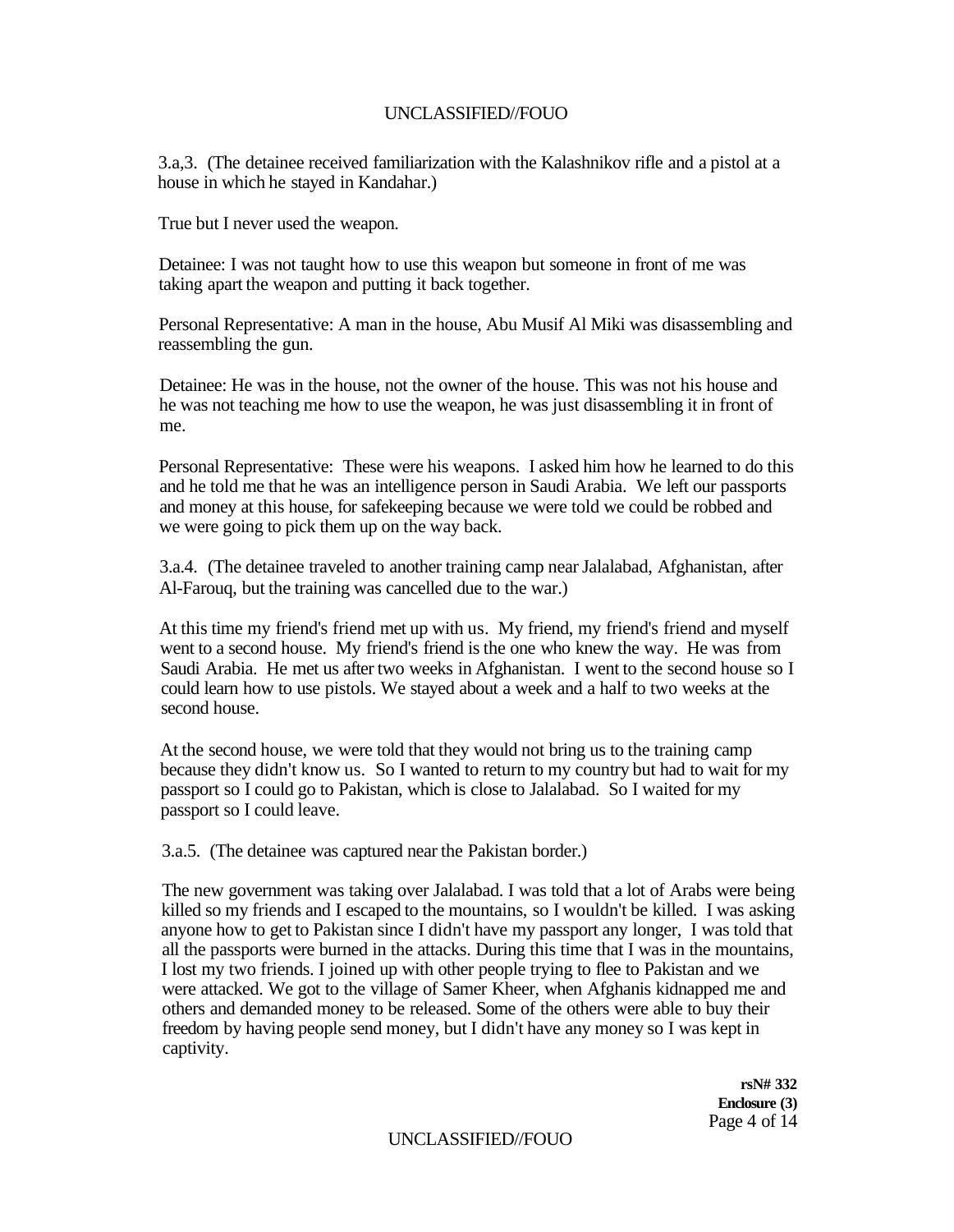So that is how I ended up being captured by the Afghanis and then tortured to saying things that were untrue or be killed.

I just want to go back and finish my school. I have no hatred against anybody or any country or toward America. Just the opposite, the Americans helped us against Sadam Hussein when he attacked my country.

Tribunal President: Does this conclude your statement?

Detainee: Yes, this is the end.

Tribunal President: Thank you for your testimony. Personal Representative do you have any additional questions for the detainee?

Personal Representative: No sir.

Tribunal President: Recorder do you have any questions for the detainee?

Recorder: No sir.

Tribunal President: Do any Tribunal Members have questions for the detainee?

Tribunal Members: Yes sir.

Tribunal President: If we may we have some questions.

Detainee: I don't mind.

#### **Summarized Answers in Response to Questions by the Tribunal Members**

- Q. Before you left Saudi Arabia to go to Afghanistan you were a student there?
- A. Yes, I was an engineering student
- Q. Were you employed as well as being a student?
- A. Sometimes, I was mainly a student, but sometimes I would drive a car for fare.
- Q. And you said your friend suggested to you to go to Afghanistan to get training for personal protection?
- A. Yes.
- Q. How would you know how to get from Saudi Arabia to Afghanistan?

ISN# 332 Enclosure (3) Page 5 of 14

UNCLASSIFIED//FOUO

*0Q3Z8Z*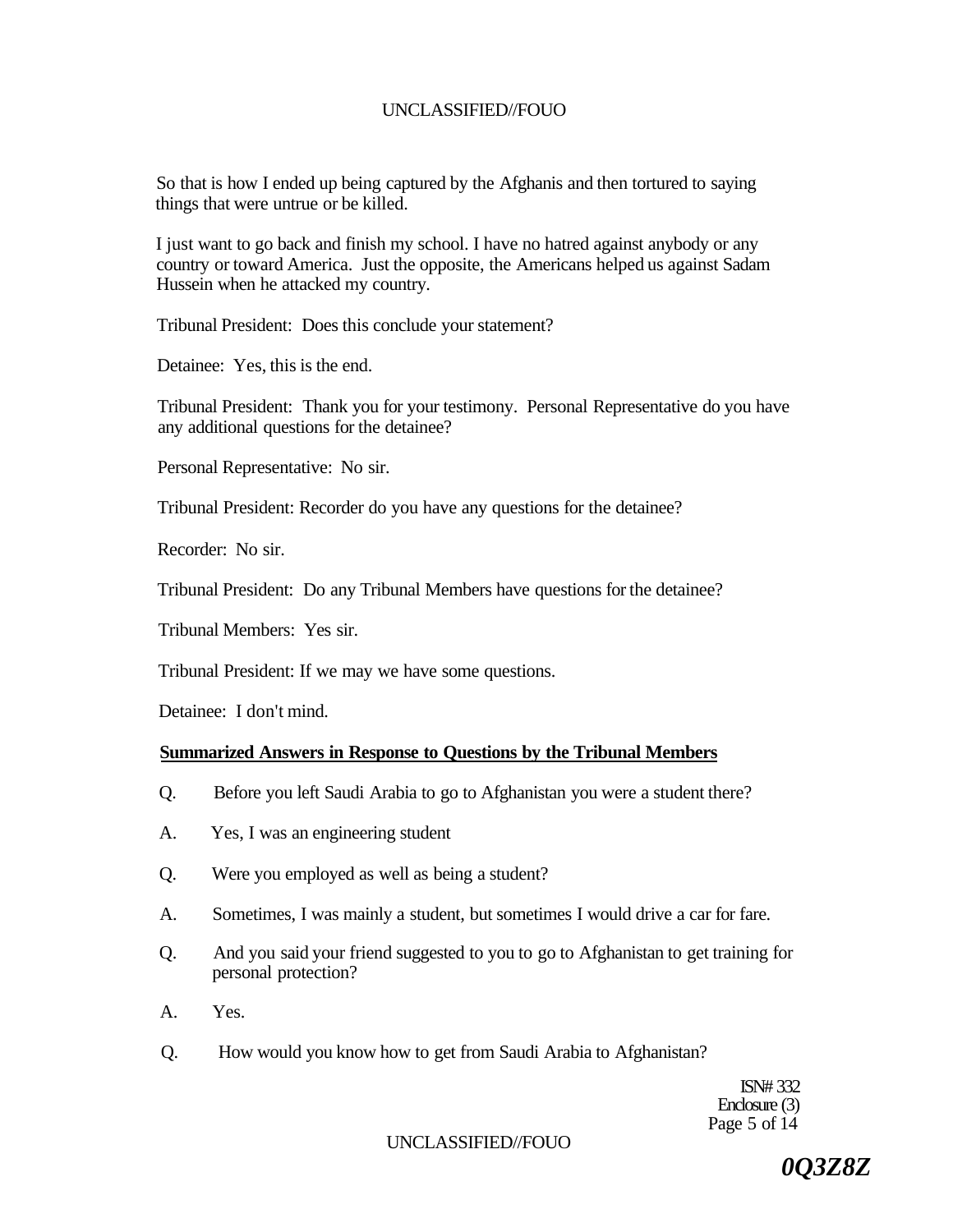# UNCLASSMED//FOUO

- A. My friend knew the way.
- Q. Were you able to finance the trip yourself or did you have help from other people?
- A. It was my own money.
- Q. Did you know prior to leaving Saudi Arabia that Afghanistan was in the middle of a civil war?
- A. I knew that in most of Afghanistan it was safe.
- Q. Had you ever heard of religious leaders in Saudi Arabia who were urging young men to go fight on behalf of the Taliban?
- A. No, I was engrossed in my studies and not concerned with this. My parents were also living in a village and I didn't have access to any news.
- Q. When did you first learn what Al-Qaida was?
- A. I never knew of it, but heard about it in the news. I heard about it when we were in Afghanistan, after the events in America.
- Q. And Usama Bin Laden, the same?
- A. I just heard it on the news.
- Q. We heard there were many Saudis who were quite sympathetic to him, he being a native Saudi himself.
- A. I heard about it in the news. I did not know this person or his ideas. Because he was outside my country I was not concerned with his ideas. There were problems between him and my country.
- Q. Do you consider yourself to be an observant Muslim?
- A. I follow some things in my religion and some things I don't believe in so I don't follow them. I don't know very much about my religion.
- Q. Turning to the point were you said you observed someone else assembling and disassembling a weapon in Kandahar, Abu Musif Al Miki I believe is the name you gave us?
- A. Yes.

**ISN# 332 Enclosure (3)**  Page 6 of 14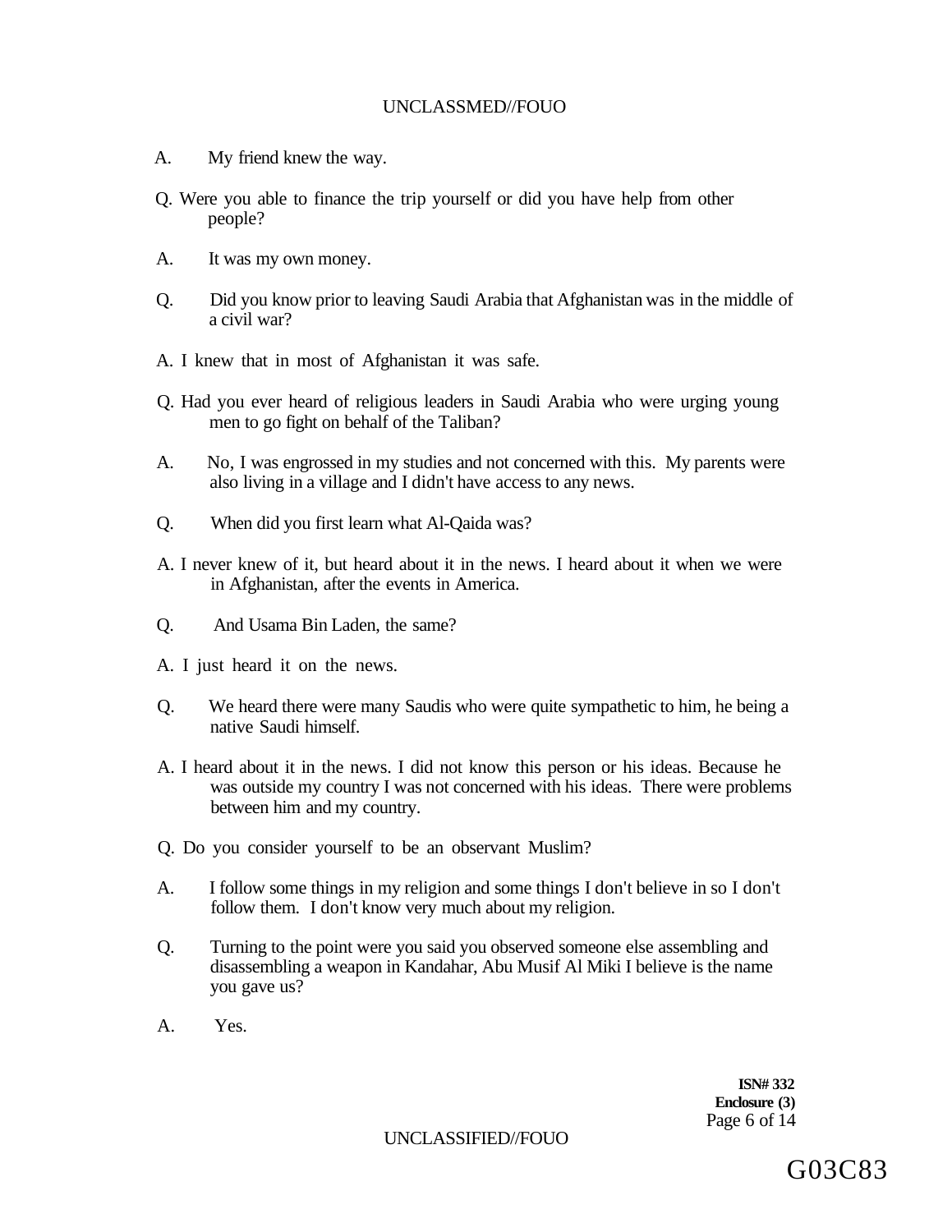- Q. He was one of the people that stayed in the house with you?
- A. I saw him in the house.
- Q. How many others were in the house?
- A. I am not sure, but I think it was him, two people with him and us three.
- Q. Was it not a house for people with Arabic heritage like yourself?
- A. No, I just went there with my friends. It was not a meeting place for Arabs.
- Q. Did you see Arabs there who were fighters?
- A. I don't know any fighters.
- Q. Please explain the circumstances of your capture, when the Pakistanis captured you.
- A. On the Pakistani border?
- Q. ' Yes.
- A. When we were captured there were Afghanis that were asking for money. So they could set us free. Some people spoke to the Afghans and they made an agreement. The Afghans said you could buy your freedom; they did and were let go. I had no money so they gave me to the new government I knew they traded me for money.
- Q. Perhaps we are mistaken but I thought you said when you finally made it to Pakistan after traveling that you were by yourself.
- A. When I got there or when I left Afghanistan to go to Pakistan?
- Q. We understood that when you left Afghanistan at the beginning of your trip you had people with you.
- A. Yes I had my friend.
- Q. But he did not finish the trip with you.
- A. When we got into Afghanistan... Can you please clarify the question?
- Q. When you arrived at the border of Afghanistan and Pakistan, how many people were with you?

ISN#332 Enclosure (3) Page 7 of 14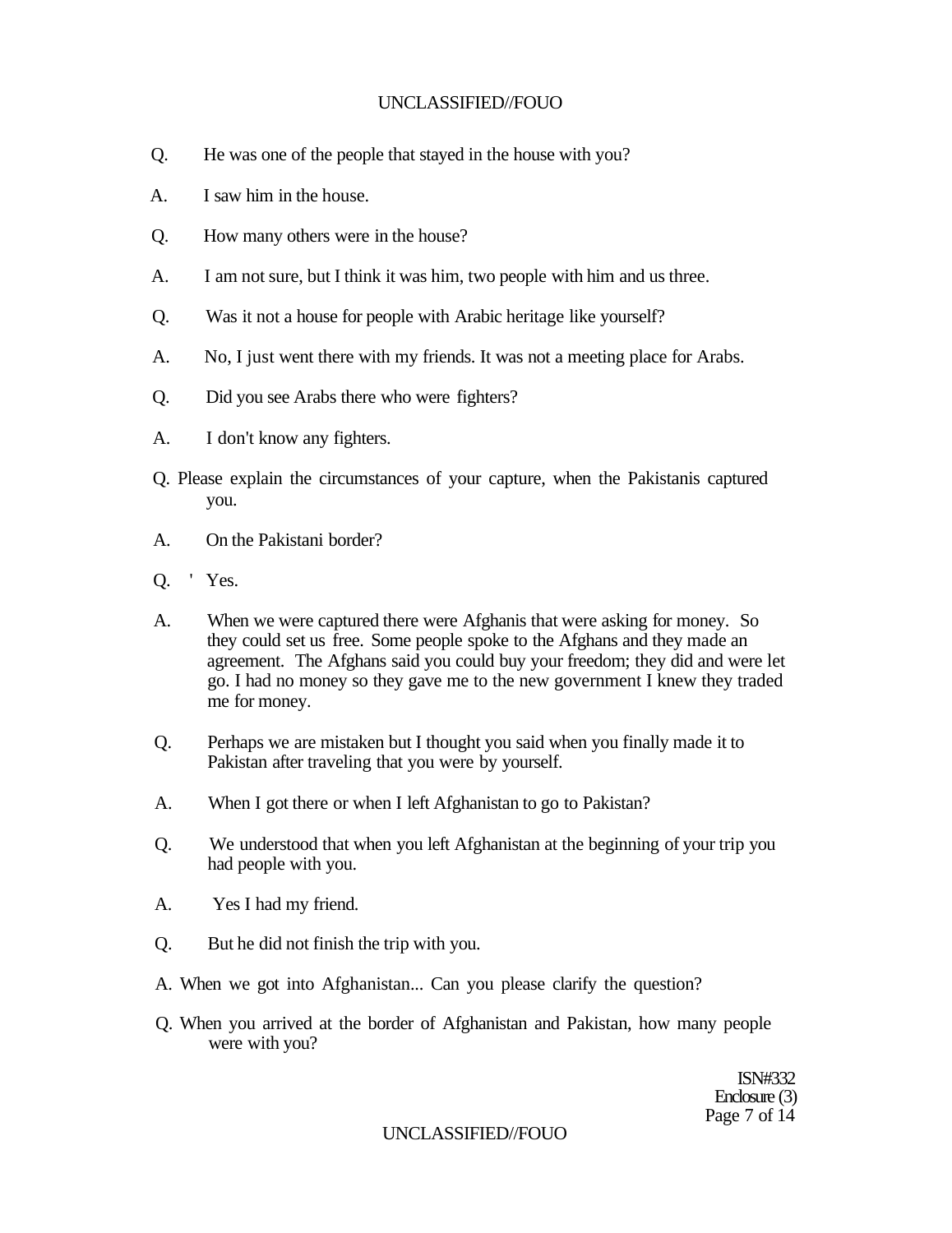- A. I am not sure of the number, but there were a number of people with me.
- Q. And you mentioned you no longer had your passport.
- A. Yes, I didn't have my passport. I heard it had been burned so I wanted to go to the embassy.
- Q. When you were first jailed in Pakistan did you have an opportunity to meet with any Saudi representatives from the embassy?
- A. I was not jailed in Pakistan. When I got to the borders highway robbers took me.
- Q. So you never made it into Pakistan at all?
- A. No.
- Q. Concerning the allegations of torture you made, do you believe you were tortured because you did not say what the interrogators wanted you to say or because you were not speaking at all?
- A. The interrogators would tell me the accusations, I would start to answer, then they would beat me until I said yes.
- Q. Did you try to resist them in anyway?
- A. No.
- Q. You said you are a mechanical engineering student, what was your discipline or specialty in?
- A. There are phases; the first three years are general, and the last two years you would specialize in an area.
- Q. How to make heavy objects move around?
- A. No, I studied physics, mathematics, statistics, and dynamics.
- Q. You had your own money.
- A. Yes.
- Q. So you paid for your room and board at the first house?
- A. The first house, where, what are you asking?

ISN# 332 Enclosure (3) Page 8 of 14

#### UNCLASSIFIED//FOUO

*003Z85*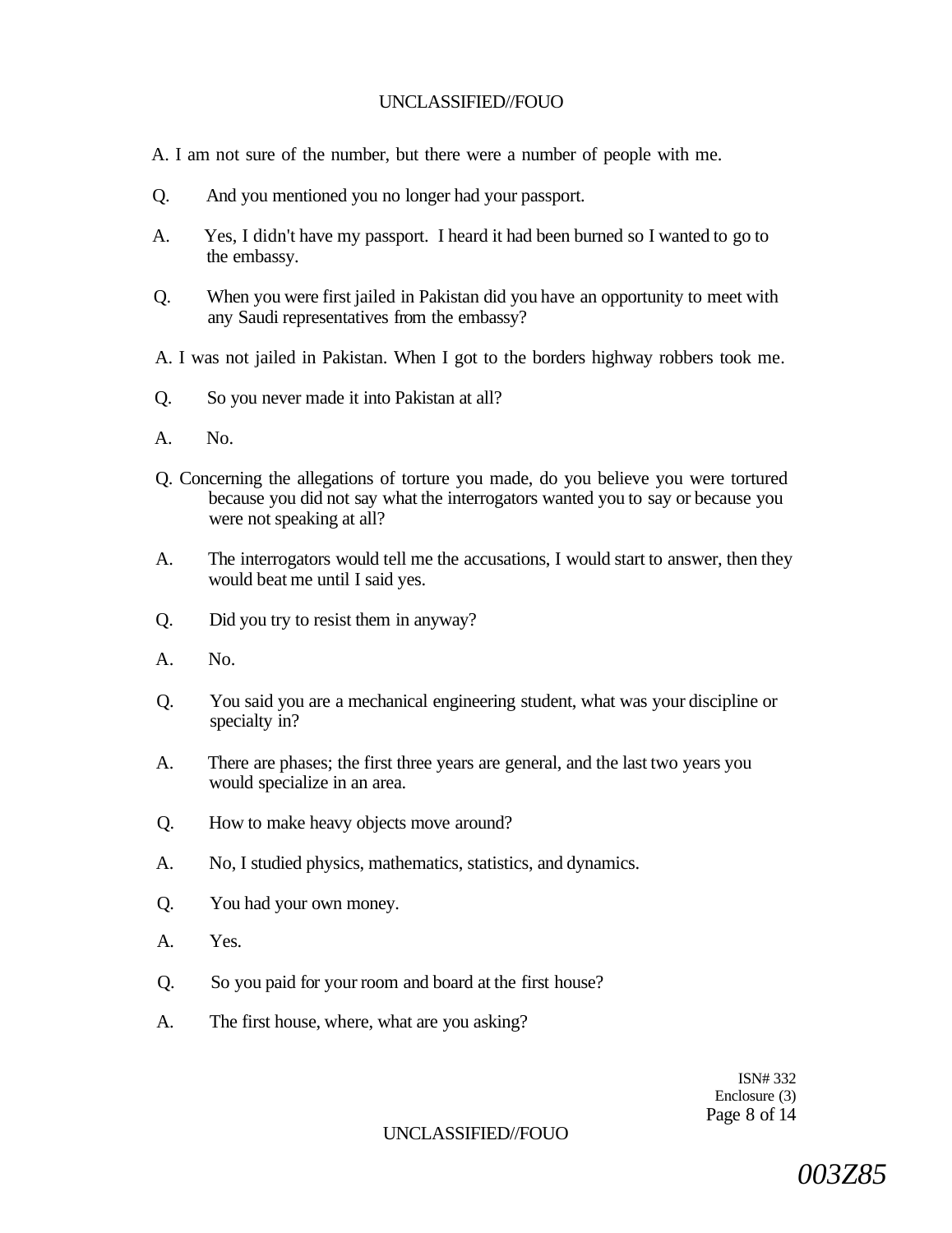- Q. You went to a house in Afghanistan, the first house you went to receive training with the rifle.
- A. I did not receive training on the rifle. I wanted training on the handgun.
- Q. There was a second house you were going to go to.
- A. Yes.
- Q. What did you pay for room and board at the first house?
- A. I would buy my food from the supermarket; I didn't need to pay for that.
- Q. For sleeping?
- A. You just sleep there.
- Q. Then you were going to go to the second house.
- A. Yes.
- Q. But you left your passport and money at the first house?
- A. Yes.
- Q. How were you going to pay for your food at the second house?
- A. I had about \$200.00 with me.
- Q. \$200.00 American dollars?
- A. Yes.
- Q. So there was more money back at the first house?
- A. Yes with my passport.
- Q. Did you talk with people at the first house or the second house so they knew your background?
- A. No, I just said my intentions were to train, they didn't know me.
- Q. No one knew you were an engineering student?
- A. Only my friend from Saudi Arabia.

**ISN#332 Enclosure (3)**  Page 9 of 14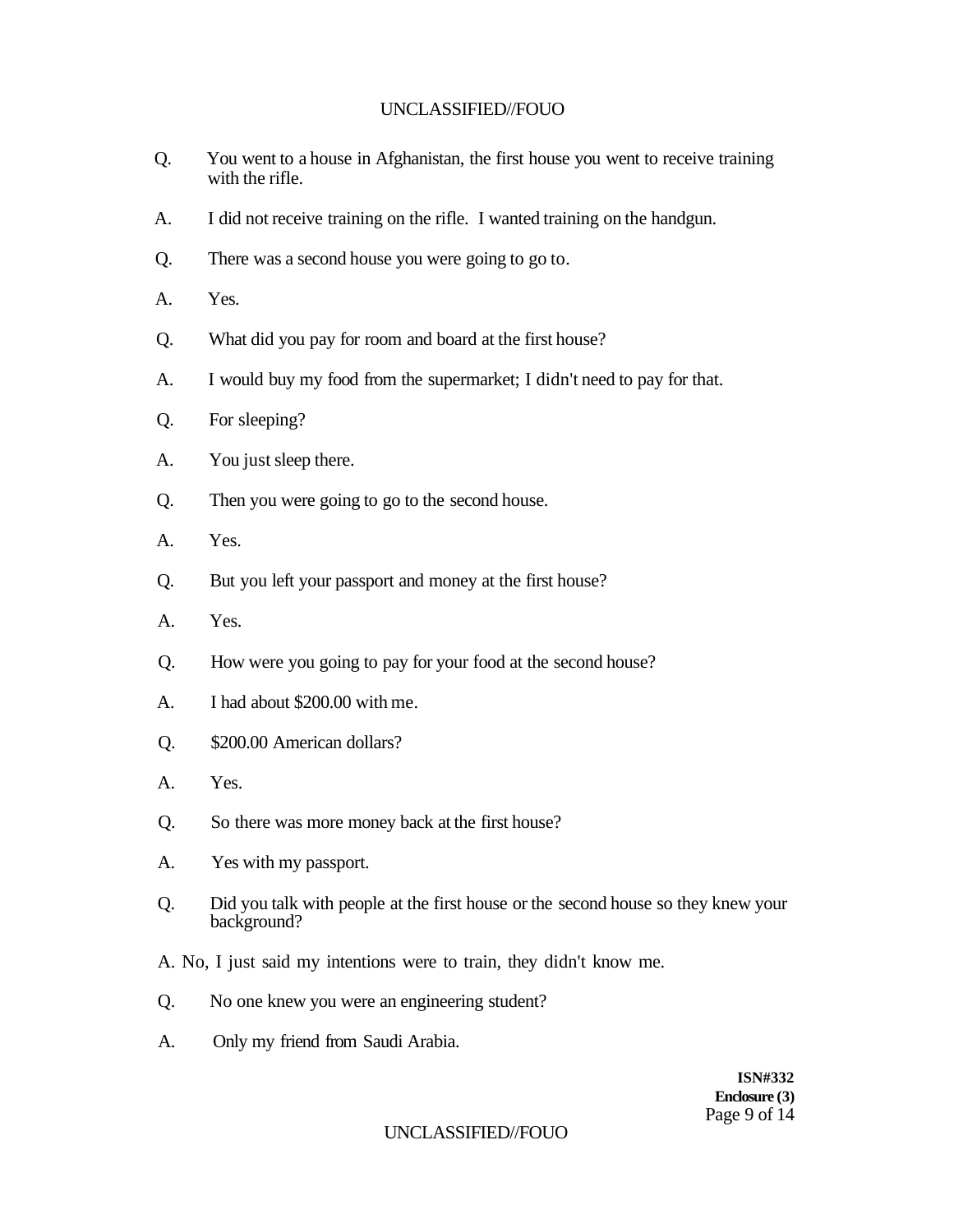- Q. Did anyone ask you for any assistance or information that you could give them about engineering or anything like that?
- A. No. I was cautious and didn't want anybody to know but my two friends.
- Q. You seemed very cautious to keep your background, private; did you think it was dangerous to go to Afghanistan?
- A. No, it was just normal not to blend in with people.
- Q. How much did it cost to get to from your home to Afghanistan?
- A. I left with about \$1200.00
- Q. With the \$ 1200.00, tickets for transportation were purchased?
- A. Yes, round trip.
- Q. Your friend that traveled with you to Afghanistan is he also a student in Saudi Arabia?
- A. Yes, I heard he was a student.
- Q. And he also wanted to travel to Afghanistan to get the self-defense and handgun training?
- A. Yes.
- Q. How long was your break from school that would allow you to travel from Afghanistan and back?
- A. One month.
- Q. How long did you end up staying in Afghanistan before you were captured?
- A. I'm not exactly sure, but like I told you, I got into Afghanistan two weeks before the attacks of September 11<sup>th</sup>. I was late because I didn't have my passport. I got captured by the Afghanis about two weeks after the fall of Jalalabad. After that it was the holiday and we were in the Afghani prison.
- Q. So that was about two months in Afghanistan.
- A. Coming from Saudi Arabia, I wasn't in Pakistan for more than two weeks.

**ISN# 332 Enclosure (3)**  Page 10 of 14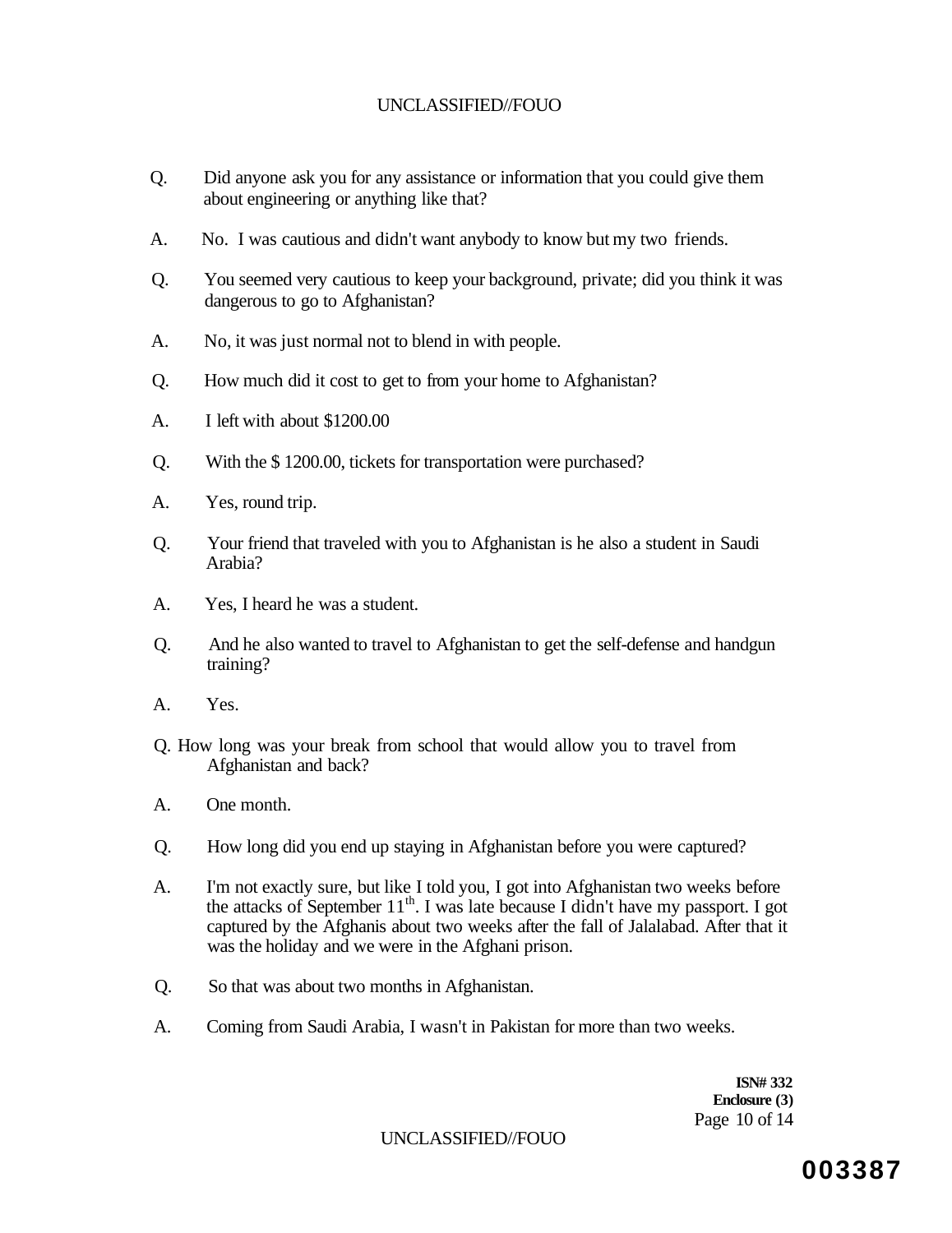# Q. Afghanistan?

# A. Pakistan.

- Q. I'm concerned about the time when you got to Afghanistan in August of 2001, and then until November when you were captured. After 9/11 why did you not try to leave Afghanistan and get back to Saudi Arabia a lot sooner?
- A. I left Saudi Arabia in August, I was in Pakistan for about two weeks then I went to Afghanistan. Then two weeks after I got to Afghanistan the September  $11<sup>th</sup>$ attacks occurred. Also, the reason I was held up in Afghanistan was because I lost ray passport and I did not know which way to get out. When I heard about the attacks of September 1  $1<sup>h</sup>$ , I did not think that the people of Afghanistan had anything to do with it or were involved with it. Also, when the bombings started in Afghanistan, I thought that the Americans knew that certain individuals where associated with Al Qaida. I thought that Al Qaida had planes, I thought they had forces. I thought the Americans knew they were the enemies and that I would not be affected by it.
- Q. Could you and your friend not have received the self-defense training and handgun training is Saudi Arabia?
- A. I told you before, that I had tried before and applied for acceptance into the military academy and was rejected and verified tins with Saudi Arabia. My applications did not.
- Q. The only place that you were aware of for you and your friend could receive this training was to go to Afghanistan?
- A. I did not know anything, my friend suggested Afghanistan. If I had known of another place to receive training I would have went, but my friend said let's go to Afghanistan.
- Q. Where is your friend now?
- A. I told you when I was going through the mountains I lost my two friends and just wanted to get out of there quickly.
- Q. How did you become separated with your two friends?
- A. We left for Jalalabad, at dusk. So I heard that some people wanted to go to Pakistan, so I joined them. But I lost my friends at that time.

ISN#332 Enclosure (3)

Page 11 of 14 UNCLASSIFIED//FOUO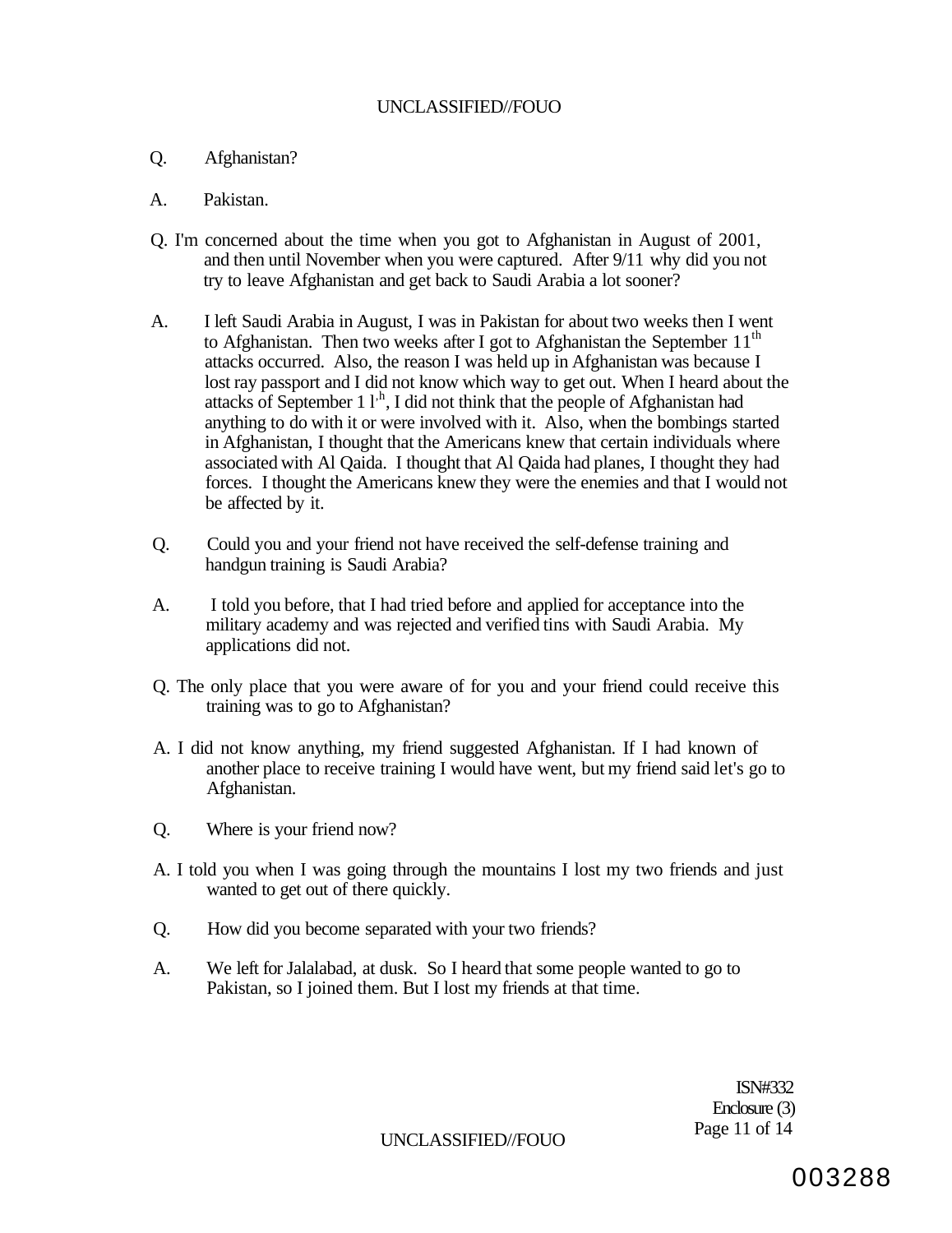- Q. When you were at the first house going to the second house, you said you did not talk much to the people there, you were private, why would you leave your money and passport with people you did not know well?
- A, My friend's friend is the one that said the honor in our religion is that no one can trick you because you are Muslim. He mentioned the highway robbers so I took it as (inaudible).
- Q. You told us earlier that there was a great deal of crime in Saudi Arabia, people stopping and robbing you on the road.
- A. Yes. But know in Afghanistan or Saudi Arabia, you hear every month or two months that there is crime especially on the roads leading from the cities into the villages. You might have heard in Saudi Arabia about five years ago, there was a task force set up to fight these highway robberies and crimes. Also, I told you that my parents were living in a village and that most of the times they were on the roads between the village and the cities. Also, there is a lot of crime and highway robbery in the places that I live in.
- Q. My point was that the same things happen in both Saudi Arabia and Afghanistan and everywhere else. It seems unusual for us to believe that these things could happen in Saudi Arabia, why could they not happen in Afghanistan as well?
- A. I thought that when I went to Afghanistan, I would be there for a short time, get the training and return. My friend said I would only be there for a short while and he didn't think there would be any problems with robbers or crime for that time. Someone going to Afghanistan should only be afraid of the robbers on the roads while traveling between cities. I didn't think I would be in Afghanistan wandering around, I thought I would be in one place. I didn't know there where robbers like those in Saudi Arabia until I arrived in Afghanistan.
- Q. I just seems as though you are a person in a strange country who doesn't know anyone, and the most important things to you in order to leave, like money and passport, are given to people you don't know or trust for safekeeping.
- A. This is something that my friend's friend suggested to us and told us it was better to leave the documents with these people and it would be safe. Due to religion they would not take it. In our religion, it is said that if someone gives you something for safe keeping, you will trust them to keep and not do anything with it until they return.
- Q. When you said you were Leaving Jalalabad at dusk, your friends were with you when you started you trip or not?
- A. Yes.

**ISN# 332 Enclosure (3)**  Page 12 of 14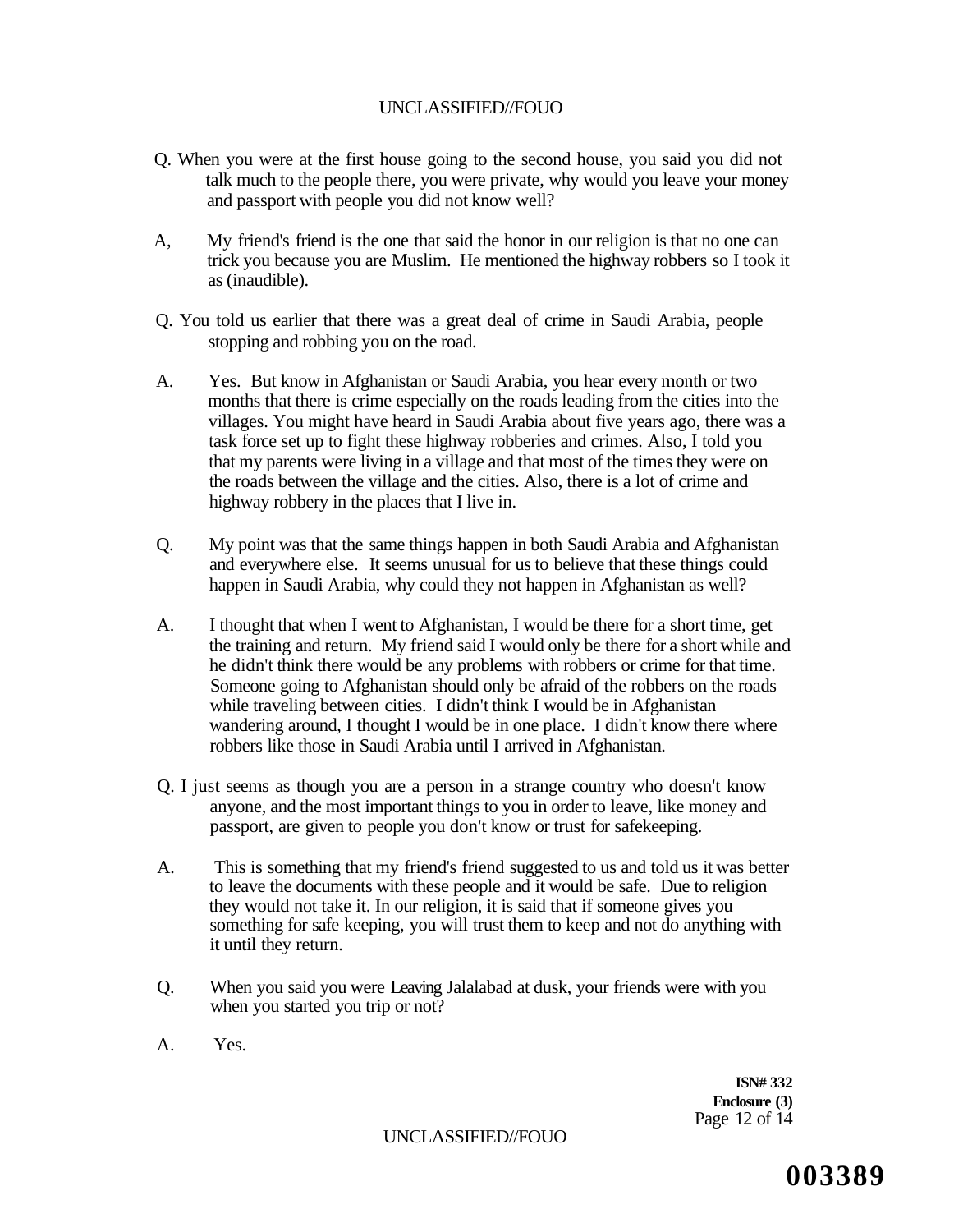# UNCLASSIF1ED//F0U0

- Q. At what point did you lose track of them?
- A. When we were going through the mountains.
- Q. Were you with a large group or small group of people?
- A. Small group.
- Q. I would think that the three of you would have liked to stay together while traveling.
- A. Yes, correct. I insisted that we leave Afghanistan quickly, but they said wait until we find someone that knows the way. The people that 1 was with, the group leaving Afghanistan did not really know which way they were going, they were just trying to find a way through the villages to go to Pakistan. And I was very careful to leave quickly.
- Q. Your friends were delayed because they were trying to find the proper guide?
- A. Yes, they said wait so we can find someone that knows the way.
- Q. You did not want to wait for them to do that?
- A. Correct I just wanted to leave.
- Q. You were hoping they would catch up to you at some point?
- A. No, I was hoping that they would get out, but I was insistent and very concerned with leaving.
- Q. So you left with a group of refugees that may or may not have known where they were going.
- A. Yes, they were going through the villages in the direction of Pakistan.
- Q. When your friend said to wait for a guide who knows the way, you never saw them after that?"
- A. No, we got separated.
- Q. And to this day you do not know what happened to them?
- A. No, I don't know. Maybe my country knows, but I don't know.

ISN# 332 Enclosure (3) Page 13 of 14

UNCLASSIFIED//FOUO

**003590**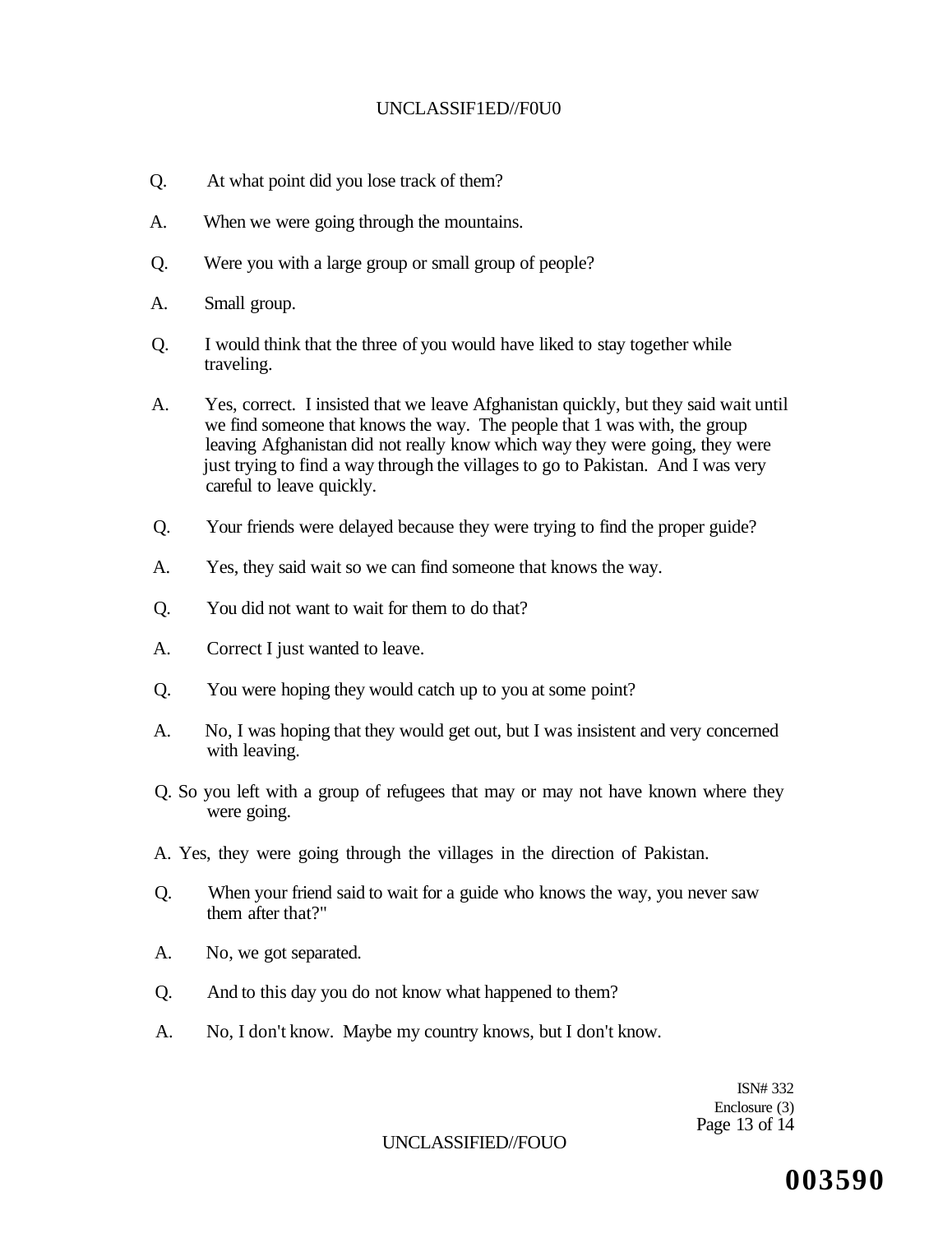- Q. What is your friend's name?
- A. It is in my interrogation files. The description and everything is in the interrogation folders. Do you want me to give you the names now? Haider Dalnajdi, the other one Abou al Haigaa.

Tribunal President: Do you have any other evidence you wish to present to this Tribunal?

Detainee: No.

# **AUTHENTICATION**

I certify the material contained in this transcript is a true and accurate summary of the testimony given during the proceedings.

Colonel, U.S. Marine Corps Tribunal President

1SN# 332 Enclosure (3) Page 14 of 14

UNCLASSIFIED//FOUO

**003391**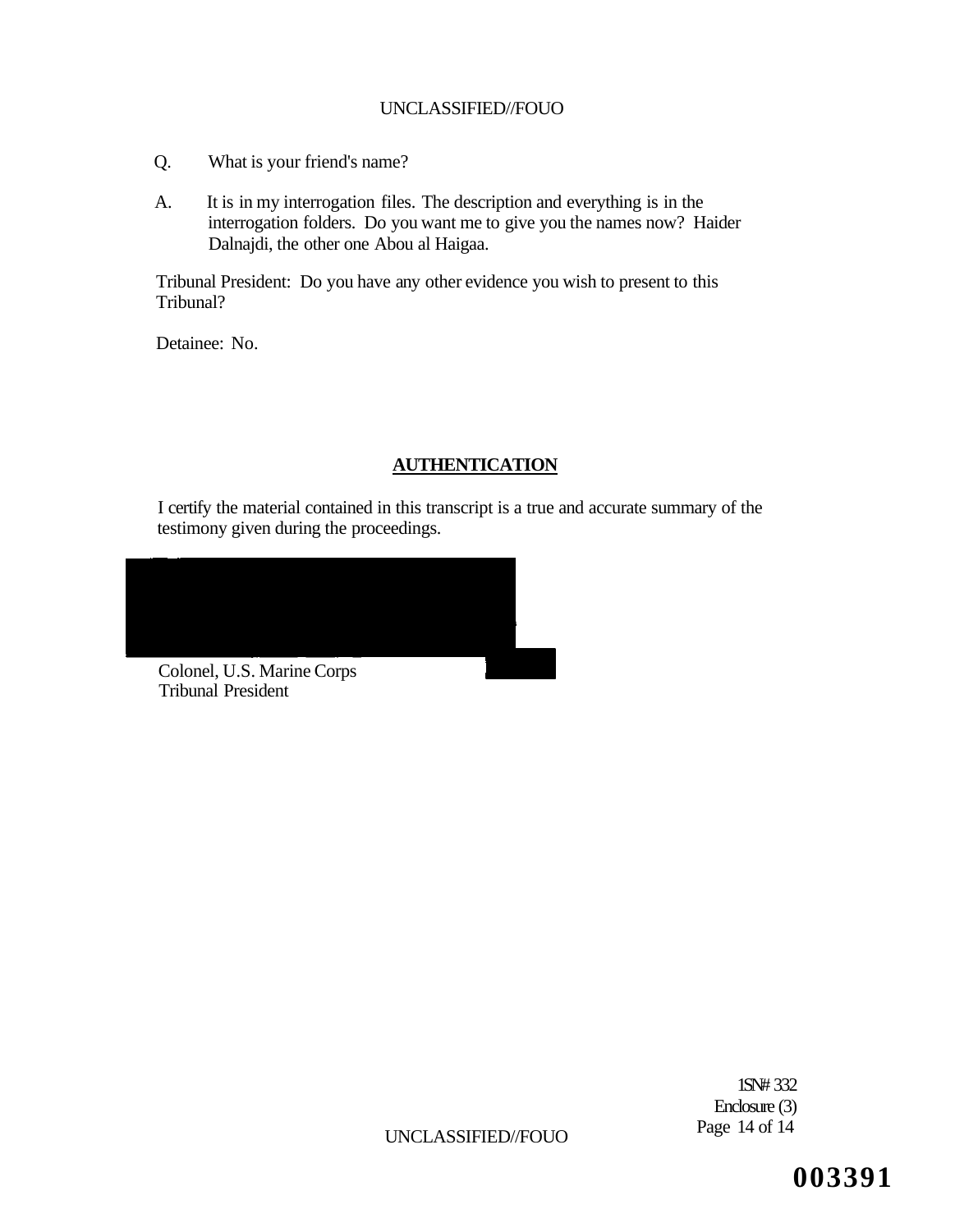ISN246

Literal translation of witness testimony from mother.

*In the Name of Allah, the Beneficent, the Merciful* 

*To whom it may concern!* 

*There After!* 

*This is a brief summary about Sheikh Saleiman Ebrahim Al Khalifa. Since childhood he had quiet temper, kind with others, till he grew up and went to elementary school, till he graduated from high school, and everybody witness that he had good reputation and decency and he was intelligent in his education. As to his leaving to Afghanistan, it was a volunteer job to help the poor and needy. No more than that.* 

*This is all what I have to mention.* 

*Signed* 

*"Mother".* 

**Exhibit D-b** 

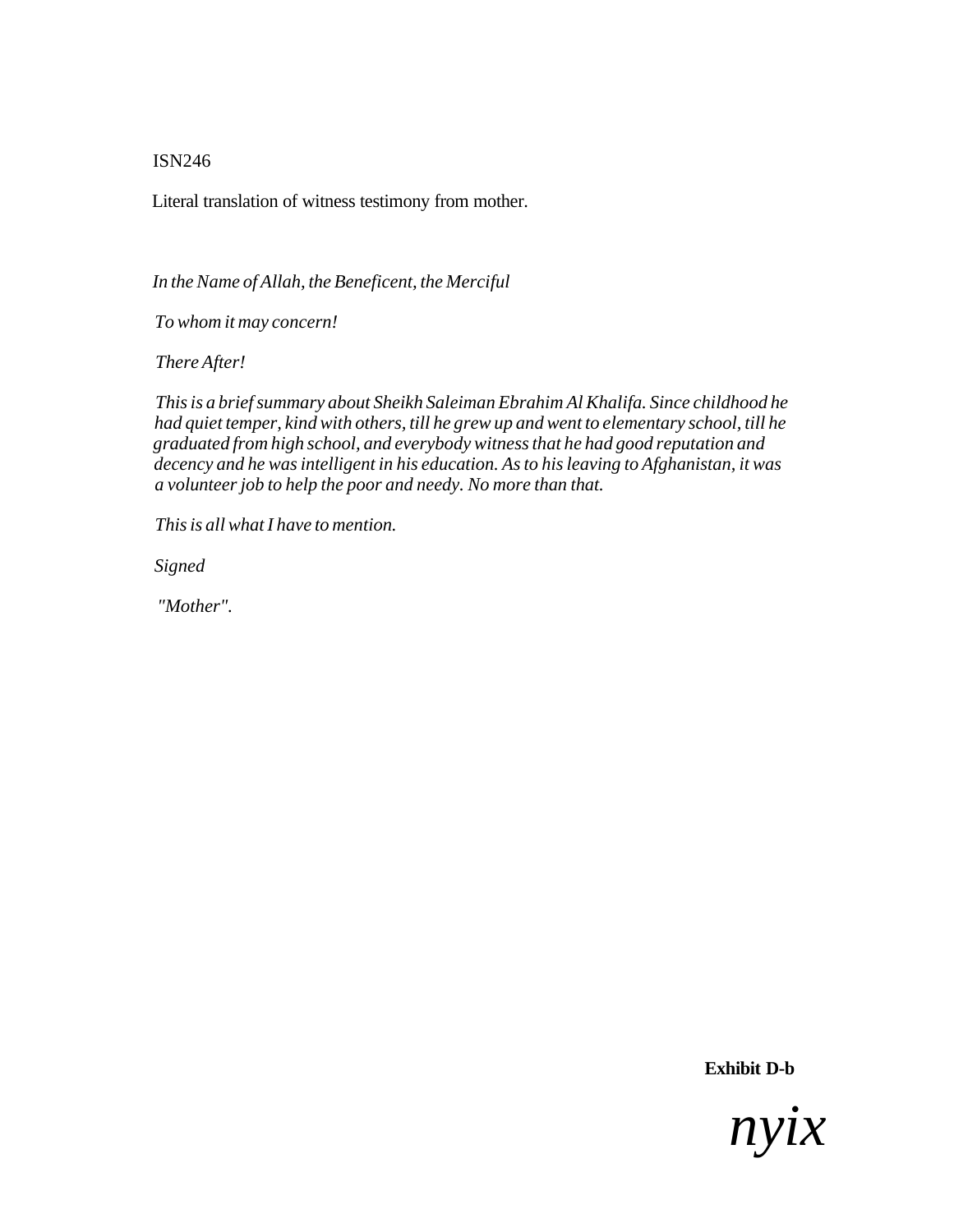

3393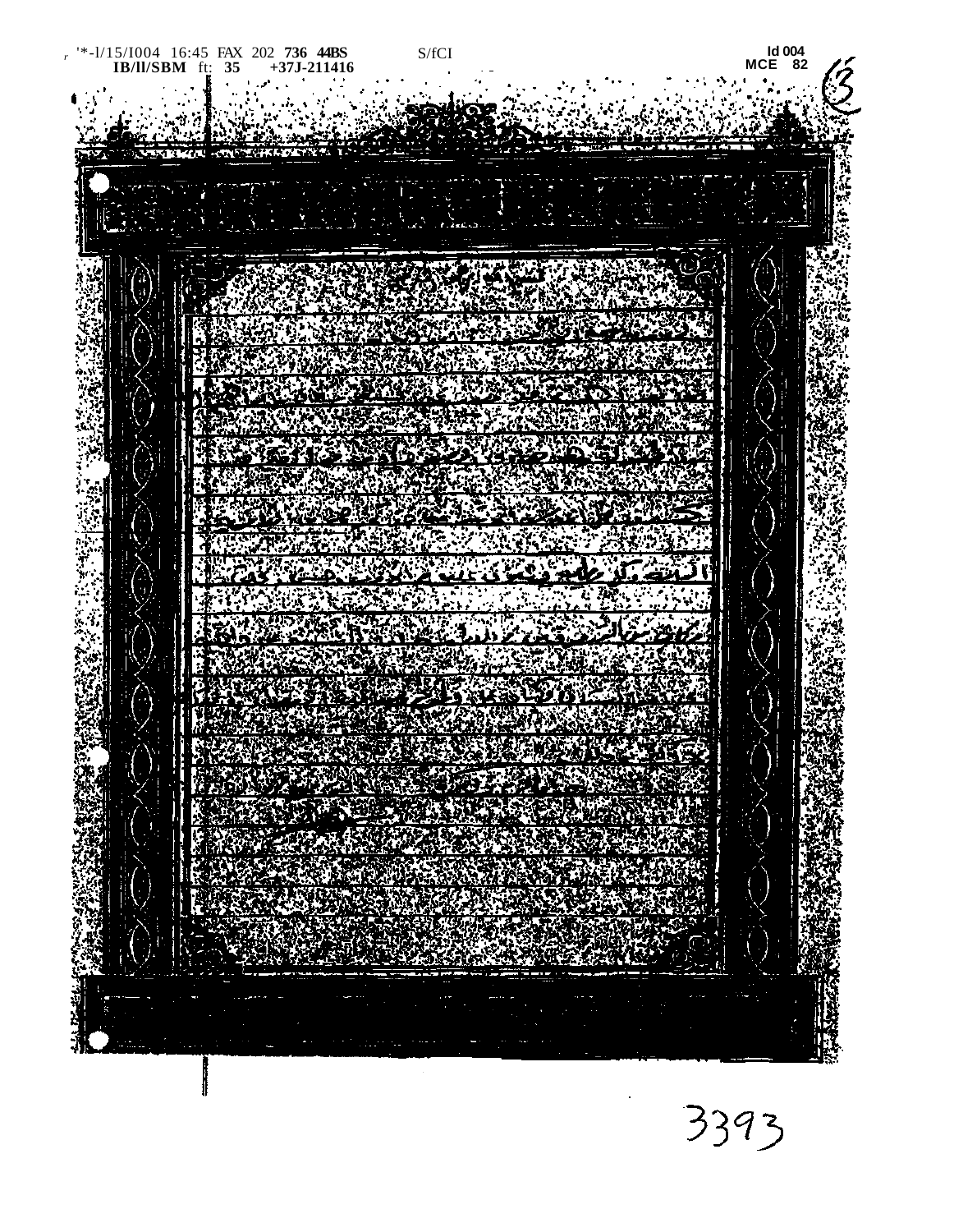ISN246

Translation of witness testimony from The Administration Board of the Royal Family Council.

*The Administration Board of the Royal Family Council witness that:* 

*Al Shaike Suleiman Bin Ebrahim Bin Mohamad Bin Ali Bin Khalefah Al Kalifa and who were an individual of the gracious Royal family that he had a good reputation and manners.* 

*The Administration has no lawful remarks nor criminal record for the name stated above.* 

*With Best Regards.* 

*Signed* 

*Hamoudeen Ben Khalefa Ben Mohammad Al Khalifa* 

Exhibit D-c

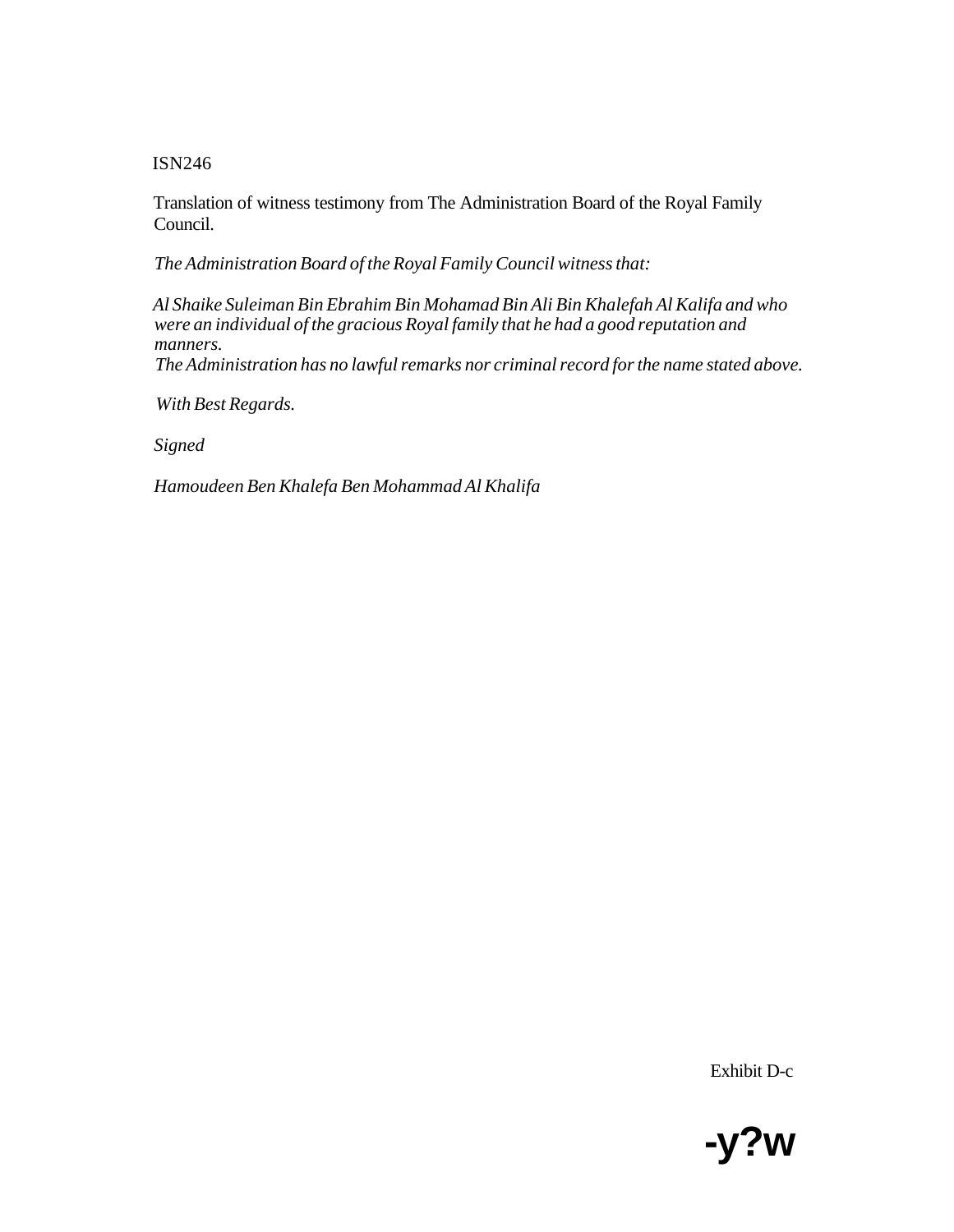**11/15/2004 16:48 FAX 202 736 4496**  *lmUZBM* **ft: 35 +973-211416** 

**S/WCI MDFA** 





I

**mitucbxpn o\* Samttrin** 

**04/685/1.,** 



**\*«J^J\* O-rf-^UJU. Jj At^** 

 $v_3$ **j**ll^t

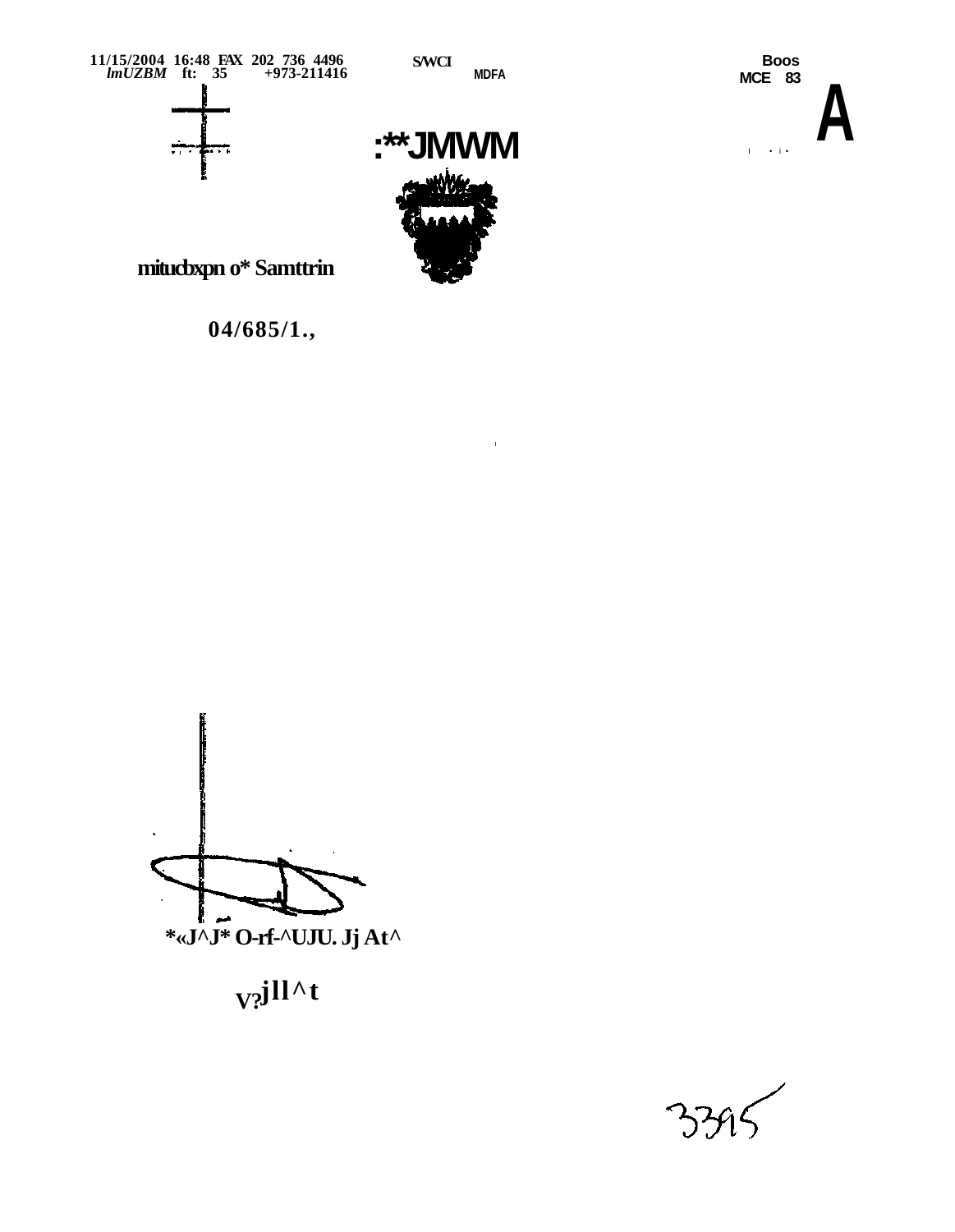

**3 ^ Exhibit** *&-<(*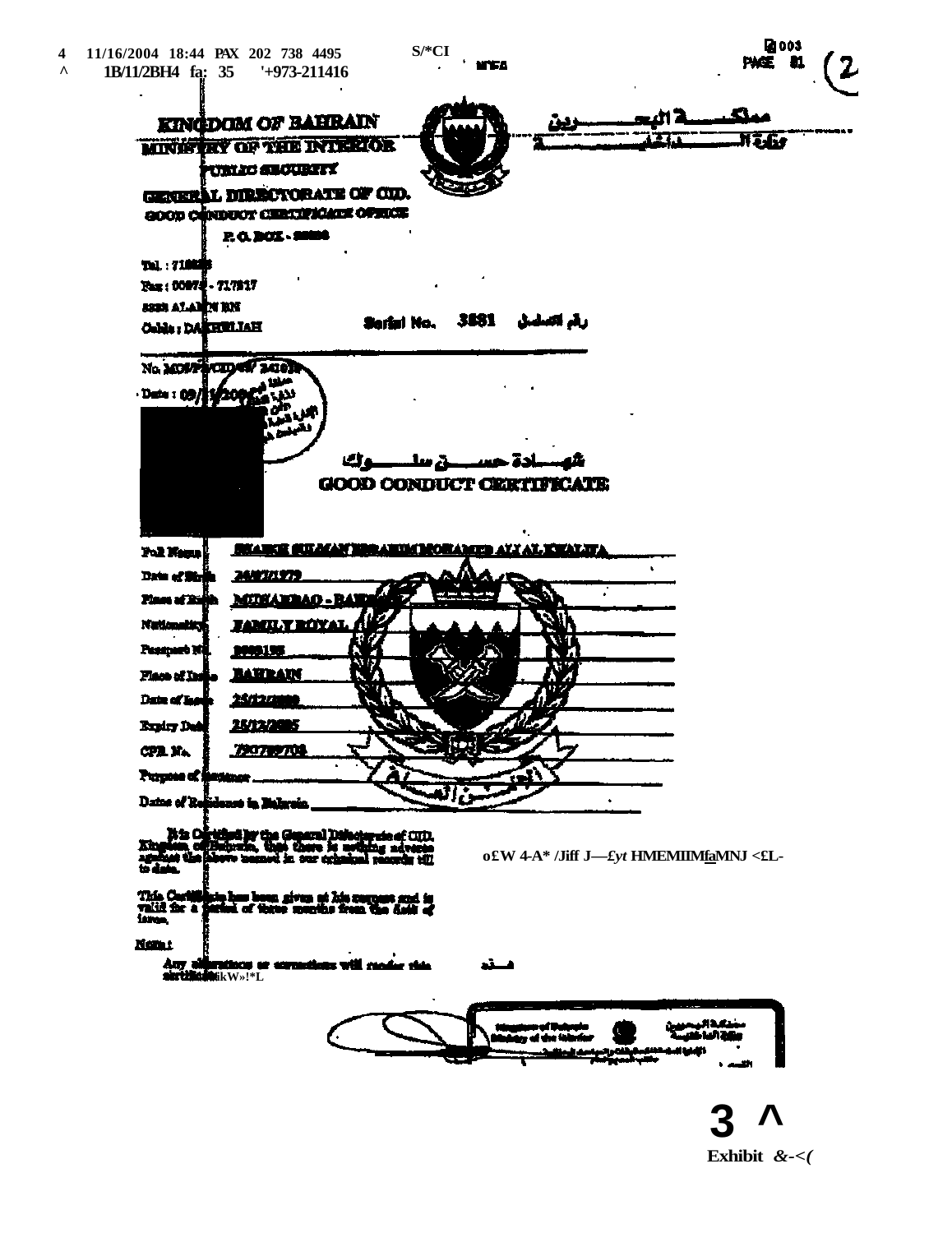# *As the Tribunal President was stating the Convening Authority, the Detainee made the following unsworn statements:*

I am not an enemy combatant. I never carried a -weapon or fought against the United States.

# *The Tribunal President asked the Detainee to hold his comments and he will be provided an opportunity to present his information in a few minutes.*

Do I have a right to reply to all of the words that have been said against me? I know that about court, that people can defend themselves.

*The Tribunal President stated the Detainee would have a chance to reply, but there were some administrative steps that must be completed first* 

#### *As the Recorder started reading the Unclassified Summary, 3(a), the Detainee stated it was not true. The Recorder continued with the Unclassified Summary without further interruption.*

Tribunal President: Referencing D-a, you chose to participate in this tribunal and you requested three witnesses. One is a Detainee and will be **here** later. You requested two non-detainee witnesses and stated they would testify about your travel to Pakistan and you used your work vacation to assist refugees fleeing Afghanistan. This Tribunal panel has determined those witnesses to not be relevant.

Detainee: How can they not be relevant when they are witnesses to the truth and they are relatives?

Tribunal President: Basically, we look for your actions and what you did in Afghanistan, in particular, and unless they were right there with you, they can't determine that.

Detainee: But they knew before...they knew 1 was going there.

Tribunal President: Unfortunately, that just shows intent.

Detainee: I also spoke to them on the telephone.

Tribunal President: As far as that statement, you are here today to provide us with your actions and we will accept that

Detainee: I didn't have any activities in Pakistan; only the border with the refugees. I don't know anything about Afghanistan.

Tribunal President: Just for your knowledge, the only thing we have seen about you, so far, is the Unclassified Summary.

> **ISN0338 Enclosure (3) Page 1 of 18**

> > **3^7**

UNCLASSIFIED//FOUO c I -l -l t^i ~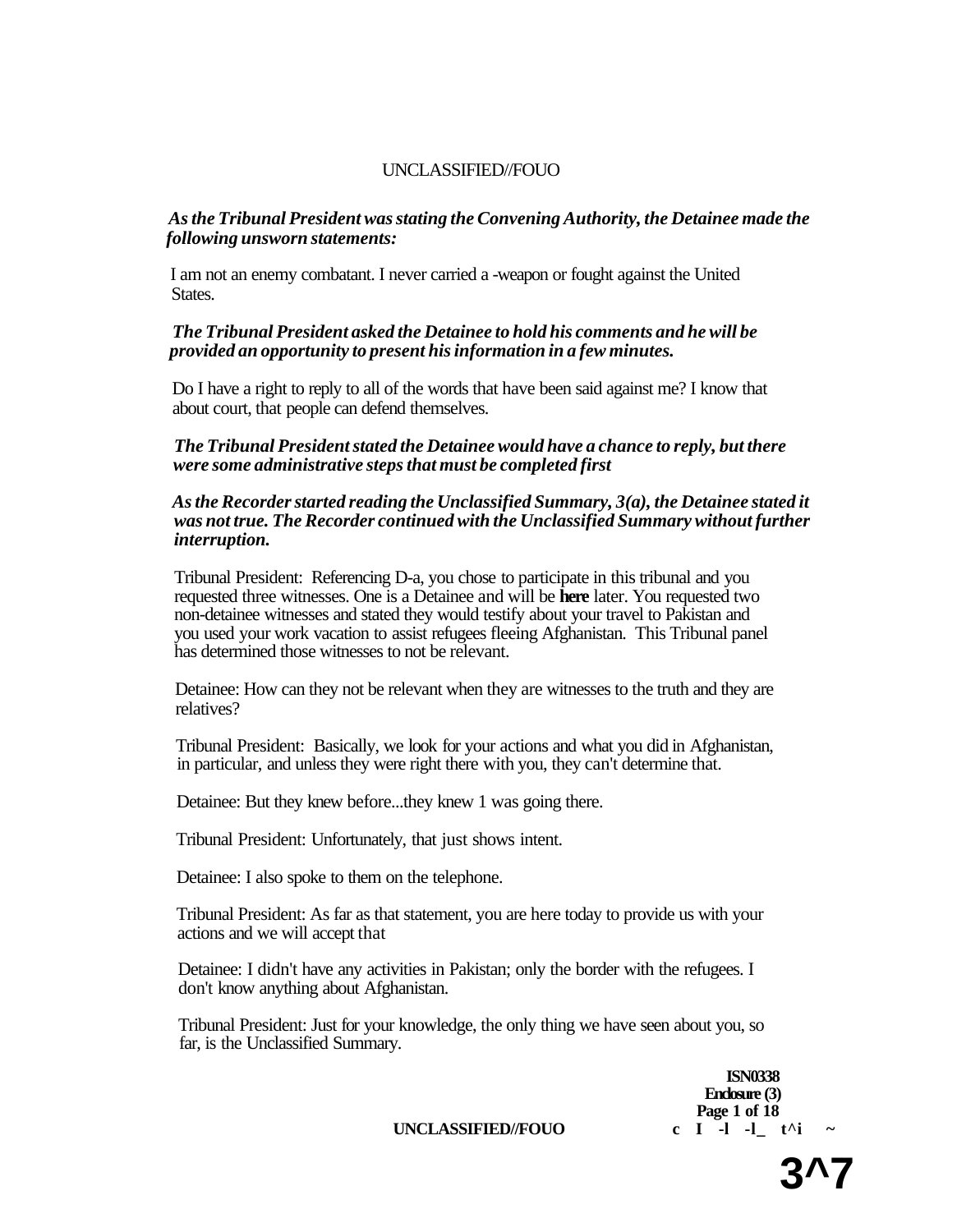**Detainee: I will tell you the information that I've told the investigators before, but the information that I do not know, I cannot provide you with that,** 

**Tribunal President: That makes sense. You may now present any evidence you have to this Tribunal and you have the assistance of your Personal Representative in doing so.** 

**Detainee: Will the witness be here?** 

**Tribunal President: He'll be here later; we want to hear from you first. Do you want to present information to this Tribunal and would you like to make your statement under oath?** 

**Detainee: For sure. Are you going to believe in my oath?** 

**Tribunal President: Certainly. If you take an oath, we will consider what you say to be true.** 

*The Detainee was sworn.* 

#### **Summarized Sworn Detainee Statement**

**I want you to know, by taking this oath; I will be judged to the end if I lie.** 

*The Personal Representative assisted the Detainee in his statement by reading the points on the Unclassified Summary to the Detainee.* 

**• 3(a)l The Detainee traveled to Afghanistan from Saudi Arabia in late September 2001 via Jordan, Syria and Iran.** 

**I never traveled to Afghanistan and we never intended to travel there. We wanted to travel to Iran. After September 11 and after watching the news, that large population of refugees were pushed to the Iranian borders, so we went there to help aid them.** 

**We traveled by vehicle from Jordan to Syria and from Syria to Iran by plane because it was cheaper and it was close to our area, which is Joff. It's close to the Jordan/Syrian border. Also, I went for a dental appointment in Syria.** 

**When we got to the Iranian/Afghanistan borders, we asked about the refugees and immigrants. We were told they were on the Iranian/Afghani border. We thought they were inside Iran's border, but when we got to the border, the custom's man told us that the refugees were inside Afghanistan's border. They told us to enter Afghanistan to help the refugees and immigrants there.** 

> **ISN# 338 Enclosure (3) Page 2 of 18**

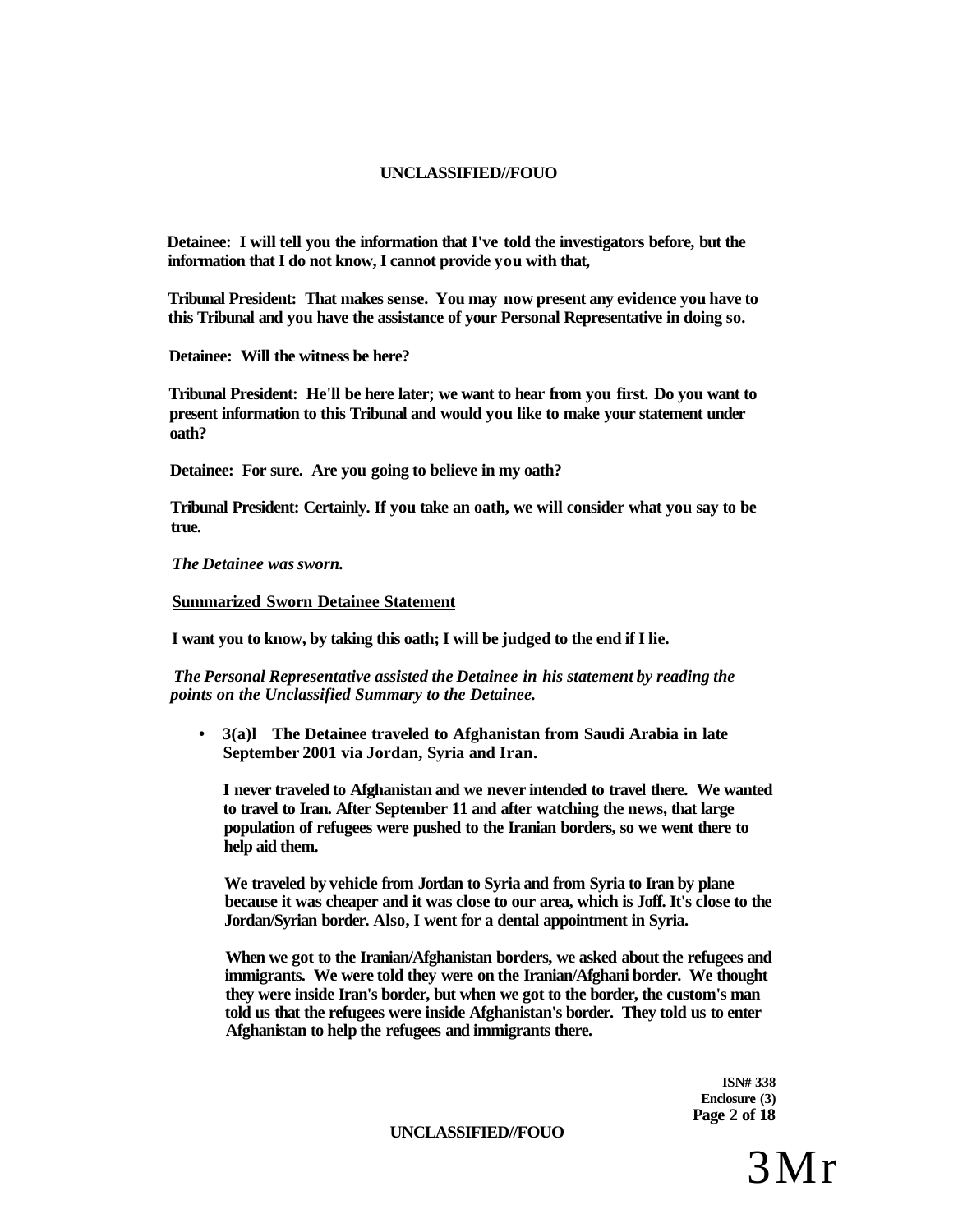**After we offered help in some villages on the Iran border, we returned to the borders after three or four days and the Iranians did not allow us to enter Iran. We asked them if the borders were closed or open and were told to come back in a few days and we'd be able to leave and enter, with no problems.** 

**We tried multiple times to enter Iran, but we were not successful. It appears to be due to prejudice; we were Suimi and they were Shiite. You know the conflict between the Sunni and Shiite Muslims. The immigrants and refugees were all Sunni. If the refugees were Shiite, we would have been allowed to enter without problems.** 

**After trying and failing multiple times, I called my brother to help us. My brother told me to wait on the borders. We waited in a hotel on the Iran/Afghan border for a month and a few days. We were forced to go through Pakistan; it was the only way left for us to go.** 

**The border police were telling us to go in an unofficial way, by bribing them. Also, a lot of smugglers offered us the same thing, a way to cross the border in an unofficial way for a bribe, for money. We strongly refused because we entered officially and we wanted to leave officially. We refused because we never worked that way before. That's what we get for being honest.** 

**After that, we were forced to go through Pakistan, hoping to get back to our country. We had no other intent.** 

**• 3(a)2 The Detainee reportedly traveled with an individual identified as another Detainee.** 

**Yes, my partner in travel is detained, just like me. That does not mean he was involved in any problems or something bad. We will find, in this prison, a lot of innocents who have no connections to terrorist activities. The Pakistani Intelligence sold us to you, even though we offered them our official passports,**  with our true names, to get an official permit to enter the country, through the **Pakistani officials in the border office.** 

**We never sought unlawful ways, even though we were offered, we strongly refused them. We entered all the countries officially, with our official passports, with our true names. That's what happens when you tell the truth, the tax for telling the truth.** 

**• 3(a)3 The individual's name or alias is included on a list of AlQaeda Mujauidin found on files recovered during a raid of Al Qaeda safehouses,** 

**If it is wanted, any organization can find the same names, but it could be another person. That alone, is not enough proof to prove it is the same person. But, if you** 

> *ISm* **338 Enclosure (3) Page 3 of 18**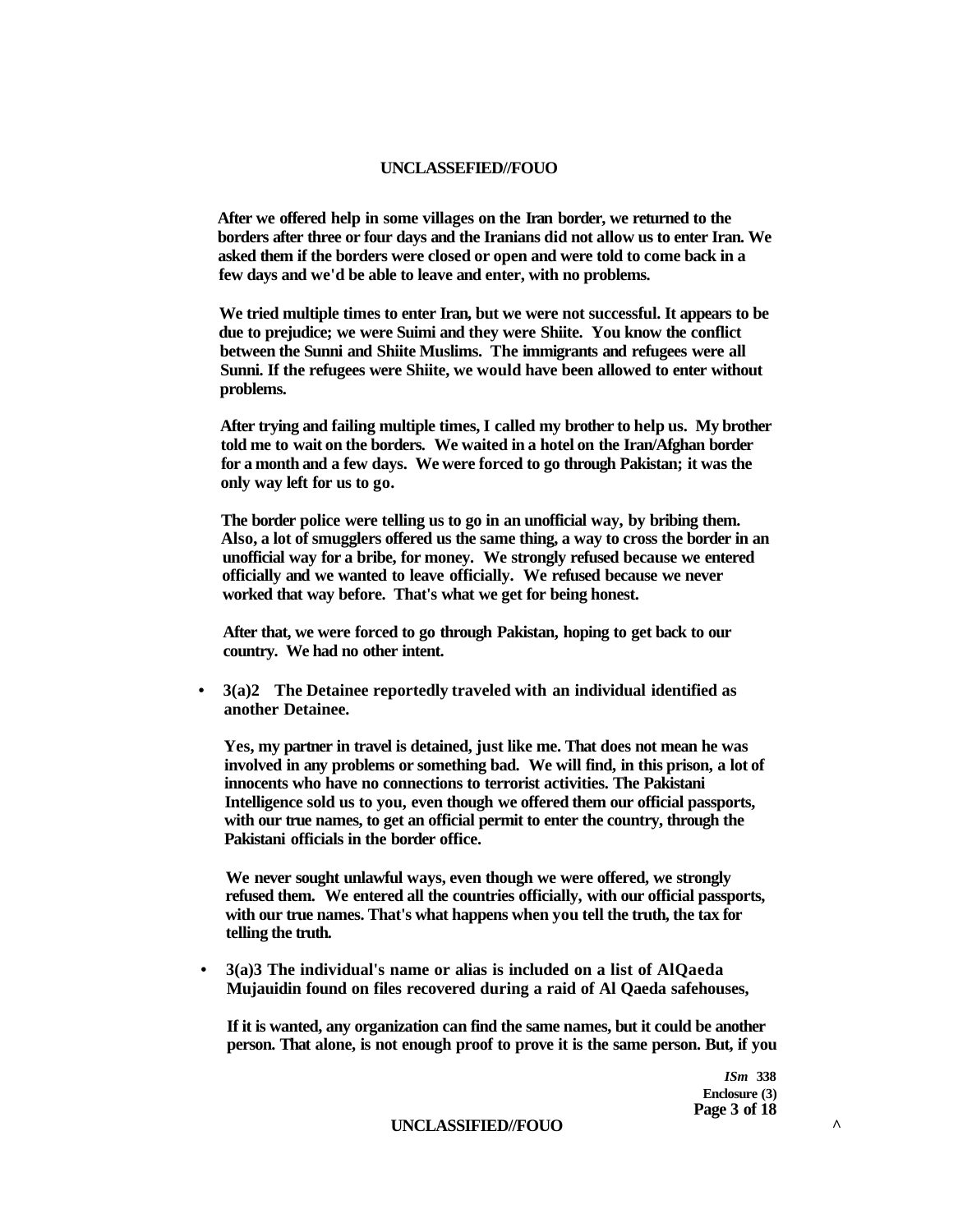provide complete evidence, a complete name, the mother's name, pictures and other documents on the accused person.

My friend does not have any connection to this organization or other organizations. We consider those accusations to be false and you have no evidence to support them.

Personal Representative: I would like to clarify a few points. Point 2 says the Detainee traveled with another person, who is a Detainee. Point 3 says the individual's name appears on a list. It is not the Detainee's name, but the individuars name that appears on the list

Detainee: The reply was for my friend, my partner that traveled with me, not for me.

Personal Representative: It was not the Detainee's name on...

# • 3(a>4 The Detainee is associated with Al Haramain.

I did not have anything [to do] with Al Haramain, work wise, but I am a teacher and I work with administrative (inaudible) in Saudi Arabia. You can contact Saudi Arabia to verify this. I am still a teacher in Saudi Arabia and I work in the education field.

There was a cooperation with the humanitarian organization to adopt some of the orphans in Bangladesh and help some of the poor and needy in my city and the surrounding cities.

I would offer clothing and food to that program and some food to the people fasting during Ramadan, because their situation was difficult

# **•** 3(a)5 **Al Haramain is a non-governmental organization** (**NGO) with ties to Islamic terrorism.**

Al Haramain is an official governmental organization, registered under the administration of the government in the Kingdom of Saudi Arabia. It is officially registered and included in the Humanitarian Aid Association, and under the Administration of Internal Affairs, led by the Minister of Internal Affairs.

I have knowledge that the United States apologized to the Kingdom of Saudi Arabia for accusing this humanitarian association for being a terrorist organization.

> **ISN# 338 Enclosure (3)**  Page 4 of 18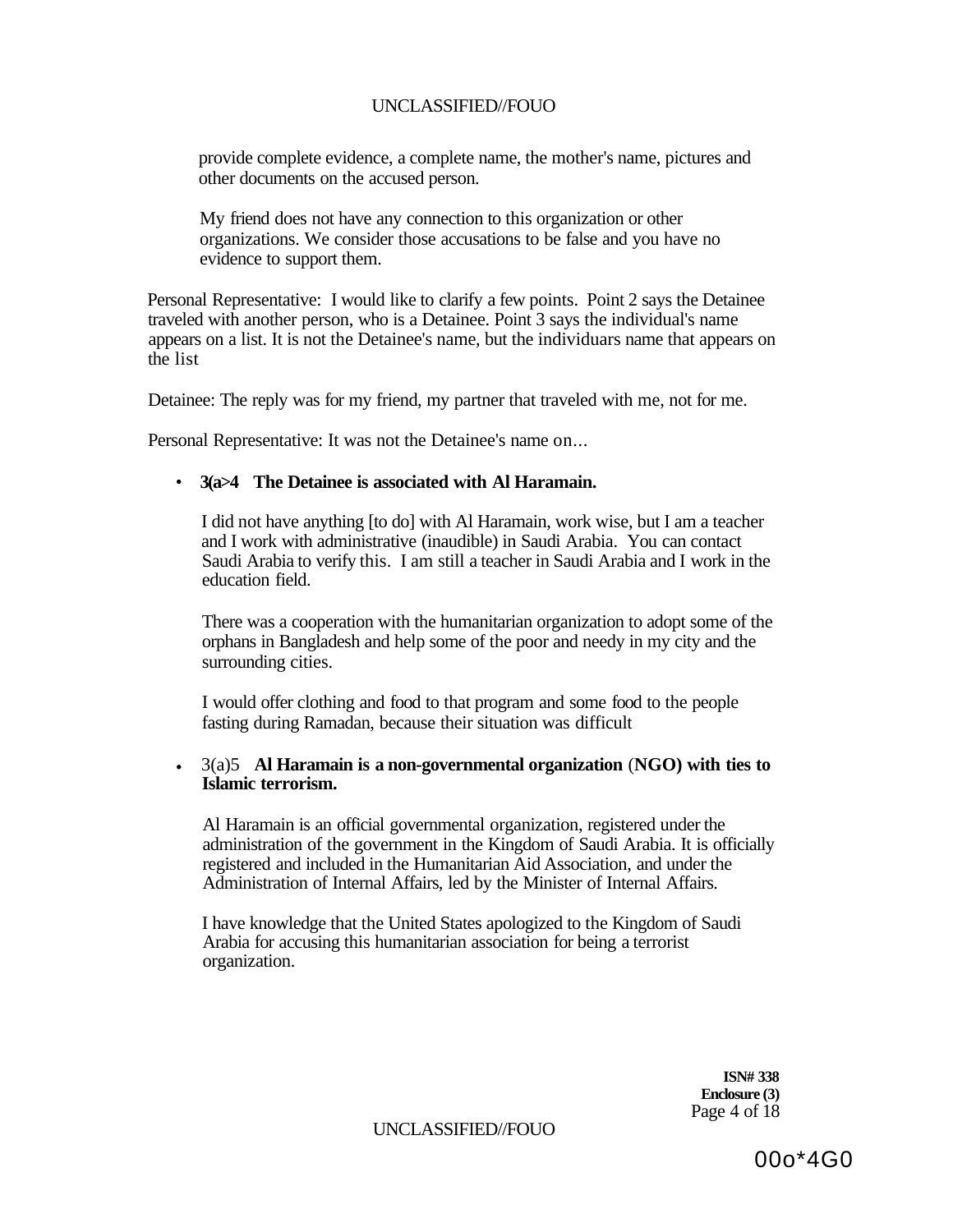#### **3(a)6 The Detainee is associated with Al Ighatna.**

See Below.

# **3(a)7 Al Ighatna is a non-governmental organization ( NGO) with ties to Islamic terrorism.**

The sixth and seventh points are connected. These have never been mentioned before and I've never been asked about being connected to this organization.

I have no connection to that organization, either close or from a distance. I've never been told about this organization and I have no information about it.

You accusing me of being connected to this organization; it is false and you have no truthful evidence.

#### **3(a) The Detainee is associated with Al Qaeda.**

I have no connection or association with Al Qaeda close or from a distance. My proof is that the person who traveled with me and I worked as teachers in governmental schools that belonged to the Ministry of Education of the Kingdom of Saudi Arabia.

We traveled for a humanitarian mission and we were not connected to our governmental jobs. We left work after taking a short vacation to help out with this humanitarian mission.

If you look at my work files, it will be clear. Fve been working in the education field for 20 years. I've never left my country or my area the whole time. So, how can I have a connection to any organization if I've never left my work.

In my own country, I was never called for investigation or questioning for any reason whatsoever. That proves my innocence from any accusation or any suspicion.

Even the person I traveled with worked for approximately 17 years in the education field, and he's never been questioned by the security of my country and never left the country, to my knowledge.

This assures that we do not have any connections to any terrorist organizations. We were working for the humanitarian, in general, and it is

> ISN#338 Enclosure (3) Page 5 of 18 00J401

UNCLASSIFIED//FOUO  $i^{\wedge}$ -, .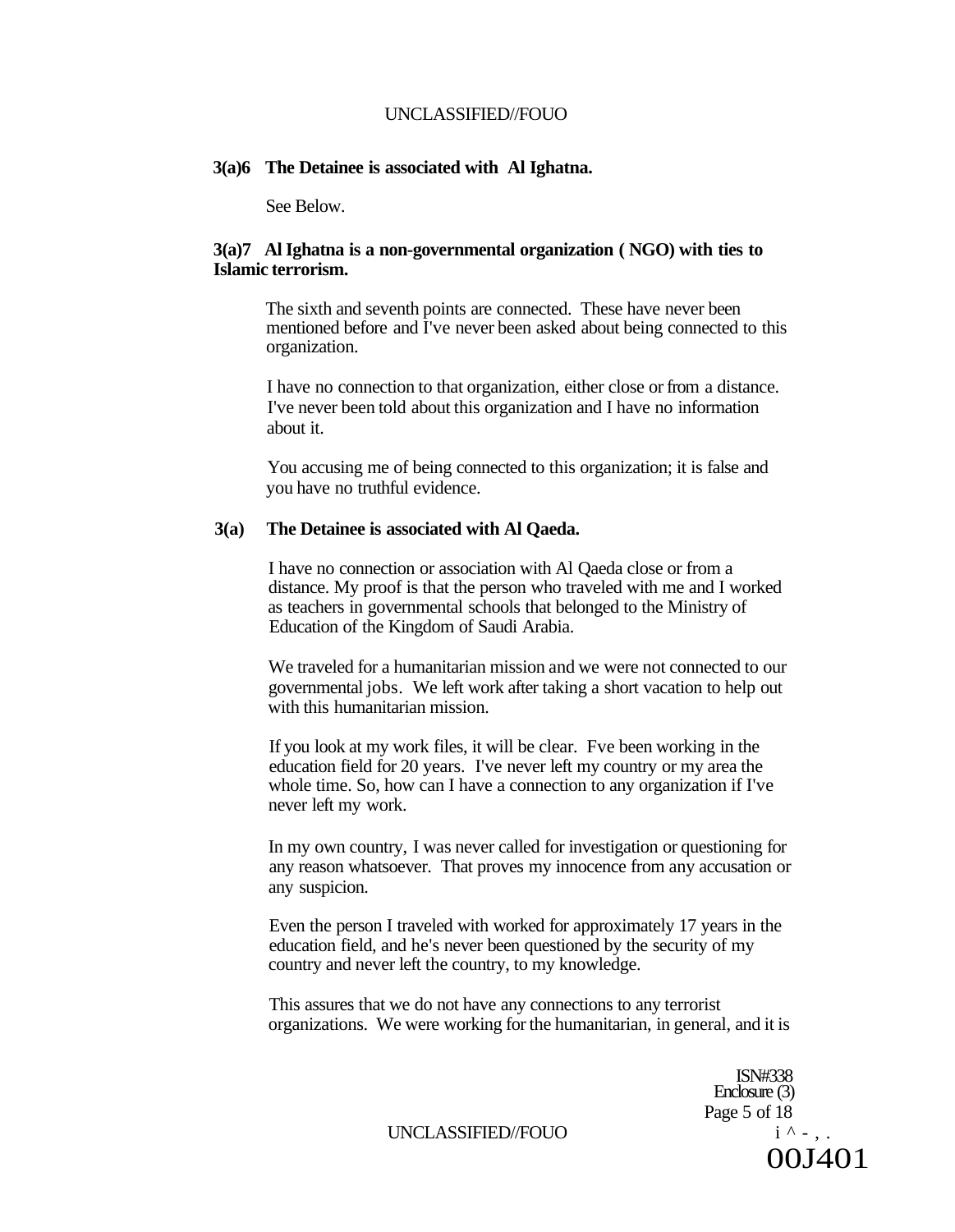our goal in life. We were taught truth, work, honesty with others and understanding.

An additional point I'd like to make is that we were never trained in the military to be viewed as enemy combatants or soldier combatants. How can a soldier be called a soldier if he never carried a weapon?

In the Kingdom of Saudi Arabia, thank God, we do not have mandatory military service. We were never forced to join the military; it is voluntary only- We never traveled to any country to train for the military.

When we were arrested in Pakistan, we didn't have weapons, papers, books, or letters to indicate that we are connected to these organizations or any organizations.

Leaving our country was done officially, using an official, not a fake passport with our real names. Passing those countries we passed was also done officially.

When it [border] was closed, we never sought unlawful ways, even though the ways were provided and were there. We were offered [unlawful entry] by the Iranian border police, for a bribe. Also there were a lot of smugglers that made the same offer, but we strongly refused them.

I have two letters with me, and I had approximately 20 letters that indicate that our visit was official, true and that we went for humanitarian reasons to help the refugees at the border. After a search last year by the administration here in prison, they never gave back the letters. All those letters will prove the truth. Those [the 2 letters] are new tetters because if they were old, I wouldn't have them, they would have been taken. Those letters prove our innocence, our humanitarian aid, which is the reason for our travel.

I called my brother from Iran's border and asked him to do whatever was necessary for the Iranian officials to allow us to return to our country, through Iran.

There is no reason for Pakistani's to give us to the United States. This board needs to know the truth.

The whole reason was that we were exchanged for money, that's why they refused to let us to return through their country and we were not allowed to call our embassy to help us go back to our country, even though we had official passports and we entered the country officially.

All Saudi humanitarian organizations are registered and included in the Ministry of Internal Affairs of Saudi Arabia because they are governmental, so why are they called a non-governmental organization?

> **ISNS 338 Enclosure (3)**  Page *6* of 18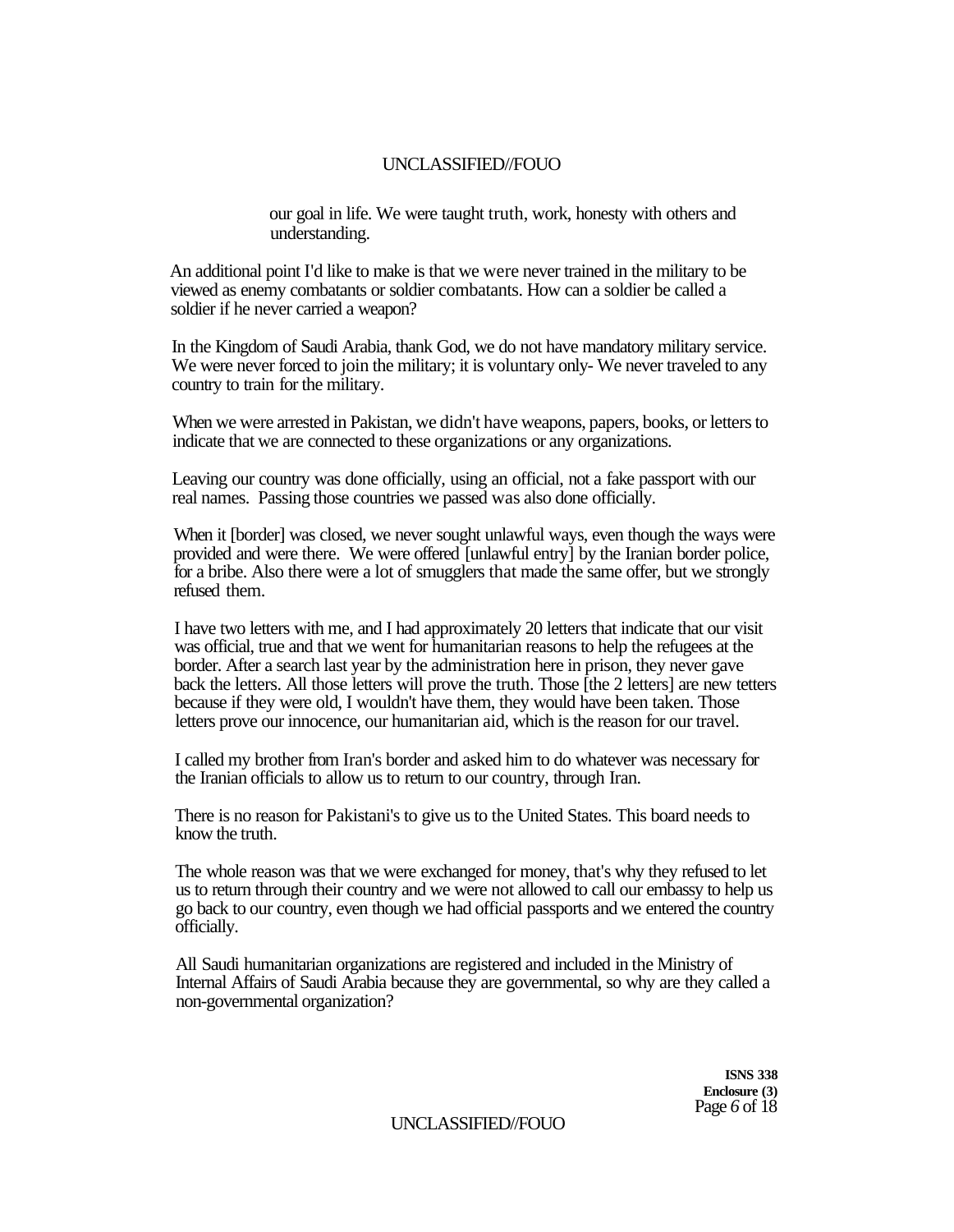# UNCLASS1FIED//F0U0

There is no reason for us to be arrested and kept away from our families and children for this long period of time. We've done no crimes. When have people ever been arrested with no accusation and then later were given false charges, which have no truth to them? The truth is very clear.

For your information, I personally was supposed to be released with that group of Saudis that were released about a year and a half ago. The investigators told me my name was with them, in newspapers, That's more proof of my innocence and that I'm telling you the truth.

# *The Detainee read excerpts from a letter he received from his brother.*

#### "Dear Brother,

It's hard for us with you being away from the family. It's sad to hear that you are imprisoned and they detained you while you were doing your duty for your Muslim brothers in Al Ighatha camp. May God listen to your hardship and release you."

# *The Detainee read excerpts from a letter he received from his uncle.*

"Looking at your situation as a whole, you are in a prison better than us, My God, because you went to help aid the poor and the needy on the borders of Afghanistan. That's what God has caused. God is well and everything will be well because the reason you went there was for Him for a purely humanitarian reason. May God have your destiny."

# Personal Representative Questions to Detainee

- Q: How long have you known about Al Haramain?
- A: It's a very well known organization in Saudi Arabia and outside too. It's not a secret organization; it's a governmental organization.
- $\overline{O}$ You told me, in our interview, about two children from Bangladesh.
- A Yes, I adopted them, at my house.
- Q You adopted them through Al Haramain?
- A Yes.
- Q How long ago was that?
- A Six or seven years before my arrest.

**ISN# 33\* Enclosure (3)**  Page 7 of 18

UNCLASSIFIED//FOUO

*?H°)*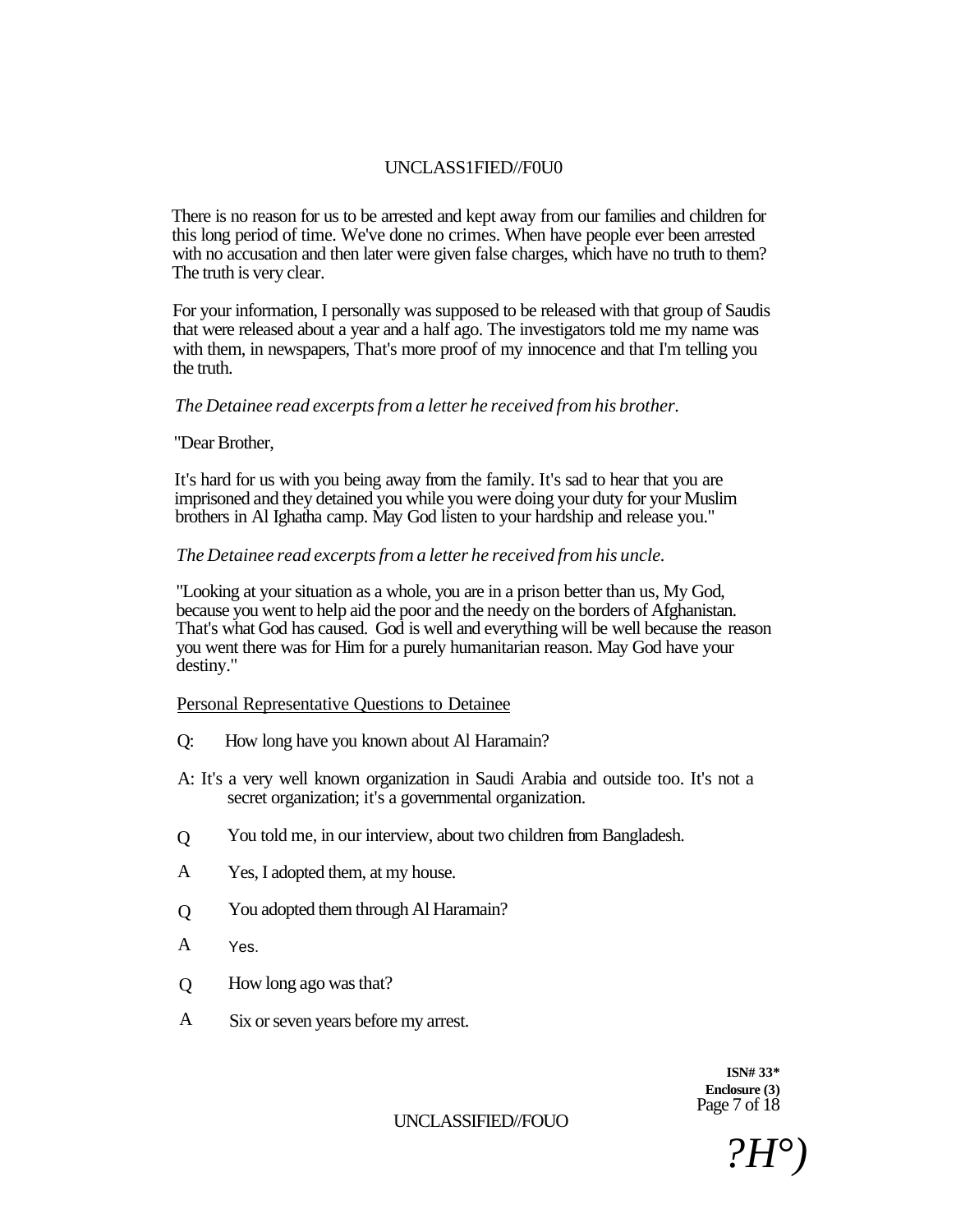**V.** 

#### **UNCLASSIFIED//FOUO**

- **Q: Also, for clarification from our interview<sup>7</sup> , did you tell me you are still employed as a teacher from Saudi Arabia?**
- **A: Yes, that's true.**
- **Q: You're still being paid?**
- **A: Right now?**
- **Q: Or your family.**
- **A: I do not know anything about that situation. I've been away from my family for three years. They are supposed to [pay me] because fm still assigned to work.**

#### **Tribunal Members Questions to Detainee**

- **Q: Will you provide us with some additional information about your background?**
- **A: Can you clarify?**
- **Q: Of course, I will ask.**
- **A: Go ahead.**
- **Q: In Saudi Arabia, tell us about your family, about your wife, how many children...**
- **A: My children?**
- **Q: How many?**
- **A: I have four children, two girls and two boys.**
- **Q: That's including the two children you adopted from Bangladesh?**
- **A: Yes. Fm not the only one who adopted them, my whole family adopted those children. My sister, brother and mother did too.**
- **Q: Your usual occupation is a teacher?**
- **A: Correct.**
- **Q: What areas did you teach? What grades did you teach?**
- **A: I teach art, but I can teach any other subject as well. I have the authority to teach any field that is open.**

**ISN# 338 Enclosure (3) Page 8 of 18**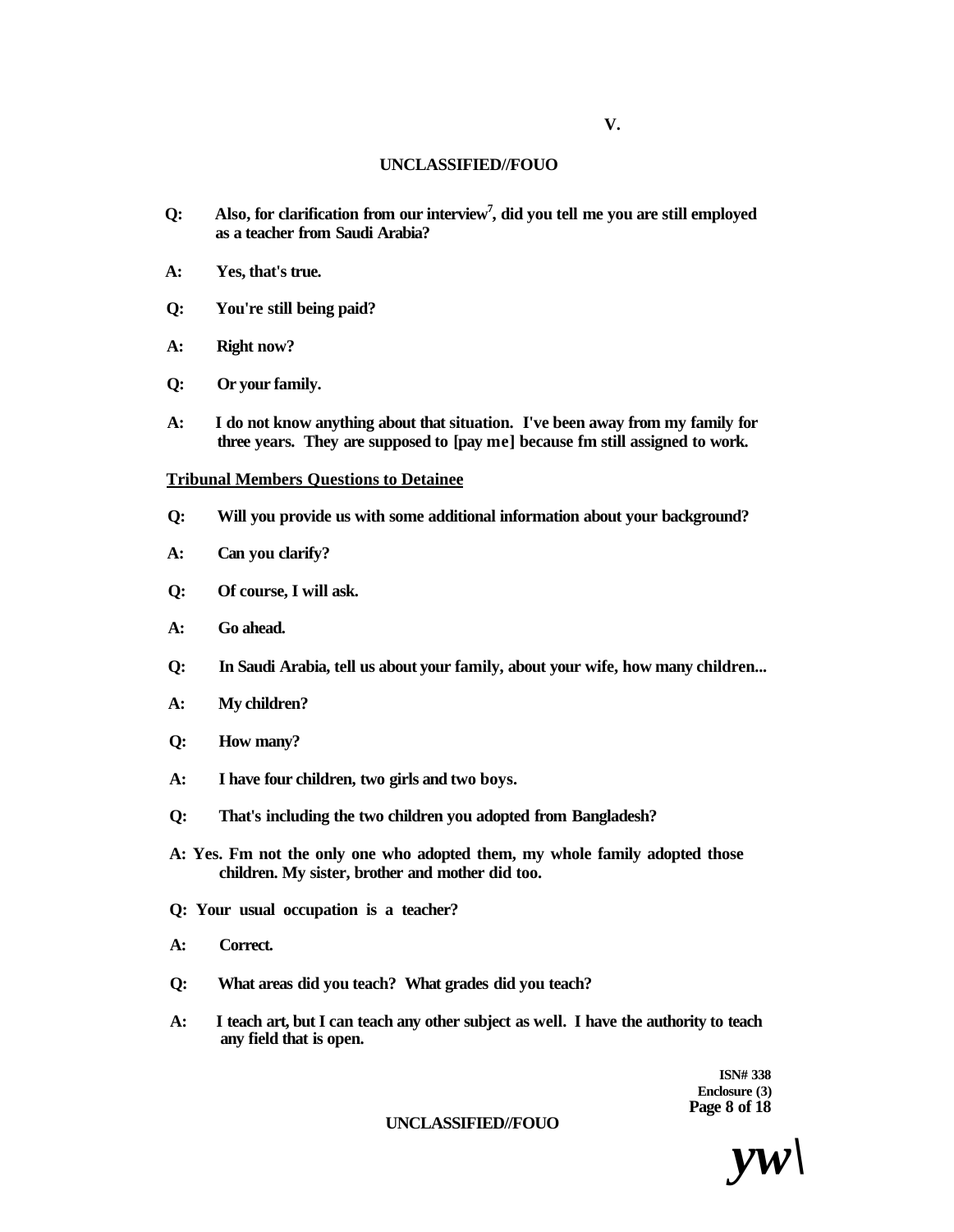# UNCLASS1F1ED//F0U0

- Q: You were predominately a teacher of secular subjects, not religious subjects?
- A: Correct. If other fields were open, like math, science or religion, I'd have no problem teaching that because I took an oath to honestly do my job as a teacher.
- Q: You told us you traveled to the Iranian border in order to help refugees, and you did this as part of a governmental organization.
- A: No, it was personal.
- Q: It was a family, personal decision and not directed by the government or by Al Haramain?
- A: I was never under control of that organization, but as I mentioned before, I cooperated with them in my country, but not outside my country. It was a personal thing for me and my family.
- Q: Your traveling partner was doing the same thing?
- A: Yes, that's true.
- Q: You told us that you traveled openly with your official passport and under your own name.
- A: Yes, you have my passport with you.
- Q: That was my next question. You had your passport with you when you were arrested in Pakistan?
- A: For sure. I'd never leave my country without my official passport. That's my only proof of travel.
- Q: You told us that you didn't want to travel unofficially into Pakistan.
- A: Yeah, I refused.
- Q: How did you then get into Pakistan? Did you obtain a visa or did you cross at a border point?
- A: I passed through a checkpoint. They took my passport and that's where *1* was put in prison with no reason
- Q: You were arrested when you tried to get into Pakistan?

JSN#338 Enclosure (3)

Page 9 of 18 UNCLASSIFIED//FOUO

*1H0<*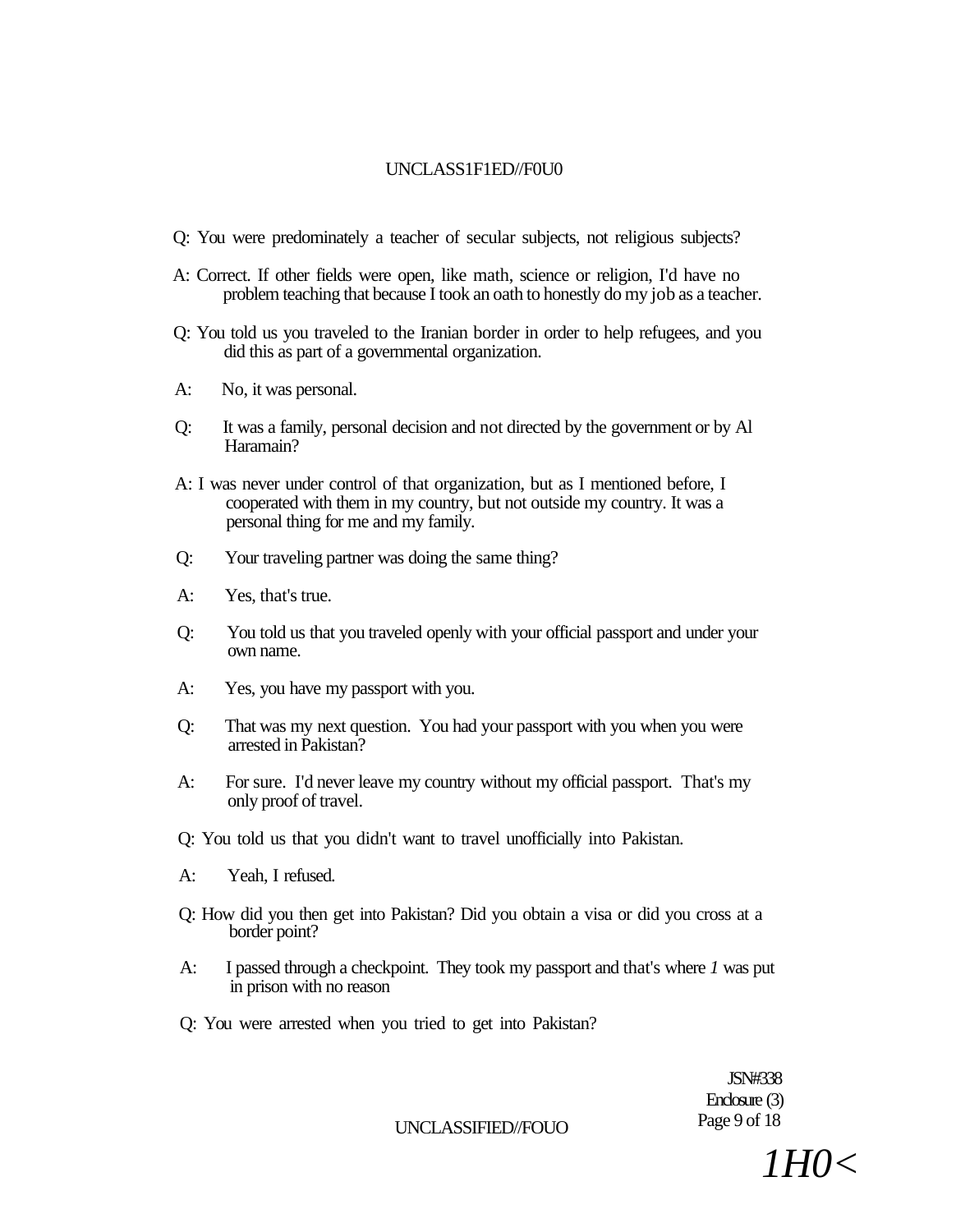# *i* **('**  UNCLASSIFIED//FOUO

- A: It was official, too.
- Q: Do you remember that date?
- A: It's in Arabic. It was the  $8^{th}$  month,  $28^{th}$  day, year 1024. It was about 3 days before Ramadan. I don't know the Latin calendar.
- Q: You said that you were sold for money by the Pakistanis. How do you know this?
- A: That's true.
- Q: How do you know that? Did you see them...
- A: I heard from the people over there. They have seen...
- Q: While you were in prison in Pakistan?
- A: When I was handed over.
- Q: Do you know how much?
- A: 1 don't know, but they were saying from \$5,000 to \$8,000. It's a hard truth when human beings are sold and bought. That makes us go all the way back, when humans had no value. It's a shame for all human beings, in general, and all the people who believe in human rights.
- Q: Did you pay for your own travel from the money you made as a teacher, or did someone else give you money to travel?
- A: I am a worker; I get about 11,000 Riyals a month.
- Q: You described that when you tried to return from Afghanistan to Iran, you believed it was discrimination on the difference between the two religious groups.
- A: There is no other explanation for it, except that. I left officially, with an official passport, and 1 was going back officially, with an official passport.

There is information about what Iranians do in Mecca, an incident in a hatch.

- Q: You stayed in a house or in a hotel in Afghanistan before you left...
- A: No, I stayed at a hotel on the border.
- Q: Do you remember the name of the city or the town?

**ISN#338 Enclosure (3)**  Page 10 of 18

3Mok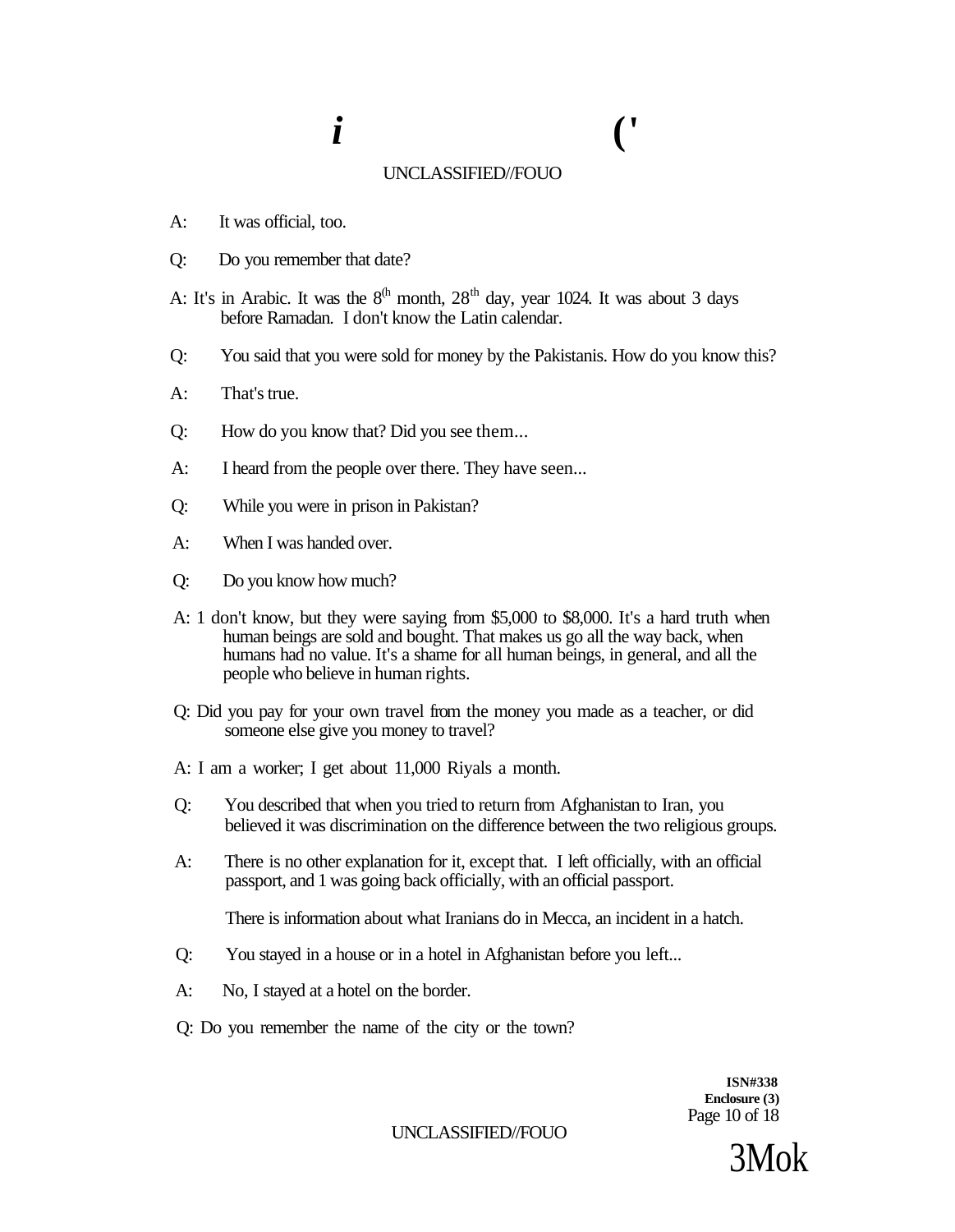- A: Custom Islam Kalian (phoenetic).
- Q: Who do your adopted children stay with?
- A: I adopted them through the Al Haramain organization. They are the ones... I adopted them by providing financial support. The connection between us is the Al Haramain organization. I think they are in an orphanage.
- Q: They do not physically live with the family?
- A: No, they are adopted, but they are in their country. I financially support those two children.
- Q: When you crossed from Afghanistan to Pakistan, were you near the Iranian border?
- A: Yes, we passed through the borders.
- Q: So, you walked down the Iranian border until you reached Pakistan?
- A: No, in a taxi.
- Q: How were you going to assist the refugees?
- A: By giving them money.
- Q: That's all you intended to do, just hand money to the refugees?
- A: It's very difficult to take things with you. The easiest thing is money. You know that Afghanistan was not stable at mat time. There were smugglers and problems, so money was the easiest thing to give.
- Q: There were thousands of refugees. You were going to hand money out to these thousands of refugees?
- A: I wish I was able to help them all;.I only helped a small amount of them.
- Q; How much vacation did you ask for to do this humanitarian work?
- A: I took 7-10 days of vacation.
- Q: Your route from Saudi Arabia went through Syria and Jordan and into Iran?
- A: What are you wanting to clarify?

**ISN# 338 Enclosure (3)**  Page 11 of 18



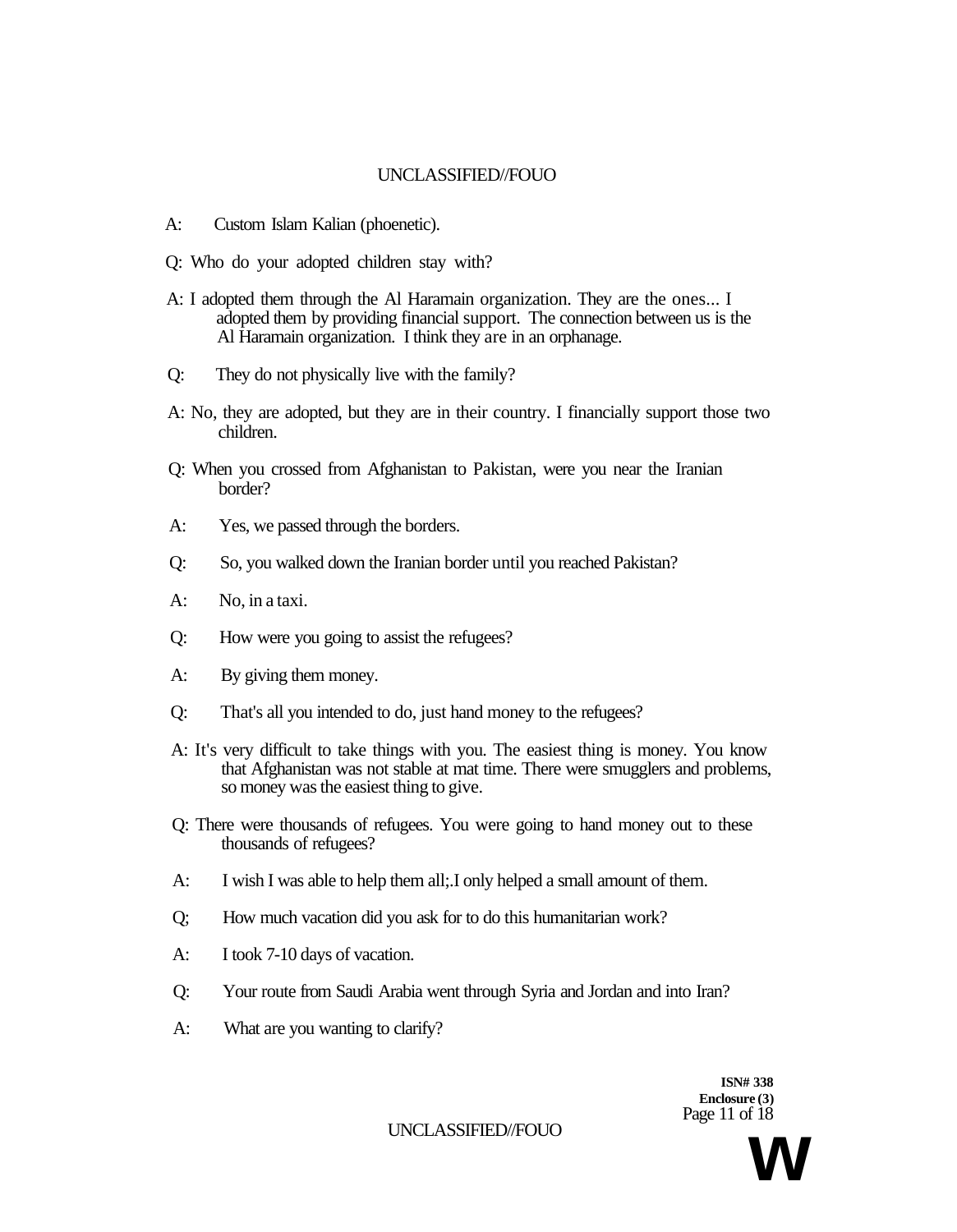- Q: I wanted to verify. Was that your route? Saudi Arabia, Syria, Jordan and then Iran?
- A: Saudi Arabia, Jordan, Syria, then Iran. From Saudi Arabia to Jordan by vehicle. From Jordan to Syria by car also, and from Syria to Iran, by airplane.
- $\overline{O}$ Did you say you stopped in Syria to have your teeth fixed?
- A Yes, for two days.

Was this planned before you left Saudi Arabia? Do they not have dentists in Saudi Arabia?

- $A$ : It was all planned; the humanitarian aid and to also fix my teeth.
- $\overline{O}$ Do they not have dentists in Saudi Arabia?
- A Dentistry in Syria is very well known. We have doctors in bigger cities, but not many where I'm from. We usually go to Jordan or Syria for treatment; it's close to the border.
- Q: Did you respond to any fatwa to assist the refugees?
- A: No, it was without fatwa, but my religion and my belief told me to help the poor. I do not need fatwa to help the poor.
- Q: Do you believe in jihad?
- A: No, I don't have any information about jihad.

# **Tribunal President's Questions to Detainee**

- Q: I'm assuming when you left Saudi Arabia, you had a visa to go into Iran?
- A: No, you don't need a visa; you only need a passport.
- Q: Did you anticipate having a problem going into Pakistan? Does it require a visa?
- A: No, the opposite. If I faced problems it would have been in Iran, not in Pakistan. The relationship with Saudi Arabia and Pakistan are better than the relationship between Saudi Arabia and Iran.
- Q: I thought you said your brother was trying to help you on the Iranian border.

**!SN# 338 Enclosure (3}**  Page 12 of 18

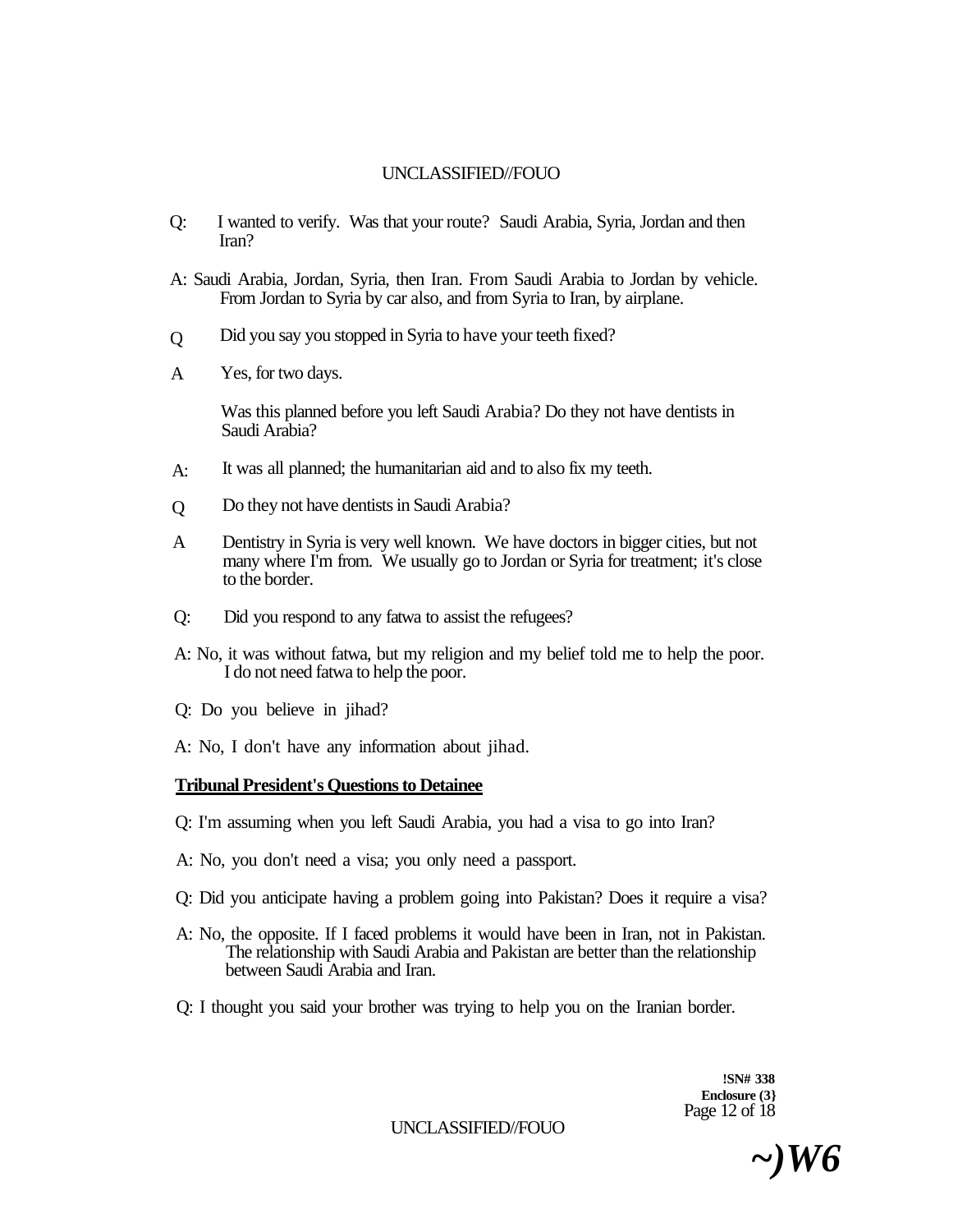# **C; C**

#### **UNCLASSIF1ED//F0U0**

- **A: Yes, in the old letters I used to receive, my wife told me that she mentioned my brother tried to help me. How my brother sent someone from the embassy to help me at the borders. It took a long, long time and I was afraid. I spent all of my money and the situation was getting more difficult and 1 was forced to go a different way.. .through Pakistan.**
- **Q: Your travel partner is also a teacher?**
- **A: Yes, he's not just a teacher, he's a school principal also. He was a teacher, but now he's a principal.**
- **Q: How well do you feel you know him?**
- **A: I know him through teaching. There was no relationship between us, just as teachers.**
- **Q: It was only a professional relationship?**
- **A: Yes.**
- **Q: You were probably not aware of what he did outside of teaching, then?**
- **A: No, I know he's a good person. If he wasn't a good person, I wouldn't have chosen to travel with him. He is a good man and he has a family, just like me.**
- **Q: Thank you for participating today. Is there anything else you'd like to share with us?**
- **A: I hope for the Tribunal members and everyone here to have mercy on me and my family. The only thing I have done is to try t& help the poor. I hope you have mercy on me, do your best and do justice. I hope (hat justice will prevail.**

*The Personal Representative called the Witness, Rashid AbdAl Mustth Al Qaid.* 

*The Tribunal President explained the process for questioning the witness to the Detainee,* 

*The Witness was sworn.* 

*When given the opportunity to ask questions of the witness, the Detainee asked his Personal Representative to question the witness.* 

> **ISN# 338 Enclosure (3) Page 13 of 18**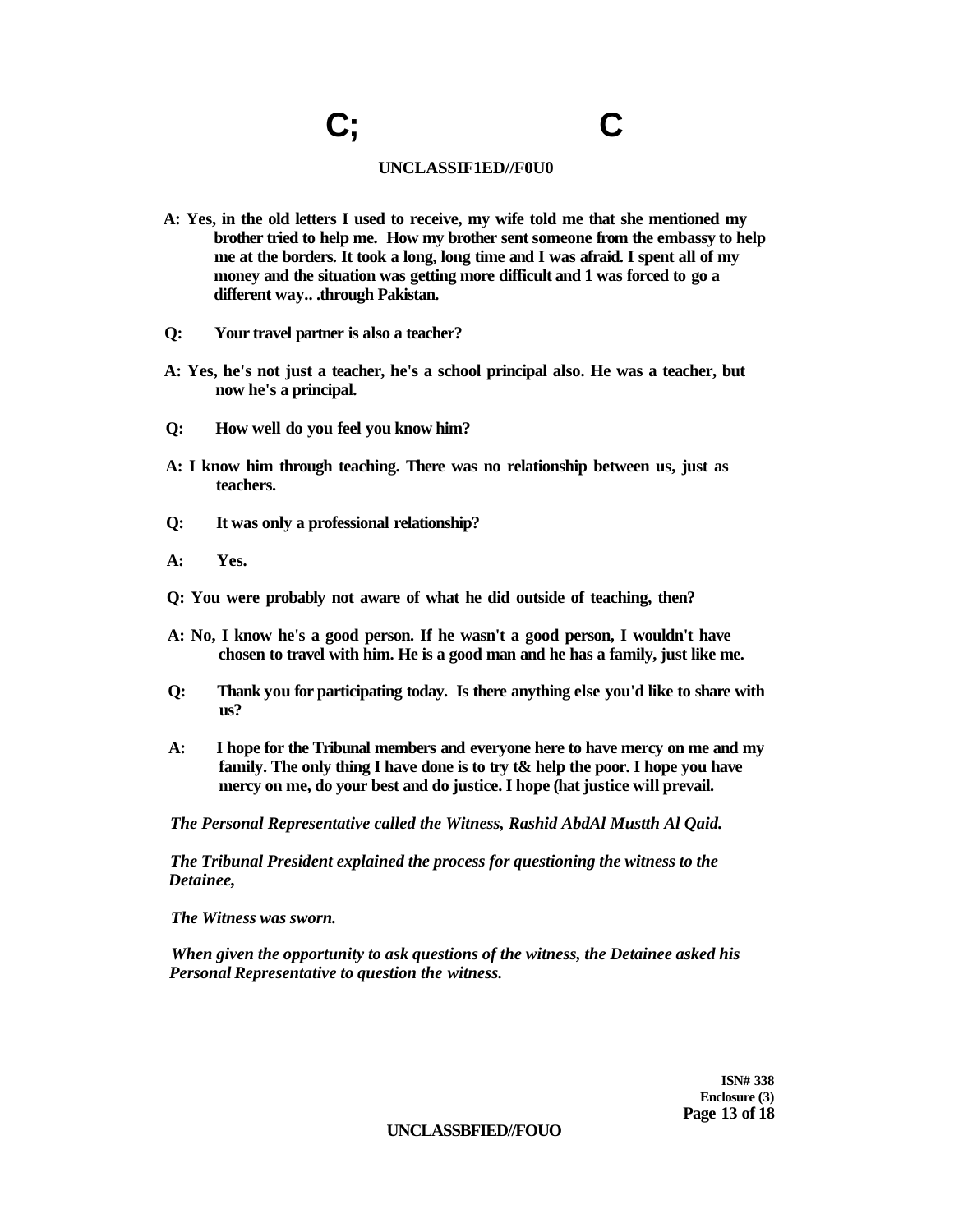# **Personal Representative's Questions to the Witness**

- Q How long have you known Al Wasm?
- A About 3 years before leaving to help the refugees.
- $\overline{O}$ Arc you a school principal?
- **A**  Yes.
- Q Did Al Wasm work at your same school?
- A No.
- $\overline{O}$ Did you know him from another school?
- A Yes, he works in another school.
- Q How did the two of you meet?
- A Through teaching.
- Q Did you know each other very well?
- A There is no strong relationship between us; we met twice.
- Q Whose idea was it to go help the refugees?
- A It was our idea.

Was there a lot of news in Saudi Arabia about the refugees?

Yes, I heard it on a radio station.

Were there a lot of people from Saudi Arabia that went to help?

I don't know.

Was school in session when you decided to go help?

Yes.

You also took a vacation, to go with Al Wasm?

**!SN# 338 Enclosure (3)**  Page 14 of 18

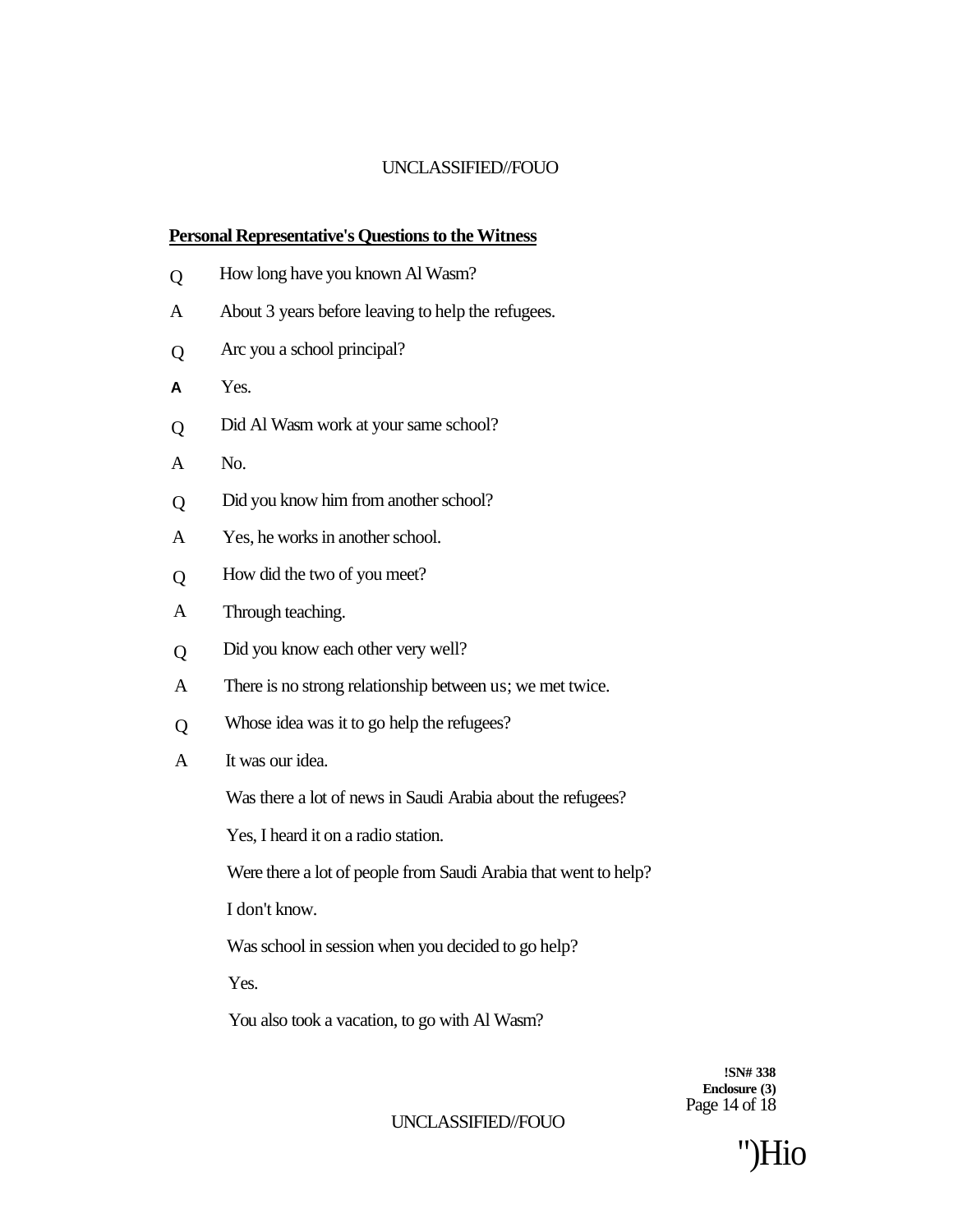Yes.

Both of you had official passports to go?

Yes.

The part of Pakistan that you wanted to help... why did you choose that place?

I don't understand the question.

What made you decide to go to the refugee camps in that part of Pakistan?

In Pakistan?

In Afghanistan, on the border.

Because I heard there were refugees there on the radio, and we went to Iran.

How did the two of you want to help the refugees?

With humanitarian work.

Food, clothing, money...?

Money.

Did you carry money with you?

Yes.

Did you actually go into the refugee camps at any time?

Yes.

And you gave away the money you could?

Yes.

The two of you were together the whole time during your travels?

Yes.

How long did you plan on staying in the refugee camp to help?

Three or four days to give the money out.

**ISN# 338 Enclosure (3)**  Page 15 of 18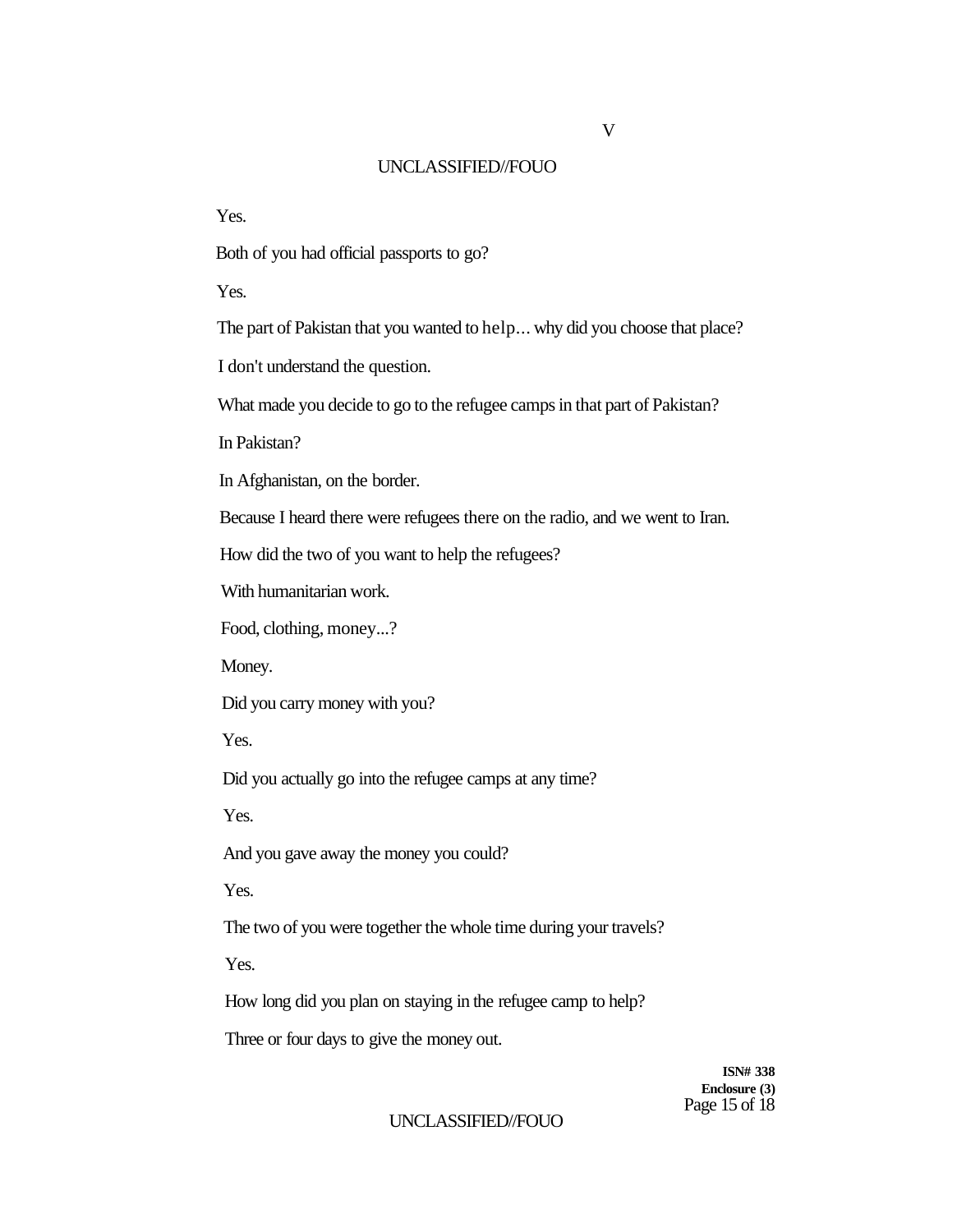- **Q You were planning on being away from Saudi Arabia for how long?**
- **A Until our mission was finished.**
- **Q A month, two months, three months...?**
- **A No, less than 10 days, but the mission was three or four days.**

*The Detainee and the witness started talking back and forth, without allowing time for translation. The Tribunal President advised both to stop the cross-conversations and allow translation.* 

**Detainee: They asked you [Witness] if we were going to stay there for 2-3 months for our humanitarian mission. I don't think the Witness understood the question, It should be repeated to him.** 

- **Q: How long did you plan on helping out at the refugee camp? How many days?**
- **A: Until the money was gone; three or four days. I understood the question to mean after leaving Saudi Arabia, how long were we planning to stay.**
- **Q: While at the refugee camp, is that when the Iranian border closed?**
- **A: Yes, after a period of time we returned and that<sup>1</sup> s when we found out it was closed.**
- **Q: The two of you were on the border of Pakistan/Afghanistan. Were you on a small piece of Afghanistan or not? Close to or into Afghanistan?**
- **A: We were on the border of Iran, trying to enter Iran.**
- **Q: Did you ever go into Afghanistan? Either one of you?**
- **A: The mission was on the border of Iran, but inside Afghanistan.**
- **Q: ilow far into Afghanistan did either of you go?**
- **A: Directly on the borders, close to Iranian villages.**

**Personal Representative: I bring this up to the Tribunal because of the evidence of going into Afghanistan.** 

**Q: How do you view Al Wasm as a person? With respect? Kindness? What kind of person is he?** 

> **ISNtf 338 Enclosure (3) Page 16 of 18**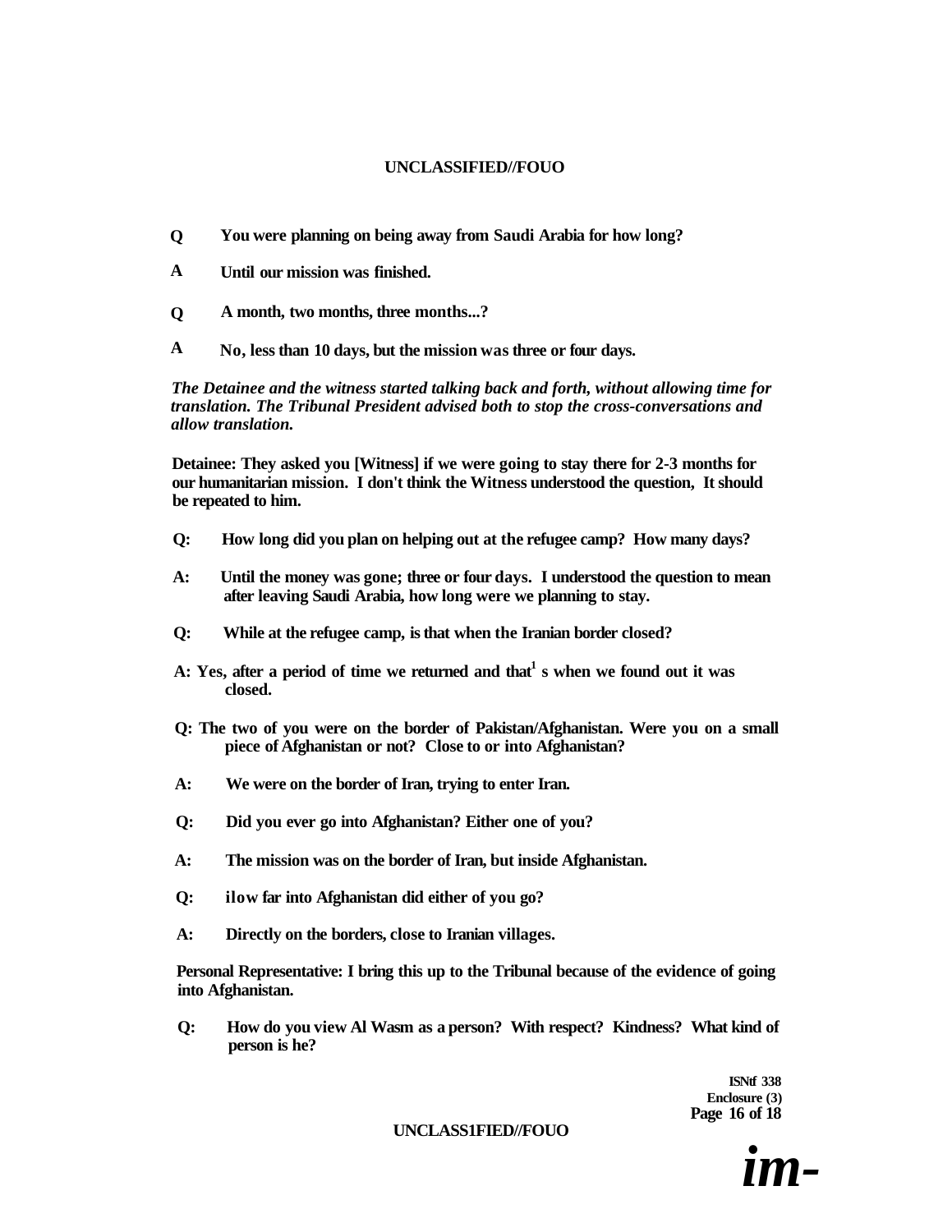A: A humanitarian person who has no connection to any terrorist organizations.

# Tribunal Member's Questions to the Witness

- Q: Why did you choose the travel route through Jordan and Syria to Iran?
- A: Because our city is very close to the Syri an border and also because we were both seeking dental treatment I was planning, on my return trip, to go to the same doctor for dental work. The cost of treatment is cheaper in Syria and Jordan, as well
- Q: What about the cost of travel? Was that the most efficient way to travel to Iran?
- A: I don't know the other ways, but because Syria is close, it's cheaper.
- Q: Did you see the same dentist that Al Wasm saw?
- A: Yes, E went with Al Wasm to the same doctor, but 1 did not get treated there. I was waiting to return to get treated.
- Q: We've been told your name appeared on a list of Al Qaeda Mujahadin fighters in a raid on a safehouse. Do you know about this? Is this true?
- A: It's not true. I'm shocked about the accusations.

Detainee: I think he answered this question completely and he has said enough about this question. This is about me, and he [Witness] is just a witness.

Witness: I can talk about it. It's no problem. All the evidence Al Wasm has provided to the Tribunal proves that I have no connection to any organizations. How can an educational person, who spent their whole life teaching, who never carried a weapon in Saudi Arabia or outside be Al Qaeda? I think this is just an accusation. It is not the truth and it will now be proven. I know myself better than anyone else knows me.

1 hope you do justice now on this point and on other points. Be fair.

- Q: Do you know anything about an organization called Al Ighatha?
- A: I do not know anything about the organization and I have no connection to that organization or any other. Our mission was a personal, humanitarian mission.
- Q: Do you or Al Wasm belong to Al Haramain?

**ISN# 338 Enclosure (3)**  Page 17 of 18

UNCLASS1FIED//FOUO

**1HV**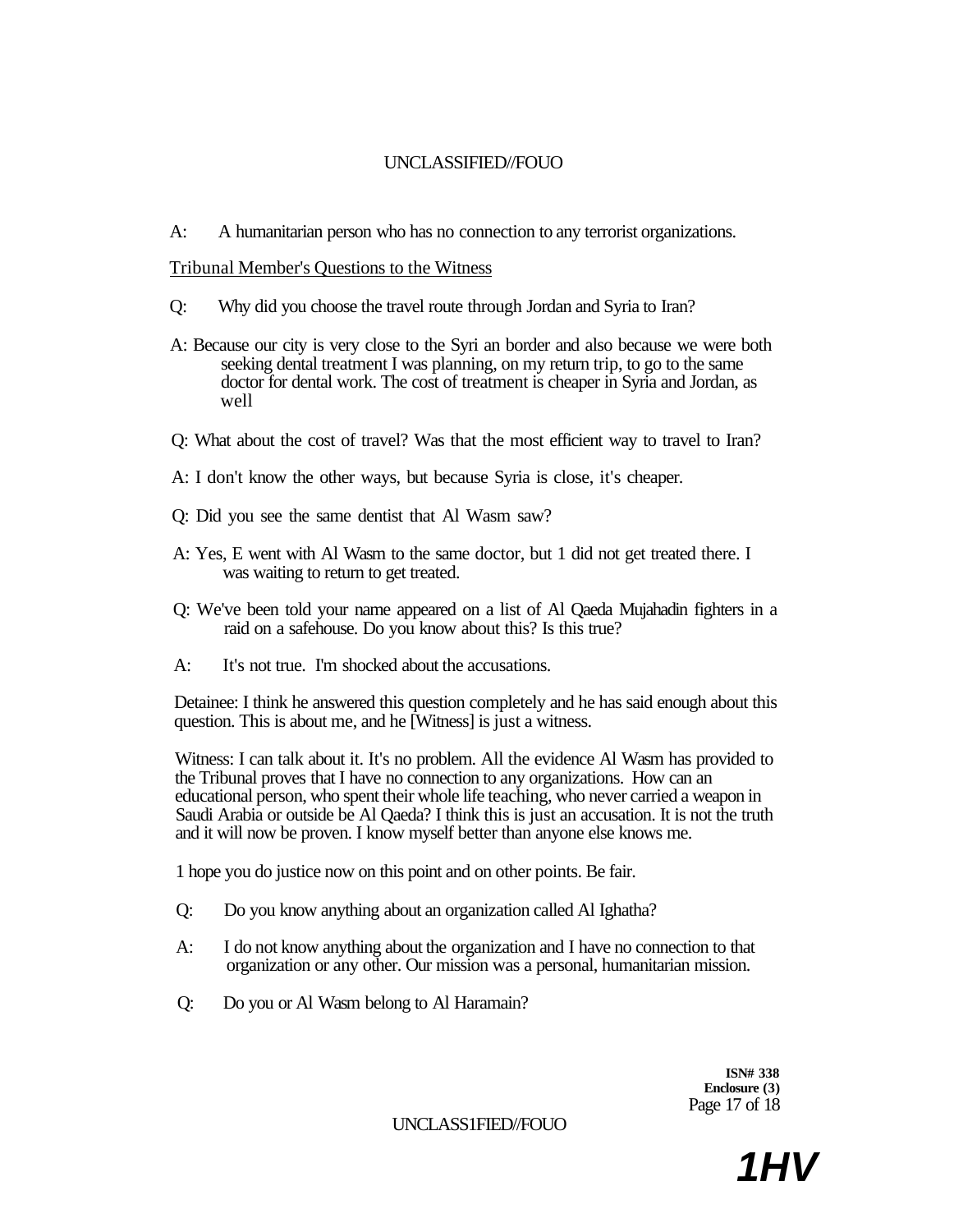$\vert$  **.**  $\vert$ 

#### **UNCLASSIFIED//FOUO**

**A: I have no connection to Al Haramain. Al Wasra cooperated with them inside the city.** 

**Tribunal President: Thank you for participating. You are excused.** 

**Witness: I hope you will be fair with this case and away from other influences. If you can prove he's [Detainee] Al Qaeda, present him to a hanging.** 

*As the Tribunal President was explaining the ARB process, the Detainee wanted a definition of "threat". The Tribunal President advised it was someone that could harm us or our interests.* 

**Detainee: I am not capable of that That's not part of my interests...Coalition forces or others. I have been detained for no reason up to this minute.** 

#### **AUTHENTICATION**

**I certify the material contained in this transcript is a true and accurate summary of the testimony given during the proceedings.** 

Colonel, United States Army **Tribunal President** 

**ISN#338 Enclosure (3) Page 18 of 18** 

**UNCLASSIF1ED//POUO** 

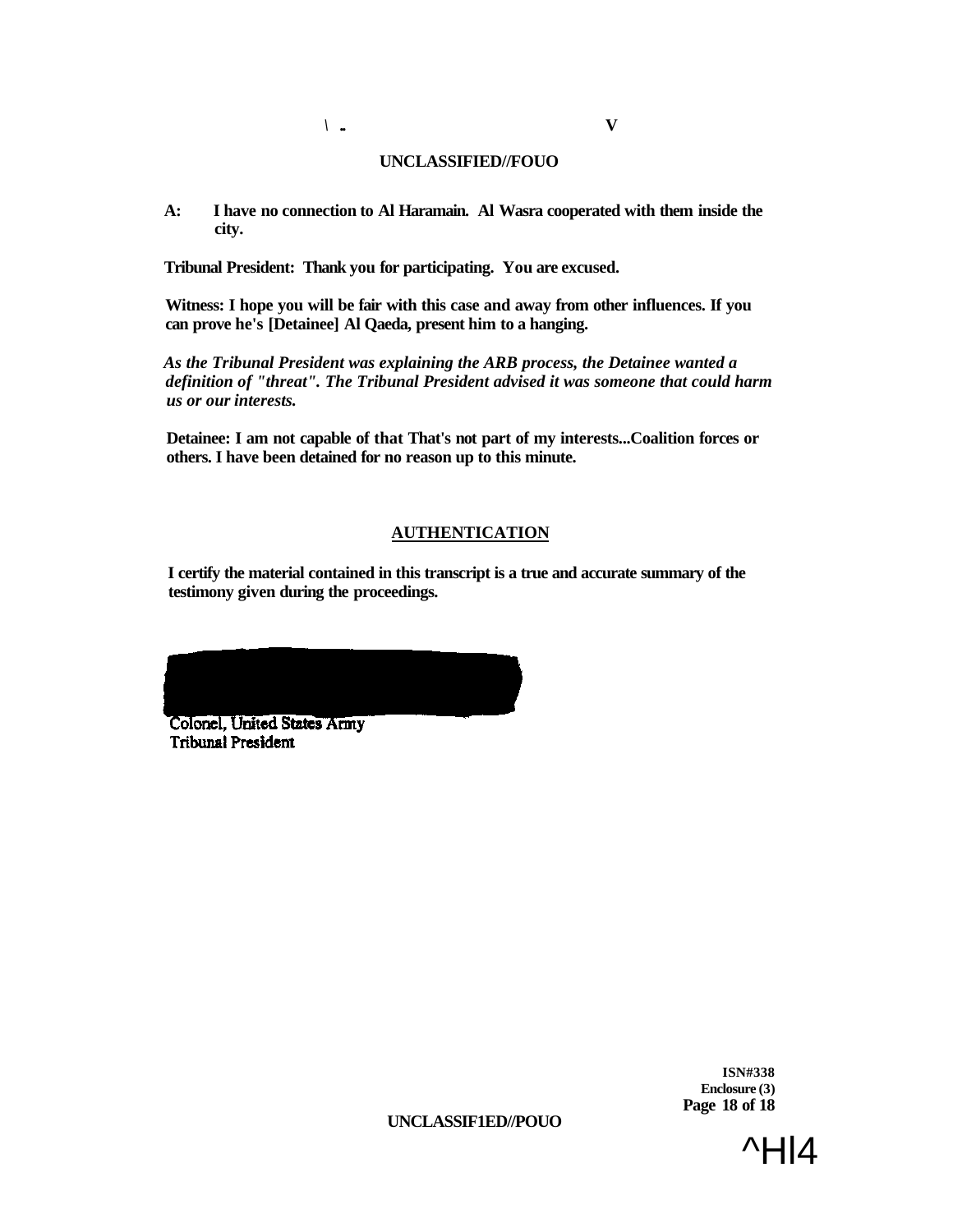

# Page #15

In the name of compassionate and merciful Allah,

Peace, mercy, blessing, forgiveness, and Allah's obedience upon you all,

Continuity of good health and weilbeing for all you and all the surrounded Muslims brothers in the detention,

My dear brother, thank Allah we are well and in a good health, we are missing you and being away from the family. It is painful that you are in the detention for the sake of Allah. They arrest you while assisting and accomplishing your duties toward your frail Muslims brothers in the refuge camps.

Allah will ease your inflection and release you all.

Every one questioning about you and they share you in their prayers for your return to your home land soon.

This is your great chance to memorize the Allah's honorable book by heart and make it as your heaven.

Prosperity from Allah

Signature: Date: 4/4/04 The addressee: brother

3HH *D-b*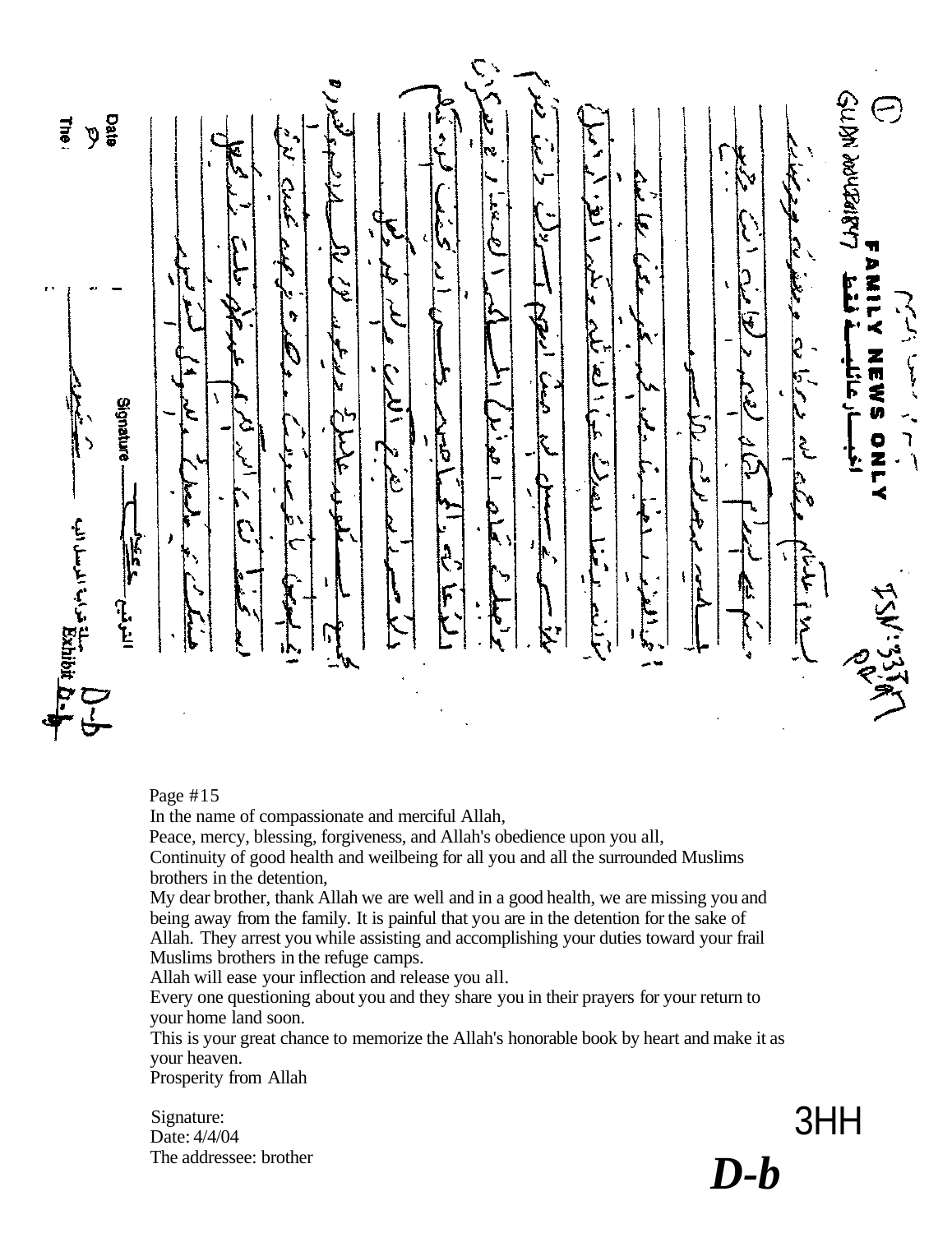

 $\mathbf{v}$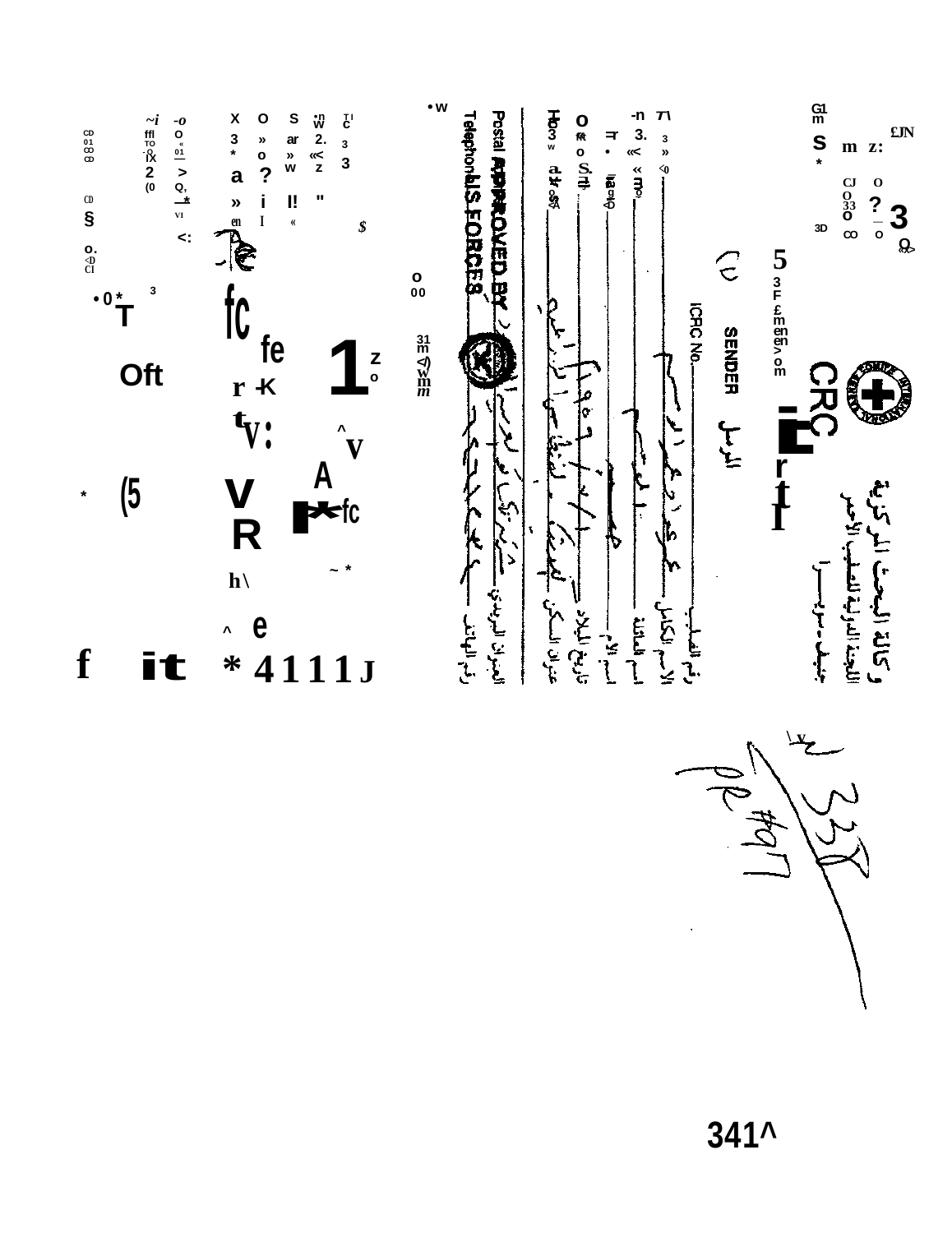CASISZONOR (NGME)  $P$  (Le  $|h|h$  d)  $dp$ The addresses is my<br>The addresses الثاريخ لإه/ Þ **ARSE** ٢ Ē OZE Signatureķ  $\widetilde{\delta}$ <u>المملك</u>ة<br>المراجعة Ğ صنة توابئة المزسل الب<br>مسئة توابئة المزسل الب p<br>F È C. Music Exhibit D-C التوقيع سم<br>مار

## Page *§* 5

**«** 

In the name of compassionate and merciful Allah

My dear son, Wesam A wad, Abu Ahmad, the respectable,

**^2** 

**\** 

Peace, mercy, and Allah's blessing,

Forgiveness, pleasing him, as it was in the beginning perfection of the good health. We are longing to see your munificent face.

If would like to know about our condition, we are by Allah's grace in a good health and well, and all these are favors from Allah

We *ate* blessed by the Islam virtue and praise Allah for every thing and all the time because Allah is capable to know everything. Accomplished fact that you are the detainees in better than us, thank Allah. You all went to assist and aid the poor and the destitute in Afghanistan and that is what Allah assumes on you all. You are all in Allah's course because your goal that you choose it was a humanitarian and Allah will reward you for it

The children and the whole family are well and they are watching the day of your return by Allah's well. There is imperfection and the human being is not complete or perfect.<br>Praise to Allah  $\frac{1}{2}$ Praise to Allah  $\alpha \sim j..$  and  $\alpha$  **n**  $\alpha$ 



 $\mathcal{S}$ ignature $\gamma$  .  $\mathcal{S}$ <sup>34</sup> Salem  $\frac{Signature}{D}$  UA/£i£ **b~o b**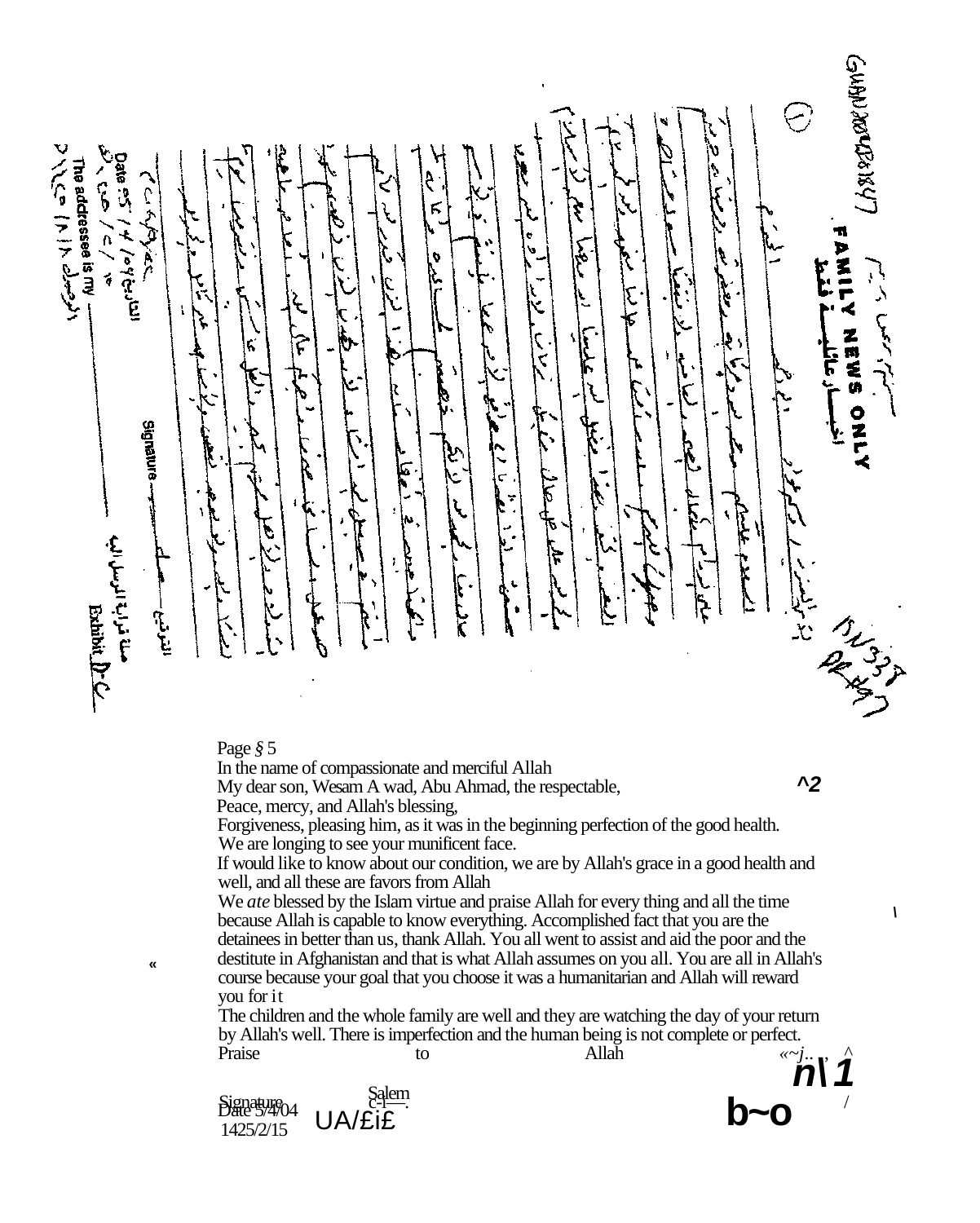

 $>11$  \$ -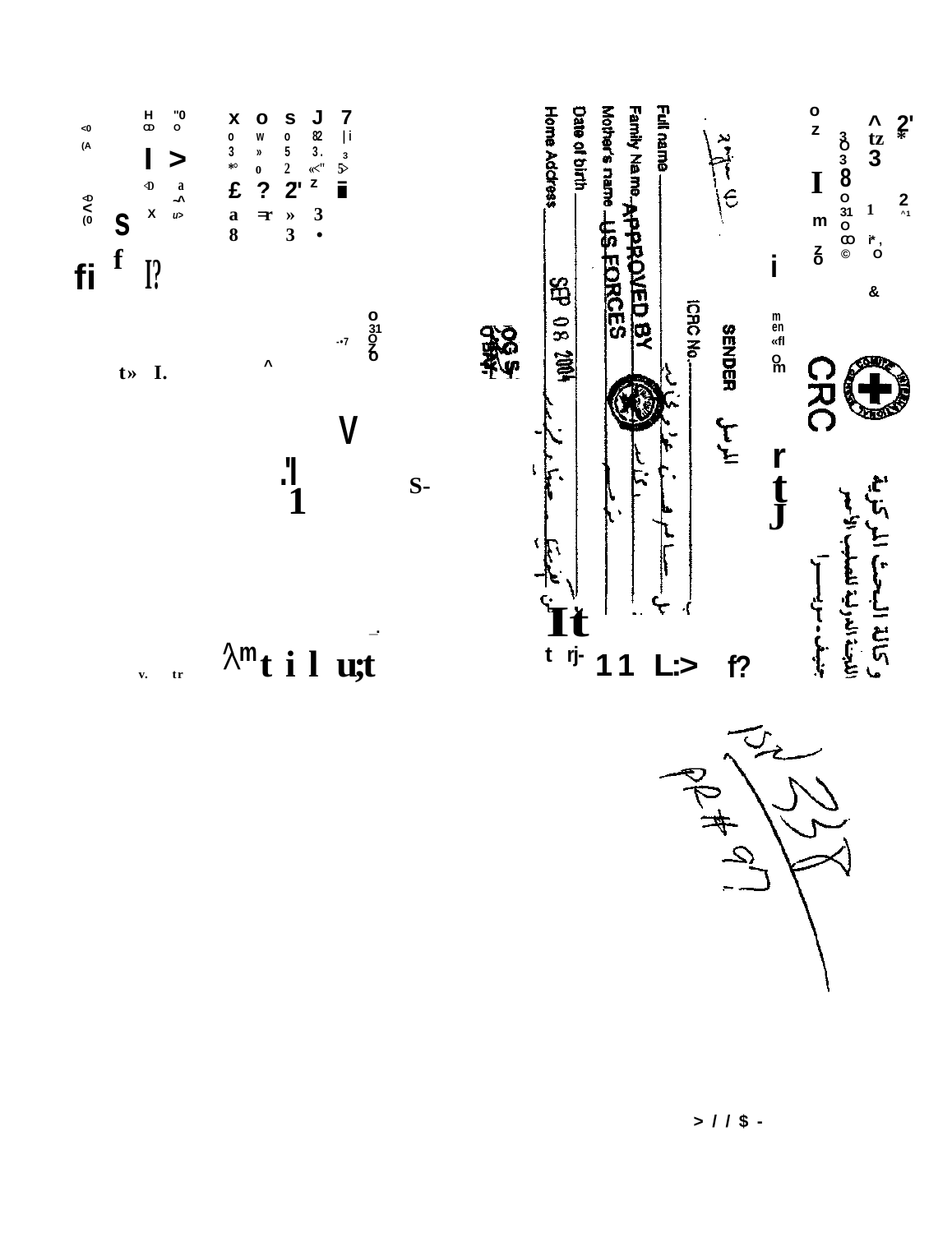Response to die first point- the travel to Afghanistan **fiom^^k** September of 2001 via Jordan, Syria, and Iran.

I have not traveled to Afghanistan and we had no intention of traveling to Afghanistan, however we intended on travel to Iran. We traveled after September 2001 knowing through the news agencies mat a large number ofmigranU have submerged onto the Iranian boarders, thuswe hurled there to rescue and aid mem. One traveling to Iran must go through Syria followed by Jordan [mis sentence was crossed off] we have traveled by car to Jordan men to Syria. From Syria we took a plane to Iran, due to the cheep costs of travel and nearing by the region of JOUF along with Syrian-Jordanian boarders also to treating my teem in Syria. When we got to Iran and traveled to Iranian-Afghan boarder, we asked about the refugees and they told us they were at me Afghan-Iranian, we thought that they were inside the Iranian boarders. When we got to the boarder we're told that they were inside the Afghan boarders so we had to enter Afghanistan to help the refugees. After providing the aid at some of the villages we returned back after four days, then the Iranian forbade us from entering the Iranian boarder under the pretext of dosing down the boarders. We have tried several attempts however they bounded for failure. Then I contacted my brother to help us out, our wait prolonged at die boarders in a hotel for one complete month and several days, but to no avail. And so I had to leave through Pakistan **for** preparation to going back to my country. We had no otter choice.

#### Response to the second marginal point (2)

That is that the detainee traveled along with another detainee, yes my colleague in travel is detainee just as I am. That doesn't mean mat he is involved in a sinister act There could be many innocent detainees found at thu prison who have ratios to taing terrorist activities or others, knowing mat the Pakistani intelligence hjive sold us to you in sphe of presenting our passports to them to attoja\* formal entry visas through the Pakistani officials in the department of boarders; \*

Response to the third marginal point- involving the name of the other person and his AKA names they're listed in the registry of Al-Qaida's Mujabideen which were found amidst the raid on the AlQaida's safe houses. It's probable mat within the Alqaida' registry wanted names an AKA mat is similar to some one else, mat is by itself not enough for a proof tint it is the person positively. However it is necessary that all evidence must be provided completely; the full name the mother' name whit a positive match of photos and the rest of descriptions for the accused person; my colleague has no ties to this organization. We consider this allegation to be fallible and un-founded.

#### Response to the fourth marginal point

That is, the detainee was associated wim Al-Haramin organization:

There was no employment association between the Al-Haramin and my self. However mere was cooperation in doing charitable works, which is made up of taking sponsoring some of the orphans in die country of Bangladesh and helping out some of the indigent, poor, and me orphans inside the JOUF region and its vicinity. From these projects they get their clothing and food for those that have fasted.

## **Exhibhjjjii** *W*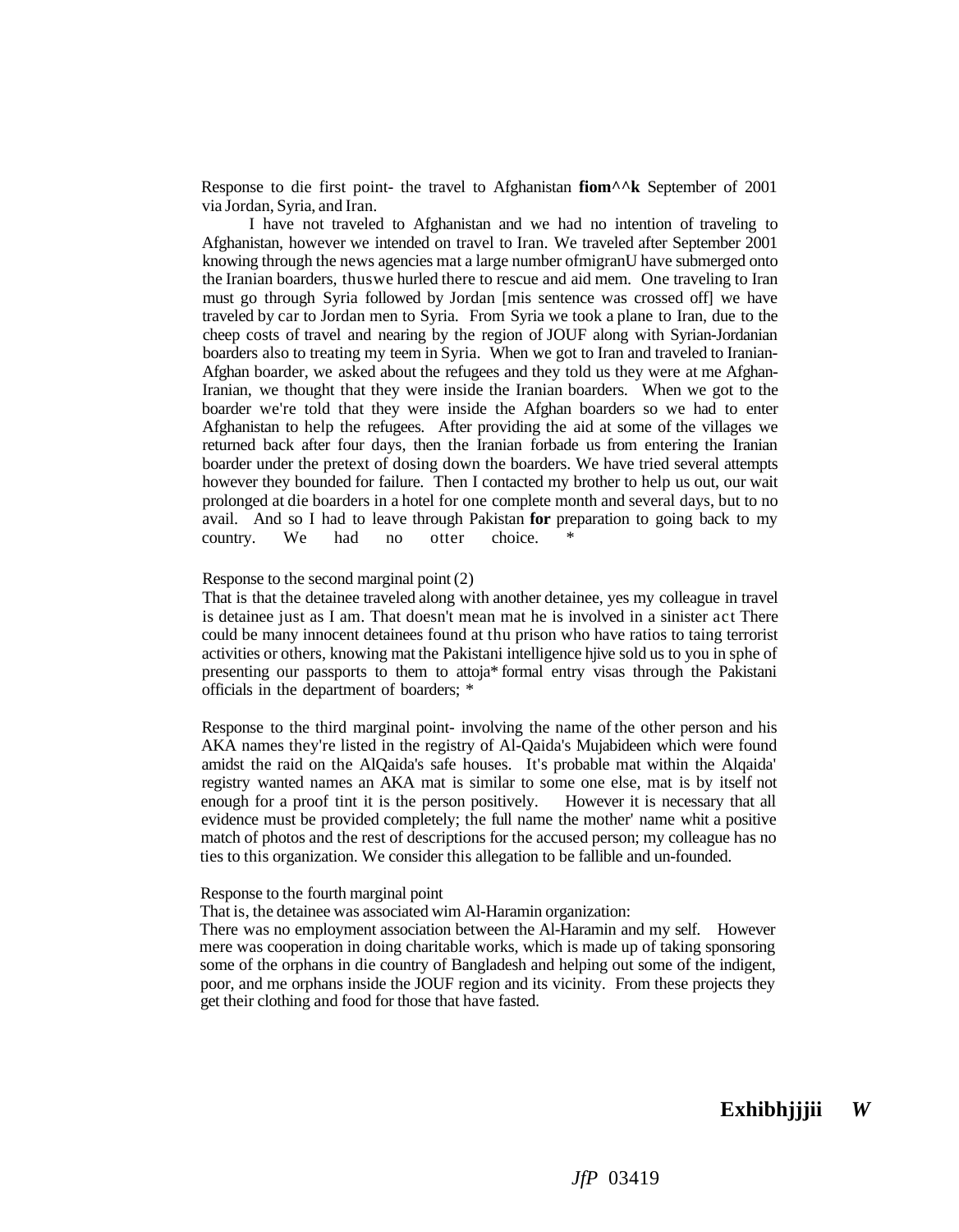Response to the fifth point-

That is, Al-Haramin is none-governmental organization that associated with Islamic terror:

The Al-Haramin is a government and official entity registered under the supervision of government Saudi Arabia; and officially registered it's also one of the charitable organizations. I have learned that the U.S. government has apologized to the Saudi government for its accusation against this charitable entity that it is a terrorist organization.

Response to the sixth and seventh marginal points:

I have not mentioned or asked about any ties with this organization, which called "The Relief, and I have no direct or indirect relations with this organization. I have no information about it Your accusation of me of being tied with this organization is a falsehood and a lie accusation, which has no basis.

#### Response to the first main point:

This is, the detainee is associated with Al-Qaida: I have no direct or indirect association with Al-Qaida or any other organization. The proof for that would be that the person who traveled with my self work and me as teachers at public schools for the KSA ministry of education. We traveled for a humanitarian mission, and our government jobs are still kept for us, we left work after we processed request for a short vacation to perform this sole humanitarian mission. You have to check back with the records of employment you'll find this clear. I have been working as a teacher for twenty years and I have never left the JOUF region during this past period. Then how is it that I have ties with any organization when I have never left work ever. During this while I was under the surveillance of my country' security, I was never brought for questioning or interrogated for any reason. That is a proof for my periphery' innocence of any accusation or suspicion; as well as the person I traveled with he's worked for near 17 years in the field of education, also he has never been requested by the security [apparatus] of my country as far as I know. He has never left the country as far as I know, which confirms that we do not have any ties to any terrorist organization or else of that nature.

[TN: the other part of page 3 is redundant to points l,2,and 3 which is crossed off.. .appears to be a scratch sheet to page number one]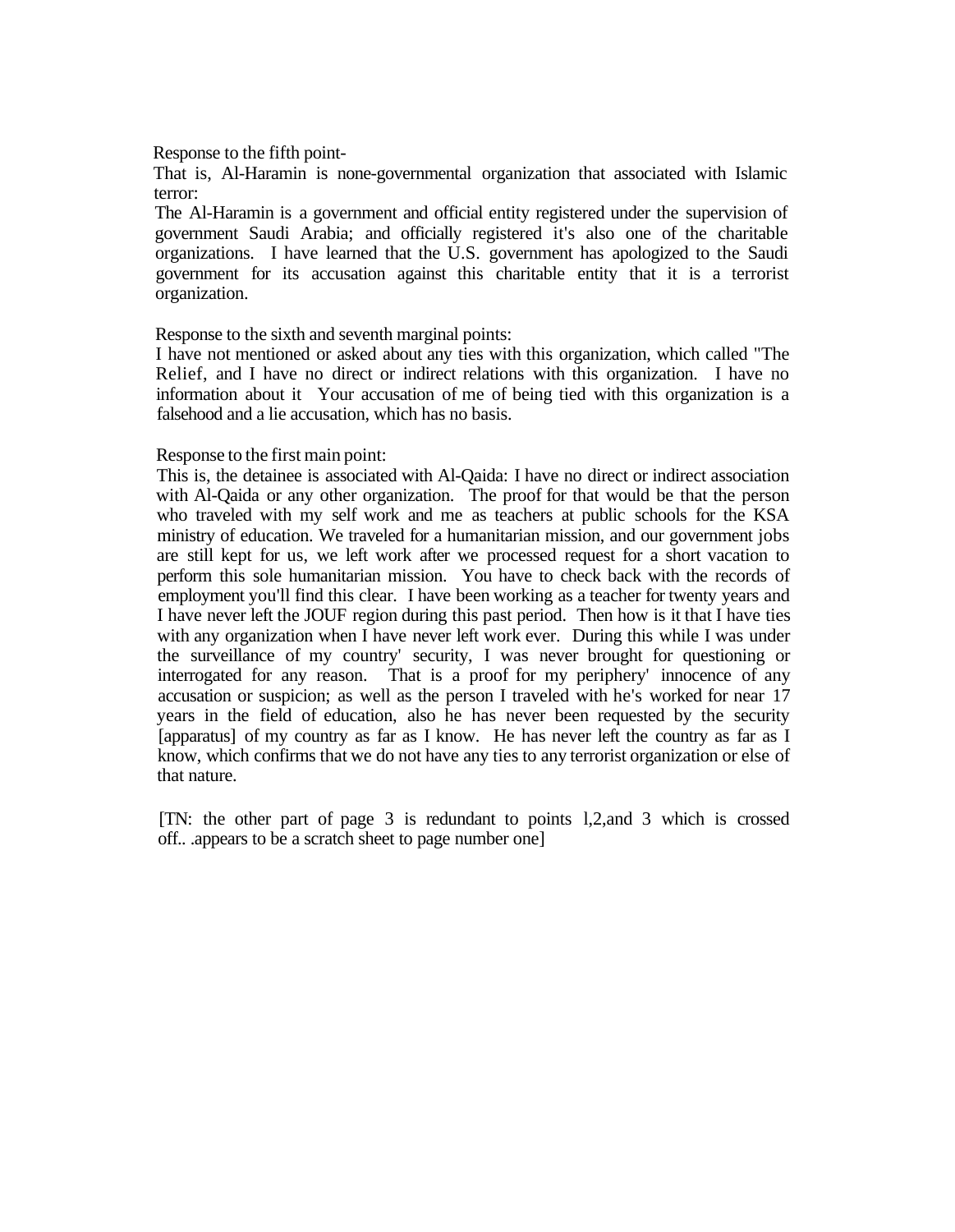

 $\mathbf{A}=\mathbf{A}^T\mathbf{A}^T\mathbf{A}^T\mathbf{A}^T\mathbf{A}^T\mathbf{A}^T\mathbf{A}^T\mathbf{A}^T\mathbf{A}^T\mathbf{A}^T\mathbf{A}^T\mathbf{A}^T\mathbf{A}^T\mathbf{A}^T\mathbf{A}^T\mathbf{A}^T\mathbf{A}^T\mathbf{A}^T\mathbf{A}^T\mathbf{A}^T\mathbf{A}^T\mathbf{A}^T\mathbf{A}^T\mathbf{A}^T\mathbf{A}^T\mathbf{A}^T\mathbf{A}$ 

 $\star\_\star$ 

 $(S^{\wedge} LU O^* A A^* P A A^* C^* A^3 P A ? A ]$ 

..^J^u tip u>}k 6\*T 0^ ^ o^\_\_<sup>J</sup> f<sup>1</sup>"<br>L.x^iru\* p^V^ -<sup>c</sup>w -^ -<sup>>jL</sup>\*r<sup>J</sup> p<sup>3</sup>\*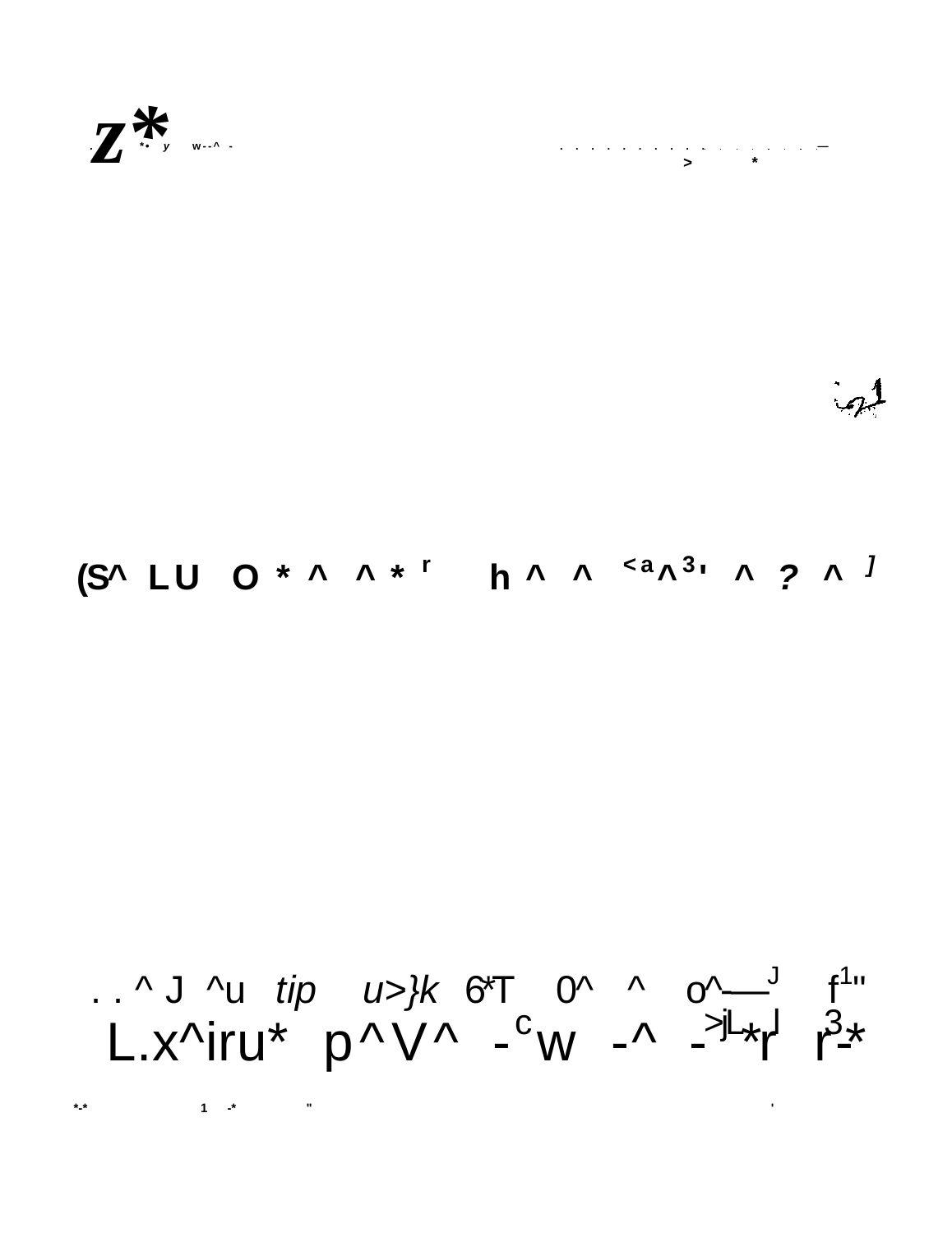إِنْ مُؤسسة الرسيه مُدسة رسمه كَبَيتَه سُمِلَة تَمَتَ اسْلُنْ كَبَيتِهِمْ مِنْ الْمَسْتَ الْمَسْتَ الْمَسْتَ و<br>المَيْلَةُ الْعَسِيَّةُ , الْمَعْدِهُ رَسِمْنَا وَمَدْهَمْ الْمُرْسَبِ إِنَّ الْأَرْبَةِ مَنْ الْمَدَّارِ وَرَ  $(\setminus Jf)$ ; i-;;. o~£jLJ \*i\*Zi>} (Mij\ \*

 $" \wedge \wedge i \wedge$ 

 $\lambda j \wedge A$  cM  $\wedge$  <sup>z</sup>  $(j^{\wedge}cPs\vert\vert)^{\wedge\wedge^{X}\wedge}$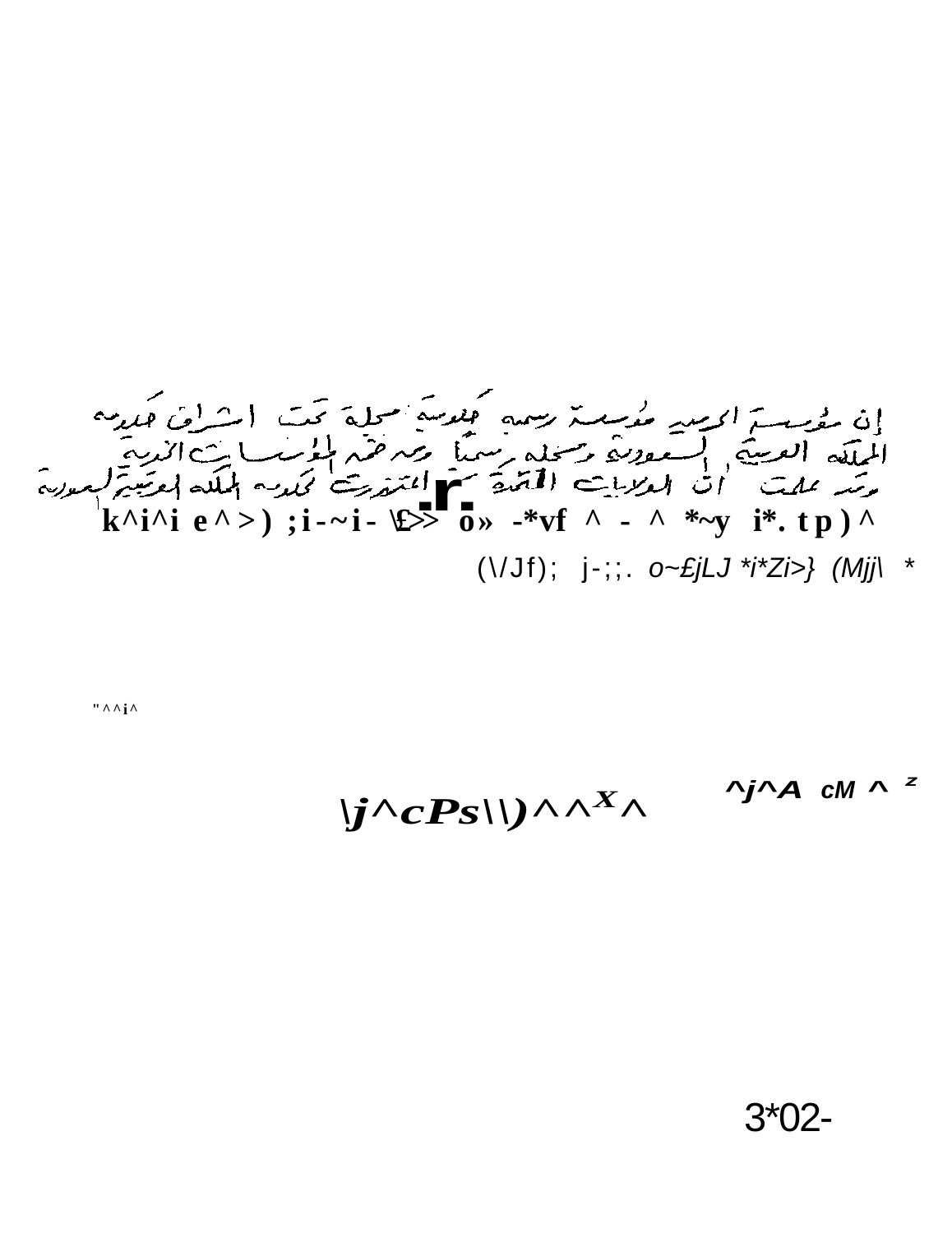never my work. Through that period, I was under the watchful eye of the security of my country. No body asked or interrogated me for any reason. That was a proof of my innocence, form any charge or suspicion. Also the person I traveled with, he worked nearly 17years in the field of education. As far as I know, the security forces in my country didn't call him. He also as far as I know, didn't leave the country; whereof confirm that we don't have any connection with any terrorist organization.

We didn't get military training; we don't have compulsory draft in the Kingdom of Saudi Arabia.

We didn't travel to any suspicious country where we can get military training there.

When they captured us, we didn't have any weapons, papers, books, and letters to implicate us in any organized work (any organization.)

Getting out of the country was official, valid passports, our real names, and the transit countries also were officially visited.

On our return when the Iranian borders were closed, we didn't tray any illegal ways to cross, in spit the border police and smugglers for a bribe offered us to cross. *tyul'* 

Through those years of integration, the coming of Saudi delegation here, and the messages which proves our innocence and the truth about our humanitarian mission.

On the Iranian border, I called my brother to take the appropriate action to let the Iranian authority allows us to go back to our country through Iran.

(4)

There was no reason for the Pakistani authority to hand us over except getting paid. Also they didn't give us entry visa to their country. Also they didn't let us contact our embassy to secure our safe return to our country.

All the Saudi Charity Organizations is registered with Saudi Interior Ministry since it is a government organization. How can you say it is a terrorist organizations and illegal.

There is no reason to detain us this long time. Since when people get detain without any charge? Then they charged falsely without any proofs.

For your information, I was suppose to be released with the Saudi group who left a year and half ago. According to the interrogators through number of newspapers, seen by some of the guys. This is another prove of my innocence and the truthful of my information.

^19-3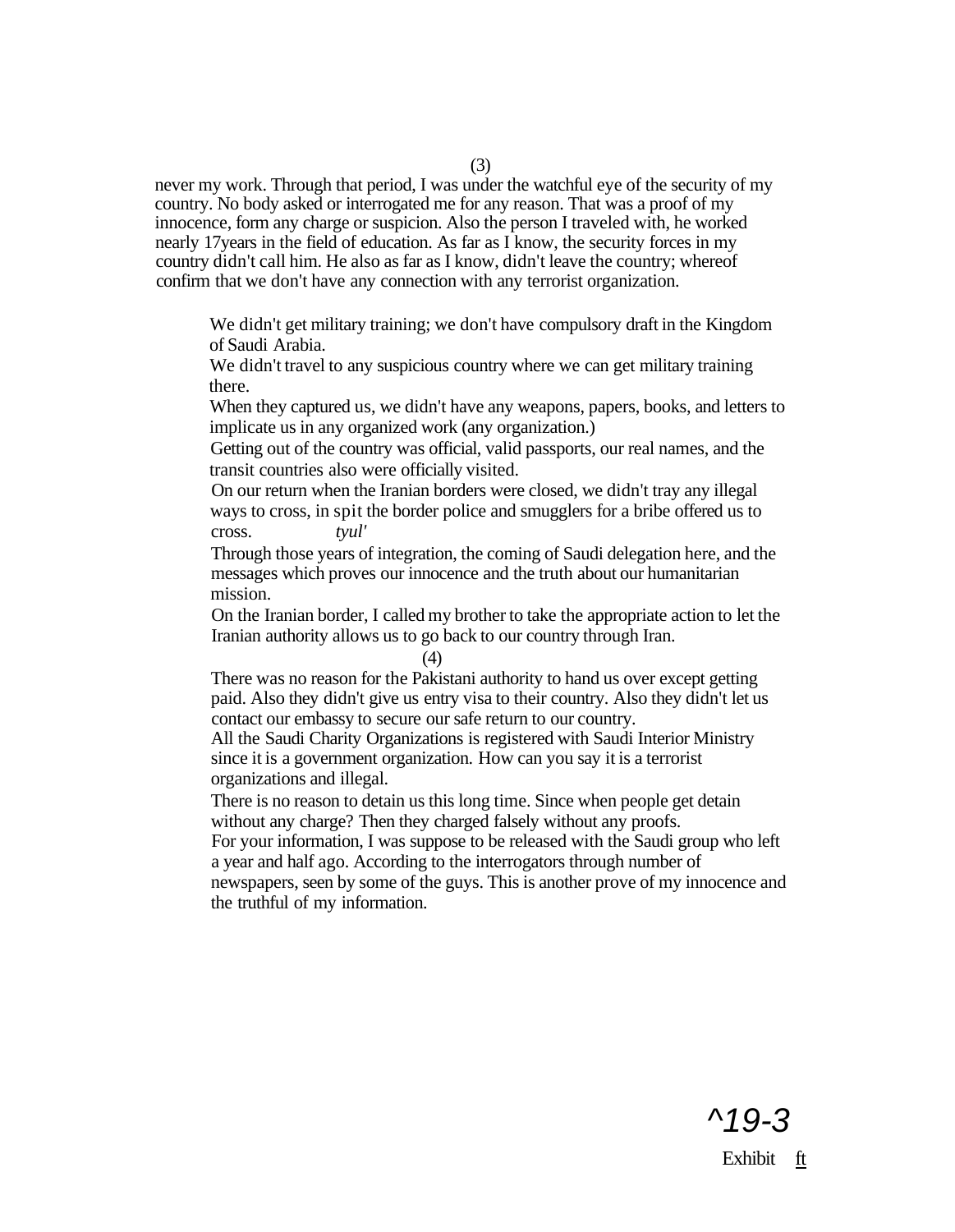Ul «-0  $:$  $! -f_j > j1$  $\prec^{**}$  $\overline{\phantom{a}}$ 

 $72900794$ 

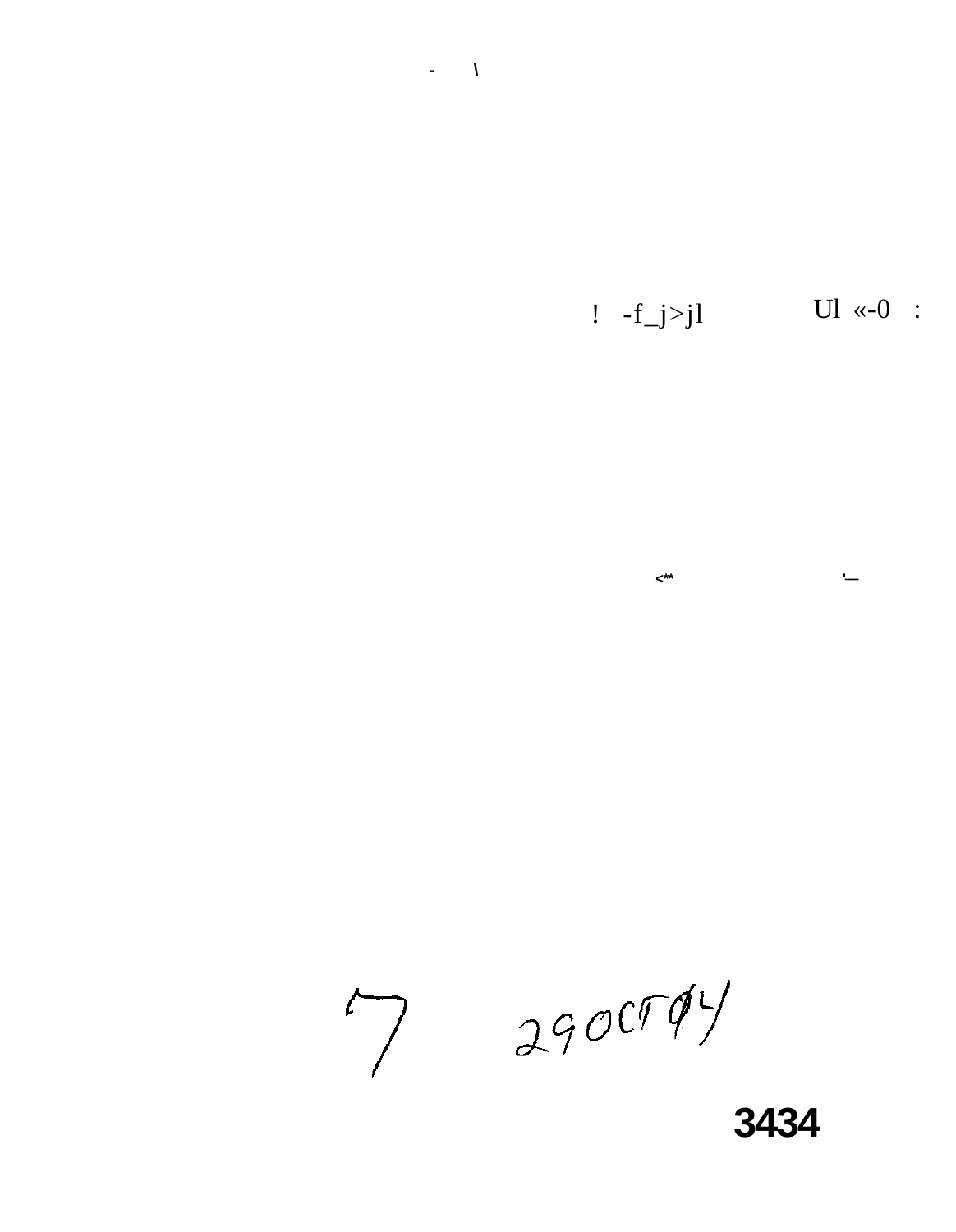$\begin{array}{cccc}\n\ddots & & & \text{Exhibit/)-}\text{\large $\in$} & . & \text{UA}=\;\; |\;\; ^\wedge\\ \text{W} & T^\wedge C^{-^\wedge} \text{O}^\wedge & ^{\wedge}/^\wedge & S^{1^\wedge} & i) \backslash . & \text{WJ} & . & \text{``'.}r; \text{J} & \text{``'ikjiJ }, \dots <\text{I} & \text{```w }\;\text{``[r]} \text{''z> wn,:j}\n\end{array}$  $\rightarrow$  m  $-$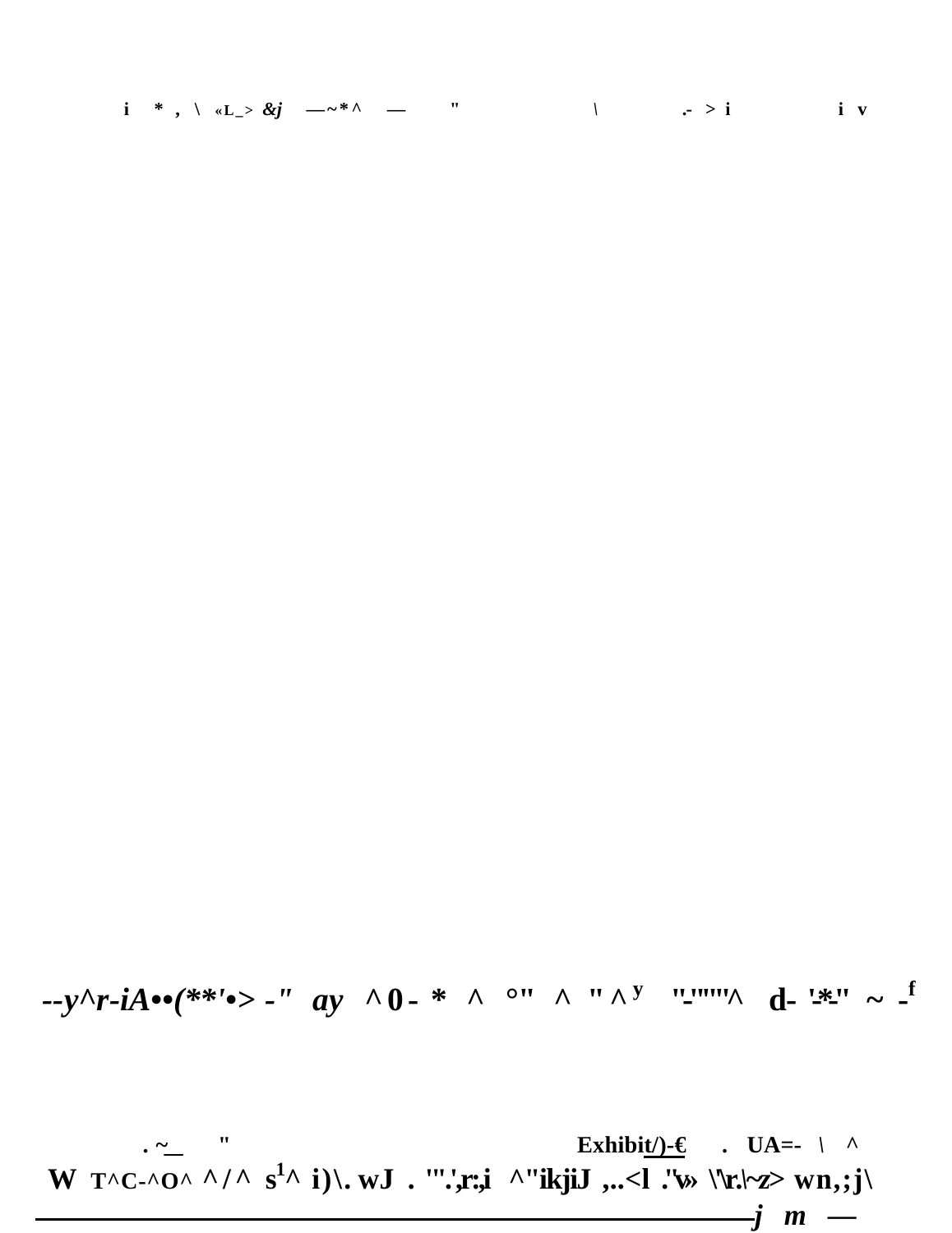0)  $o \sim$ -fp <&ZJ\  $ch$ - $\land$   $f \land$ 

والتآلية بأنه كذلك علمنا أن البعث فقي لهج لمجهز فقفة عيد الحدوث بهزعنا لتحييم مدكر البرد وجلاءا ولنا نفتقكم أنكم ولقل ليمراض لإرابكهم المحاسيات خفنكرا لم شير أنقاسها ويتكلآ يتن مينا المدرر الارلينية رقد اخيركم أثنه داخل كهرج لإثقا بنه مقدمك سا میرسان<br>عیرا ربیعاً میل عملیاً عملی کارلوکرد کارلوکرد میری از میکی مید کند عقیضاً لملت لتتقطه لتقريبهم أسيستعمل المتعلمة تمايحناكم لقم ترسل محتجب معنه جنلابهم جنسه لهقت التن ترج علماً من سخنته شنجسطيف ما باشكا كولانعشر تهميمل ما يسم المحقوش كشير سيهلانا النذنا كارذني كهرملائه فكالح عا هنَّ للفَّرْيِكُ المِنْدِمِ لا يَسْتَمَرْ أَنَا وَهِذَا يَسْتَعَلَّمَ لِسَنَّا لَهُ وَهُذَا يَسْت هنّ قيل حايلاً \* \* سَقِيلَ اللّهِ لَكِنَا سُهِ مِعْدَ تَتَّقِينَ عَلَيْهَا مرثت تشعيل وغدن فليسانهم ميرض باكل المحروف بريد.<br>ميشر كيع الشغا اللات أمدة معقد ايرزنا حكم للمقدم بريد.<br>المريد المنظور المريدة المريد ايرزنا حكم

O.^AJ tfv>  $\leftarrow$  $\mathbf{N}$ .J)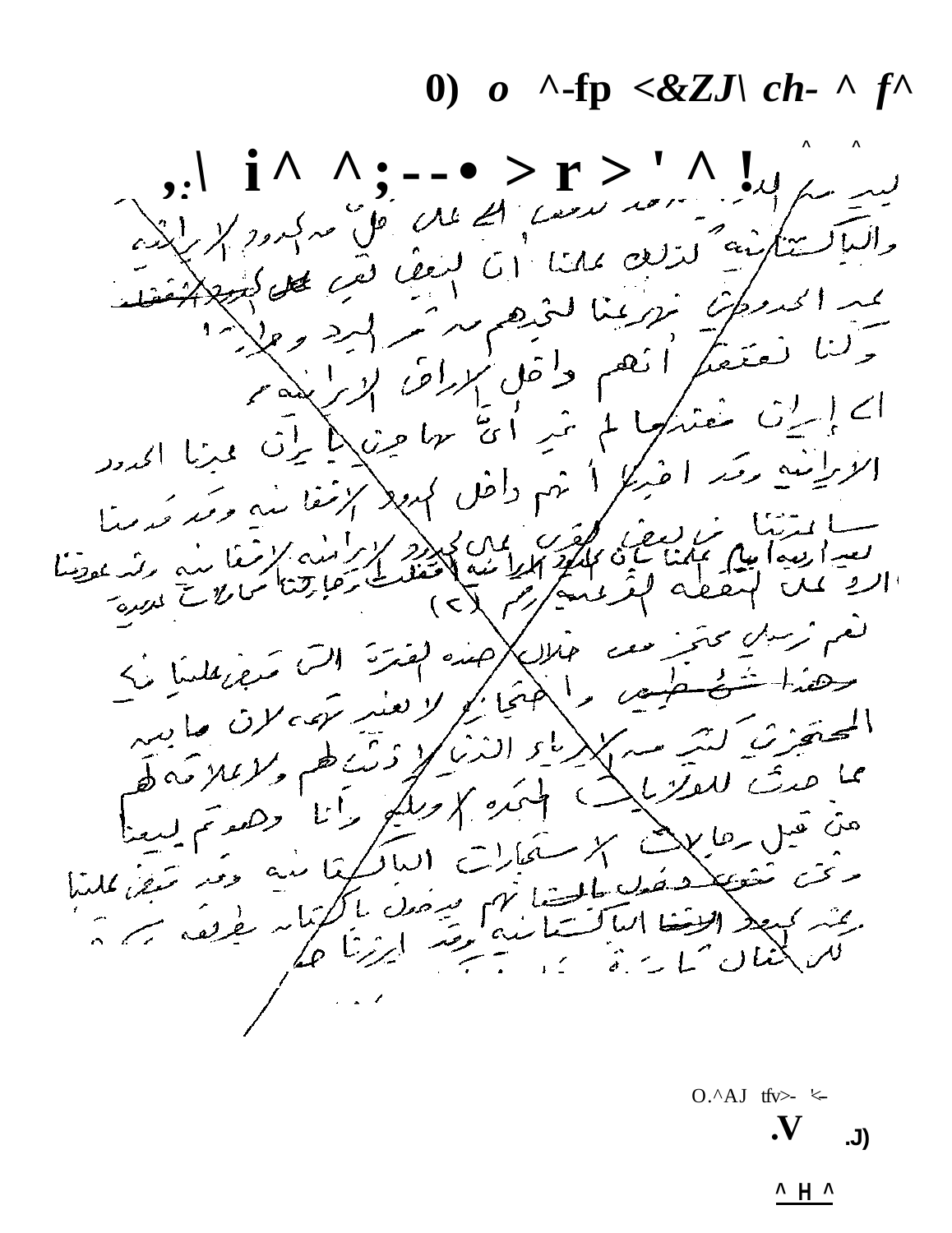$^{\sim}$ /^7

 $\wedge$  j ' > <  $\wedge$  cl. L'Ly .rJI $\wedge$  5 $\wedge$ -.J ; $\wedge$  ij  $\wedge$  - A  $f$   $\rightarrow$ 

 $c<sup>2</sup>$   $\left(\frac{1}{2}\right)^n$  , ..., D !  $2^{\star}$ 

 $-\langle 2 \rangle$ 

% s^jf lj?JU

 $C-\gamma jf \wedge \qquad \wedge \qquad j \wedge S$  (J\*J.

- > -' -" < - ^ |\_- ^U|  $\begin{array}{ccc} \mathbf{O}, & & \mathbf{L}^{\mathsf{u}} \\ \mathbf{O}, & \mathbf{V} \leftarrow \mathbf{H} & \mathbf{H} \end{array}$ 

 $fbt$  ww/  $\lambda is$   $\lambda$ 

۸ <i^ Ur<br>کمیسلسن<del>ر ایم ایرفت ا</del>

-  $Oir^{\Lambda}$   $*^{\Lambda}$  -  $O C^{\Lambda}VI$   $C^*JJ > \Lambda$   $C$ -i  $f''U^{\Lambda}$  $A^{\Lambda}$ 

 $CD$ 

 $\mathcal{S}$ 

/JA \$'?/%'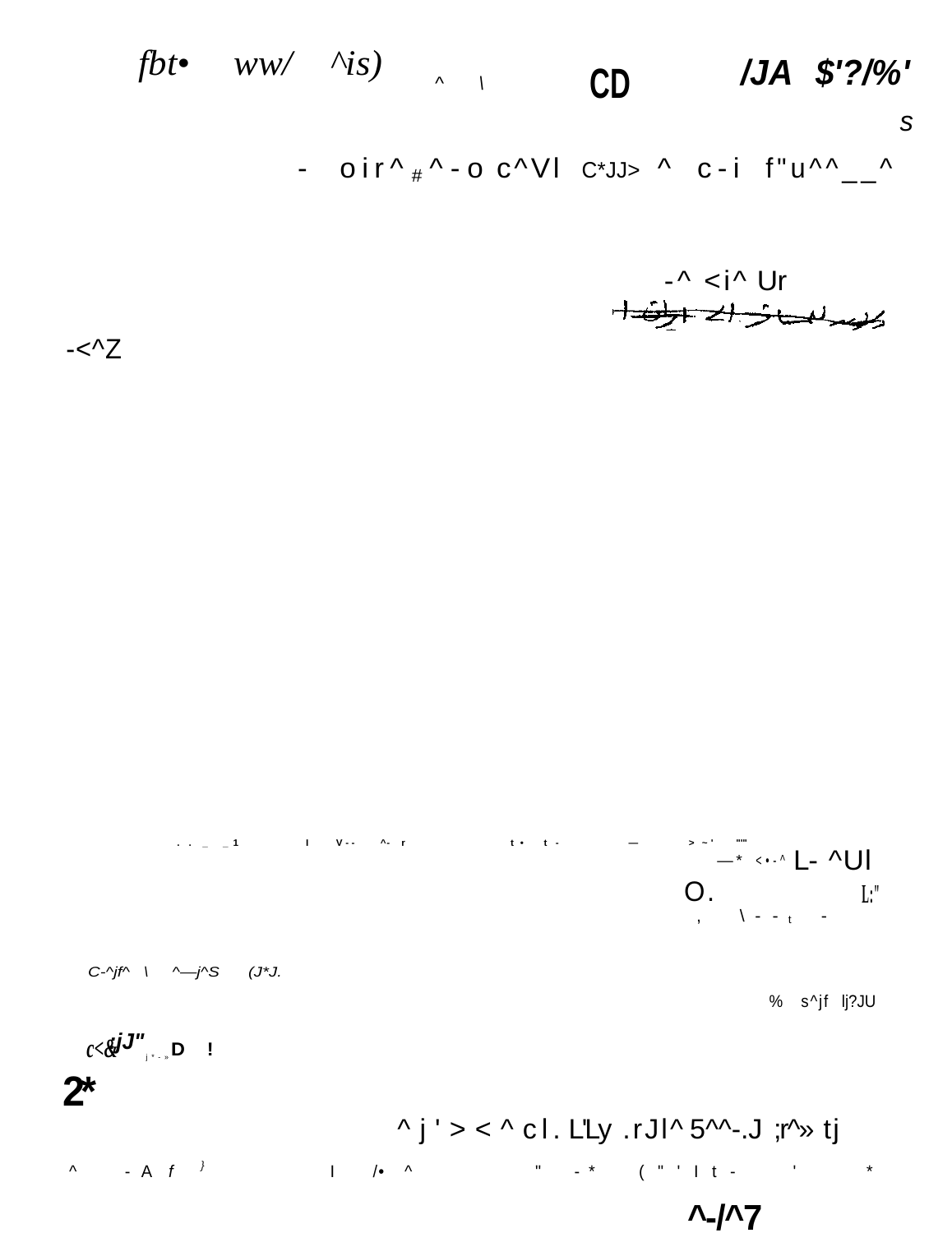## **Summarized Detainee Statement**

Tribunal President: Adel Ben, you may now present any evidence you have to the Tribunal, and you have the assistance of your Personal Representative in doing so. Do you want to present information to this Tribunal?

Detainee: Which statements?

Tribunal President: Would you like to respond to the unclassified evidence?

Detainee: Yes, I do.

Tribunal President: Would you like to make your statement under oath?

Detainee: It does not make any difference. If I can be sworn in, or I'll do it either way.

Tribunal President: Recorder, please administer the Muslim oath.

Detainee: Fine.

**The Detainee was sworn using the Muslim oath. In the section that follows, the Persona) Representative read the allegations on the Unclassified Summary of Evidence one at a time, followed by the response to the allegation that the detainee had previously given him (see Exhibit D-b). The detainee added comments as he deemed necessary.** 

**3.a.l. The detainee, a Tunisian national living in Italy, traveled to Afghanistan in early 2001.** 

Personal Representative on behalf of the detainee: Yes, this is true. I went to Afghanistan as an immigrant

## **3.a.2. The detainee stayed at the "House of Algerians" guesthouse in Jalalabad.**

Personal Representative on behalf of the detainee: Yes, this statement is true.

Detainee: Yes, it is true.

## **3.a.3.** The **detainee trained on the assembly and disassembly of the Kalashnikov**

**rifle.** 

Personal Representative on behalf of the detainee: Yes, this statement is true.

Detainee: Regarding number three, this is true.

**ISN #148 Enclosure (3)** 

# UNCLASSIFIED//FOUO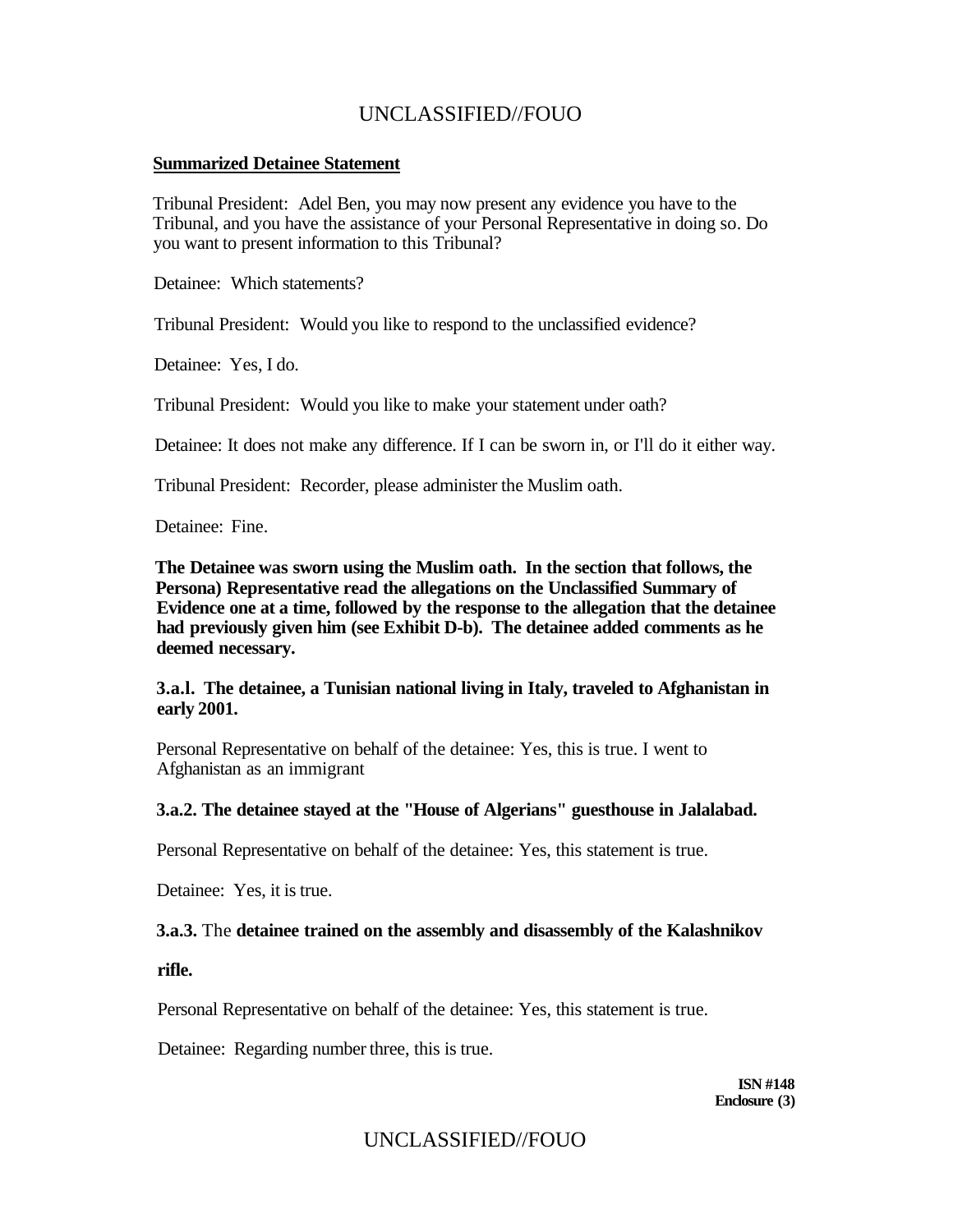## **3.a.4. The Tunisian government has listed the detainee as an extremist who lived in the Bosnian-Mujahedin Village of Bocinja Donja.**

Personal Representative on behalf of the detainee: No, I didn't go there. I went to Italy in 1995 and the war was over in 1994. This is the first I have heard of this town.

Detainee: The year was 1994. This statement [referring to the Personal Representative's answer on behalf of the detainee] is correct.

#### **3.a.5. The detainee was a member of the Sami Essid Network.**

Personal Representative on behalf of the detainee: I don't know what this Sami Essid Network is.

Detainee; This statement [referring to the Personal Representative's answer on behalf of the detainee] is true 1 don't know who that is.

## **3.a.6. The Sami Essid Network provides financial support to terrorist groups.**

Personal Representative on behalf of the detainee: My answer is the same as in number 5.

## **3.a.7. The detainee was sentenced to twenty years imprisonment in Tunisia, for being a member of a terrorist organization operating abroad.**

Personal Representative on behalf of the detainee: This is an allegation I don't know anything about. This concerns the Tunisian government and I know nothing about it.

Detainee: Of course I don't know anything about it.

## **3.a.8. The detainee possibly falsified passports for fleeing Al Qaida combatants who make it to Europe.**

Personal Representative on behalf of the detainee: I have not done this. If I forged passports, I would not use my own. I would be the first person to use a forged one.

## **3.a.9. The detainee was captured on the Afghanistan-Pakistan border by Pakistani military forces.**

Personal Representative on behalf of the detainee: Yes, this is true.

Detainee: Number nine is true.

**ISN#148 Enclosure (3) Page 2 of 10** 

# UNCLASSIFIED//FOUO

00^429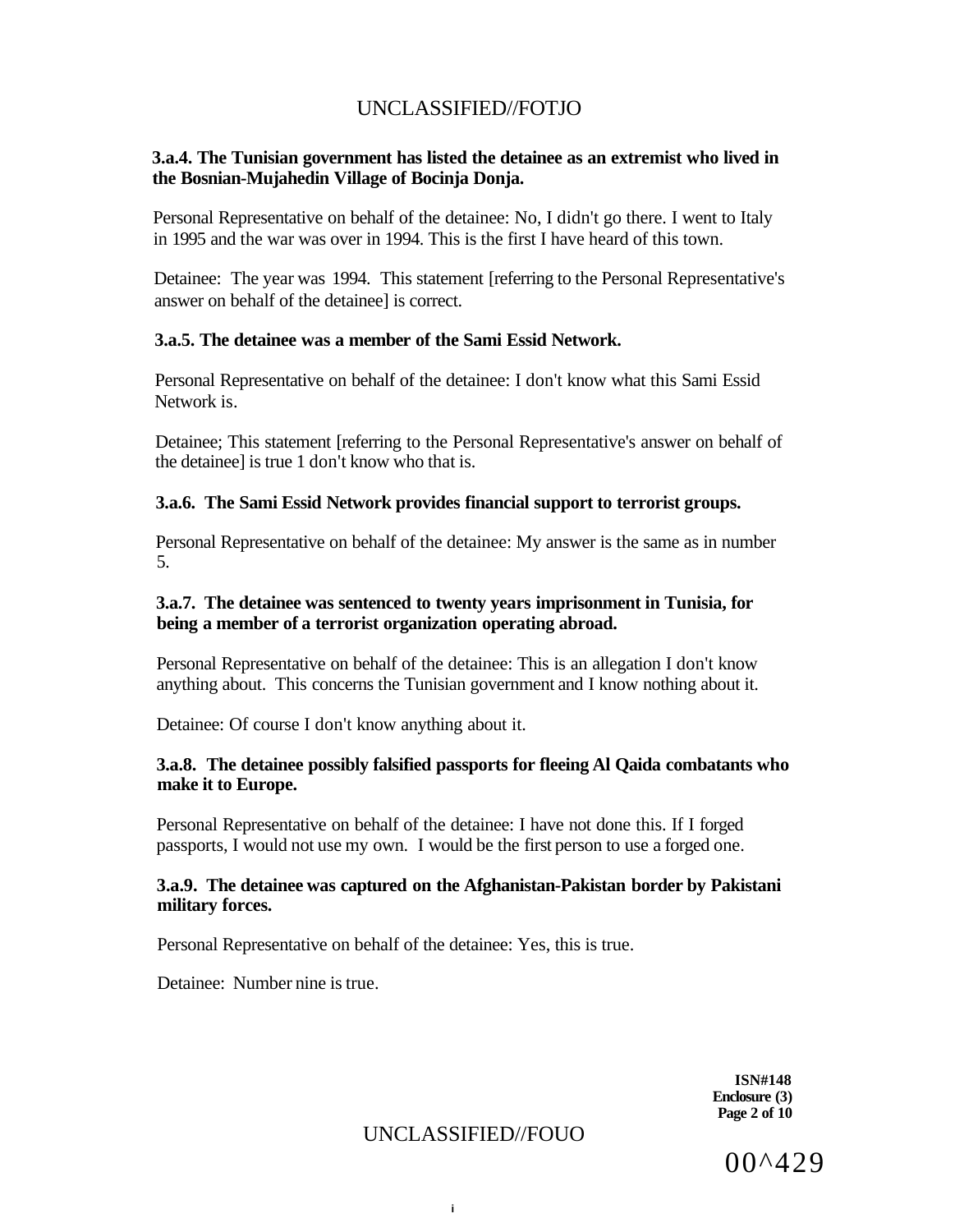The Personal Representative introduces into evidence a written version of the detainee's answers to the allegations on the Unclassified Summary of Evidence and a copy of the detainee's passport, marked as Exhibits D-B and D-C, respectively.

Tribunal President: Personal Representative, this [referring to Exhibit D-C] has not been translated, so how are we supposed to know what it says?

Personal Representative: We have to use our translator.

Tribunal President: If you are handing it in, it is supposed to be translated.

Personal Representative: The detainee was indicating to me that this would show he was not stamped into Bosnia.

Tribunal President: As I am reviewing Exhibit D-C, I can't understand what the stamps mean. I can't determine if there is a Bosnia stamp there or not.

Detainee: The majority of the stamps on the passport, they are in the French. They are stamped in French or the Italian language.

Tribunal President: Okay, it looks like I am going to need some help from Adel Ben. Adel Ben, I am going to need your help in telling me what these stamps mean.

Detainee: Of course.

Tribunal President: Adel Ben, if you can call out each page and tell me what does that mean.

Detainee: I went from Tunisia to a place called Palermo. On May 11,1995. Did you want me to mark this stamp, or what do you want me to do with this stamp?

Member: Is there a page number?

Tribunal President: Yes, what is the page number for that one?

Detainee: Page 6 of 9. It would be a good idea just to mark the stamp.

Tribunal President: Is that the only page?

Detainee: This is, I believe enough evidence to prove my innocence. This is the only stamp that I have here.

Tribunal President: Okay, is there a stamp that relates to Adel Ben traveling from Italy to Afghanistan?

> **ISN#148 Enclosure (3) Page 3 of 10**

# **UNCLASSIFIED//FOUO**

**OOo4 a**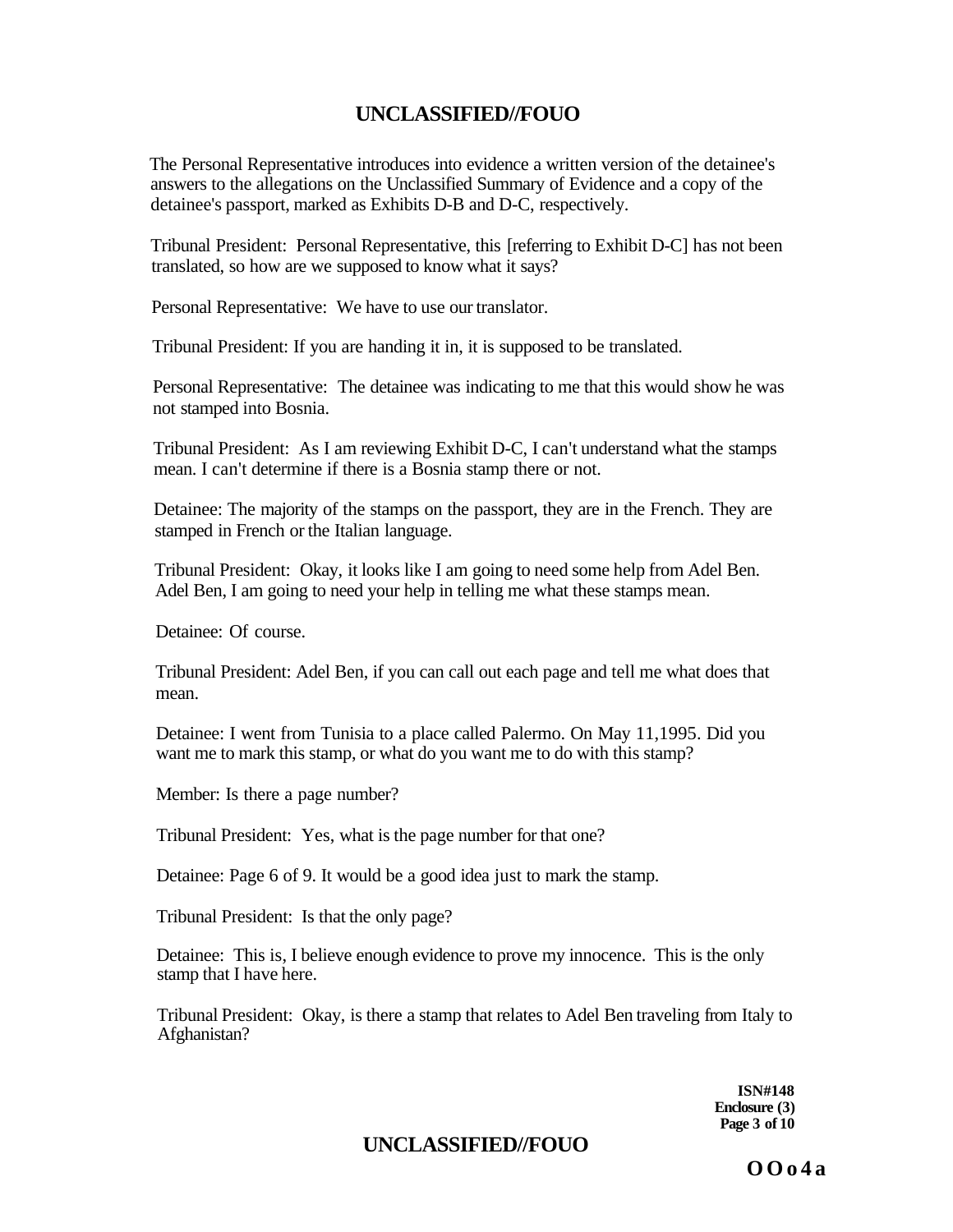Detainee: Yes, there is. I have the visa stamped on my passport.

Personal Representative: Page 7.

Detainee: On page 7 of 9, that visa, and on page 8 of 9 is my exit visa from Italy.

Tribunal President: Okay, is that all we need to know about that exhibit?

Detainee: That's all I have to say regarding the passport.

Tribunal President: Okay. Thank you. Adel Ben, I understand that you may have additional information that you would like to provide for us?

Detainee: I don't have anymore to say.

Tribunal President: Personal Representative, do you have any questions for the detainee?

Personal Representative: No, ma'am.

Tribunal President: Recorder, do you have any questions for the detainee?

Recorder: No, ma'am.

Tribunal President: Do any Tribunal members have any questions for the detainee?

Member: Yes, ma'am. Why were you in Afghanistan? Why did you travel there?

Detainee: They have asked me so many times.

Member: We have not seen your record. This is all fresh and new to us. We have no knowledge.

Detainee: I was leaving because I wanted to immigrate.

Member: But why? In order to do what?

Detainee: Because I became a Muslim when I was in Europe. My country was very tough on the Muslims. Afghanistan was a country where they were willing to take anybody, you don't need any money to live there, and they welcome all the Muslims.

Member: How did you learn about Afghanistan?

Detainee: That's a known fact. Everybody knows this.

Member: Did you pay for your own trip to Afghanistan?

**ISN #148 Enclosure (3) Page 4 of 10** 

## **UNCLASSIFIED//FOUO**

00G4G1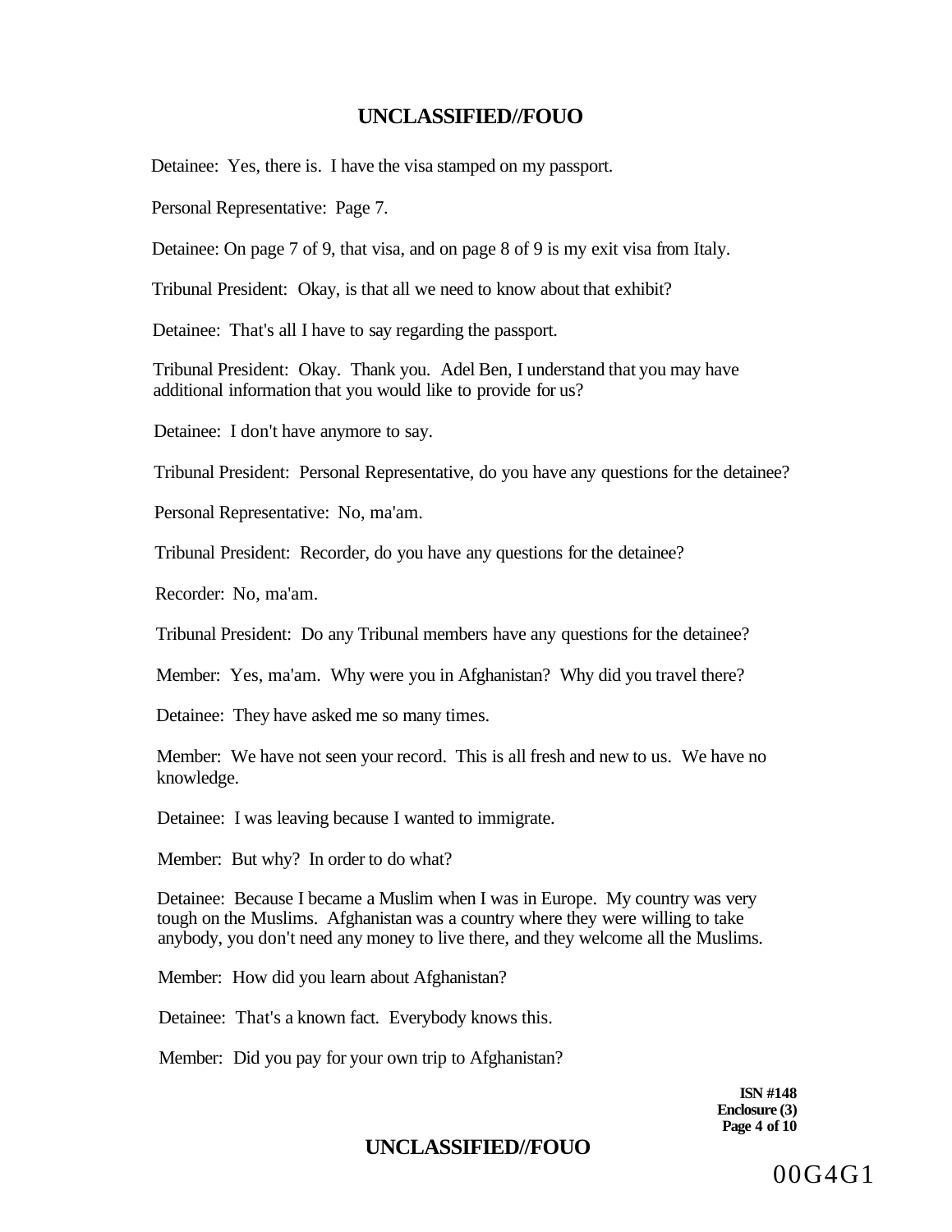Detainee: Yes, I did.

Member: While you were in Italy, what did you do? What was your occupation?

Detainee: I was a telephone sales representative, and also a representative selling advertisements. Also I was self-employed.

Member: Okay. You said that when you were in Algeria, that you stayed at the "House of Algerians," correct? I'm sorry, excuse me, not Algeria, Afghanistan.

Detainee: That's true, I did.

Member: While you were there, did you ever see any soldiers or militia?

Detainee: I saw a lot of people there, but I am not sure which ones were militia and which ones were not.

Member: Did most of them have weapons?

Detainee: No, I did not see anybody with weapons.

Member: Why were you trained in the Kalashnikov?

Detainee: I did not go into the army in Tunisia, and it is compulsory to go in the army in Tunisia. Since I did not go into the army, I wanted to learn something about the Kalashnikov or the other weapons, and I don't think this is a crime.

Member: That's all I have right now, ma'am.

Tribunal President: Okay.

Member: Where did you get the training on the Kalashnikov?

Detainee: Inside the house.

Member: So, you did not shoot it at all?

Detainee: I never did.

Member: When were you captured?

Detainee: I forgot the date, but I believe it was sometime in September towards the month of Ramadan. Either the end of it, or the beginning of Eid.

> **ISN #148 Enclosure (3) Page 5 of10**

# **UNCLASSIFIED//FOUO** 003432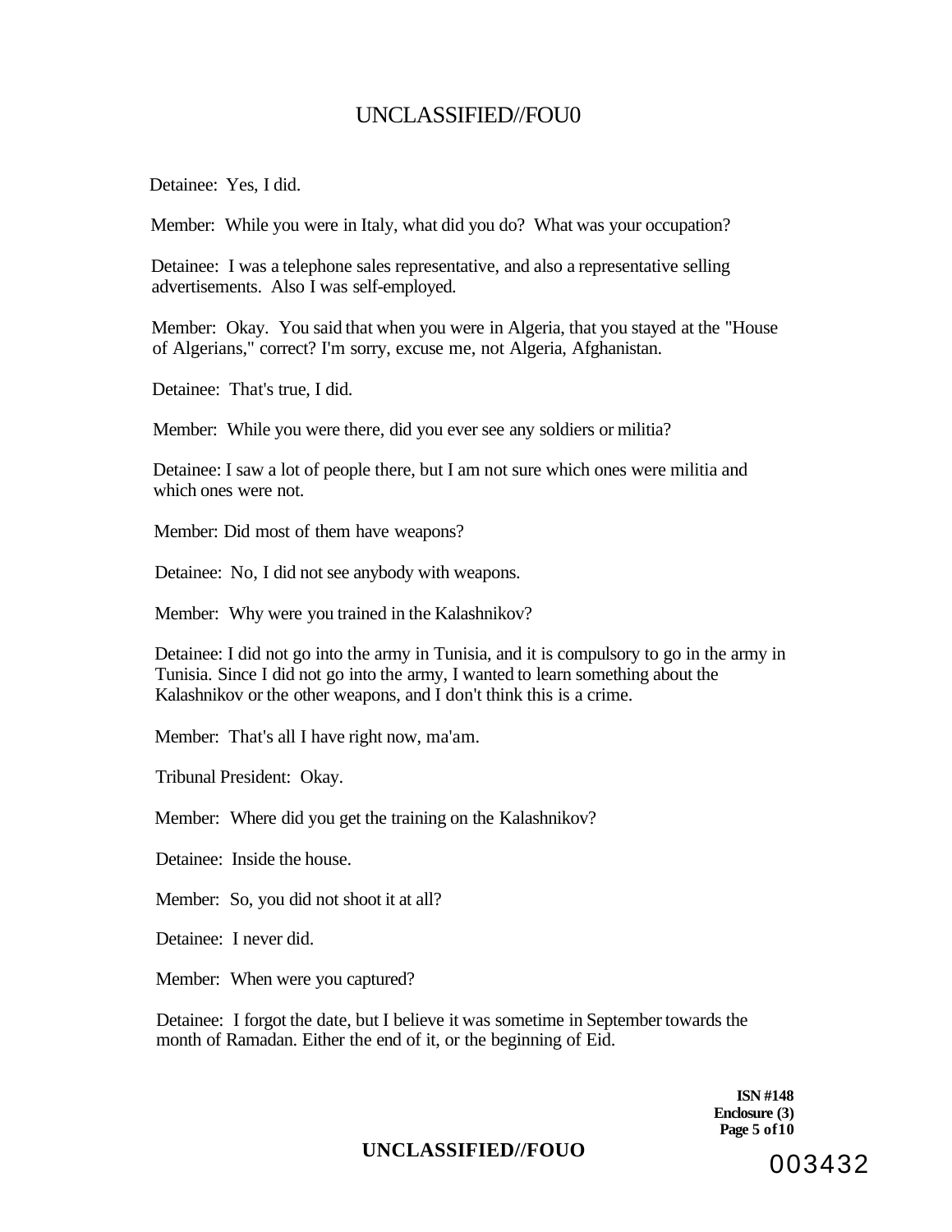Member: So Eid would be at the end of Ramadan?

Detainee: Yes, it is.

Member: How did you leave Afghanistan to go to Pakistan?

Detainee: There was one road, but that was closed to go from there to Jalalabad. We had to take second route, which was towards the mountains.

Member: Was this towards the mountains that are called the Tora Bora mountains?

Detainee: Yes it is.

Member: And did you travel by yourself, or were you with other people?

Detainee: I traveled by myself. When you asked me that I traveled, what are you referring to?

Member: When you are going from Jalalabad to where you were captured by the Pakistanis.

Detainee: I thought you were talking about Italy.

Member: Oh, okay.

Detainee: I was with a group of people, and then everybody went their own direction.

Member: So when did they go in their own direction? Were you already in Pakistan when you went on your own direction?

Detainee: Close to the border.

Member: Were people armed? Did they have weapons to go to the mountains?

Detainee: They did not have any weapons.

Member: Did you see any fighting or any bombing as you were going through the mountains?

Detainee: I heard of the bombing and the fighting, but I did not see any.

Member: Okay, I have no further questions.

Tribunal President: How long did you live in Italy?

**ISN #148 Enclosure (3) Page 6 of 10** 

# UNCLASSIFIED//FOUO

 $0034$  ^ 3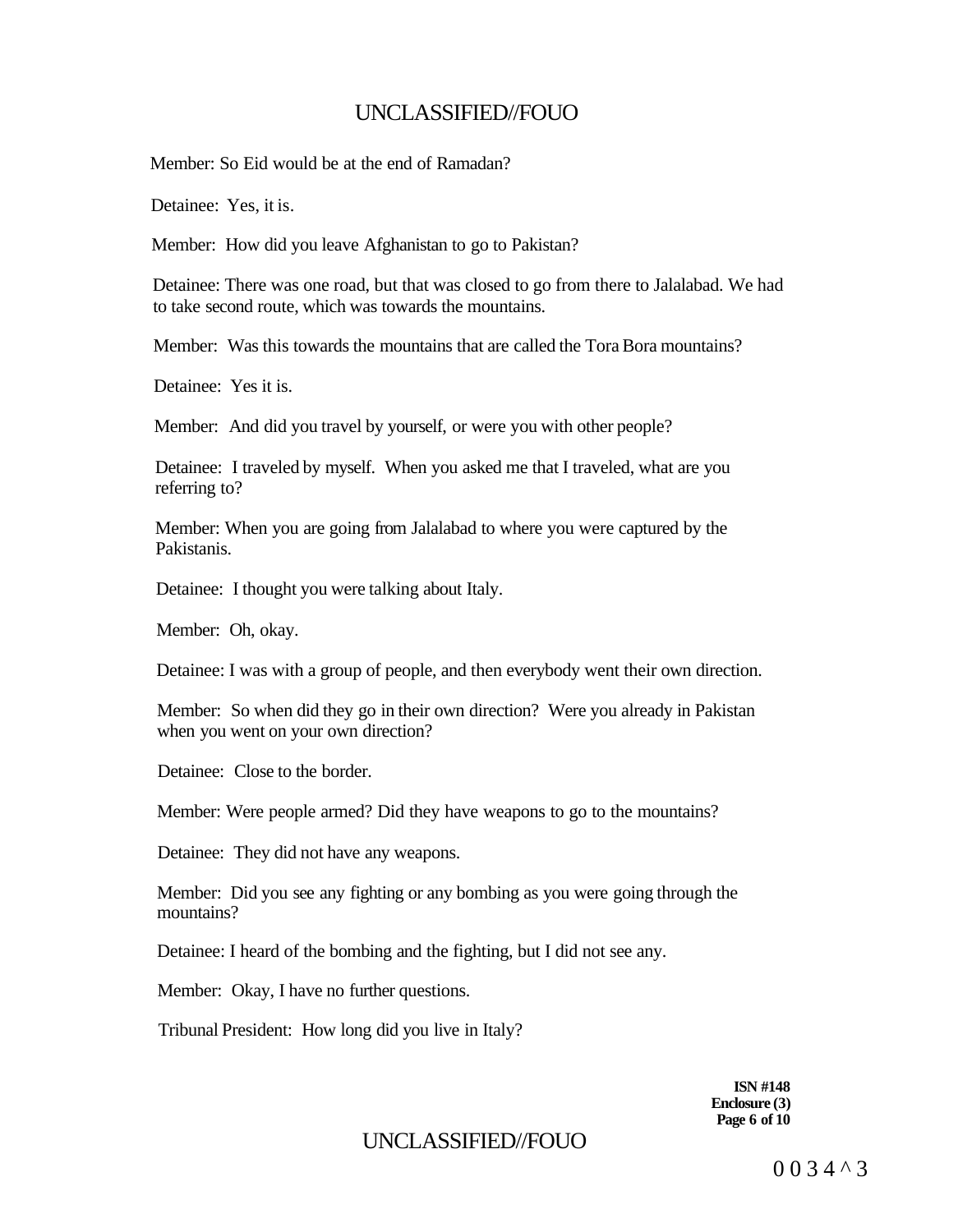Detainee: I lived there for 6 years. Since 1995, and before that I was in Rome. So the total period is like 7 to 8 years.

Tribunal President: Was it your intention to stay in Afghanistan?

Detainee: That depended on the situation once I got there.

Tribunal President: When you realized that there was bombing and there was a war, what were your intentions?

Detainee: The United States is one of the super powers. I did not have any intentions.

Tribunal President: Once the war started, was it your intention to stay there, or were you ready to leave?

Detainee: I wanted to leave.

Tribunal President: Did you travel for a jihad?

Detainee: No, I did not I went there 10 months before the U. S. forces got there.

Tribunal President: Was there a person that encouraged you to go to Afghanistan?

Detainee: This was of my own thinking and my own doing. There was no other guy.

Tribunal President: Was there anyone that assisted you with finding a place to stay?

Detainee: There was not a specific person, but there was a guy who helped me go to the Algerian safehouse.

Tribunal President: Who would that be?

Detainee: Yes, there was a guy. His name was Abdel Fath.

Tribunal President: How did you know Abdel Fath?

Detainee: When I went to the mosque, I knew of him.

Tribunal President: What mosque and where?

Detainee: In Milan, there is a mosque over there. The name of the city I believe is Via Boivia.

Tribunal President: What did Abdel Fath help you with?

**ISN #148 Enclosure (3) Page 7 of 10** 

## **UNCLASSIFIED//FOUO**

**00o4o4**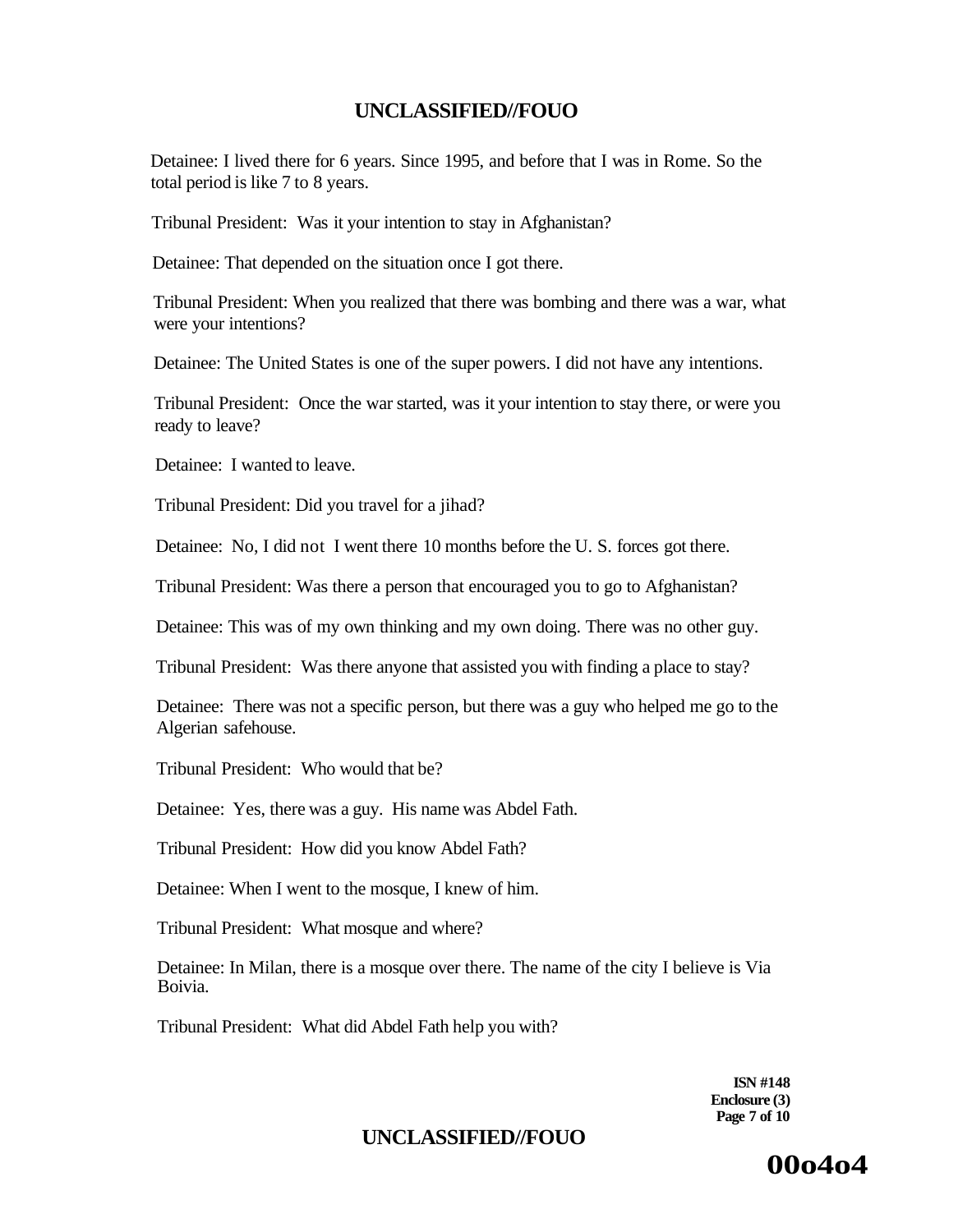Detainee: He just assisted with the place I go to.

Tribunal President: Were there any other cities or villages you attended or went to while in Afghanistan?

Detainee: I passed by Iran, and Mashed.

Tribunal President: And what was the last one again?

Detainee: Mashed.

Tribunal President: Is Mashed in Afghanistan?

Detainee: In Iran.

Tribunal President: Were there any other cities or villages that you stayed or visited?

Detainee; I passed by, I am thinking of the city's name, Herat. The name of the city is Herat and then from there I went to Kabul.

Tribunal President: Did you stay in Kabul for any length of time?

Detainee: Yes, I did.

Tribunal President: How long were you in Kabul?

Detainee: Too long.

Tribunal President: Was that a week or a month?

Detainee: More.

Tribunal President: A year?

Detainee: Less. I stayed there for approximately 9 months.

Tribunal President: What did you do there?

Detainee: This is a new form of interrogation. In the past 3 years, I got so sick and tired of all the interrogations, but I will answer the question. I stayed in a house where I was getting some advance religious training or schooling. If an interrogator asked me that question, I would not answer it, but because of my respect for the Tribunal, I will answer that question.

> **1SN #148 Enclosure (3) Page 8 of 10**

# **UNCLASSIFIE0//FOUO**

**CO**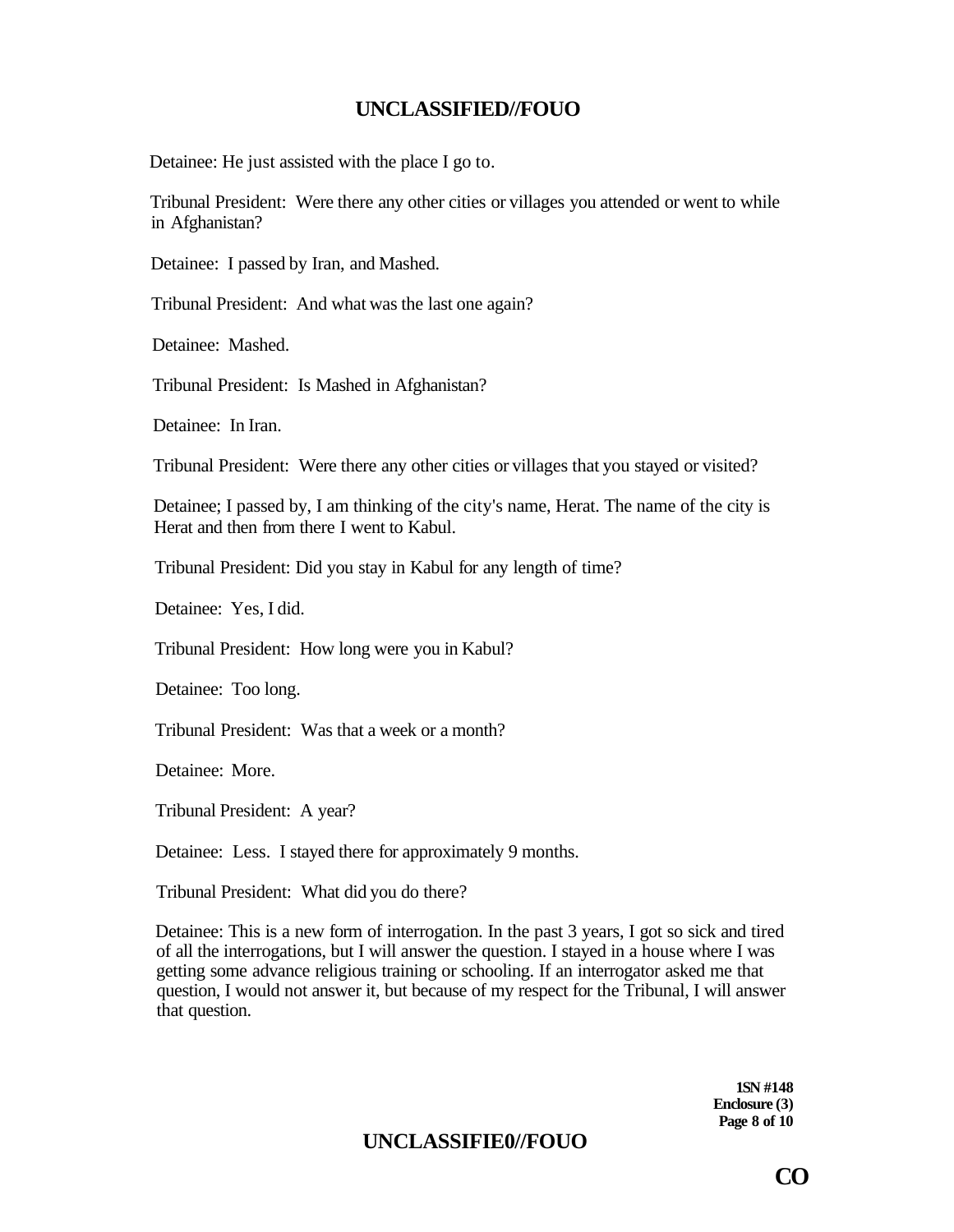Tribunal President: I appreciate that. Do you know the name of the house that you stayed in?

Detainee; There was no name, but it was huge house.

Tribunal President: Do you know if the house was owned by the Taliban or Al Qaida?

Detainee: I don't think so.

Tribunal President: Were there soldiers or fighters there?

Detainee: No, there was not any. They were all students.

Tribunal President: How did you support yourself while you were in Afghanistan?

Detainee: I had a little bit of money with me.

Tribunal President: Did you receive any money or give any money to any foundations or organizations while you were in Afghanistan?

Detainee: I had a small amount of money. How can I give them money?

Tribunal President: Thank you for answering our questions. Is there anything else that you would like to add to your story or your statement?

Detainee: No, I don't have anything to say.

Tribunal President: Any other Tribunal members have any questions?

Members: No, ma'am.

Tribunal President: Personal Representative, do you have any other evidence or does the detainee have previously approved witnesses to present to the Tribunal?

Personal Representative: Madame President, I have no other evidence and there are no witnesses.

> **ISN #14g Enclosure (3) Page 9 of 10**

**UNCLASSIFIED//FOUO** 

**CGCi \*V(?**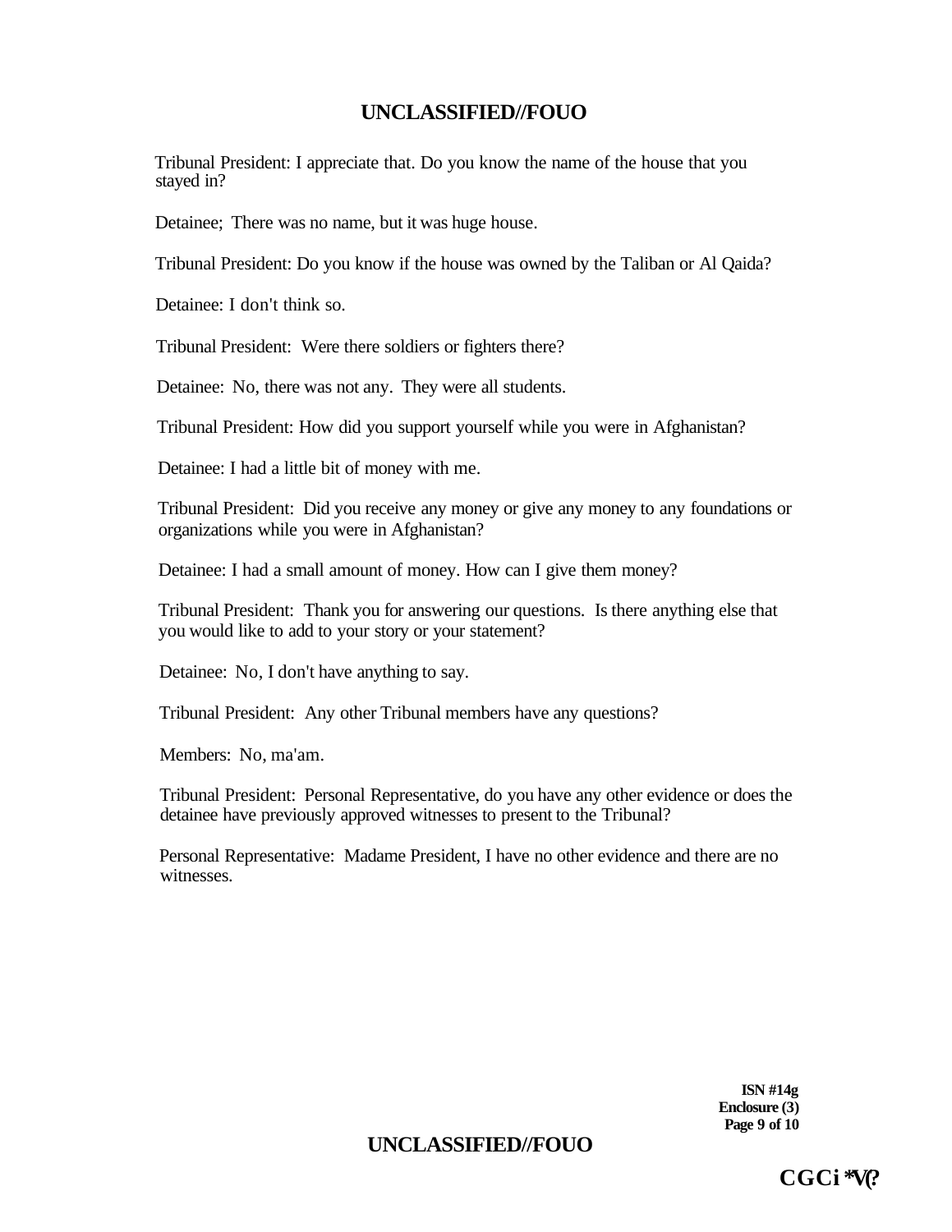Tribunal President: All unclassified evidence having been provided to the Tribunal, this concludes this Tribunal session.

# **AUTHENTICATION**

1 certify the material contained in this transcript is a true and accurate summary of the testimony given during the proceedings.



Colonel, U.S. Army Tribunal President

> **ISN #148 Enclosure (3) Page 10 of 10**

# **UNCLASSIFIED//FOUO**

003437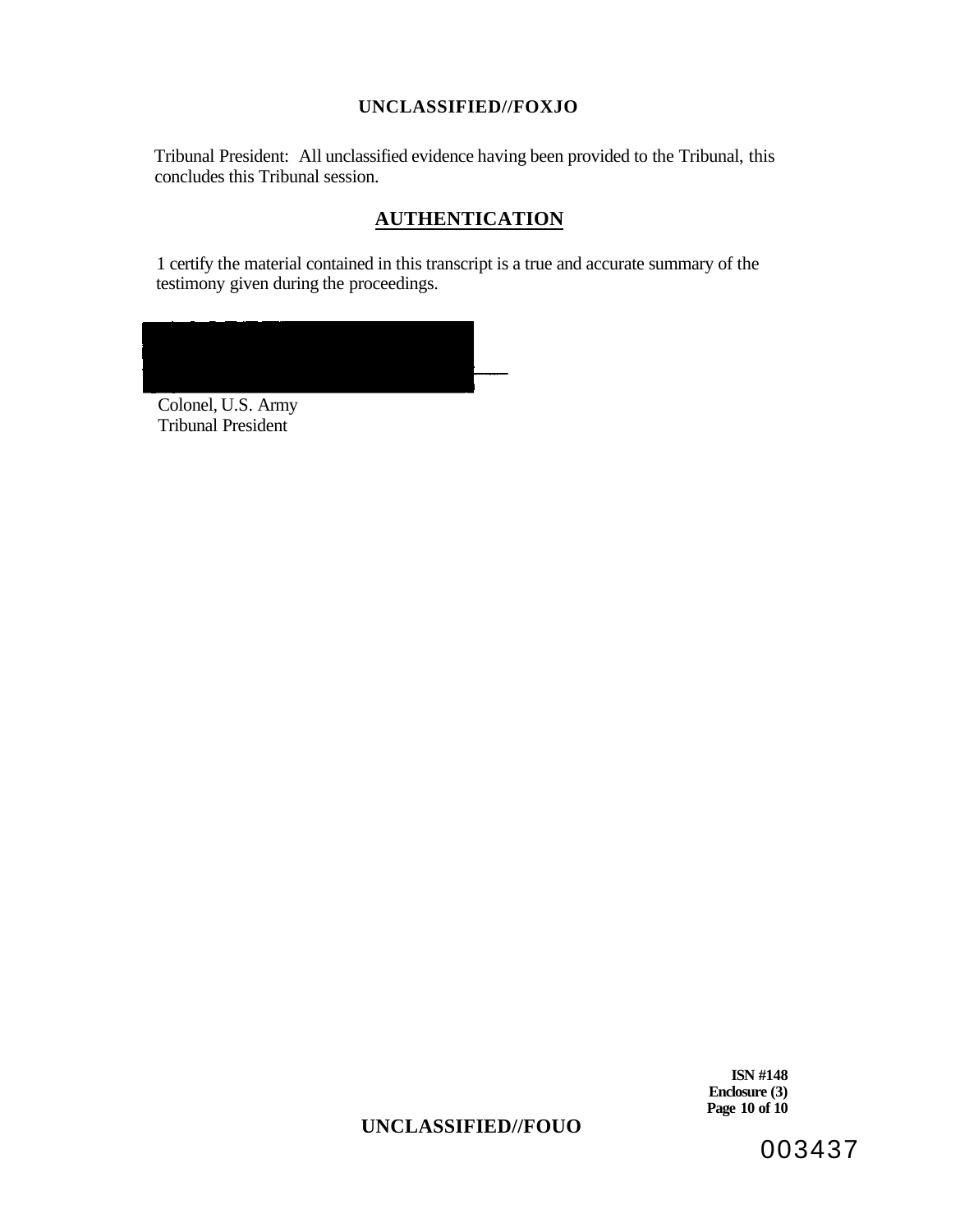Detainee 148 responses to allegations

1. Yes, this is true; I went to Afghanistan as an immigrant.

2. Yes, this statement is true.

3. Yes, this statement is true.

4. No, I didn't go there. I went to Italy in 1995, and the war was over in 1994. This is the first time I have heard of this town.

5. I don't know what this Sami Essid Network is.

6. Same answer as in number 5.

7. This is an allegation 1 don't know anything about. This concerns the Tunisian government and I know nothing about it.

8. I haven't done this. If I forged passports, I would not use my own. I would be the first person to use a forged one.

9. Yes, this is true.

**UNCLASSIFIED//FOUO** *^HJO*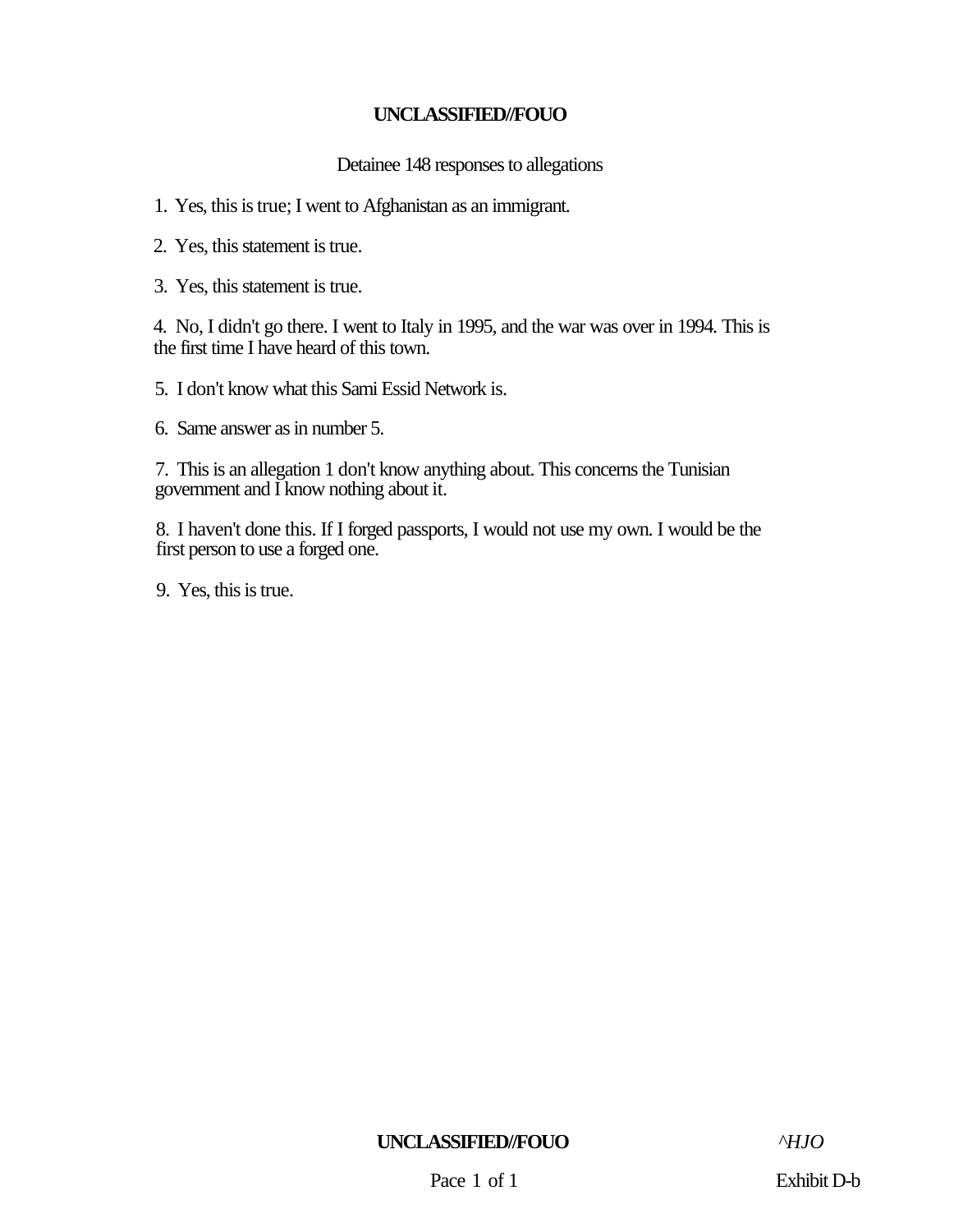## **Summarized Sworn Detainee Statement**

*The Tribunal President read the hearing instructions to the detainee. The detainee confirmed that he understood the process and had no questions.* 

*The Recorder presented Exhibits R-l thru R-3 into evidence and gave a brief description of the contents of the Unclassified Summary of Evidence (Exhibit R-l).* 

*The Recorder confirmed that he had no further unclassified evidence or witnesses and requested a closed Tribunal session to present classified evidence.* 

*The Detainee did take the Muslim oath.* 

*The Personal Representative presented exhibits D-B in response to the allegations. The allegations appear in italics, below.* 

*3.a. The detainee is member of the Taliban:* 

*3.al. The detainee was a member of the Taliban.* 

*3.a, 2. The detainee was in charge of the 3rdpolice precinct inMazir e Sharif under the Taliban.* 

*3.a. 3. The detainee signed all official correspondence in his position with the Taliban police.* 

*3. a. 4. The detainee's duties for the police included conscripting young me for the Taliban by grabbing them off the street.* 

*3.a.5. The detainee was authorized to receive money from the abovementioned conscriptees in lieu of their service to the Taliban.* 

*3. a. 6. The detainee stated he was hired as a supervisor in a petroleum company as a result of a resume he prepared for the Taliban.* 

*3.a. 7. The detainee's position with the aforementioned petroleum company required his nomination to the Prime Minister by a high-ranking Taliban official and approval by the Cabinet.* 

*3.a. 8. The detainee was in charge of approximately 15,000 people with the aforementioned petroleum company.* 

*3.a. 9. The detainee was in charge of the aforementioned petroleum company for approximately eighteen months.* 

> ISN#670 Enclosure (3) Page 1 of 12 00G4o9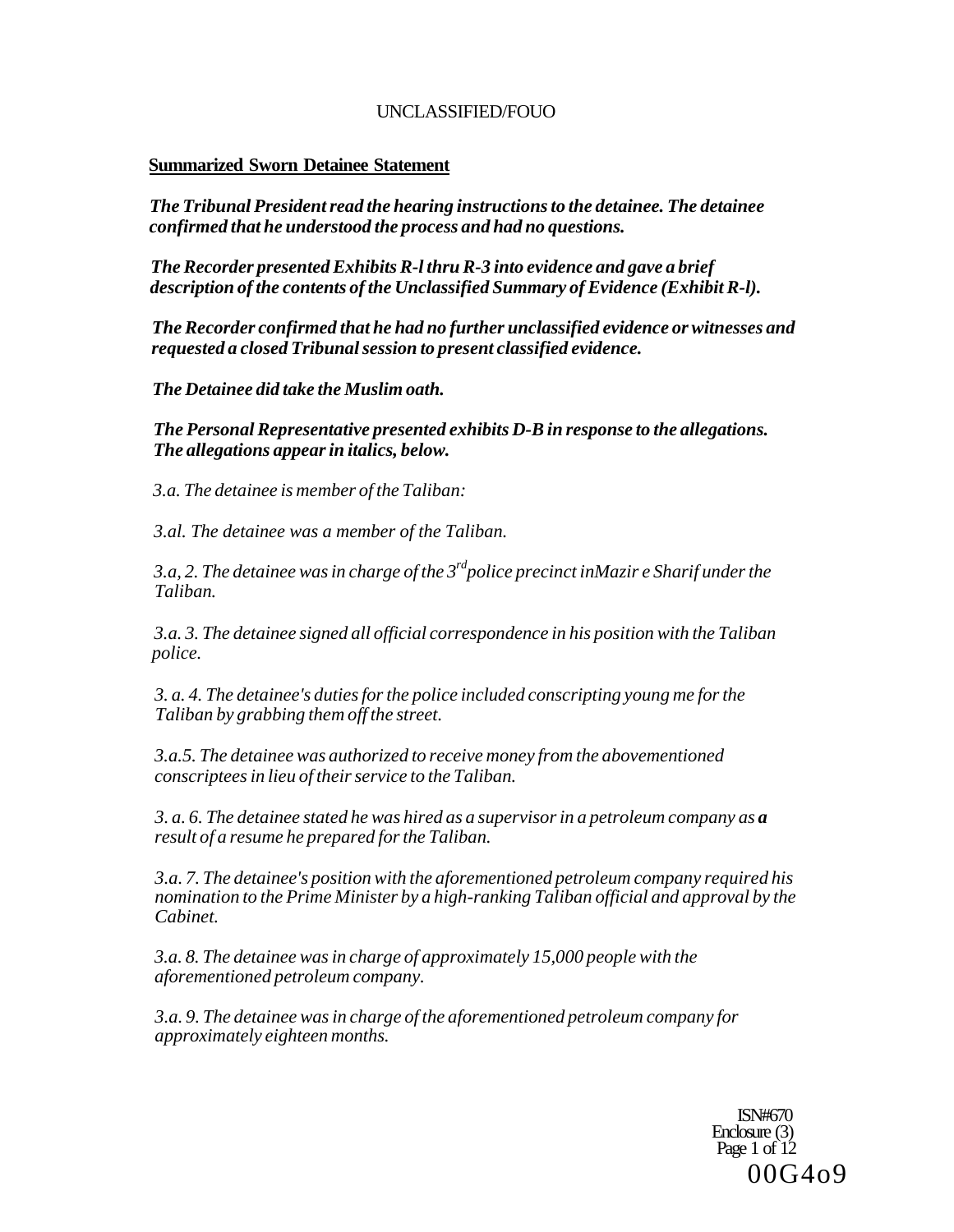*3.a. 10. The detainee was captured with an article about the Islamic Movement of Uzbekistan (IMU) given to him by an Imam.* 

*3.a.ll. The Islamic Movement of Uzbekistan (IMU) is designated as a Foreign Terrorist Organization by the Executive Order 13224.* 

*Tribunal President ensures the notes from the previous Personal Representative were read to the detainee.* 

#### *The Personal Representative had questions for the detainee*

Personal Representative: Would you like to explain to them any relationship that you had with the police precinct in Mazir e Sharif?

Detainee: Mazir e Sharif when the Taliban was there, I did not know anyone in the Taliban. The Taliban came to Mazir e Sharif after about seven or eight years in the country because they came to Mazir e Sharif late it was not inside of Afghanistan. My father-in-law was working with the government before the Taliban came. When they came to the area they asked for my father-in-law. Then I went to see their commander because they wanted to see my father-in-law. I asked him why are you asking for my father-in-law about the weapon and about what he did. He has a lot of people that work for him and they are still working in the government You can ask them to do the investigation, first to see what he did wrong, and then you come ask him anything if you find something against him. I went and talked to him three times and after that I took my father-in-law to him. He went there and he explained everything. They asked him questions and he answered everything. The leader was writing something to his superior, but he can't write so my brother-in-law wrote the letter for him. When he saw this, he told my father-in-law you can stay here, we want you to work for us. It was his son and I was with him. He turned to us and said you guy's stay with me. I don't want to stay with them because I'm scared that they will send me somewhere or maybe kill me. I want you guys to stay with me. Both of us stayed there with him. After a couple of days we came to Mazir e Sharif and they put him in charge at the  $3<sup>ld</sup>$  police precinct in Mazir e Sharif. There is like eleven districts in Mazir e Sharif and he was in charge of one of the districts. We were with him like three or four days and he had to go back for a couple of days. He told me to stay here while I'm gone, you can be in charge because I knew how to read and write and he asked me stay after him. We were in that place for two months. After that he came back and we went home. That was the beginning of the Taliban time when they came to our area. Any other questions about that area or what I did. I can elaborate more on it. You can ask and I can clarify the answer.

Tribunal President: Thank-you and we may have some questions here in a minute or so.

Detainee: Because I worked in that area and with the petroleum company. Those two areas there is a lot of questions maybe but I want to answer them and clarify what I did and why I did it.

> ISN#670 Enclosure (3) Page 2 of 12 003440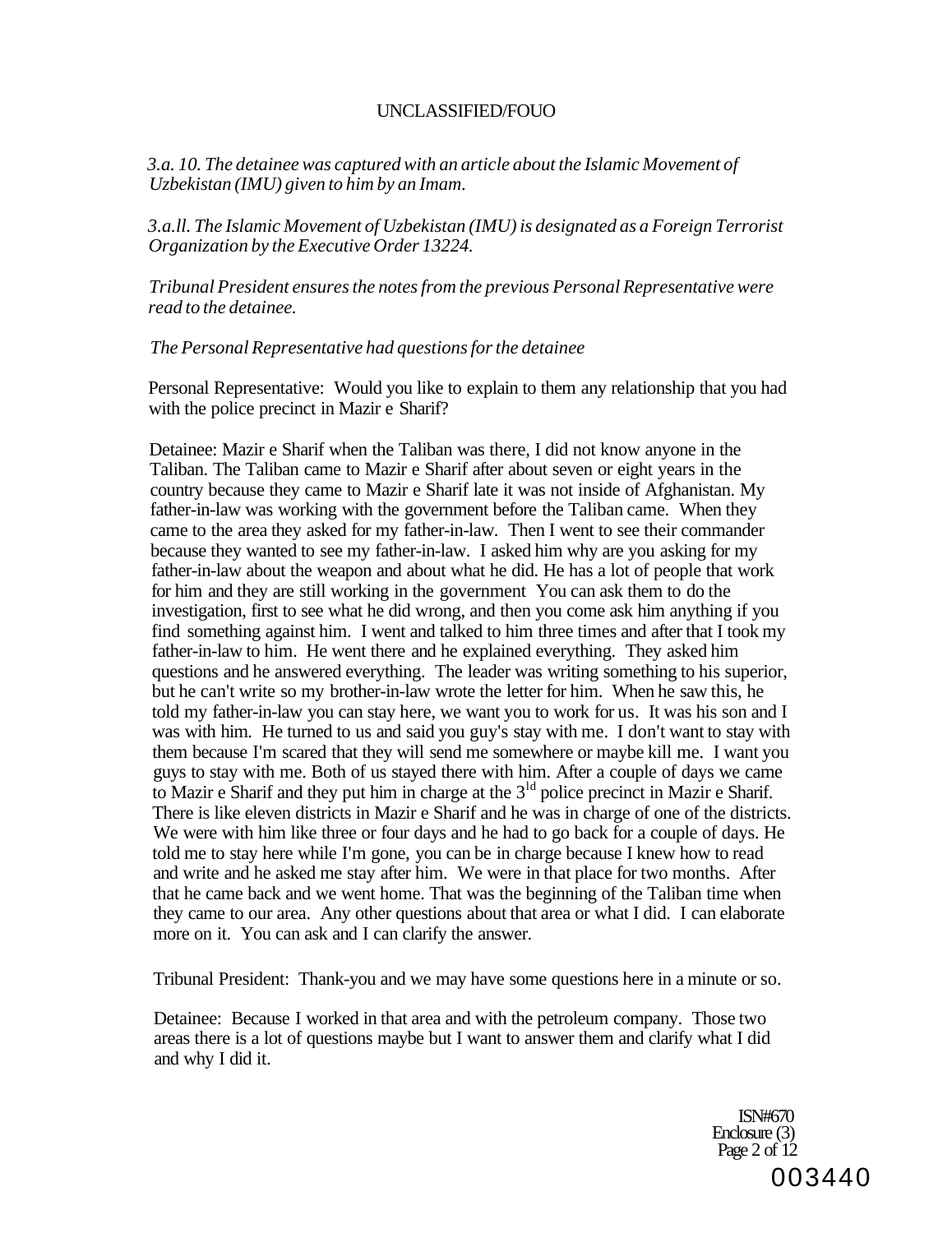#### UNCLASS1FIED/F0U0

Personal Representative: Explain how you were you working with the petroleum company and how mat involved you?

Detainee: I went after two months of staying in district as the policeman. I went home. I was doing my own business as a shopkeeper and I did this for two months. Then one day a leader of the Taliban, which was asking for my father-in-law in the beginning and I went and talked to him a couple of times about him. He came to my house with my father-in-law. They told me right now there is peace everywhere in the country, so you shouldn't just stay at home, you should work for the government. I told them that I'm not that experience at doing any work. There is no fight anymore that you want me to go with you and fight. He asked me what could you do? What are your qualifications? I told him that I had a business with herbs. I know how to grow where to grow, what seasons to grow, and which herb is good for what reason and what cause. 1 told him I want to know more about those herb medicines and if you want me to work you can put me on the agriculture side. I can go and research on those herbs and probably help you also. He told me to do a resume and I will see what 1 can do for you. He came back and took my resume with him. He said it's not your choice of where you want to go! We want you to go to Shamangan(ph), that is providence in Afghanistan. We want you to go there and check the soil to see how much petroleum is under there and what the soil looks like. He gave me a paper and 1 took that paper and went to Shamangan(ph). I met with all of the workers over there. I asked those people what are they doing because I am not an engineer and I don't know about this job. This is why I was asking them who knows the job and what is their job. They said that they have drilling machines which go will drill six thousand to ten thousand meters underground to find out if there is any petroleum there. There were three kinds of drilling machines. One goes six to ten thousand meters, one drills three hundred, and the other one is one hundred and ten meters; just to see how the soil is and if there is any petroleum there. I asked them if those machines are working and what their conditions was. The machine that goes down to six thousand meters is not working because after the Russian war the northern alliance they took that machine apart and they are just sitting and we could no operate them. The second one that goes down to three hundred meters is not working. There is no tire and the engine is not working on it. We have to spend a lot of money if we want to get them working, because the northern alliance leader took things from them. The one hundred meter drill, one of two is working. The other one is missing tires and not working. That is why I questioned what could they do with just two machines working that drill one hundred meters. They didn't know how to check it. I was there for six months. In the six months they said that those machines cannot be replaced or fixed because it was too expensive. Afghanistan is not a rich country that can fix them. I'm sure right now the American Government is there and those machines are still like that because it is too much money to fix them. When I was there, there was no work. Maybe in the Russian time when Russia made this company, it might have been fifteen thousand people working at that time because everytiiing was working and they had money and you could keep that many people, but right now everything is broke and there was no work. So how can the government keep fifteen thousand people and just pay them and not get any work out of them, that is not making any sense? When I was there that building just had a couple of people in it. We didn't have anyone working for us. How can they say that

**1SN#670**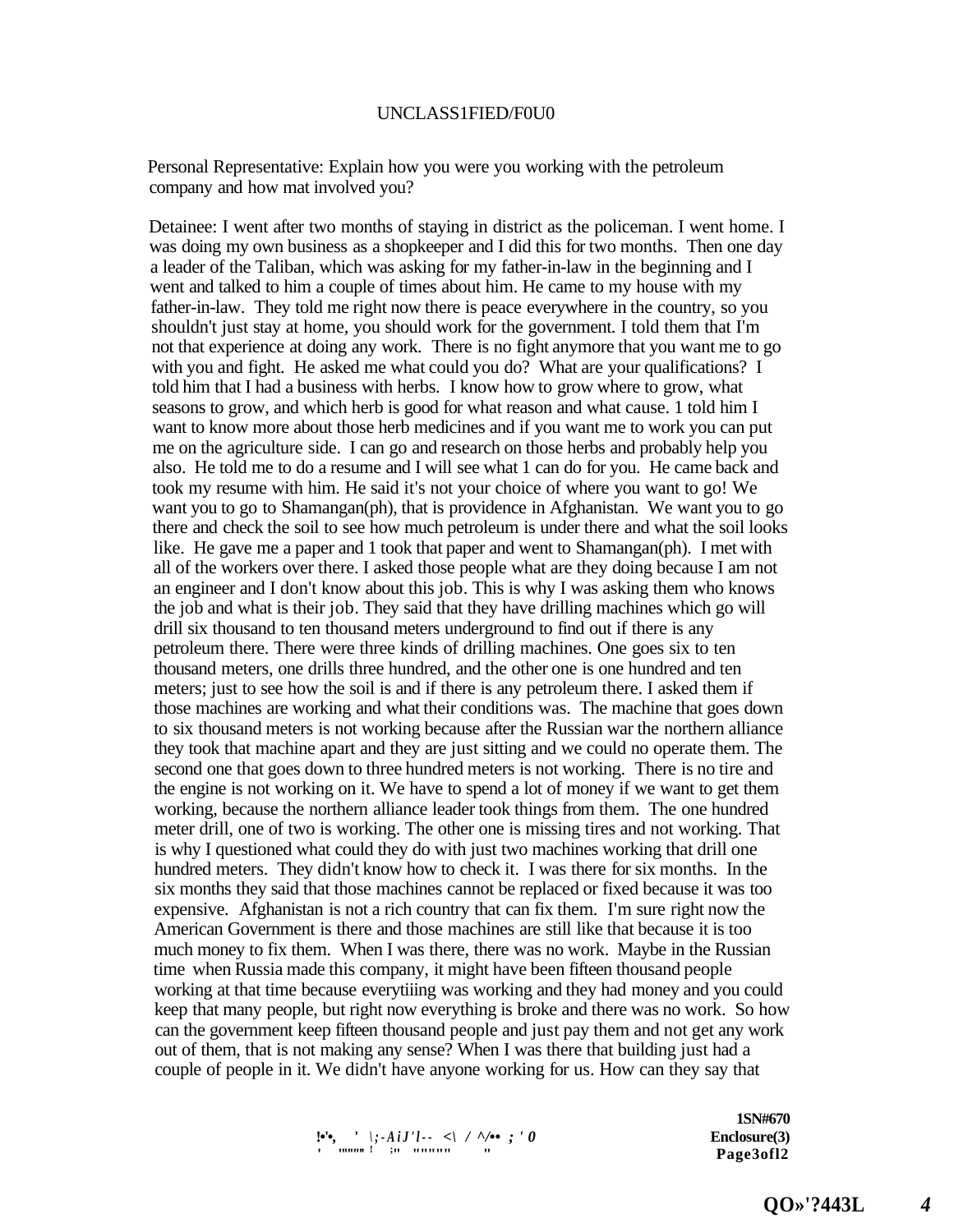there were fifteen thousand people under my supervision? You have to pay people when they work for you. If nobody is working and there is no job or work for them, how can the government pay that many people? The building right now is not big enough that you can put a thousand people in there. Maybe in the beginning when they were working in different areas they probably had that many employees, but not in that area now. When I was looking for people to see how many people I have, I could not find a hundred people in that building or to get together because there was nobody there. So how can they put fifteen thousand people on that paper? Maybe that many people were working in the Russian time when they could pay the people and there was work for them. When the Taliban came the people were asking to get money from the new government. They claimed they still had three thousand employees, which was working in that company before. Taliban said no. Then they said how about two. They still said no. Then finally they said you could at least give a thousand people their jobs back with the company. When I was there, there was nobody there. There was no work and it was not that many people. I don't know if some people was just getting money from the government and sitting at home and not showing up to work. If you go and you find out that five hundred people still working in this company right now you can give me any punishment you want, but you will not find anymore than one thousand people, there is no way that fifteen thousand people was working during the Taliban time. In the beginning when they needed people to fill up the slots there was not any cabinet decision, minister or higher-ranking official decision, it just depends on who was in charge, but he just needed people who could read and write and just put people in the slot. In the beginning they could not find the right people. That is why they sent me to that place and I did it for a short a time. I left that place. After that if they were dealing with someone with their decision or high ranking, I don't know about it. In the beginning it wasn't anything like that. They are saying here that I worked approximately eighteen months in that company. I only did it for six months. The governor assigned his person to that position and then the ministry sent another person to the position. They could not agree on who was supposed to work. The ministry wanted his person and the governor wanted his person. Neither of those two people was able to start work. I was home and I guess they counted this one-year time when they were actually fighting, the ministry and the governor. They put this one-year behind me and counted as being there eighteen months.

Personal Representative: Do you speak Uzbek?

Detainee: I'm a shopkeeper on the northern side of the country and we have four kinds of people in the area. We have pashtu speaker, farsic(ph) speaker, uzbek speaker, tajik from Tajikistan. I'm a shopkeeper and all type of people comes to me to buy medicine. I know what they need. I just understand them when they talk to me, but I cannot speak, read or write Uzbek.

Personal Representative: Can you explain the dispute that you had with the current secret police supervisor?

Detainee: After the Taliban left, I was at home a month after that. At that time everybody was fighting, either it was the commander or different ethnic groups about

> **ISN#670 Enclosure (3) Page 4 of 12**  003442

 $'$ hJLL ^  $\qquad \qquad$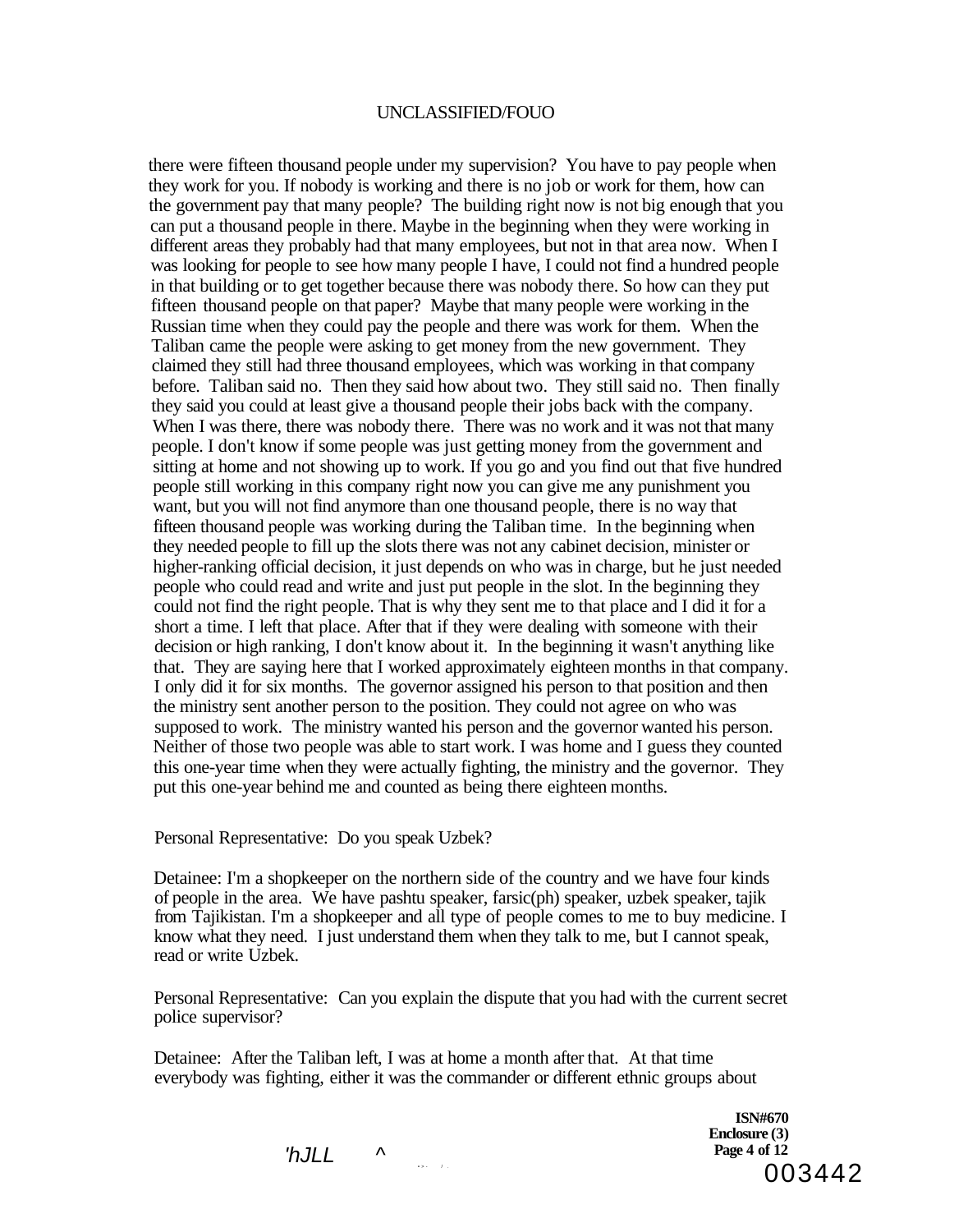language bases because the Taliban was pasthu speaker and everybody were against the pasthu speaker. Uzbek, tajik, and farsic(ph) speaker were looking for the people who speak pasthu. I was home and that person he was the police chief in charge at that time. He was just the commander before. When the Taliban left, he knew another friend of mine, I did not know him directly, that commander. I know him through my friend. He came to my place. I was at home in my shop. He came to me three times and said if I need any help because I'm a pasthu speaker and if the people are giving me a hard time because everyone hates pasthu speakers now. If I'm in trouble or people giving me a hard time, I could call or contact him and he will help me with it. He came there three times and third time when he came he really wanted to help me if some people started giving me a hard time. He wanted me to go with him to see where he lived in case something happens, so I sent for my employee to let him know that I needed him. He told me since he was a tajik, he told me that I want you to, in case you need me anytime. People who are uzbek, pashtu speaker, or tajik given you a hard time then I can help you with that. I want you to go with me to see my place and if anything happens to you or they come and get you then you can tell your employee or send anyone in you area to let me know what happened and then I will go and help you. In that time everybody was in a hurry and there was no peace at that time and the Taliban had left and there was no government in the country. Everybody needed people that they could count on in the government or commander. I thought okay; if anything happens to me he could probably help me because he was the commander and he still know people. I went with him to his house to see where he lived, so in the future I could tell my employee or anyone to let him know. I went with and we had lunch together. After lunch I told him I know where you live now and if anything happens to 1 will send someone to you to let you know, and I want to go home now. He said since you are my new friend now how can you just go. That's not our culture. You could at least stay with me a night and have dinner and you could leave tomorrow. I thought it would be fine if I stayed one night with him. I stayed the night with him and he sent a soldier to me with a message saying the commander wants a thousand dollars because he brought a new car. I told the soldier to tell the commander that I did not bring any money with me. I'm sorry; I don't have any money right now on me. After we ate dinner the commander sent the soldier again saying the commander said he wants two thousand dollars now. Then I realize that I had been kidnapped and he wanted money from my family and me. In the morning he was asking for three thousand and then the next evening he asked for up to five thousand dollars. He was not coming and talking to me, he was just sending his soldiers. I heard him talking outside so I step out of the room to see him. I went asked him why are you asking for money from me. I thought you just wanted to show me your place in case I needed you and now you are sending your soldiers and asking for money. Then he told me to come with him in the car he wanted to talk to me. He asked why are you not giving me the five thousand dollars and I said why should I give it to you. He said that when you were staying at home doing your business and living in the air conditioning we were in the mountains fighting, so I at least deserve five thousand dollars now because after all those hard times I did while you were at home enjoying your life. I told him I am not a big person, 1 am not the government, or a government official, I'm just a business man and I was doing this to take care of ray family and I don't have any money for you and I am not going to give you any money. He kept me there for six or seven days. He finally

*I* , *L i*, *J*, *J I* **••** ,;' i/y **Page 5 of 12** 

**ISN#670 Enclosure (3)**  003443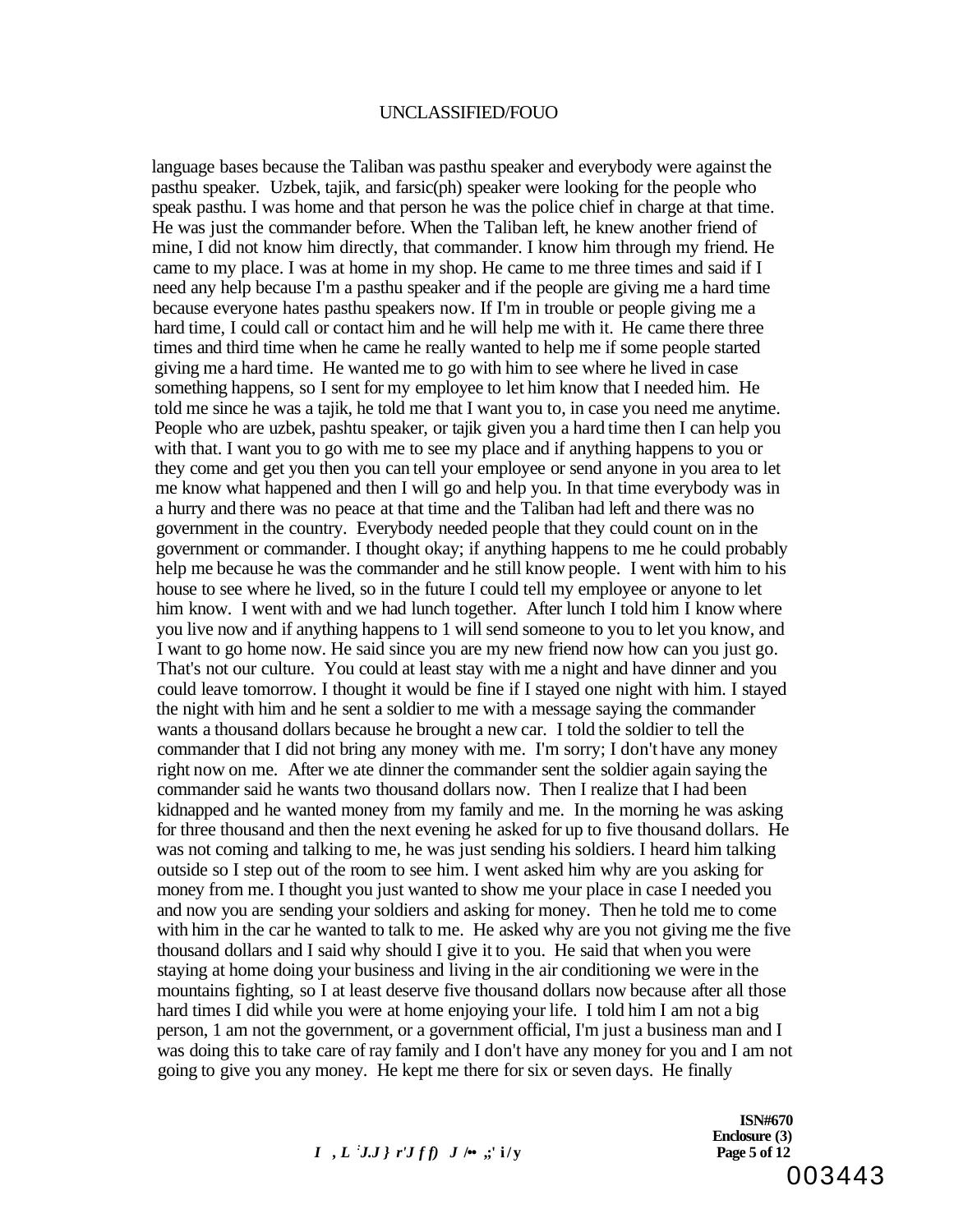realized that I was not going to give him any money. He told me to come with him and we went in the car and he told me that he was going to drop me off at home. He gave me to another person and it was his job to kidnap any person, like a family member, and make an audio cassette and send it to the family saying that we have this family member and I want this much money or I will kill them. This person took me and handed me over to that other guy. That guy was the commander of (inaudible) which was the commander of the northern alliance. He got a piece of paper from his pocket and asked me are you Abdullah Hekmat? I said yes, then he said why did you not give that commander five thousand dollars? I told him I made this money for my family and me and not just to give it to him. He said to me that since you did not give that person five thousand, I will now ask your family for fifty thousand dollars. He took my watch, which was an expensive watch and my shoes. They took everything off of me and just left me in my clothes. They took me to this room that look like an interrogation room where they were beating people and asking questions. That one person told the commander do not beat him. He will give you twenty-five thousand now and then he will give you twenty-five thousand in the future. I told them that I did not have that much and they just put me in the room and left. The next morning they brought two more people they eyes were covered and their hands were in handcuffs. They took them to that room and they beat them the entire day and then that evening they brought them back to their room and they were wounded. That night one of them died because they beat him so much. He told me that, that person was a businessman selling carpet. The commander was asking for money and he said no, that is why they beat him. I called the soldier and told him that this person is dead. They came to check him. That night they brought a sack to put the body in and took it. That person told me before he died; I have nine kids and a family. He asked me to let his family know what happen to him when I get out. They were killing people everyday. Some were getting beaten and some were giving them money and they would let them go home. One person said that he gave them one hundred thousand dollars and they asked for forty more and then they took him and I never saw him again. I don't know if they let him go home or if he was dead also. 1 was there for two months and my family they knew where I was. I don't know how they knew, but I told a soldier and 1 guess the soldier told my family and one day they all came to this place. They told me you could see your family and kids on one condition. They cannot go and tell anyone where you are, otherwise if they tell someone we will kill you. My wife, I told her to go and tell everyone where I am and these people kidnapped me and they are asking for money. I don't know who she told. I guess maybe it was to the UN, or the government, or to the Americans. Some people came and they were asking for me. I think it was maybe the UN. He was scared because some people were looking for me. He said, I guess your wife told someone and now people know where you are and where my place is. They put me on a cart and told me I was going home, but they transferred me from that place to another place. He was going to send me home, but another commander, which was his friend, told him if you send him home and if he didn't get home what were you going to tell those people if they came and asked for him again. He got scared and instead of sending me home, he sent me to the ministry of information. That is why I am here today and why they captured me. This is the entire story. I did not get captured when I working with the al Qaida. The only reason that I am here is because of those people who kidnapped me and then handed me over to the government. That is

> **ISN#670 Enclosure (3) Page 6 of 12**

 $(•i-htfj'j$  **Page 6 of 12 0034.44**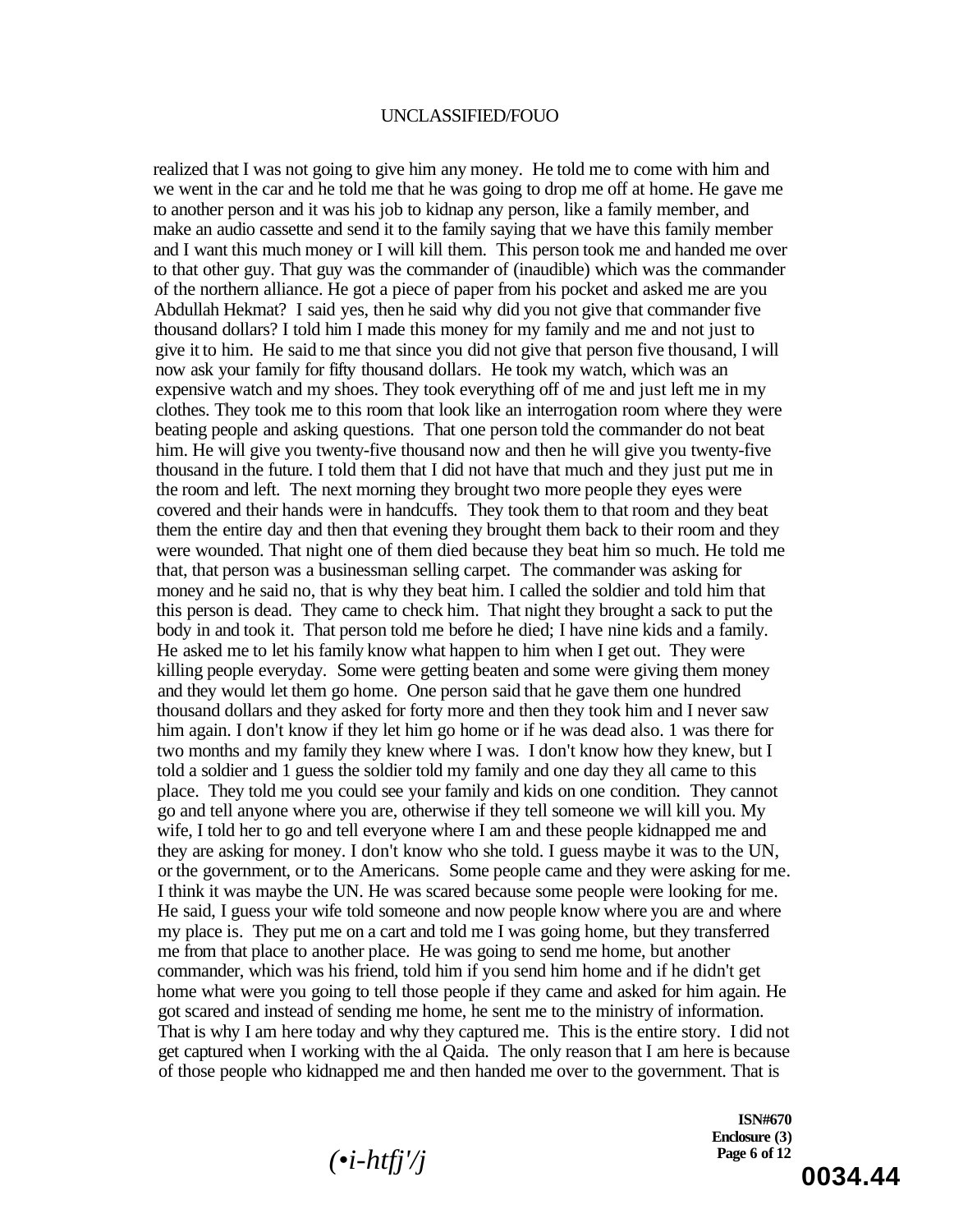the main reason I am here and not because I did anything wrong. I was kidnapped for money and that is main reason I'm here.

#### *The Recorder had no further questions.*

Tribunal Members' questions

- Q. Is your wife tajik?
- A. (inaudible)
- Q. When you worked for the oil company were you paid by the Taliban?
- A. They were paying me fifteen dollars a month. If you measured it to Afghan currency one dollar equaled to hundred thousand Afghan at that time but it was not enough. I was using my personal car and that wasn't enough for gas. I also want to say something because now I remember now they said that I was grabbing people of the street and that I was getting paid for that. I want to say something on allegation number three and number four.

### Personal Representative: Reads allegations **number three and four for the Detainee.**

Detainee: Both of those allegations are wrong for a couple of reason. First of all I was not in charge of that position. I did not have any power to grab people. My house is in the 3<sup>rd</sup> police precinct area. I cannot just go and grab people that I live with and grow up with. If I did this today then tomorrow I will have to face those people to get money out of them or to work with them. That was the other reason I could not do that. Even if I had a choice, I would not do that to those people. If I did that for them and I got money off of those people then after that when I go home, the people should say something and ask for their money back because I took it from them. Another reason is that there were four groups in the Taliban. All the groups had armed people with them. They were there for the security of the people. They were announcing on the radio for the people to report if any of those ministers of the people like the police, communications, information, or security if any of those departments did anything wrong to the people if they get money off, or do any harm to thera or their family then they could report that to the Taliban. Any person who got a hard time from those four departments or if they got money off any person they would go to the Taliban and report it. Their group would come and handcuff that person who did that to him and sell his property. In come cases they would actually cut his hand. If I took money off of some people, then I shouldn't be here with both hands today. I did my own business, which I was making money for my family and me. I don't need to grab people and make money off of them. I don't that need that small amount of money from people and tomorrow I can't look them in their eyes. Now you can see the reason why I did not do those things.

> **1SN#670 Enclosure (3) Page 7 of 12**

*VisUM*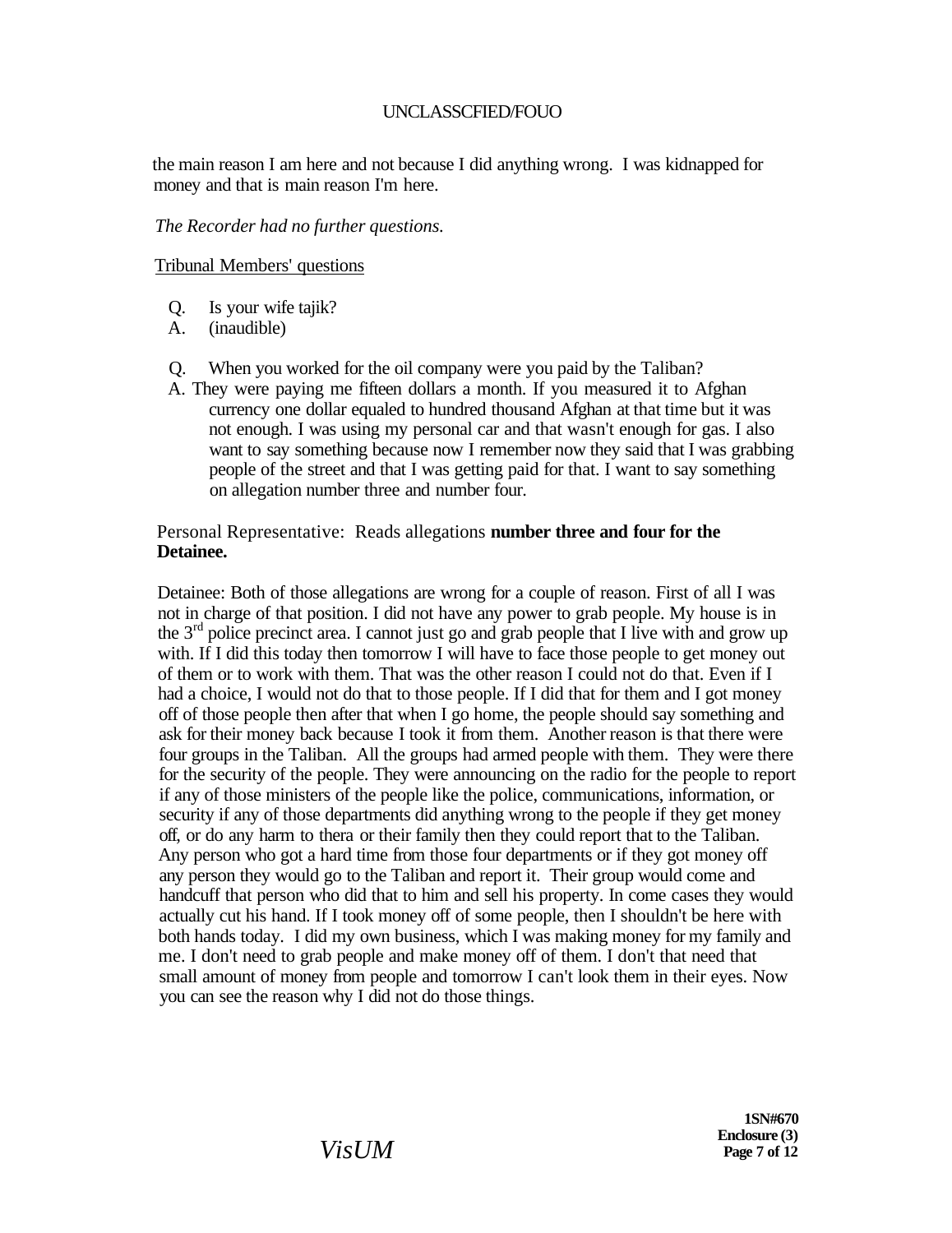Tribunal Member: If 1 can clarity one thing you just said handcuff and take them to Taliban was that incorrect? Was it supposed to be handcuff and take them to the new government? *(Clarifies statement made by detainee with the translator)* 

Translator: No he said that the Taliban, they would go and get that person and bring them to the ministry.

Tribunal Members: That was while Taliban was involved?

Translator: While Taliban was involved.

Detainee: In the Taliban their official cannot ask anyone to grab people for money or let them go because of money. In their government, it was not allowed and they were against the Taliban government. They were going to stop the person who was doing that. They were telling other people not to do that.

Tribunal Members' questions continues

- Q. You have talked about different language farsic(ph), uzbek, pashtu, and tajik those are the four languages. How does that match up to people? Who speaks farsic(ph)?
- A. People from Tajikistan speak farsic(ph) also.
- Q. You made a comment that Uzbek's do not like Pashtu's is that correct?
- A. Yes. In the beginning there was language dispute. People didn't like pashtu speakers, so the people with money that was Pashtu went to Pakistan as a refugee because they knew that people were looking for them
- Q. The carpet owner who was killed did he speak pashtu?
- A. We talked but I'm not sure. I did not ask him if he was Pashtu or not. He was tortured too much and he could not speak clearly.
- Q. I guess what I want to find out from you is do they torture people because they were Taliban or did they torture people because of their race or language?
- A. When the Taliban left, people had a chance to, they knew that the Taliban were pashtu speakers and other people speak pashtu they say that were also either part of the Taliban or look at them like they were part of the Taliban. In the northern side, the thing that a lot of Uzbek speakers had a dispute with the pashtu speakers before and now there was no reason for them with the Taliban gone.
- Q. Do you know if the Islamic Movement of Uzbekistan had a lot of Tajik's or was it mostly Uzbeks?
- A. I don't know that group. I have never any relation with them so I don't know who is in that group. I did not see any foreigner in that area that I was living.

**ISN3670 Enclosure (3) Page 8 of 12**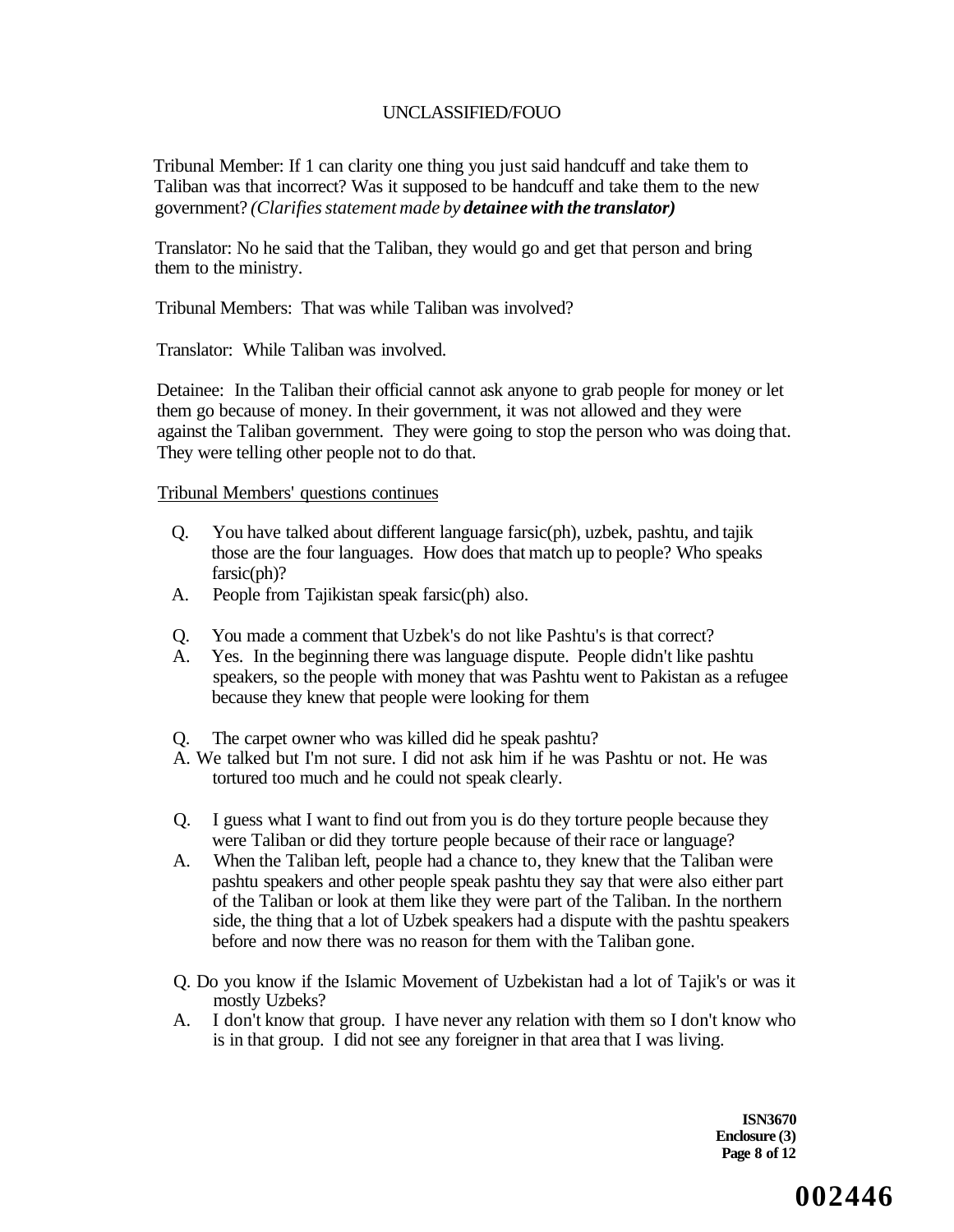## UNCLASS1FED/F0U0

- Q. Did you own a weapon that you kept at your store for security or any other weapon that you kept at home?
- A. 1 have never carried a weapon.
- Q. Does your wife work?
- A. What kind of work?
- Q. Does she help you with the store?
- A. Here it is not a big deal for a female to work but in Afghanistan they don't work, the usually stay home and the men they work. The people with money get maids so the wife doesn't have to work at home like the cooking and washing. Since I have money I have people who work at home for her.
- Q. How old are you?
- A. Thirty-three
- Q. What is your highest education level?
- A. Six years in school and the other six 1 studied at home. High school.
- Q. You said you never owned a weapon, but have you ever had any military training?
- A. No. My father was a shopkeeper and he was in the business when I learned after school.

Q. You never fought against the Northern Alliance or the Americans?

- A. No I never have. When the Taliban came they made me work for them and before that I was just doing my business. I didn't have time to go somewhere. I was so busy in the business. People usually fight if they have reasons, if they are part of any other group or organization. I was just in Mazir e Sharif to do my business.
- Q. Did you ever try to escape from the Taliban when you were working for them?
- A. Even if I wanted to I couldn't because 1 had my business, my family, and my house. Even if I left they would give my family a hard time. I knew that I would be done with them in a couple days. I was done with them after sometime and then I was home.
- Q. What language did the Taliban speak?
- Pashtu
- Q. What was the predominate language in the district where you lived and worked? A. The area I lived in was very ethnic.

# Tribunal President's questions.

Q. Did you have to pay the Taliban to continue to do your business?

**ISN#670 Enclosure (3) Page 9 of 12**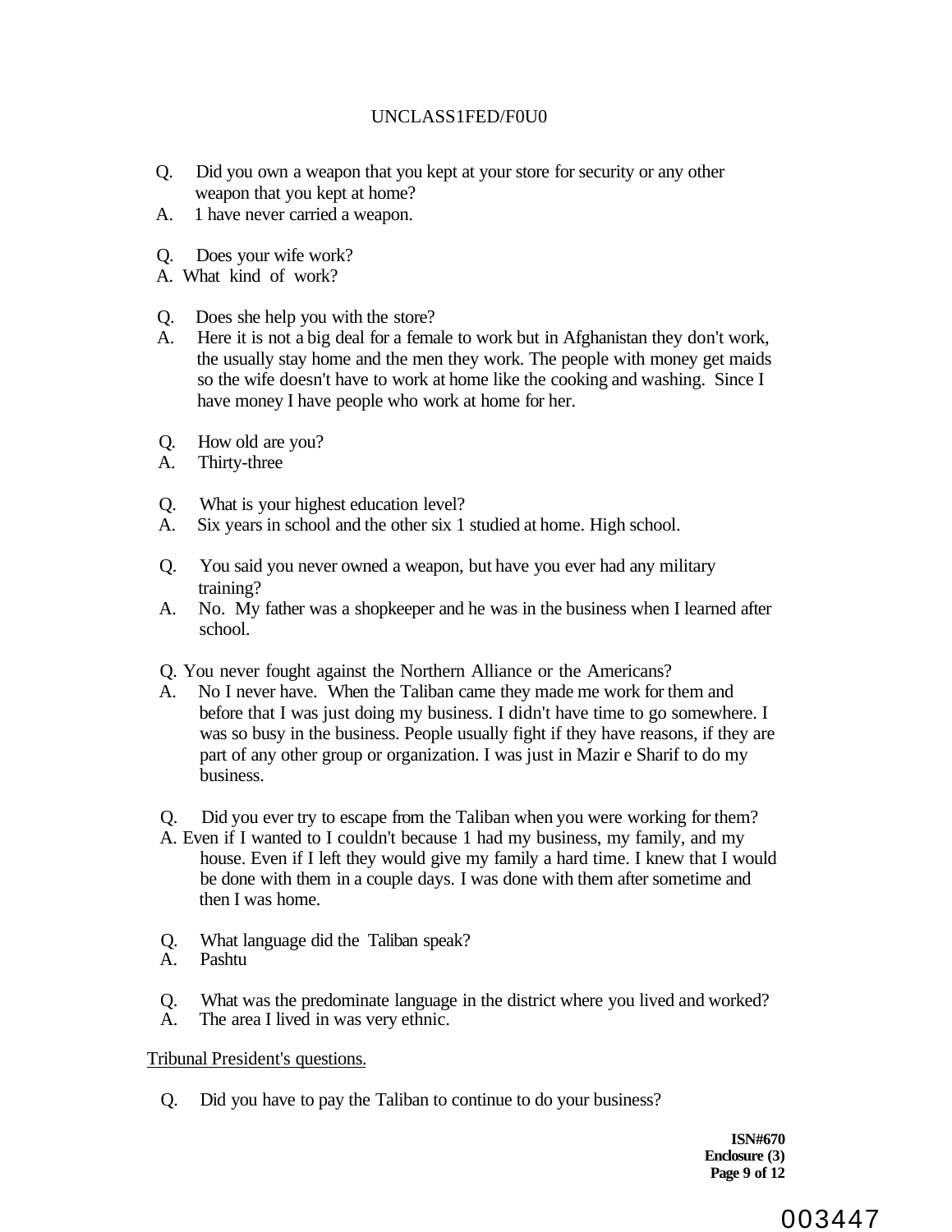- A. No. I never paid them. My business was a hard business getting (inaudible) from anywhere to distribute to people coming over selling it to them. No one ask me for any money. I was just making money for my family and me.
- Q. They didn't tax you or anything like that?
- A. No. During their time never ask people for money. They never asked any businesses.
- Q. When you went to this persons house that later transferred you to and extortionist and then to the minister of information, did you ever return home after that or is that when they turned you over to the US?
- A. When those soldiers from the UN or whomever came and asked for me, the commander lied to them and said that I was not with him. He then turned me over to the ministry of information. There was a person working in that ministry that was working with the Taliban before. We had a personal dispute with him also. He saw me. He actually turned me over to the Americans instead of sending me home.
- Q. Short answer is you never went home?
- A. No
- Q. So in the statement that the Personal Representative had prepared for us in relation to the Islamic Movement of Uzbekistan article. You said that an Emond(ph) left it in your store?
- A. Yes it was the Mullah(ph) of E-mond(ph) of the mosque. He came to my store because he had a headache. I wrote a prescription for him. He went to the pharmacist to get the medicine and when he was paying for that medicine he left the paper on the counter. The pharmacist brought it to me because that person had left that paper. I took it home because I was living upstairs and the next time he shows up I could give it to him. I forgot that it was in my home and that Emond(ph) never came back to my store.
- Q. So how did this document end up on you when you were captured?
- A. When they turned me over ministry and I they finally turned me over to the Americans. The Americans went and search my house. I don't know if they found it there, where they found it or what else they found, I have no idea.

Detainee: First thing was that in the beginning you said that my witness I requested for was not reasonable available and in the future if you find a reason to answer (inaudible) then you will actually reopen the tribunal.

Tribunal President: We will consider whether the testimony would be of benefit to us or not.

> **ISN#670 Enclosure (3) Page 10 of 12**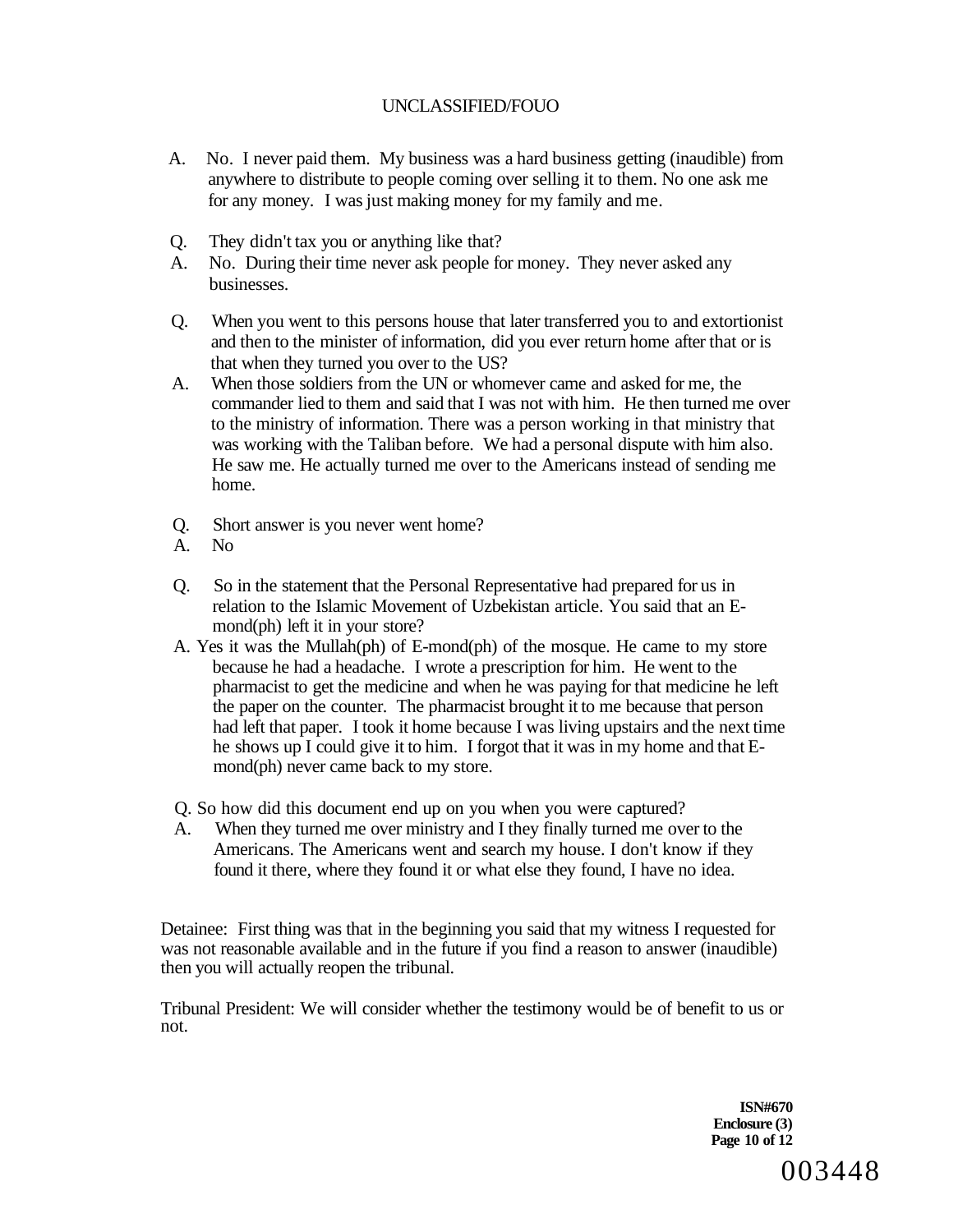Detainee: Everything that I told you those other two people did not know about it. Those witnesses one of them is my father and the other one is my villager that lived in the village that I was living in when I was a kid. 1 was in Mazir e Sharif with my wife and three kids just running my business. Whatever job I did in Mazir e Sharif they were not with me, my father and the other person. How I got captured, the trouble I went thru, and all of the hard times nobody was with me. If you asked them then they will not have any idea. They can't answer you in that field, at least specific information because I was by myself they were not with me. I usually visit my parents twice a year on the eighth, which is a holiday, other than that I live separately with my family. He could give you infonnation before when I was there but not now because we are living separately. When I visit him he only knows what I told him. He was not living with me where he could see everything. Ifyouaskhimany questions he cannot give you any information. Just like when you are working here your family doesn't know what kind of work you do because they are not here.

Tribunal President: Is there anything else you want to tell us?

Detainee: My only witness that can help and knows about me is my wife. She could answer some of the questions. Other than that my business that I was running is still there. My property, my house, my store, and my three story building it is still there, even if there is no one living in there. Maybe things changed now. Maybe somebody robbed the store or the house but the property is still there. The people that know at that time, you can ask anybody in that area.

## *The Tribunal President confirms that the detainee had no further evidence or witnesses to present to the Tribunal*

Detainee: I want to ask one last question. Should I ask you now or should I wait until you finish up.

Tribunal President: You can ask it now.

Detainee: My question is, the six months I worked with the Taliban (inaudible). In those six months 1 did not harm anyone not even the United States. In the beginning on the radio, the American government was announcing that the Taliban was good people and that they would bring peace to the country because there was a tribe about 20 to 25 years before, so help the Taliban rebuild your country. That is why some of the people helped them in the beginning and not at the end when things changed but in the beginning. When the American came after the Taliban. I left them three years before that. In the last three years of the Taliban when things changed I had no relation with them. If I did not fight against the Americans, harm them or do anything against them. Why have they brought me here and kept me for three years?

Tribunal President: The only infonnation we have seen about you to this point is the unclassified summary. Our job is look at two things, the information that the reporter

> **ISN#670 Enclosure (3) Page 11 of 12**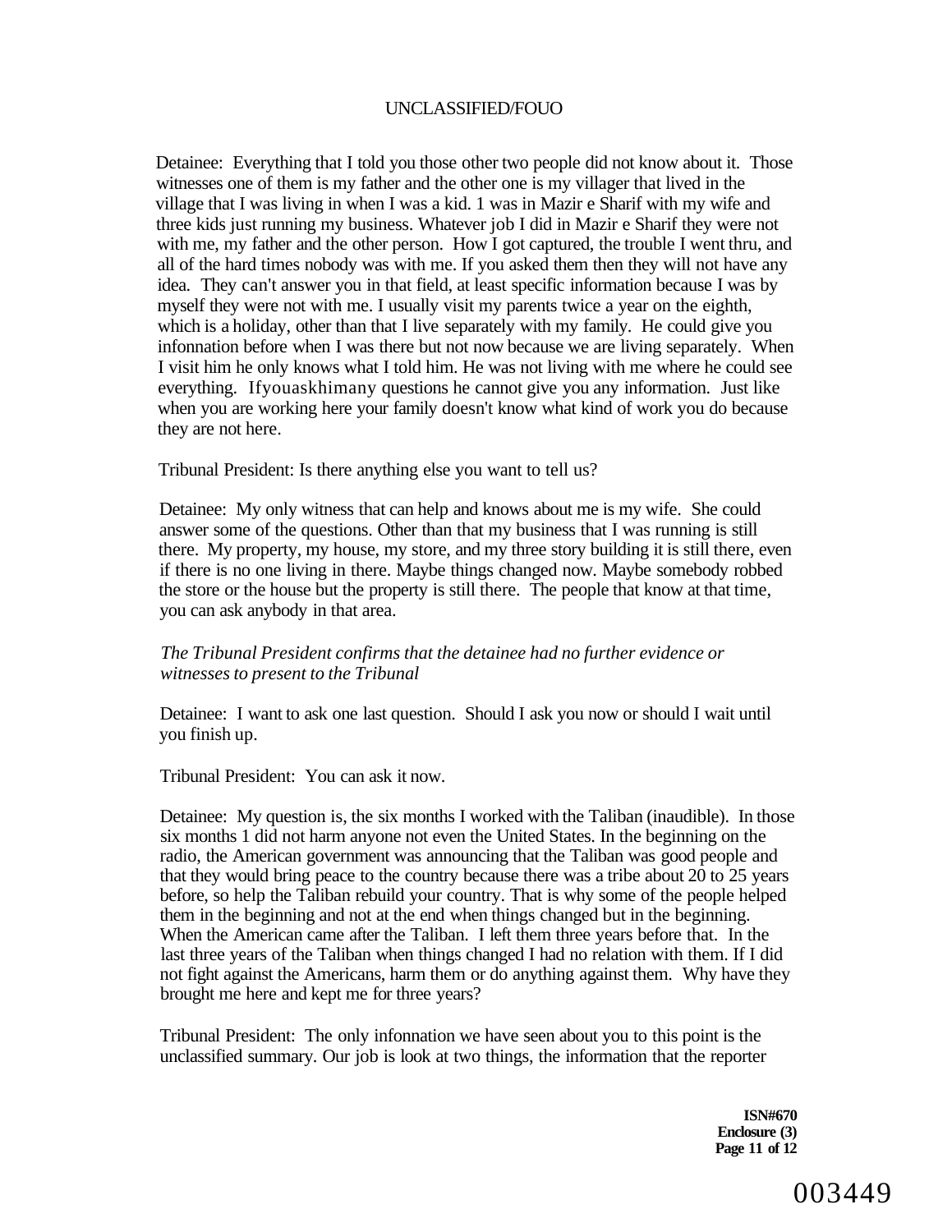will present to us and your oral statement. Then we have make a decision as to whether your meet the definition of an enemy combatant.

Detainee: The only inhuman thing that the America has done to Afghan is they brought people here without investigating them in the beginning, who is this person, what did he do wrong, did he captured on the battle field, did he get captured while he was fighting against them. If you find somebody with that then that is fine. Bring people on information that someone gave you. You should investigate first and check to see if those things are correct and when you know then yes but bringing them and keeping them two years or three years in the prison keep him away from his family and his business and he doesn't know how his family will survive. Sometimes he is the only male and that makes him the only supporter of the family. Then finally realize that he was innocent. All the accusations was from the wrong information. It should not be that way. The Russians did not do that. In the Russian time they would just kill and you wouldn't have to worry about it. They would get all the information before and within in a month they would know if you were innocent or guilty, I have been here for three years and it is a lot of other people that has been here for a long time without checking their background. You will send people home but what will happen to all of their time he was here being far away from the family and all the lost days.

Tribunal President: You opinion is noted for the record. Right now I have some information that I need to share with you about what happens after this point.

Detainee: I'm sure everyone has a family and you think about your family. Right now I'm unhappy here because I know that my business is gone. You have to sell your stuff within six months and then you can bring more and sell it. I have been here for this long time and I was the only one doing it, nobody was doing it everything is gone now. When I go home what should I do, beg to people because I have never done that in my live before. I was doing my business supporting my family and now everything is gone. I don't have a choice but to beg people to support the family. All this happens to me. This life is better now because I don't want to go and beg people for food.

*The Tribunal President explains the remainder of the Tribunal process to the detainee and adjourns the Tribunal* 

## **AUTHENTICATION**

I certify the material contained in this transcript is a true and accurate summary of the testimony given during the proceedings.

Colonel, United Slates Army Tribunal President

> **ISN#670 Enclosure (3) Page 12 of 12**  3Y^?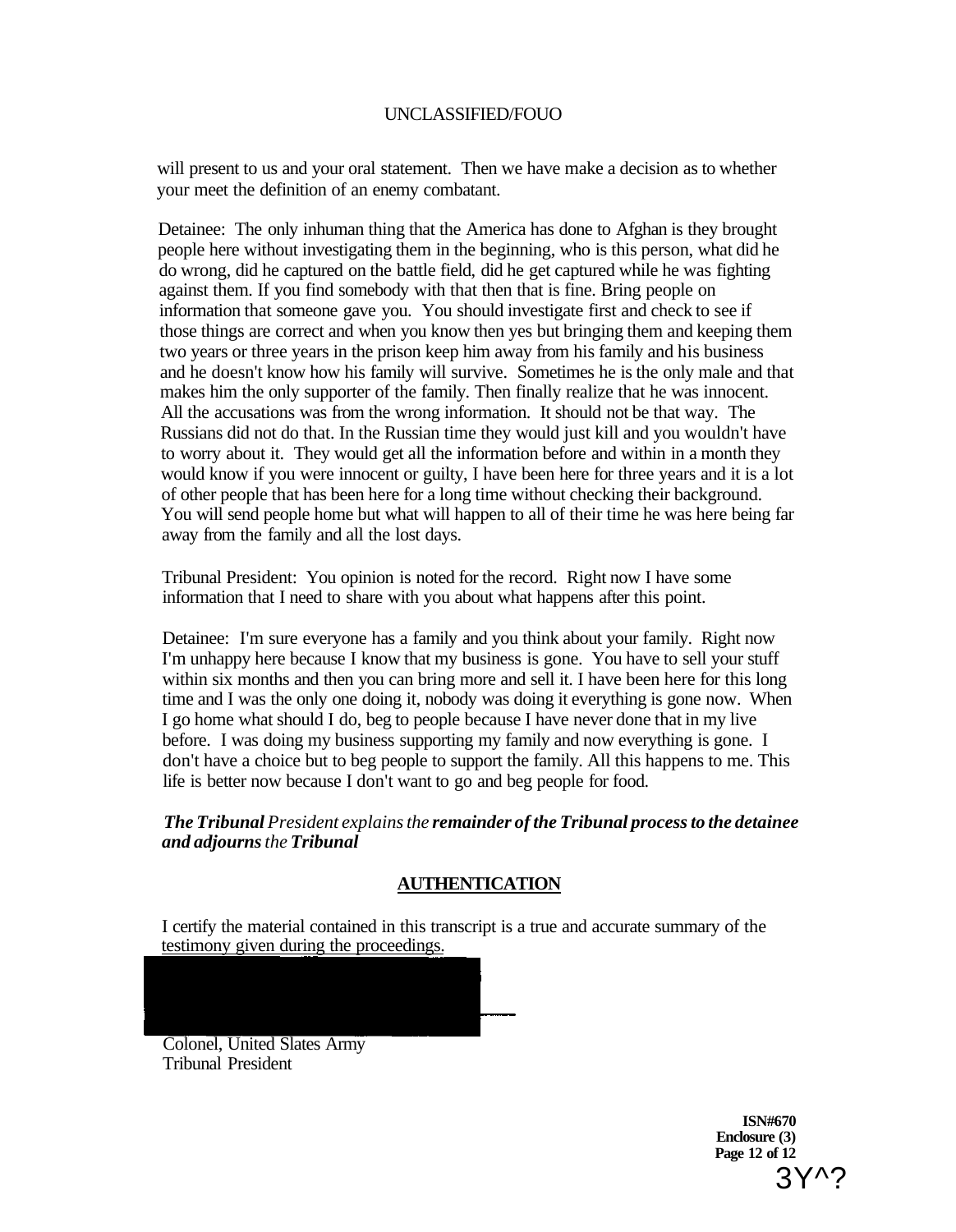#### **Summarized Sworn Detainee Statement**

When asked by the Tribunal President if the detainee understood the CSRT process, the Detainee answered, "Yes."

When asked by the Tribunal President if the detainee had any questions concerning the Tribunal process the detainee answered, "No."

[The Recorder read paragraph 3.a], "The detainee is a member of, or associated with, the Taliban."

Detainee: No.

[The Recorder read paragraph 3.a. 1], "The detainee admitted he traveled from Yemen to Afghanistan via Pakistan in May 2001 to receive combat arms training."

Detainee: I'm not sure of the date, but the training was not for fighting.

Tribunal President: You will be given an opportunity to address each of these in just a moment. For now just let the Recorder read those to us, we have not heard them before.

[The Tribunal President asked if the Detainee wanted to make a statement under oath.]

Detainee: A lot of the statements here are incorrect.

Tribunal President: Would you like to make your statement to us under oath?

Detainee: You read and I'll tell you if it's wrong or right.

Tribunal President: Very well. Personal Representative would you like to go through these with the Detainee please.

Personal Representative: Concerning item 3.a.l, the detainee admitted he traveled from Yemen to Afghanistan via Pakistan in May 2001 to receive combat arms training.

Detainee: I don't know the date and the training was without fighting.

Personal Representative: Previously he discussed that the training is a type of preparation and is a religious obligation.

Detainee: I did not say that. I said training only.

Personal Representative: Concerning item 3.a.2, upon entering Afghanistan, detainee sought out Taliban members.

> **ISN #069 Enclosure (3) Page 1 of 4**

## **UNCLASSIFIED / FOUO**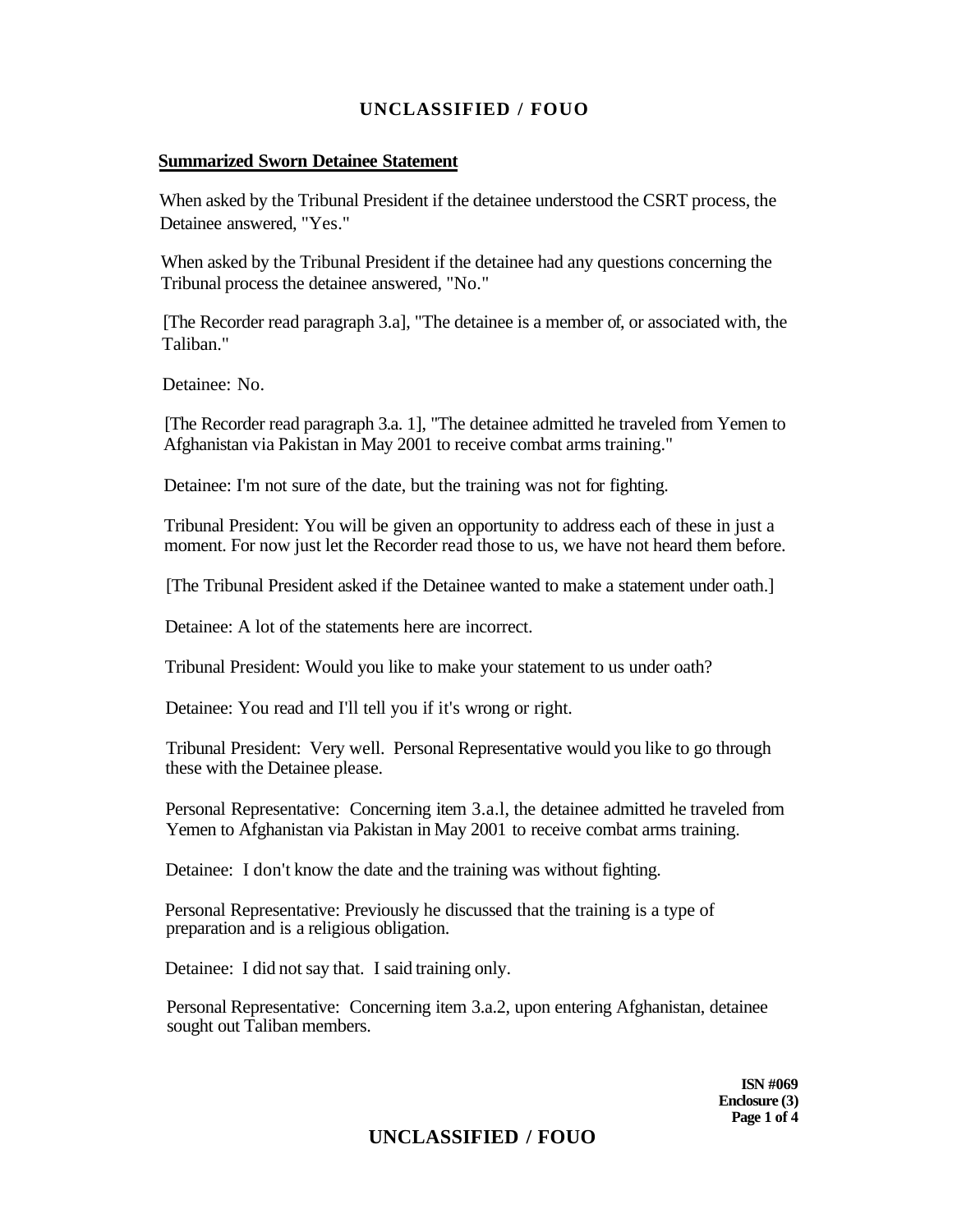Detainee: Yes.

Personal Representative: Concerning item 3.a.3, the detainee served as a courier for a Taliban member, making approximately ten trips between Kabul and Kandahar during a three month period,

Detainee: The trips were not as a courier and it was nine trips not ten.

Personal Representative: Concerning item 3.b, the detainee participated in military operations against the United States and its coalition partners.

Detainee: No.

Personal Representative: Concerning item 3.b.l, the detainee was present in Kabul during the United States air campaign.

Detainee: I was starting to leave.

Personal Representative: Concerning item 3.b.2, the detainee was injured in an aerial bombing attack near Khowst, Afghanistan.

Detainee: Yes.

Personal Representative: Concerning item 3.b.3, the detainee was identified as a Yemeni mujahid who trained at Al-Farouq training camp and was captured at Tora Bora, Afghanistan.

Detainee: No.

Personal Representative: And when we spoke, he reiterated that he was not mujahid.

Detainee: Yes.

Personal Representative: He never trained and was captured in Pakistan.

Detainee: Yes.

[Tribunal President asked if the Detainee had any other evidence to present to the Tribunal]

Detainee: No.

**ISN #069 Enclosure (3) Page 2 of 4** 

UNCLASSIFIED / FOUO

**003451**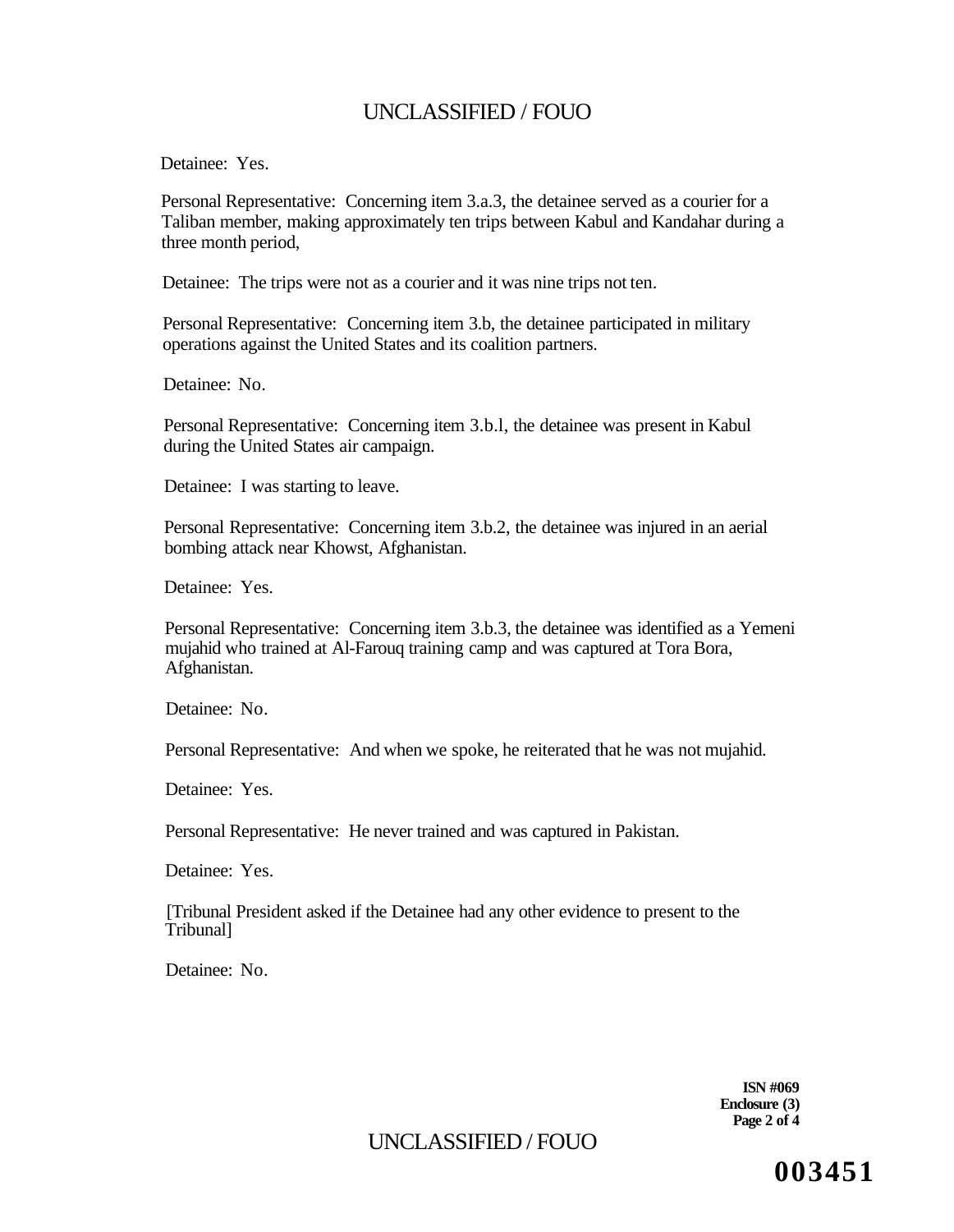## **Summarized Answers in Response to Questions bv the Trihunal Members**

- Q. Why did you travel to Afghanistan?
- A. For training.
- Q. What kind of training?
- A. Anything.
- Q. Any kind of training?
- A. Nothing, just small things like the Kalashnikov.
- Q. So, military training?
- A. I don't know. Does everyone know this is military training?
- Q. You said yes to the question about when you entered Afghanistan you sought out Taliban members? Why did you seek out Taliban members?
- A. Just something for me. I take what I want and then leave.
- Q. When you say take what you want, are you talking about the training you wanted?
- A. Yes.
- Q. And the Taliban was providing the training?
- A. No, I didn't see them.
- Q. You said you took nine or ten trips between Kabul and Kandahar if they were not for a courier, what were those trips for?
- A. To search for training.

[Tribunal President asked if the Detainee had any further evidence to present to the Tribunal]

Detainee: No.

**1SN#069 Enclosure (3) Page 3 of4**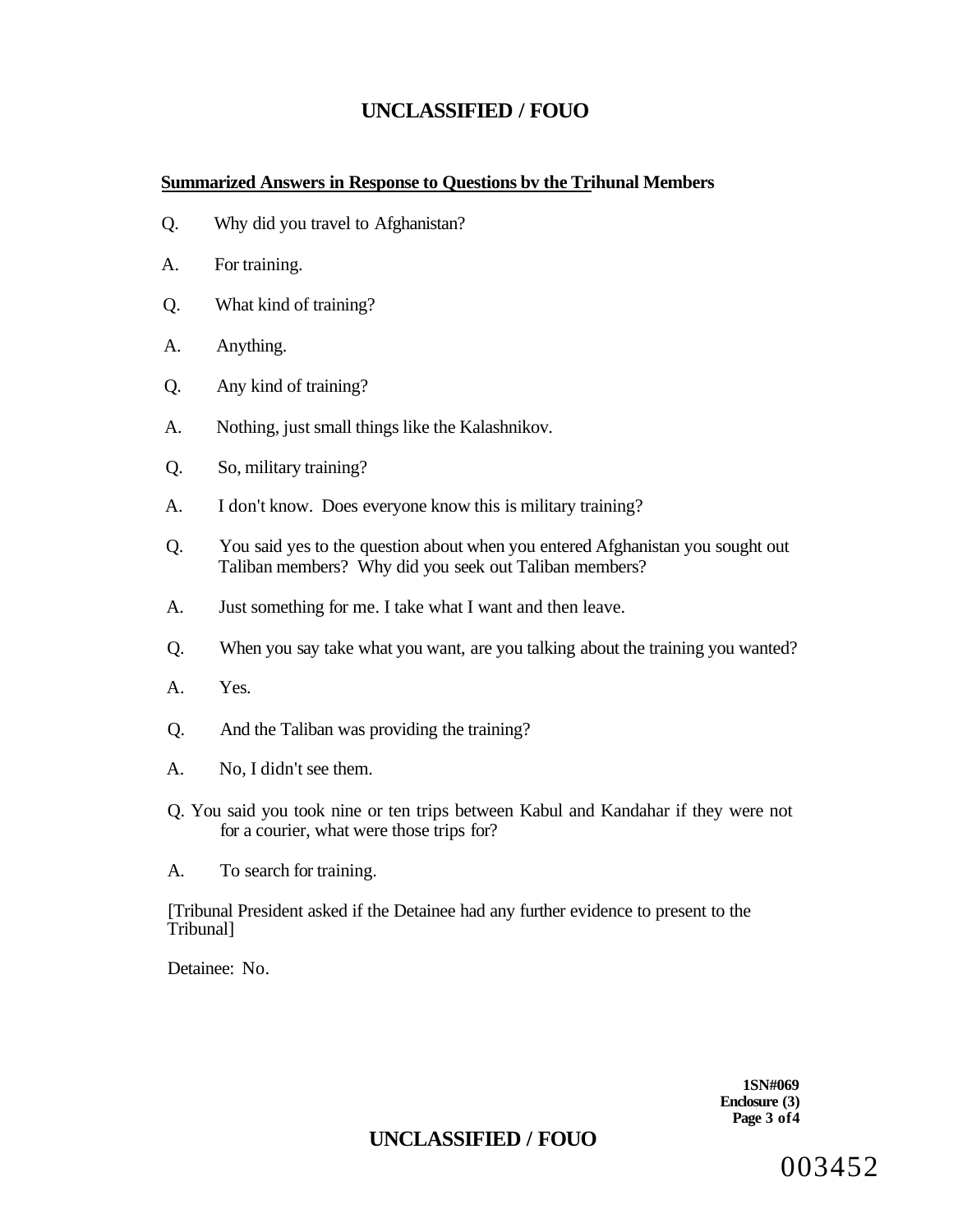# **AUTHENTICATION**

I certify the material contained in this transcript is a true and accurate summary of the testimony given during the proceedings.



Tribunal President

**ISN #069 Enclosure (3) Page 4 of4** 

# **UNCLASSIFIED / FOUO**

003453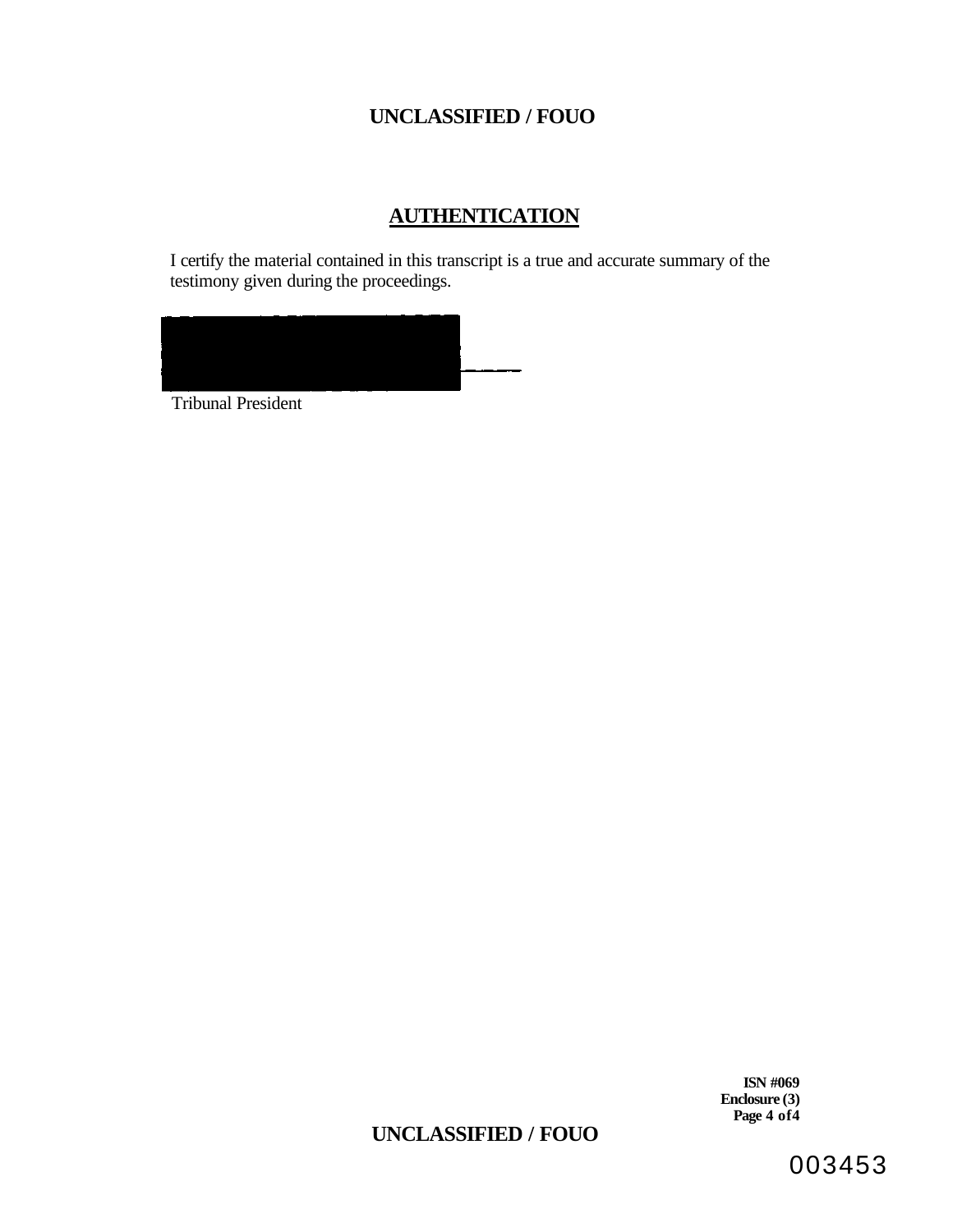### **Summarized Detainee Statement**

When asked by the Tribunal President if the detainee understood the CSRT process, the Detainee answered, "yes".

When asked by the Tribunal President if the Detainee wanted to take an Oath, the Detainee declined and provided the following statement in response to specific points in the Unclassified Summary of Evidence:

[Paragraph 3.1: The Detainee is a citizen of the United Kingdom who traveled to Afghanistan to flee criminal prosecution and receive military training.]

Detainee: The first part of that is true, but the last part is not true. Military training was just a last minute thing it wasn't planned.

[Paragraph 3.2: The Detainee traveled from the United Kingdom to Kandahar, Afghanistan around July 2001, via the United Arab Emirates and Pakistan.]

Detainee: That is true.

[Paragraph 3.3: The Detainee stayed at a house in Kabul, Afghanistan and received training in the assembling and disassembling of the AK-47.]

Detainee: That is true.

[Paragraph 3.4: The Detainee traveled to a terrorist training camp around 21 July 2001.]

Detainee: That is true, but at the time I didn't know it was a terrorist training camp. I thought it was just a military training camp for Muslims.

[Paragraph 3.5: The Detainee received basic weapons, war tactics, and navigation training at a terrorist training camp.]

Detainee: That is true.

[Paragraph 3.6: The Detainee conducted guard duty with a Kalashnikov rifle at the front gate of a terrorist training camp.]

Detainee: That is not true. At the time I said that I was under a lot of pressure. The place I was in I feared for my safety. Having already received injuries, I was forced to say that. They put pressure on me and I feared for my safety.

[Tribunal President commented he would ask questions later to clarify the Detainee's last comment and told the Detainee to proceed with his statement.]

> ISN#817 Enclosure (3) Page 1 of 8

# UNCLASSIFIED / FOUO

003454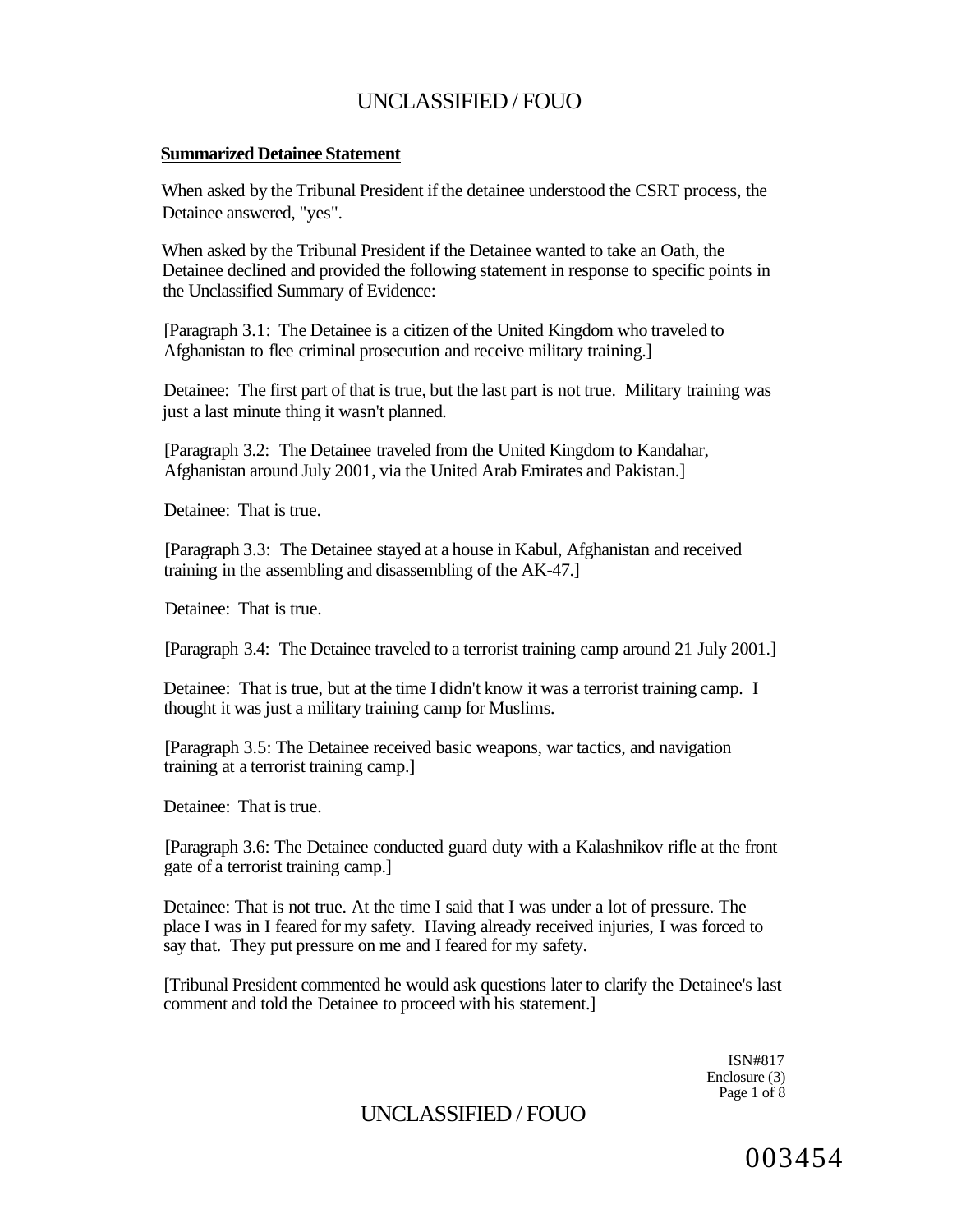[Paragraph 3.7: The Detainee was in contact with Usama Bin Laden while at a terrorist training camp.]

Detainee: Not fully true. I saw him at a group meeting. There was a big group and he was far away. I had no contact with him. I said that because I was under a lot of pressure, the same reason as before I feared for my safety.

[Paragraph 3.8: The Detainee stated he had one opportunity to fight the Northern Alliance forces in Kabul, Afghanistan.)

Detainee: That is true.

[Paragraph 3.9: The Detainee was arrested by the Pakistani local authorities on 7 February 2002.]

Detainee: That is true.

[Paragraph 3.10: The Detainee swore a bayat (oath or promise) to Usama Bin Laden.]

Detainee: That is totally untrue. The reason is the same as others (the Detainee feared for his safety).

### **Summarized Answers in Response to Questions bv the Personal Representative;**

- Q: Did you want to explain any more regarding how you observed Usama Bin Laden in camp or what he was doing?
- A: He was just talking similar to what we are doing now but he was further away in a big group of people. There were two people sitting next to him and he was in the middle. He was speaking in Arabic so I didn't understand what he was saying.
- Q: Do you know why you were asked, about swearing bayat by your interrogators or the significance of that question?
- A: Obviously they heard about people in the camp swore bayat. They told me they knew I swore bayat. They would say admit it or we will send you to Cuba and if I lied everything I said will be a waste. They told me they would do this and that to me and I wouldn't get any sleep and they would punish me. At the time, I thought Cuba was a very bad place and I would be tortured and raped. I was very afraid.
- Q: The reason you fled from the United Kingdom, how did that lead you to the military training?

ISN #817 Enclosure (3) Page 2 of 8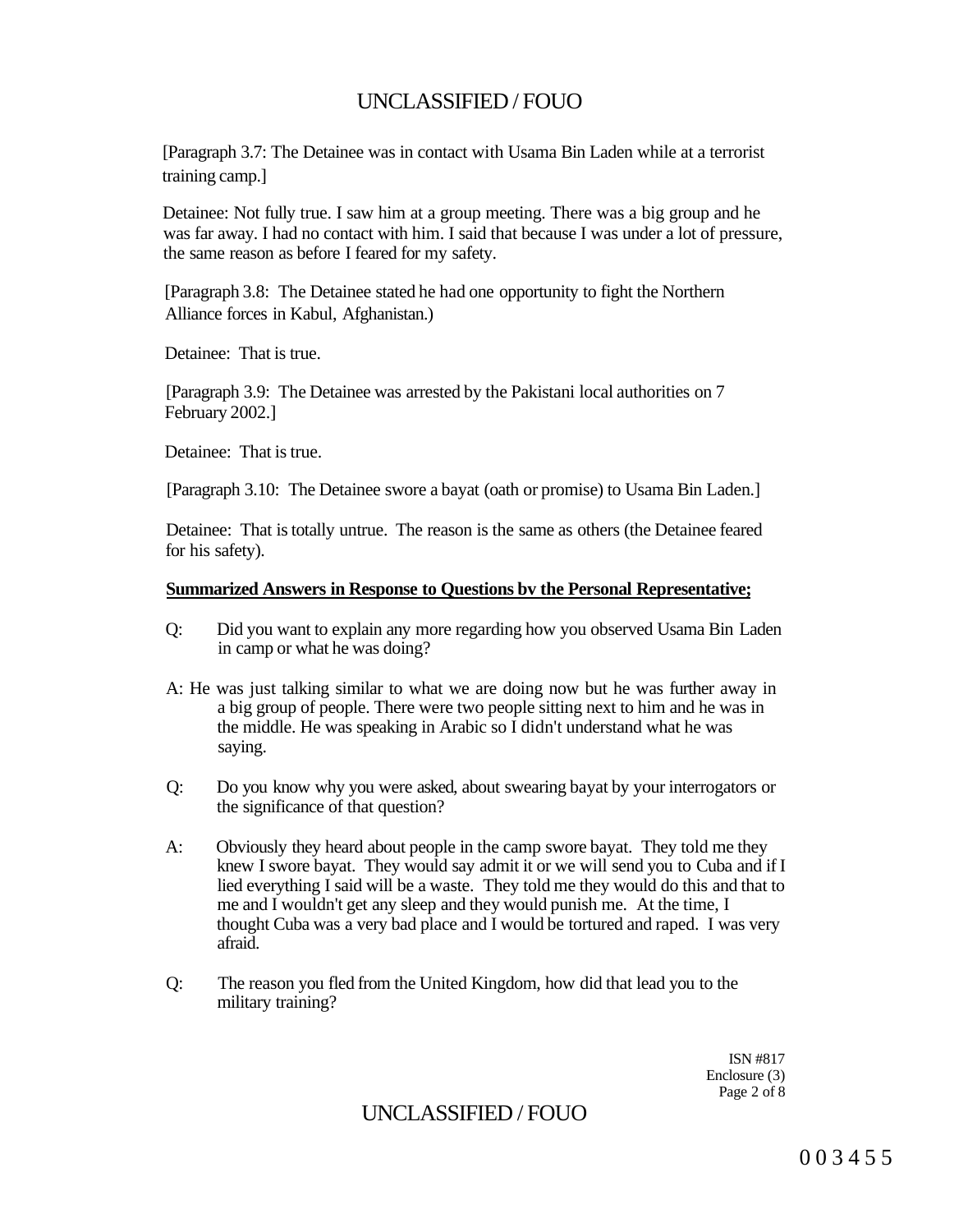- A: After I saw the Muslim country I stayed with some people that liked those kinds of things and they persuaded me to do it It started with the assembly and disassembly of the Kalashnikov and from there they tried to persuade me. I said yes to get them off my back.
- Q: Would you like to explain to the Tribunal why you fled the United Kingdom?
- A: Because in the United Kingdom I had a problem. I was in trouble with the police on an assault charge. At the time, I thought it would be worse I thought it might be accessory to manslaughter. I was arrested and told to come back for a line-up. In that time, I decided I was out of there. I was also prompted to leave because of problems I had with my family. I figured what the hell, I would just go and start a new life somewhere else plus, it was a Muslim state and I am Muslim. I thought it would be better for me to be there to become a better Muslim. I wasn' t practicing as well as I could have in England.

#### **Summarized Answers in Response to Questions bv the Recorder:**

- Q: On point number one, you mentioned that part of it was true, you started out by saying the travel from the United Kingdom to Afghanistan was true and the second half wasn't. You went on to say the military training was a last minute thing without planning. Was it that military training that you said originally wasn't the true part of that statement? I just want to clarify if you did attend the military training.
- A: Yes, I did.
- Q: The second question is in regards to the swearing of bayat to Usama Bin Laden. You indicated that was done for the same reasons as the other answers you provided saying that it was said under pressure. Did you tell the interrogator that under pressure or did you swear the bayat under pressure?
- A: I didn't tell the interrogators it was something I kept inside. They move you a round and give you a lot of trouble. They put you in cold rooms and make you sit for twenty hours. They do stuff like that here too. I thought if I said that they would do that to me too.
- Q: That was your discussion with the interrogators?
- A: No, I didn't say that
- Q: Okay, I am trying to figure out if you said that to them or you swore the bayat under pressure? What did you do under pressure?
- A: I didn' t swear the bayat.

ISN#8t7 Enclosure (3) Page 3 of 8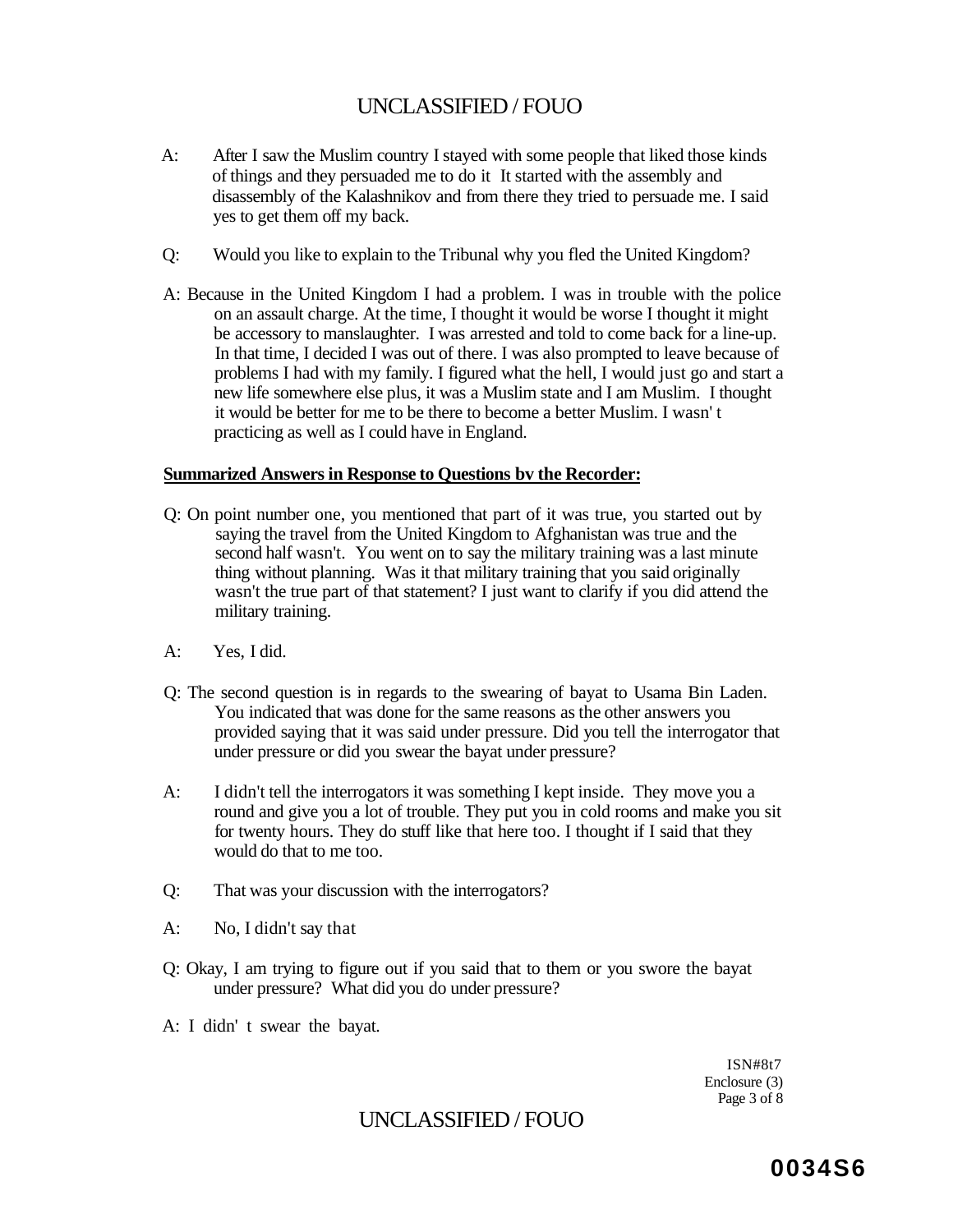- Q: What did you do under pressure?
- A: Under pressure I said I swore the bayat.

#### Summarized Answers in Response to Questions bv **the Tribunal Members;**

- Q: Did you pay for your own travel to Afghanistan or did somebody pay for it?
- A: Some of it I paid for and some people paid for some of it.
- Q: Who are the people that helped you?
- A: Some of it was taken by a collection. I don't know exactly how they collected the money for me, and they gave it to me.
- Q: When you said they, is that a group that you knew or a place you visited or what, I don't understand who actually did the collection?
- A: It was a few people I knew.
- Q: When you got to Afghanistan you said you stayed at someone's house for a while. Did you have to pay for mat or did they just let you stay and take care of you?
- A: That was free. Muslims are charitable people. They talked to me and gave me a house to stay in.
- Q: Were they the same people that said why don't you go to military training?
- A: Yes.
- Q: Do you know the name of the camp where you went for the training?
- A: At the time, no. Now I do. It was al Farouk.
- Q: The people that raised the money for you, were they from your mosque or just people that were interested?
- A: Friends.
- Q: What mosque did you attend when you were in Britain?
- A: Regent Park and (inaudible).

1SN#817 Enclosure (3) Page 4 of 8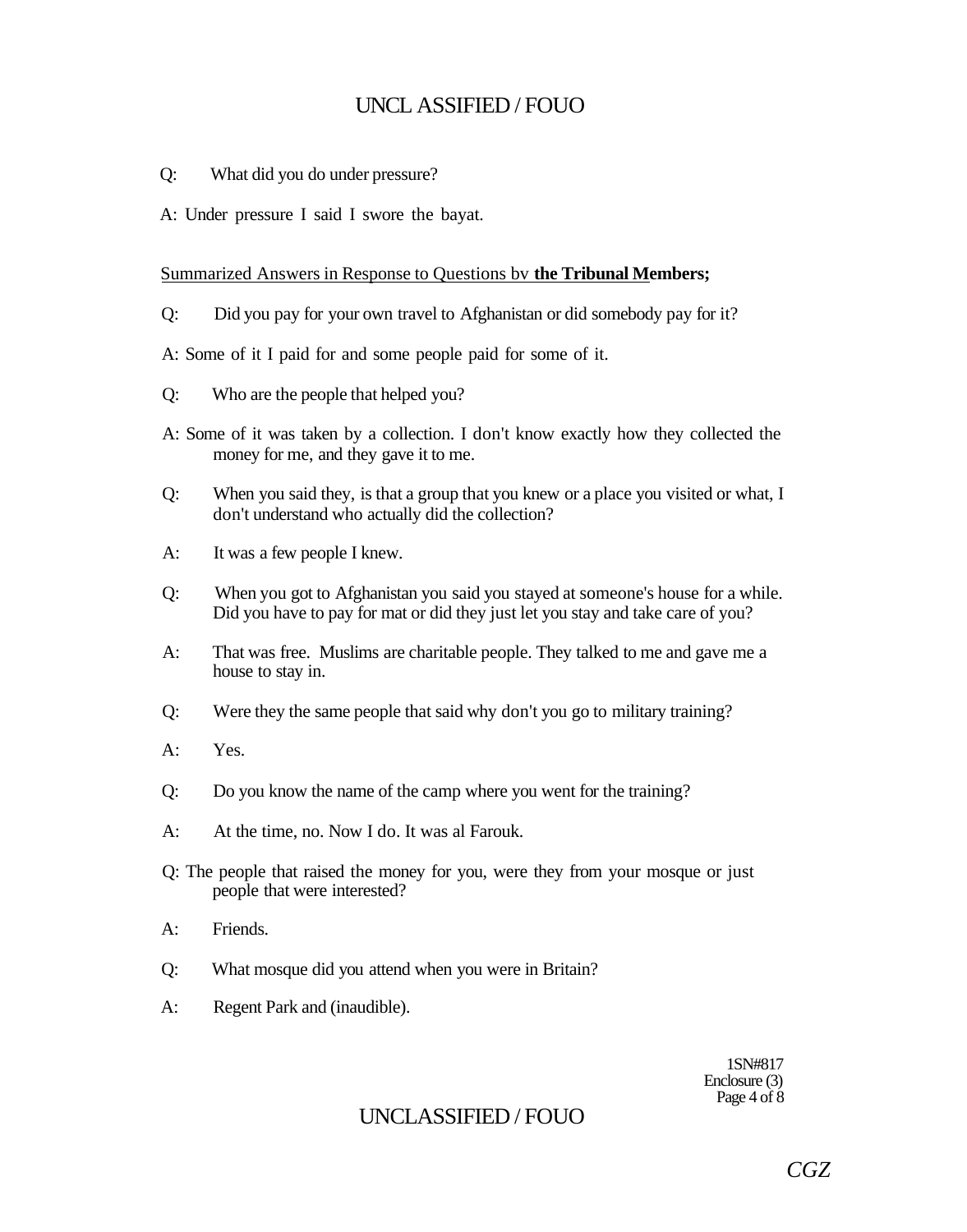- Q: Do you remember who the Imam was there?
- A: At Regent Park they had four or five Imam's (inaudible).
- Q: Did you have any interaction with Abu Qatada while you were in Great Britain?
- A: I saw him. I went to Friday prayer and he was there and would give a talk before the prayer. The whole point of the Friday prayer is the long talk and we all pray together. It was in Arabic and it wasn't in a mosque. I preferred to go to the mosque but sometimes I woke up late and he did Friday prayer later. Because I missed the one in the mosque, I would go to that one. I just wanted to catch the prayer I didn't really care about the talk.
- Q: His Friday prayers were usually in a community center or someplace where people...
- A: Youth clubs. I went maybe three times.
- Q: So, you heard Abu Qatada speak three times?
- A: I didn' t speak to him.
- Q: You went to his talks?
- A: Yes.
- Q: You stated you had one opportunity to fight the Northern Alliance forces. What happened with that?
- A: That happened when Kabul was taken. I stayed in the house with other people. Someone came in and said he saw the fighting. Everyone got their stuff together and said they were going to fight in the middle of the night. I made up an excuse and stayed behind, I didn't go to Afghanistan to fight.
- Q: It was an opportunity presented but you didn't actually take part?
- A: I didn't take a part.
- Q: How did you get to Kabul to Pakistan and arrested by the Pakistanis?
- A: That is a long complicated story. I traveled from place to place sneaking around and stayed in different houses. Eventually I got out and went to Pakistan. I was arrested in a house with other people,

ISN#817 Enclosure (3) Page 5 of 8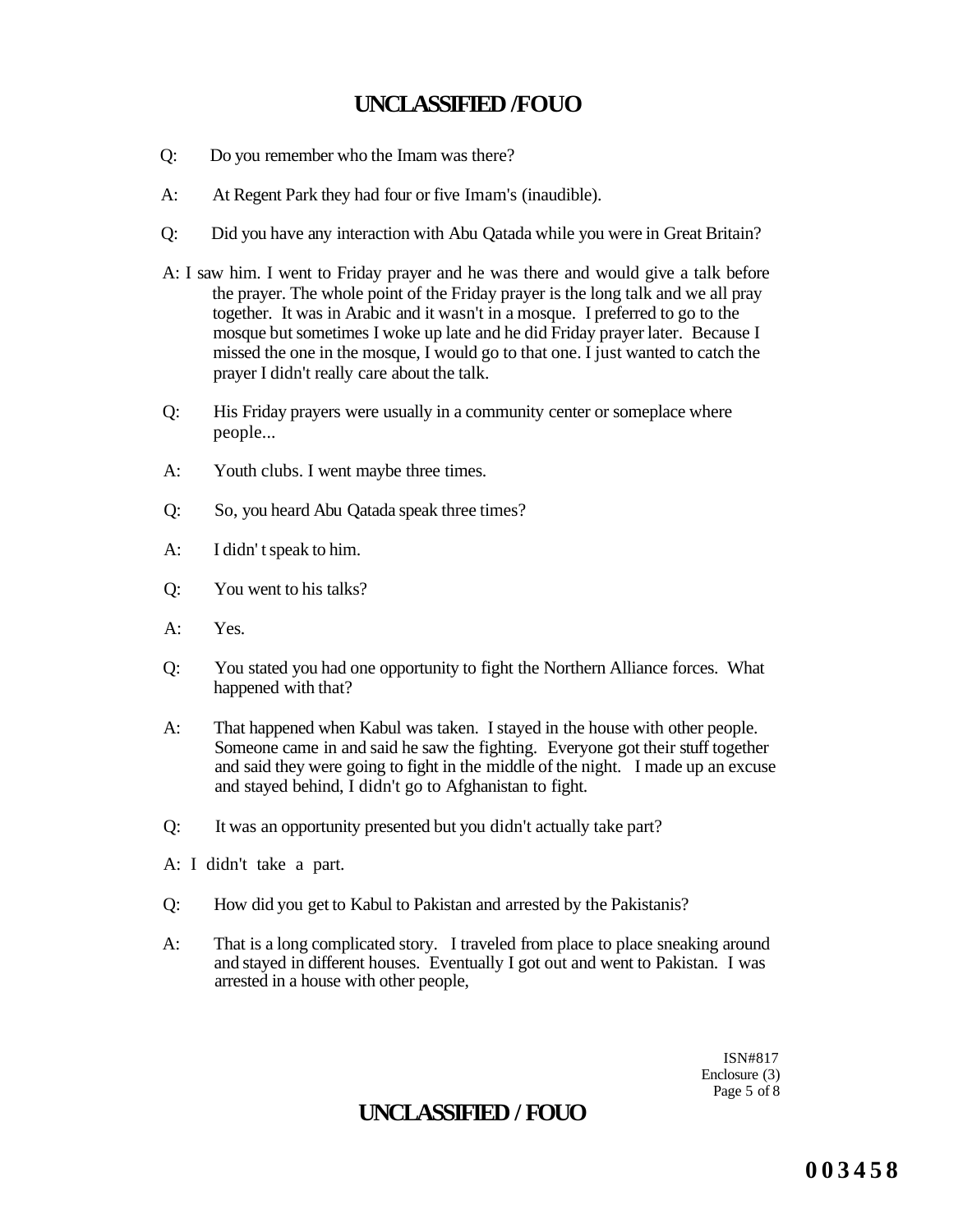- Q: Was that done in a group or your own initiative to get out of Kabul and make your way to Pakistan?
- A: It was done in a group but it was also my own initiative. I wanted to go to get out That was the destination of most of the people that were in the same situation.
- Q: How many people were with you in the house when you were arrested?
- A: Approximately sixteen. I would have been the seventeenth one.
- Q: At what point did you figure out that the camp you were training in was actually a terrorist training camp?
- A: Near the end of the training time someone told me it was ran by Usama Bin Laden. At the time I was close to graduation and I figured I might as well just graduate. If I didn't and went back to the people I stayed with they would diss me and say I wasn't a man and I couldn't handle the training.
- Q: About when was it that you graduated, do you remember?
- A: Sometime late September.
- Q: September 2001?
- A: Yes.
- Q: What was going to be your goal after you graduated? If the war hadn't started, what was your plan?
- A: I had two plans. Maybe I would go back home because I went on a spending spree and I was running low on money. Or, I would stay in Afghanistan and hope someone would give us some more money and a long-term place to stay. We had two options. I wanted to go back home. That was the option I picked.
- Q: When you say we, were there a couple of you traveling together?
- A: A friend of mine.
- Q: Were you going to look for employment in Afghanistan or set up a home there?
- A: Set up a home. Employment is another thing to talk about I had to establish myself first.
- Q: On three points in the Unclassified Summary you stated that they were untrue because you were being pressured. I would like you to expand, for the record,

ISN#817 Enclosure (3) Page 6 of 8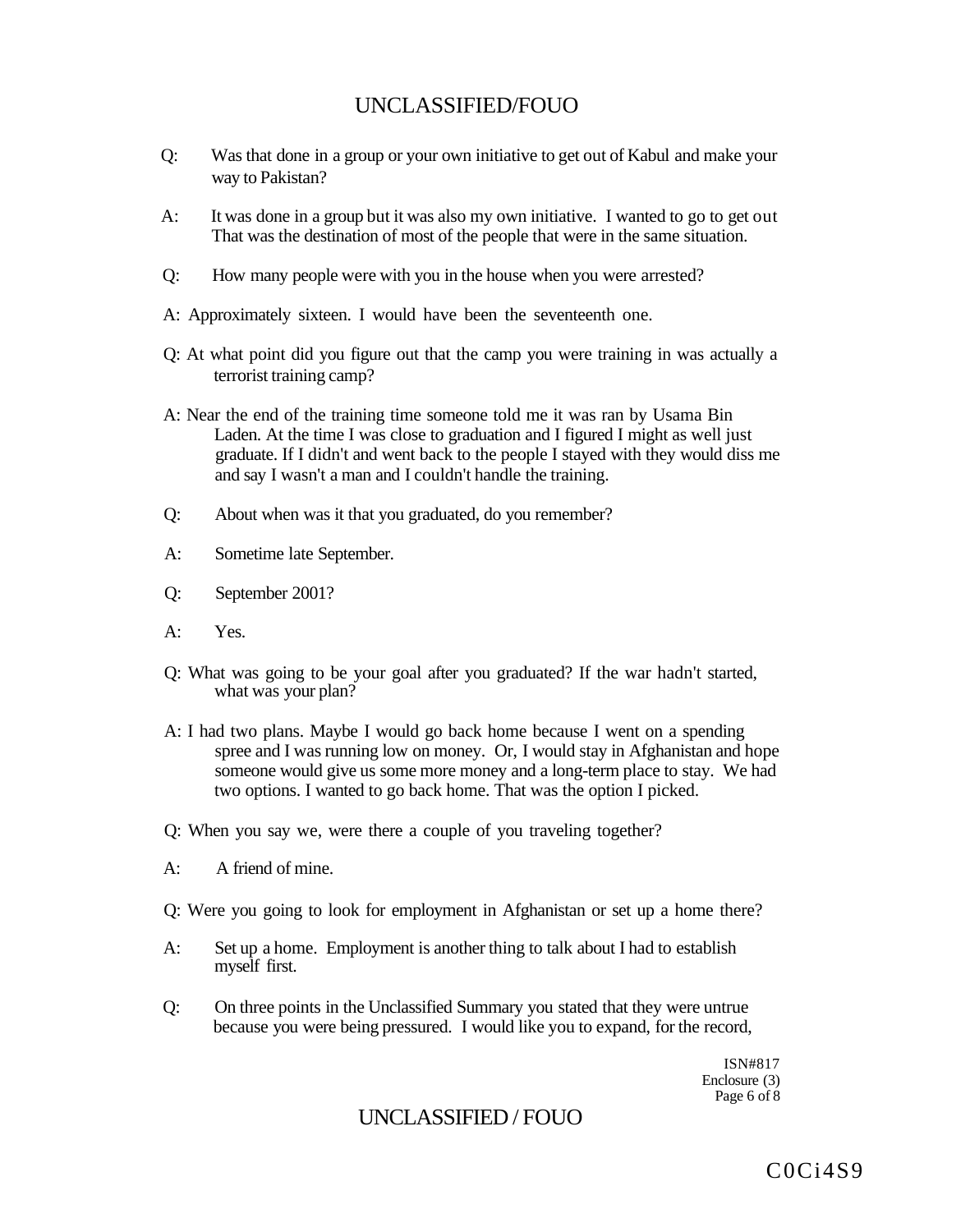who these people were and what conditions that you felt being pressured into stating these things or at least confirming certain aspects.

- A: The conditions at Bagram Air Base weren't very good. I saw a lot of things they did to people that they thought weren't telling the truth or were withholding information. That scared me. I was also sick and I suffered from allergies. I was sick everyday and under a lot of stress from the whole Afghanistan situation. I lost all my belongings, my money, and my friend. All this played a part.
- Q: Specifically, at Bagram detention facility when you say they, were they Americans or Afghanis, who?
- A: Americans.
- Q: Have you described this treatment at any other time dian here?
- A: No, it was something I kept in.
- Q: I would like to review for the record that those points that you mentioned that you felt were provided under pressure. Number six, regarding your guard duty with the Kalashnikov rifle by the front gate at a terrorist camp and just to confirm you never actually performed guard duty at any of the camps?
- A: No (inaudible).
- Q: Number seven where you stated that you were in contact with Usama Bin Laden at the training camp, you have since clarified again for the record that you just saw him at a distance and heard him speak.
- A: Yes.
- Q: I also believe you said the part about the bayat that you never actually swore one, you just admitted to that under pressure, is mat correct?
- A: Yes, that is correct.
- Q: At what time did you decide to travel to Pakistan to get out of Afghanistan?
- A: It was a long time. It was after 11 September. It was a difficult situation. I didn't have enough money, I wasn't with my friend, and I didn't have my belongings with me. I wanted to find my way back to Kandahar, find my friend, and get some money.
- Q: You mentioned your friend a number of times and that you lost him. Can you give us his name and how you lost him?

ISN#8I7 Enclosure (3) Page 7 of 8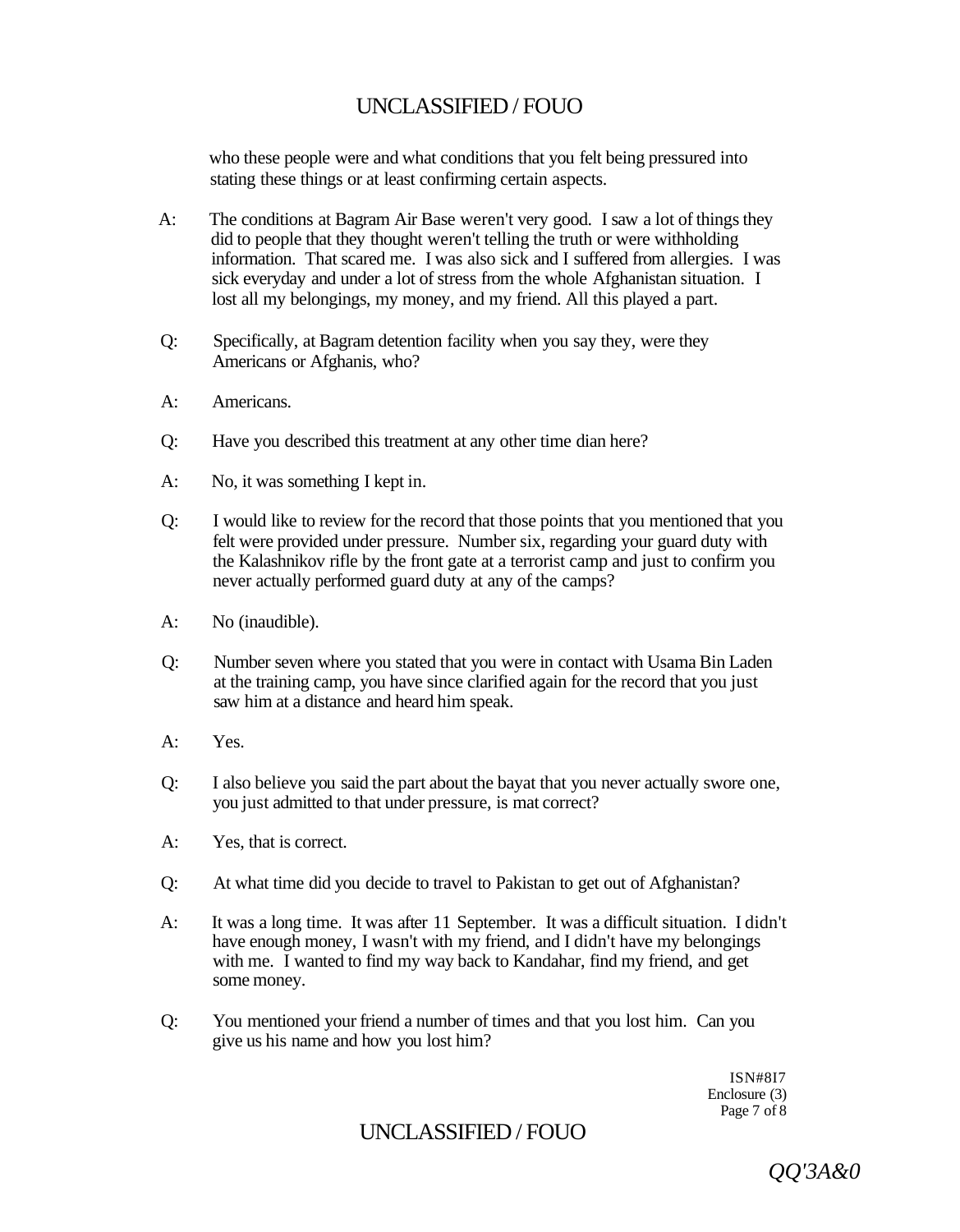- A: His name was Rasheed Ramadan\*.
- Q: I assume when you say he wis lost, do you know if he was killed, injured, cur captured?
- A: He was killed.
- Q. I be! ieve from the timeline that wc have heard *lam\** 11 September occurred while you wen: ai the training eamj> is &9t conred?
- A: Yes,

# **AUTHENTICATION**

**1** cextify the material contained in this transcript is a true and afieirrate spmiwiiy of the testimony given during the proceedings.

Tribunal President

Enclosure (3) Page 8 of\*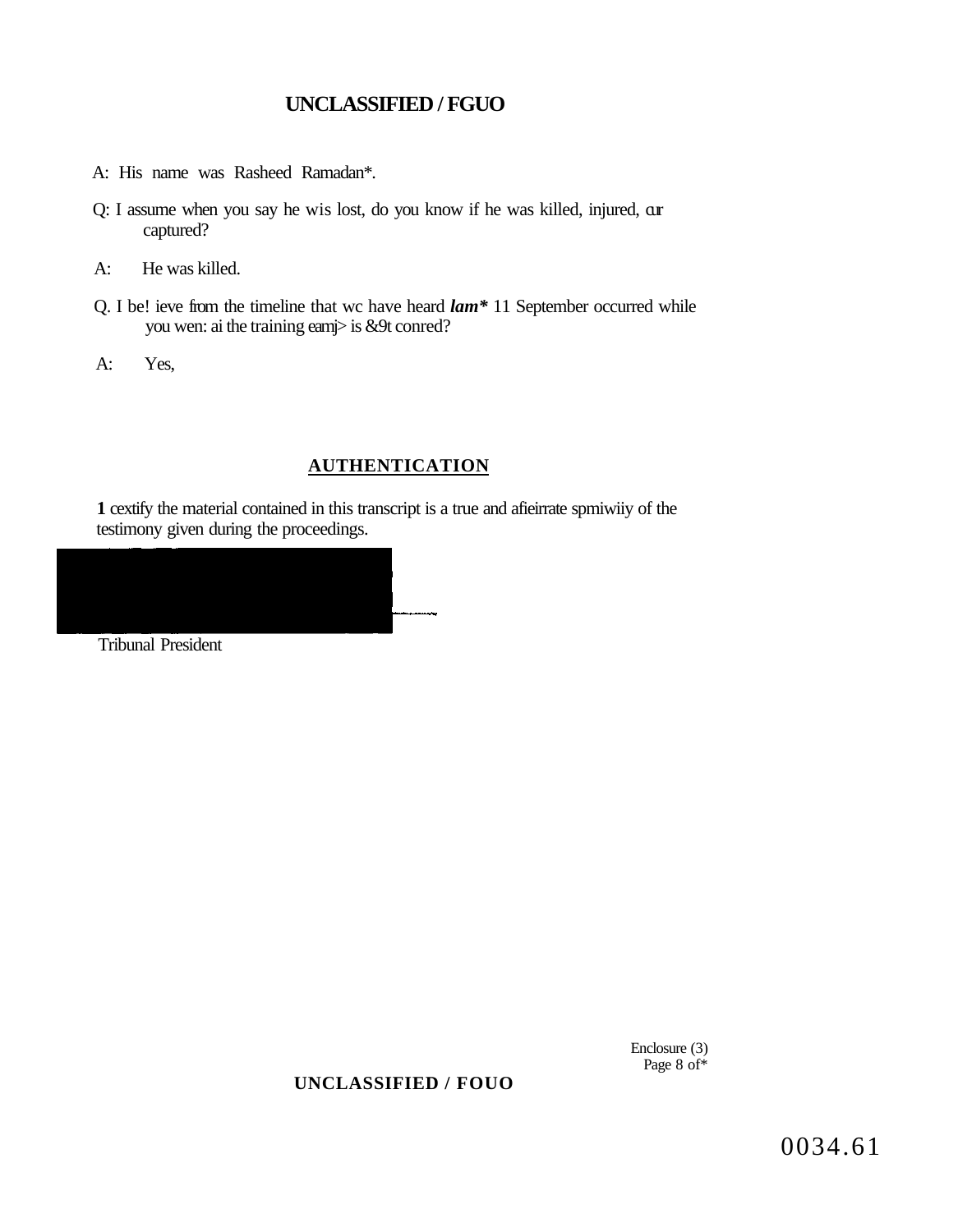### **Summarized Unsworn Detainee Statement**

*The Tribunal President read the Hearing Instructions to the Detainee. The Detainee confirmed that he understood the process but did submit a question in regard to the validity of the Tribunal* 

Is this a regular court or is it just hocus pocus?

*The Tribunal President informed the detainee that the Tribunal is an administrative hearing to determine his status as an Enemy Combatant* 

*The Recorder presented the Unclassified Summary of Evidence (Exhibit R-l) to the Tribunal and gave a brief description of its contents. A closed session was requested at a later time to present classified evidence to the Tribunal* 

*The Detainee opted to not be sworn and informed the Tribunal that the Personal Representative would assist him in making his statement The Personal Representative informed the Tribunal President that he would read points contained in the numbered paragraphs in Exhibit R-l and provide responses on behalf of the Detainee and the Detainee would comment as needed. The Personal Representative read the numbered paragraphs contained in Exhibit R-l and provided the Detainee's responses to each as follows:* 

3.a. The Detainee is associated with al Qaida and the Taliban:

3.a.l. The Detainee was recruited in Mecca, Saudi Arabia, to take part in jihad on or about 26 December 2000.

No one recruited me in Mecca. I met a man who told me about the idea of Jihad. After that I went to Jahdia (ph) and met the man again who prepared me to go to Afghanistan. He gave me money and put me on a plane to the Arab Emirates first going to Pakistan. The man I met just gave me the idea. He didn't train me or anything like that. He just gave me the idea about fighting. I went from Jahdia (ph) to Konduz.

3.a.2. The Detainee traveled from his home in Saudi Arabia to Pakistan and crossed the border into Afghanistan.

I went from Saudi to the Arab Emirates to Pakistan then I crossed to Afghanistan.

3.a.3 The Detainee received small arms training at the al Farouq training camp in Afghanistan.

I never received any training. I did not go to the al Farouq training camp. I first went over to participate in Jihad but when I got there my opinion changed. I stayed for a while at the border for two or three months then went to Kandahar for one week and then to

> ISN# 013 Enclosure (3) Page 1 of 5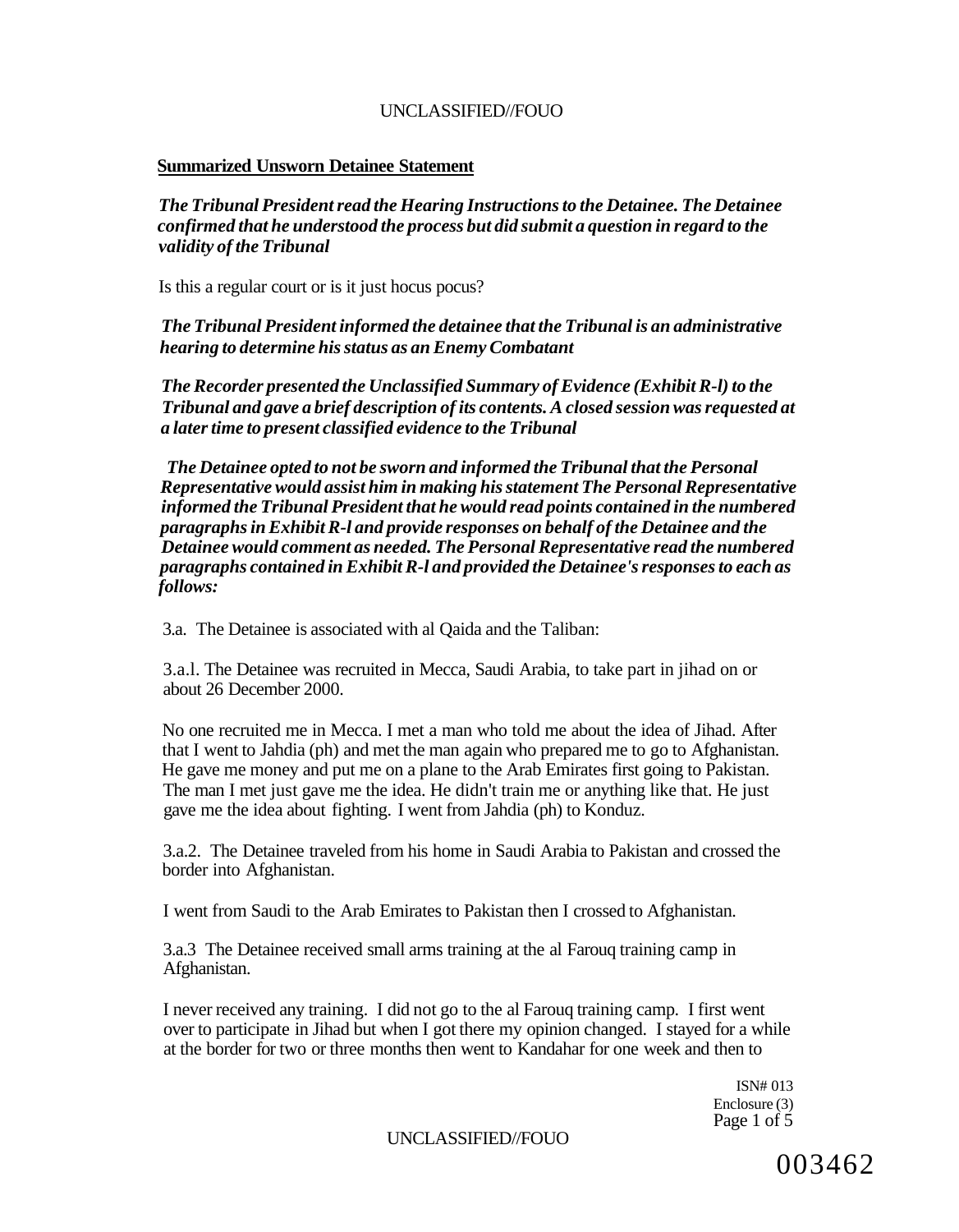Kabul. I went to a house that was a cooking facility for the front line. There I was trained on the AK47. I had no job there. I stayed for about five months or less. Then I went to Konduz until we were surrounded and there was an agreement to have all the Arabs delivered to Mazar-e -Sharif. I never went to al Farouq. They gave me a polygraph test to prove that I am telling the truth.

3.a.4. The Detainee attended training at al Qaida<sup>1</sup> s al Farouq camp in Afghanistan.

This is not true. I took a polygraph test to prove that I was not lying. I was telling the truth.

3 .a.5. The Detainee confirmed that he was present during the uprising at the Al Jenke Prison in Mazar-E-Sharif.

I was present but did not participate in the fighting. I escaped during the fight and turned myself in one day after. I went to the market to turn myself in. I met people in the market who were in the Army of Dostom. That is where I was when I was recaptured for the second time. The Dostom sold me to the Americans on my second arrest. They put me in jail and I was tortured by Afghans and forced to say things. I was moved to Kandahar. When I got to Cuba I told the interrogators the real story. I told the story that I told because I was forced when I was in Pakistan. When I got here and talked to the interrogator I told them the real story.

3.a.6. Usama Bin Laden visited the al Farouq training camp while the Detainee was in training.

This is completely incorrect I was never at the training camp and I have never seen Usama Bin Laden.

I have no other statements to make other than I was never at the al Farouq training camp and I have never used any weapons or done any fighting. I never went to the al Farouq training camp, I never knew Usama Bin Laden, I never met Usama Bin Laden.

### *The Tribunal President confirmed that the Detainee had completed his statement The Tribunal was then opened for questions from its members.*

Tribunal member questions

- Q. What is your usual occupation?
- A. I am a student.
- Q. How far did you advance in your studies?
- A. High school.

**ISN#013** 

**Enclosure (3)**  Page 2 of 5  $\frac{1}{2}$   $\frac{1}{2}$   $\frac{1}{2}$   $\frac{1}{2}$   $\frac{1}{2}$   $\frac{1}{2}$   $\frac{1}{2}$   $\frac{1}{2}$   $\frac{1}{2}$   $\frac{1}{2}$   $\frac{1}{2}$   $\frac{1}{2}$   $\frac{1}{2}$   $\frac{1}{2}$   $\frac{1}{2}$   $\frac{1}{2}$   $\frac{1}{2}$   $\frac{1}{2}$   $\frac{1}{2}$   $\frac{1}{2}$   $\frac{1}{2}$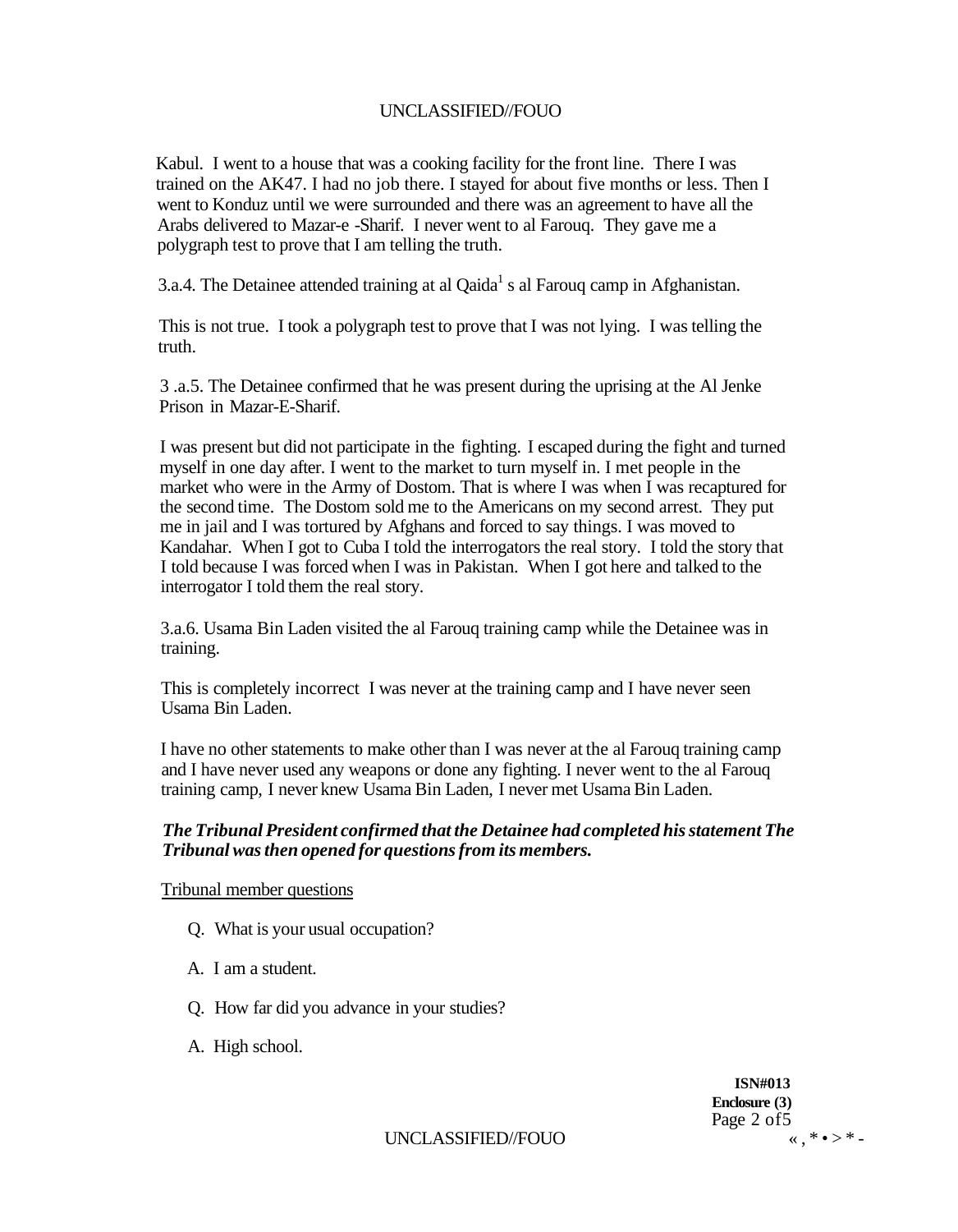| Q. Have you ever received military training in Saudi Arabia?                                                            |                   |
|-------------------------------------------------------------------------------------------------------------------------|-------------------|
| A. No.                                                                                                                  | $\mathbf{i}$      |
| Q. Who administered the polygraph to you?                                                                               | $\mathbf{i}$      |
| A. The Americans.                                                                                                       | j                 |
| Q. In Cuba or in Afghanistan?                                                                                           | $\bf I$           |
| A. In Cuba. About a year ago.                                                                                           | $\mathbf{1}$<br>l |
| Q. You mentioned that you received some training on the Kalashnikov.                                                    |                   |
| A. Yes.                                                                                                                 |                   |
| Q. What was the purpose of that training?                                                                               |                   |
| A. I had nothing better to do                                                                                           |                   |
| Q. Were you given a rifle at that point to keep with you or to use?                                                     | $\mathbf{i}$      |
| A. No.                                                                                                                  |                   |
| Q. When you were captured did you have a rifle or any weapon with you?                                                  |                   |
| A. No                                                                                                                   |                   |
| Q. How did you pay for your trip to Pakistan and to Afghanistan?                                                        |                   |
| A. How do you mean?                                                                                                     |                   |
| Q. How did you get the money for the travel?                                                                            |                   |
| A. I had some money and I took some money from the guy that met me and told me<br>about Afghanistan.                    |                   |
| Q. The man who spoke with you in Saudi Arabia to talk about jihad, had you seen<br>him before, did you know who he was? |                   |
| A. No.                                                                                                                  | I<br>Ĵ.           |
| Q. Do you know if he belonged to any organization such as al Qaida?                                                     |                   |
| ISN# 013<br>Enclosure (3)                                                                                               |                   |

UNCLASSIFIED//FOUO

Page 3 of 5

 $\mathbf{I}$ 

**1**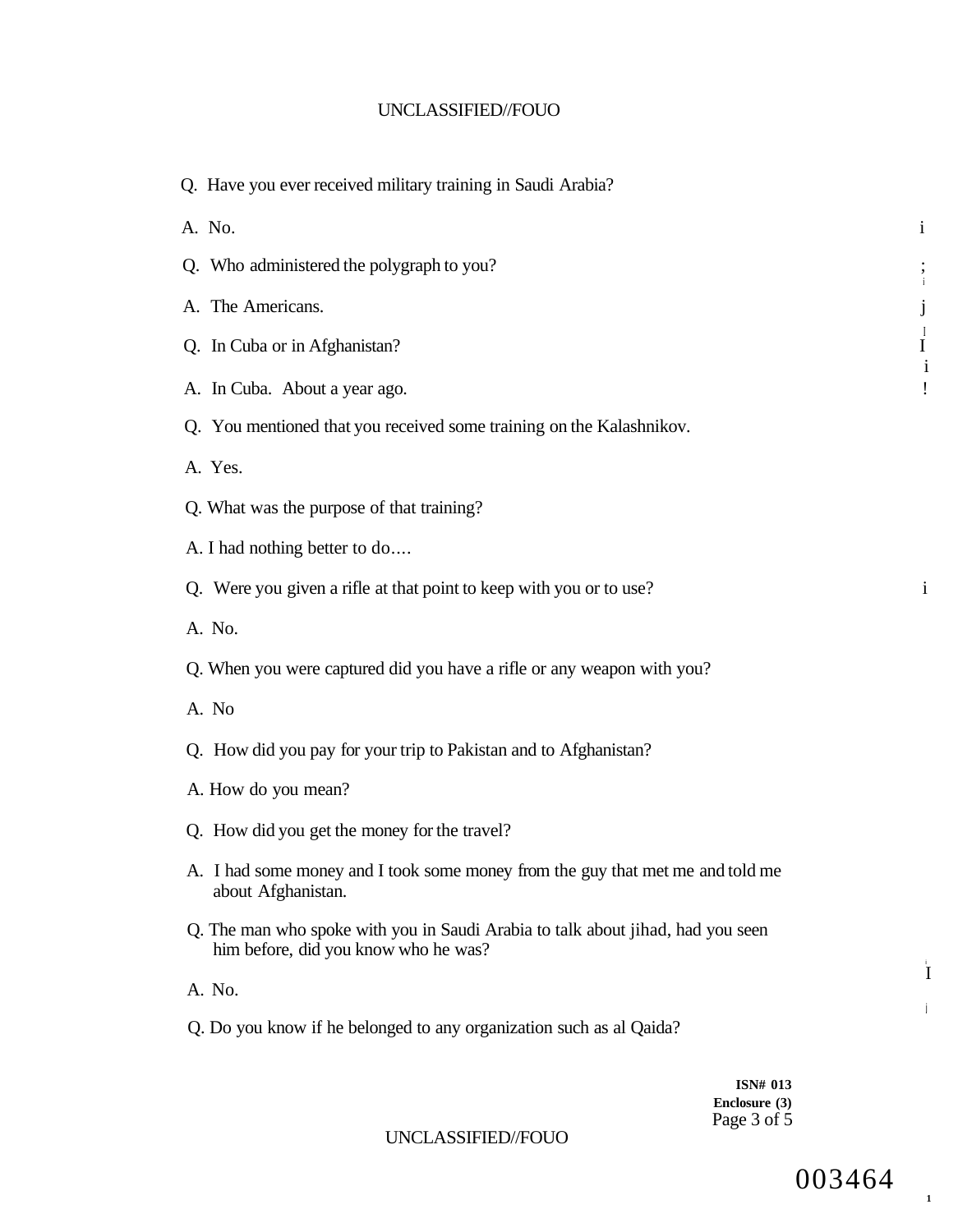- A. I wouldn't know. He never told me that.
- Q. This man that prepared you for jihad. How did he prepare you?
- A. In Islam, going to fight is a religious activity and is sacred to us. You can become a martyr and that's how he was helping me. In every one of these organizations that's what they are telling them. To become a martyr, you go there to fight.
- Q. Did you go with anybody when you left Saudi Arabia to Afghanistan?
- A. Me and another guy. I met him on the same plane.
- Q. Once you were in Afghanistan, you stated that you changed your mind about jihad. Why did you not leave instead of going to Kabul?
- A. I was looking for some friends and I didn't have enough money to leave.
- Q. Were these friends fighters for the Taliban or al Qaida?
- A. No.
- Q. Have you ever been a part of or assisted al Qaida or Taliban?
- A. No. If you look at the polygraph test it will prove that I am telling the truth that I am neither associated with al Qaida, Taliban, or any other terrorist organization.

#### Tribunal President questions

- Q. The Unclassified Summary that we have shows a date of December 2000 that you were recruited for this jihad. Did you leave directly and go to Afghanistan at that time?
- A. I can't remember the day but I know the month and year. Hijri year (Muslim calendar) the tenth month in 1421.
- 3.a.l. I was not recruited. It was an idea.
	- Q. How long did you stay in Afghanistan?
	- A. Less than a year.
	- Q. Did you have a job or do anything while you were in Afghanistan?
	- A. No.

ISN# 013 Enclosure (3) Page 4 of 5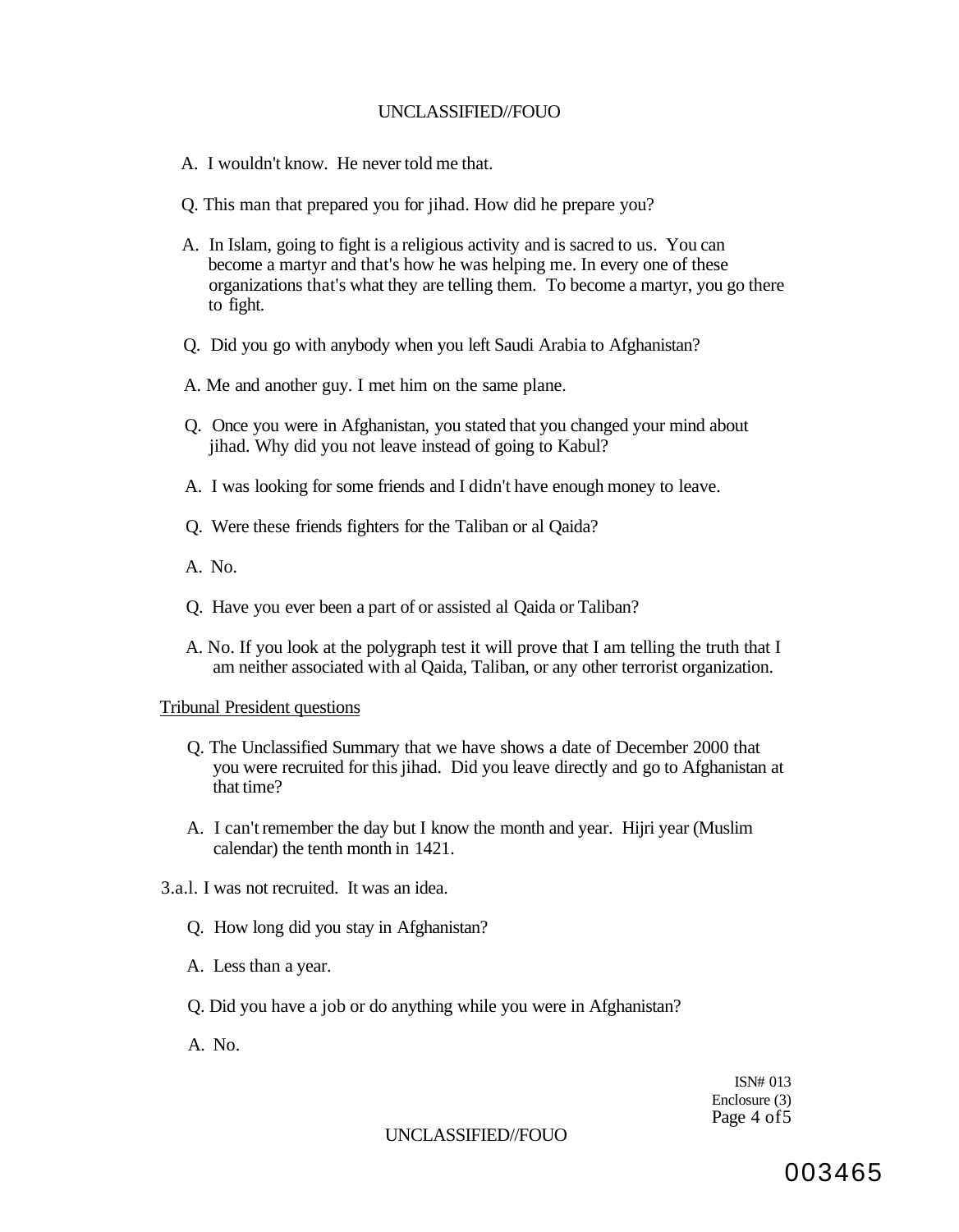- Q. You mentioned that you were forced to say things. Was that in a Pakistani prison?
- A. Yes. In a prison in Afghanistan.
- Q. Was it physical abuse?
- A. Yes.
- Q. And once you were taken into American custody, are you stating that there was no more physical abuse?
- A. I was talking to the American and explained to him what was going on and the interrogator got upset and just interrupted the meeting and said that I was lying.

### *The Tribunal President asked if the Detainee had any further evidence or witnesses to present to the Tribunal*

The only thing that I have is that polygraph. There arc no witnesses. The only witnesses are the people who gave me the polygraph.

## *The Tribunal President confirms that the Detainee had no further evidence or witnesses to present to the Tribunal The Tribunal President explains the remainder of the Tribunal process to the Detainee and adjourns the Tribunal*

# **AUTHENTICATION**

I certify the material contained in this transcript is **a** true and accurate summary of the testimony given during the proceedings.

Colonel, United States Army Tribunal President

]SN# 013 Enclosure (3) Page 5 of 5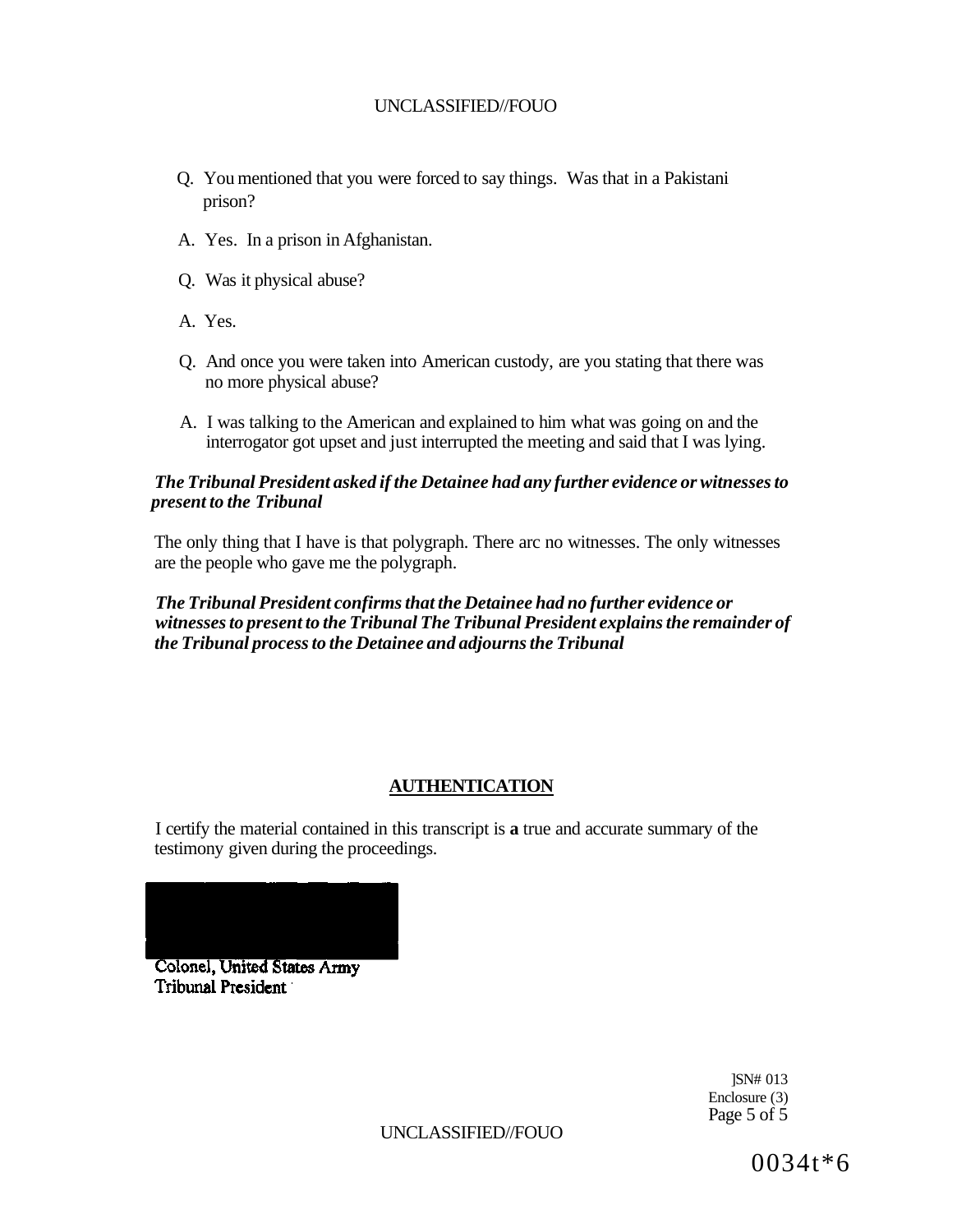### **Summarized Unsworn Detainee Statement**

*The Tribunal President read the hearing instructions to the detainee. The detainee confirmed that he understood the process and had no questions,* 

*The Recorder presented Exhibits R-l thru R-4 into evidence and gave a brief description of the contents of the Unclassified Summary of Evidence (Exhibit R-l).* 

*The Recorder confirmed that she had no further unclassified evidence or witnesses and requested a closed Tribunal session to present classified evidence.* 

*The Detainee did not want to take the Muslim oath.* 

*The Personal Representative read the accusations to the detainee so that he could respond to the allegations. The allegations appear in italics, below.* 

*3. a. The detainee is associated with al Qaida and the Taliban.* 

*3.a,l. The detainee was identified as working for the police force in Kabul, Afghanistan.* 

Detainee: This accusation is a lie because so far I have never seen Kabul.

*3.a.2. The detainee employed an associate as an Intelligence Agent.* 

Detainee: No this is wrong, the individual that you think I hired as a spy for myself is a dog holder. A dog holder could not work for the Taliban.

*3. a. 3. The Intelligence Agent was arrested for his involvement with the detainee.* 

Detainee: I go back to my previous statement that I told you. The individual was not a spy. First I need to know who the spy that you are talking about is? Whose spy? My spy, the Taliban spy, the Americans' spy, or the Russian spy?

Tribunal President: 1 think based on reading over the unclassified information we are going to assume that it would be a spy against the United States or its coalition partners.

Detainee: No sir, in the whole Kandahar you will not find any spy who will operate against the United States. I was working for the current government of Afghanistan. From the current government of Afghanistan I was a representative to my own area. Even if you want to spy, why would he not spy in his own province which is the province of Baghlan? Why would he come into my province? They have a formal government, then he should spy for his own government

*3. a. 4. A former commander at Bagram, Shindand and Kandahar airfields, Abdullah Khan, also known as Kheirullah, visited with the detainee at his residence.* 

> ISN#952 Enclosure (3) Pagel of?

UNCLASSIFIED/FOUO

0034^7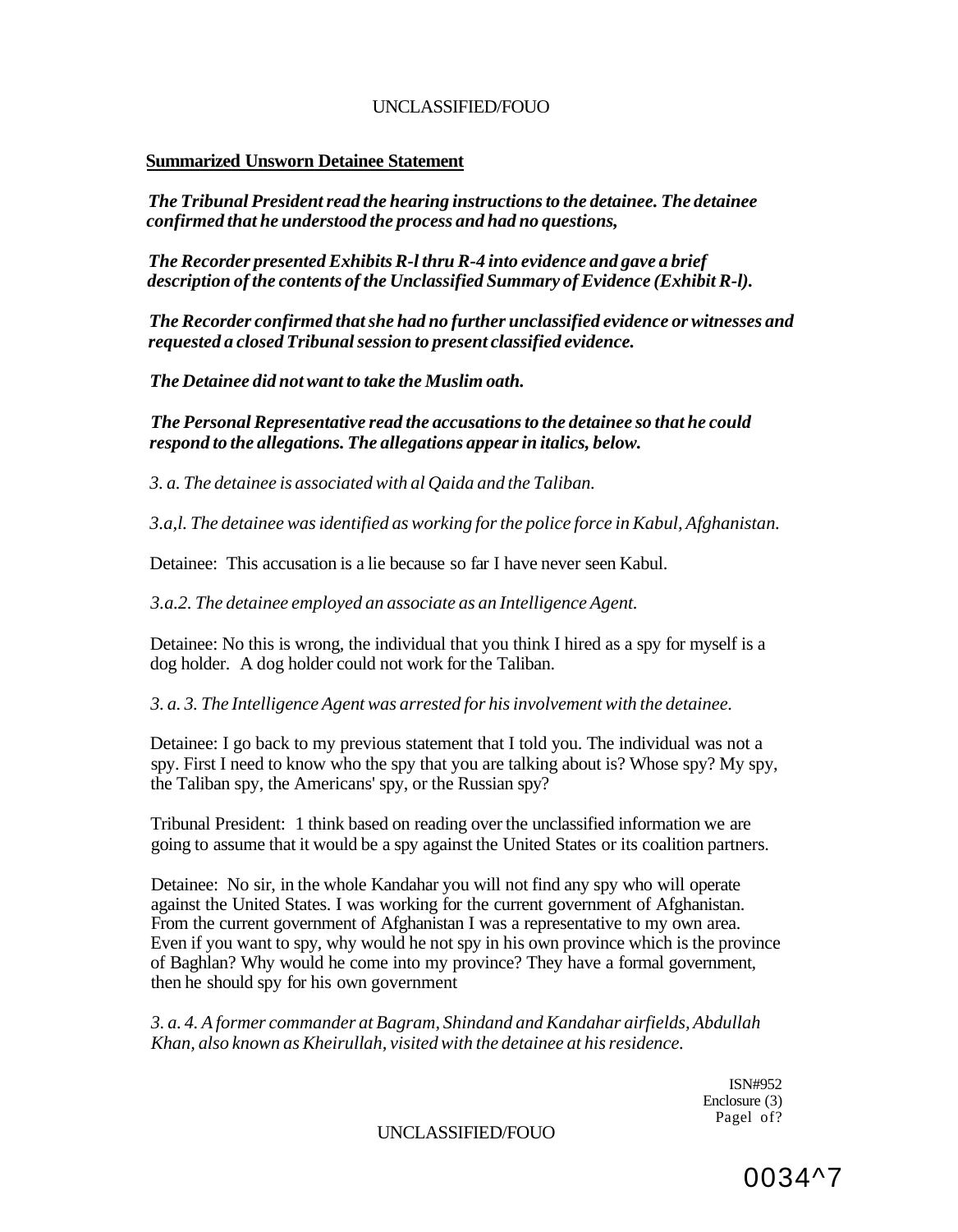Detainee: I go back to my previous statement about this individual. He could not be a commander in the Taliban government because he was a dog holder. A dog holder will not be able to work for the Taliban government. Most of the time the interrogator asked me about Kheirullah Khawa(ph), that is a different individual than this individual that you are talking about. Kheirullah Khawa(ph) is sitting in the new camp. First Kheirullah Khawa(ph) was captured one year prior to me being captured For the past two years they have been asking me questions about Kheirullah Khawa(ph) and I don't know why.

#### *3. a. 5. Abdullah Khan is alleged to have been a Taliban Airfield Commander.*

Detainee: I go back to my previous statement that Abdullah Khan was a dog holder. A dog holder will not be able to work for the Taliban government. I have a request. You have a lot of friends and forces in Afghanistan. You can ask them the question, could any dog holder be able to work for the government of the Taliban or the Taliban would have any type of friendship towards them, they will tell you "No."

### *3.a.6. Kheirullah was visiting to coordinate weapons movements for future operations against U.SJcoalition forces and the current government.*

Detainee: This is my personal enemy's statement. My personal enemy brought the forces into my house, not the American forces but the Afghanistan government forces into my house. He was not a Talib, he was not al Qaida, you can ask about this.

## *3.a. 7. Abdullah Khan commanded a group who planned an attack against United States forces.*

Detainee: I got back to my previous statement again that this individual was a dog holder. We went to fight dogs. The individuals who fight dogs cannot be associated with the Taliban because they don't give this kind of people jobs. I go again back to my previous statement.

## *3.a.8. The detainee was captured with Abdullah Khan at the detainee's residence along with two others on January 29, 2003, where they were reportedly plotting attacks against the U.S. and coalition forces.*

Detainee: This is a wrong accusation. I will tell you that two individuals were caught in my house. One of them was brought here and the other one was freed. Why would you free the other individual that you think is working with me? Instead of that individual somebody else by the name of Nasir Allah was captured in his own home. This is a plot from my enemy. Two individuals were caught in my house, one was freed and the other one was brought here. For example we are all sitting here and we are all caught Would somebody free some of us and some of us brought here? We have seven different models of enemies in Afghanistan: language, religious, second cousin could also be our enemy, different organization have animosity towards each other, we have disputes over the land in our area, and lots of land disputes in our area in Afghanistan when the election was going forward. I was representative of the current government in my area when voted for

**ISN#952 Enclosure (3) Page 2 of***9*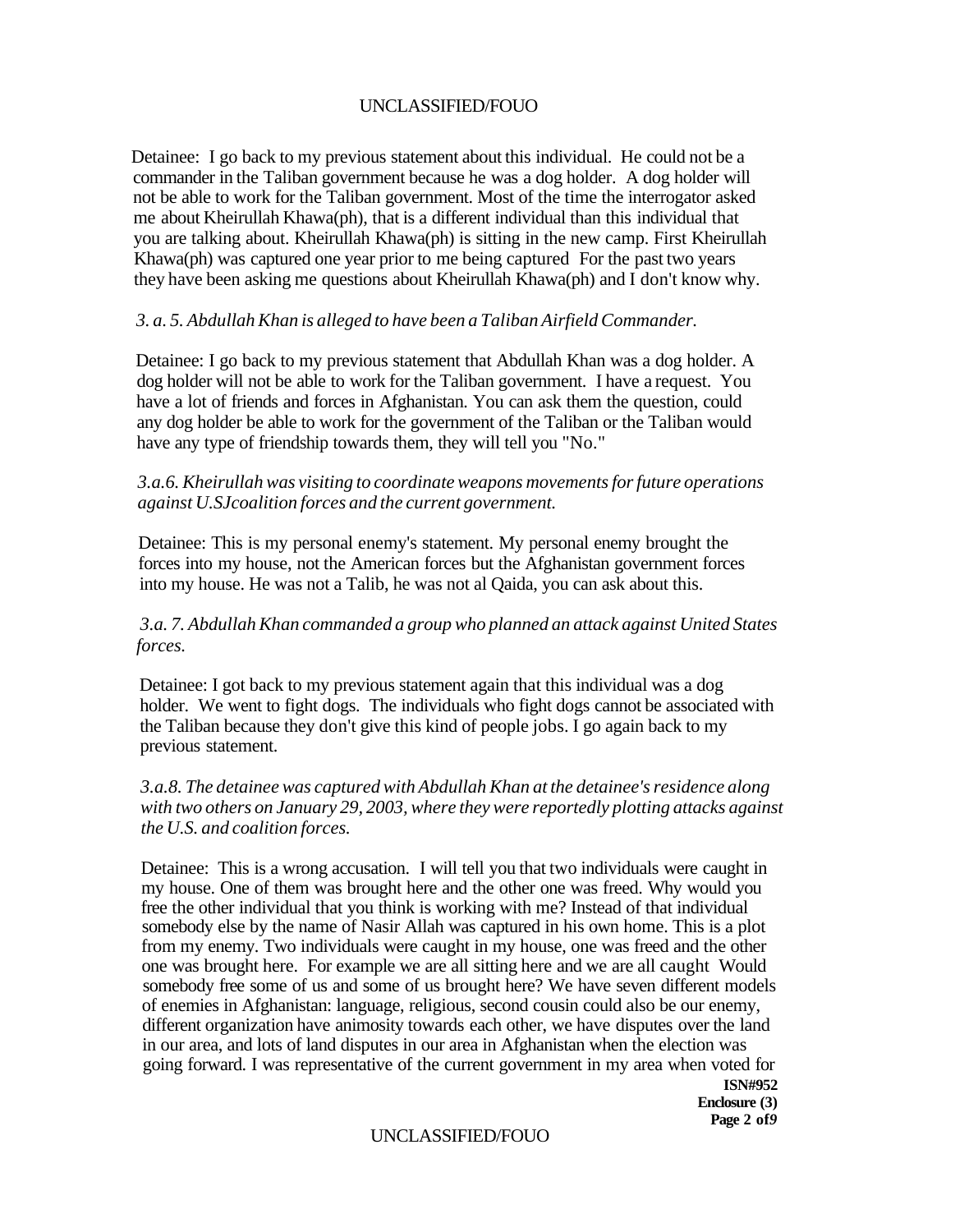President Karzai's brother. It means that I was working for the government of Afghanistan and now you brought me as an enemy of you and the government of Afghanistan. If you could please explain it to me that if you bring your own friends here and let your enemy go, how can you fix Afghanistan? In Afghanistan they heard that American forces are providing \$25,000 to capture each Arab and \$15,000 to capture each Afghan. Is it you want to buy people with money? I will finally go home and I know I will go home. The enemy who sold me for \$15,000 to you, I will charge him \$200,000 and I will make sure that I hand all of his family to you; so they will work like me in Cuba. This cannot be happening that my kids are left behind in my hometown. I am like a dog chained here in Cuba and I am not able to go home and provide for my family. I cannot destroy my life, this is my dignity, and this is my life that I have to take care of. We come to a point if you want to help Afghanistan. You have appointed current governors in Afghanistan, current district chiefs in Afghanistan, The district chiefs and governors have control over the people. You should ask the governor or the district chief, you should not listen to the enemies. We come to the Russian era, when they invaded Afghanistan. The first two years we did not fight against them but in later times we fought against them. We don't want to fight against you the same way. For example this is just me you brought but I have six sons left behind in my own country. I have ten uncles in my area that would be against you. I don't care about myself. I can die here but I have three hundred male members of the family there in my own country. If you want to build Afghanistan you cannot build it this way. First you beat me and then you will tell me to go and help my country. This is not a way to build a country. If you want to build it, this cannot happen. I will tell everybody the same statement. I will tell you, I will tell President Karzai, I will tell my governor. I will tell anybody who asks me that this is oppression. I have come to a point that until today I don't even know why I was brought here. Am I against the Americans? Was I with the Taliban? First the Taliban did not let me stay in my area; second the Americans do not let me stay in my area. What can I do? This is my question for you are anybody else. What can I do now? I was sleeping in my house. It was two o'clock in the morning. I was sleeping in my own room with my wife. You came and captured me. When I go back to Afghanistan I will invite people again and again into my house because this is our culture. Would you arrest all of us again? Would you bring me here again? If I have a guest in my house, the same thing will happen to me like this. For the past two years the interrogators told me that my guest was Kheirullah Khawa(ph). Last time I met with my Personal Representative he told me that his name was not Kheirullah Khawa(ph) his name was just Kheirullah. At the time I was in Afghanistan I heard the news from BBC broadcasting company mentioning that we let Mullah Omar go. Gul Agha Sherzai the current governor of Kandahar said in his own voice, that this is the situation, that we let Mullah Omar go. Why should we let Mullah Omar the leader go? Is this fair that you let Mullah Omar the leader of the Taliban go and everybody heard it and you brought Shah Zada to Cuba. Is this fair? I don't want to bother you anymore; it is not good to bother anybody and I will not do it.

Tribunal President: Believe me, you are not bothering us today, this Tribunal anyway. We are here to determine whether you have been properly classified as an enemy combatant.

ISN#952 Enclosure (3) Page 3 of 9

#### UNCLASSIFIED/FOUO

**003469**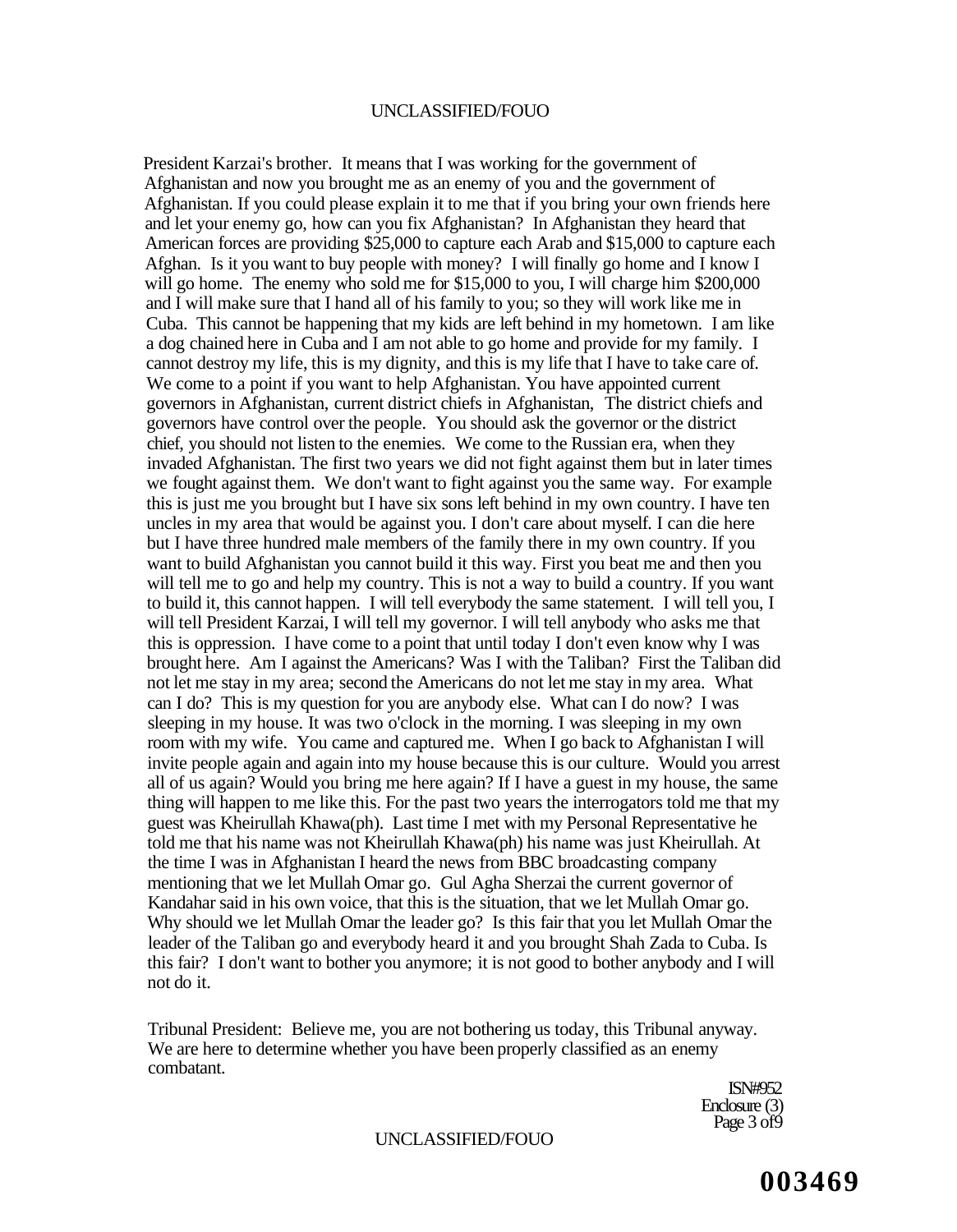Detainee: If twenty years from now or even one hundred years from now, if you can ever find any proof that I help the Taliban or I was involved with the Taliban you can cut my head like you cut a birds head and hang it right here on the ceiling.

Tribunal President: We certainly are not here to punish you today or any day. We have come here with an open mind and you have observed us taking the oath. We have sworn to be fair and just. We have not seen your file; so we know very little about you up to this point except for what we have been presented at this time. Before we come to a decision we will review all of the evidence, the unclassified evidence, your statements that you are making, and you are making some valid points as you provide your testimony. We will accept, review and take into serious consideration the affidavit from the witness that you had requested. After we are sure that you have provided all the information that you feel is important we will then close the open session of this tribunal.

Detainee: I don't have anything else to say. I don't want to bother you again. Let it stay in my heart.

#### Personal Representative questions

- Q. You mentioned that you were a representative of your area. Can you tell the tribunal some of the jobs you did or what did you do as a representative for the government?
- A. In Afghanistan when we appoint a president we have elections. In order to appoint a president we have to collect votes. I was a representative of the government in my area to collect our people's votes for the president.
- $\overline{O}$ Have you ever been in Kabul?
- A No.
- $\Omega$ A Have you ever worked for any police force in your hometown or anywhere else? Never sir was I a solider and I never was a police.
- Q What did you do to make a living for your family?
- A I have a lot of gardens and a lot of land.
- $\Omega$ How did you make a living from your land?
- A I have a lot of grape trees and a lot of land that we grow. We get the production and sell it and that is how we live over there.
- Q. Did you ever know Abdullah Khan as Kheirullah?
- A. No. I never have. I've heard Abdullah or Abdullah Khan.
- Q. Can you explain why Abdullah Khan was visiting at your house? Can you tell the tribunal why you had invited him home that day?

**ISN#952 Enclosure (3) Page 4 of 9**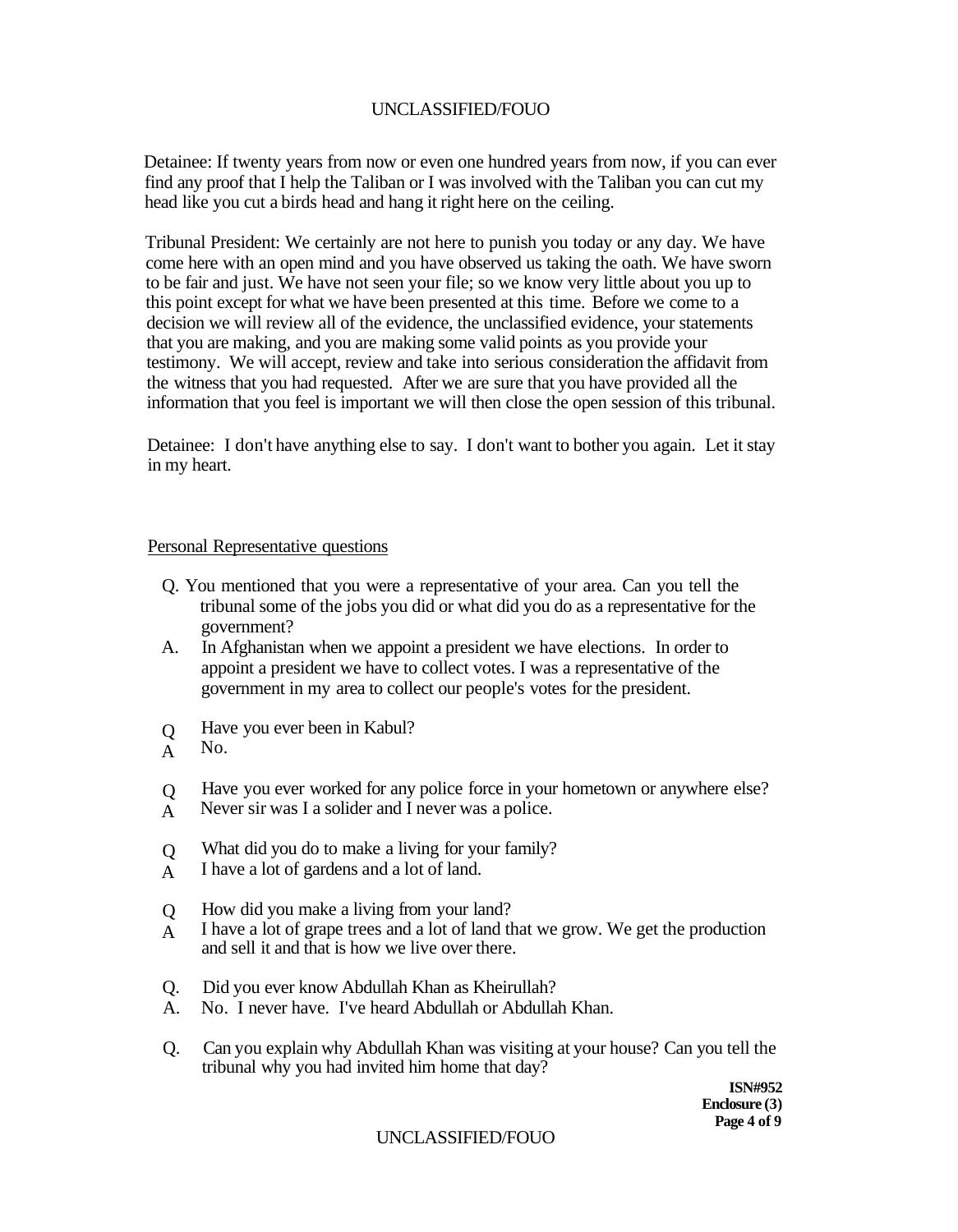- A. It means that I will start from the beginning. Approximately twenty to twentyfive years ago I needed employees to work in my garden to gather grapes. He was working with me for like fifteen to twenty days. I did not see him for a long time, probably fifteen to twenty years. Twenty years later when President Karzai came to Afghanistan I went to the province of Khowst(?). I went to an area called Bagalah(ph) I spent the night in that area. A little child in the house that I was living in told me that today there is a dogfight in the area. The boy and I went to the area of the dogfight and I saw Abdullah Khan. After the greeting he asked me why are you here? 1 told him that I was looking for a dog. He told me this dog is mine (this was a black dog.) He told me to take his dog with me. The same day I took the dog, I reached home. One year after I brought the dog or one year after the presidency of President Karzai. I went to the bazaar and I met him again. I greeted him again and I told him that he was invited to my house tonight. I told him to spend the night with me. Finally I made him agree to spend the night. I asked him why are you here in my province? He said that I brought here something to sell. The next morning he wanted to go home. It was raining badly. I told him it was raining and you cannot sell your products too, so stay here and he agreed. At that point my enemy arrived with the soldiers; that is why I am sitting here in Cuba. That was basically my friendship with Abdullah. It was because of the dog. I wanted to spend 300,000 Pakistani rupees. I love dogs. Today if I find a dog I will pay 300,000 to 500,000 Pakistani rupees to buy a dog. Even I don't make dog the fight. I love dogs and I just love to take a look at them.
- Q. What activities did you do when Abdullah Khan was at your house?
- A. Play cards.
- Q. Did you know anything else about Abdullah Khan except that he was dog fighter?
- A. Only thing that I can tell you is that he was a landowner and brought some products. I don't know anything else about him

#### Recorder questions

- Q. You just mentioned that your enemy arrived with the soldiers that second night that Abdullah Khan stayed with you. Who is that enemy?
- A. I don't have to tell you the name of my enemy. Did you tell me why I was brought here? If you told me why I was brought here. I will tell you the name of my enemy
- Q. You stated that two individuals were caught in your house and one person freed. Could you tell us who those individuals were?
- A. One of the individual I swear I don't know his name. His name was probably Mirza(ph), Mirazhan(ph), or Motozo(ph). In our area we don't ask our guest what is you name. The individual that was brought here with me, his name is Nasrullah(ph) but Nasrullah(ph) was not caught in my House. Nasrullah(ph) was

**1SN#952 Enclosure (3) Page 5 of9**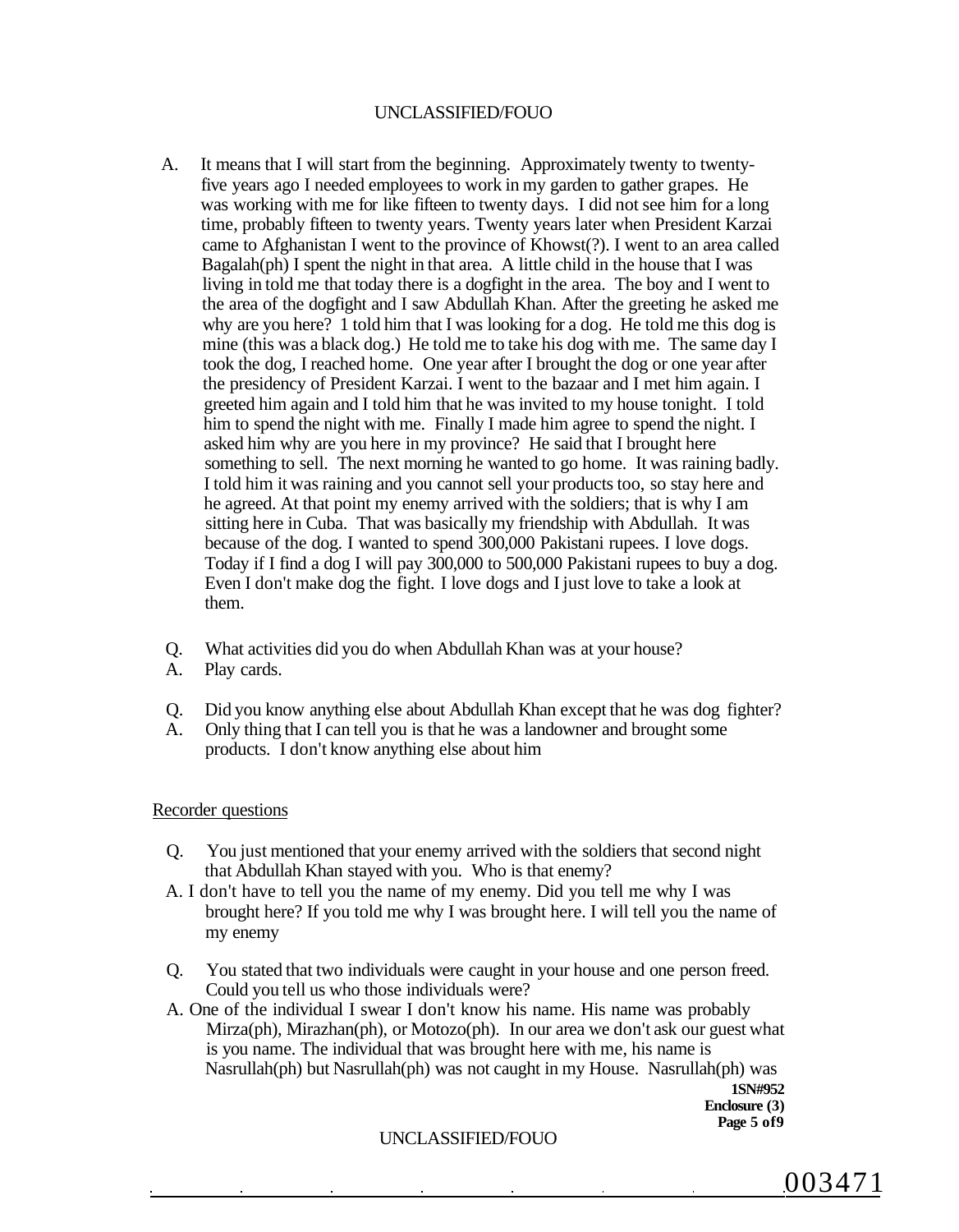## UNCLASS1FIED/F0U0

a friend of my brother. I have two brothers; the Russians killed one of them and one of them was martyred, he was a friend of my brothers. When my brothers were murdered he became my friend. I look at him like my own brother. He comes and visits me all the time. He is not even a part of the Pashtu tribe. He is not the same religion that I am. He is a Shaid(ph) Muslim.

#### Tribunal Members' questions

Q. Do you know an individual named Kheirullah?

- A. In our area I know individuals by the name of Kheirullah (inaudible) but here I heard that an individual is in the new camp called Kheirullah Khawa(ph) not (inaudible). The Kheirullah that I'm talking was caught the same day as me and they took us to Mullah Omar's compound and he was freed. I do not where he was caught; in house or in the street, I do not know.
- Q. How well did you know that person? Had you ever met him before?
- A. Are you talking about the Kheirullah in my area?
- Q. Yes. I am referring to the one in your area,
- A. He is from my area. He grew up in front of us. HeisthesonofMullahandgrand kid of Ji Abdul Rhmad (ph).
- Q. What did that individual do for a living?
- A. He is from my area. I know him well. He doesn't have enough land; so he works on someone else's land.
- Q. If I can go back to the business of dog fighting. I presume this is for gambling purpose, is that correct?
- A. No it is not gambling. I want to beat you; you want to beat me.
- Q. So it is just a sport?
- A. It is not a sport. It is a tradition.

Q. Is that tradition legal in your place?

A. No. Many things are not legal in our religion but we do it anyway.

- Q. You mentioned that mere are many reasons you would have enemies. One of those included different organizations. Did you belong to any of those organizations?
- A. Yes. I was working for an organization led by Peer Said. Gul Agha Sherzai the current governor of Kandahar, his martyred father was Majid Atif(ph). I was a soldier to Commander Majid Atif(ph).
- Q. What was the name of that organization?
- A. Peer Said Ahmmad Gelani.

**ISN#952 Enclosure (3) Page 6 of9**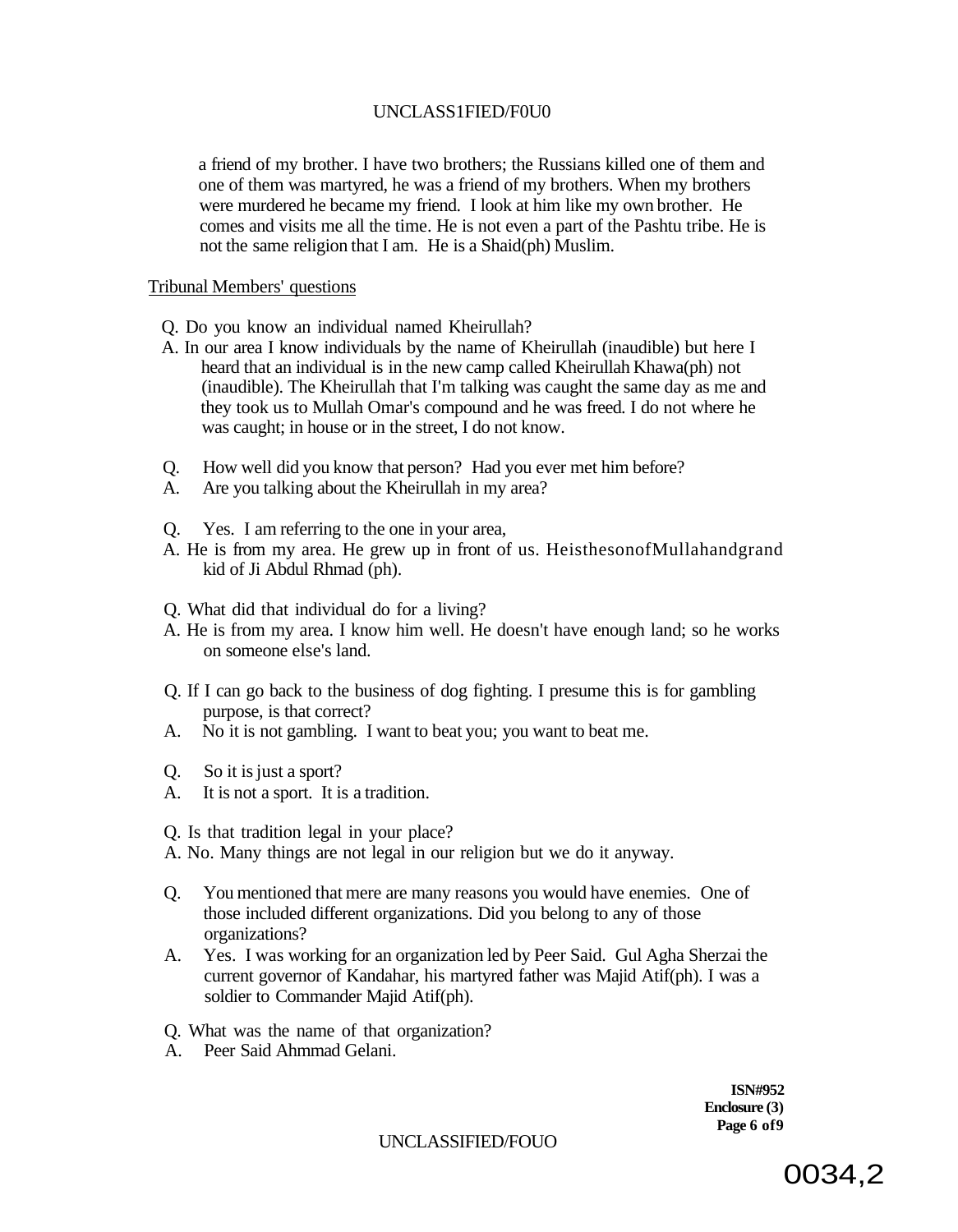- Q. 1 want you to clarify one point You said earlier that you had never been a soldier and you just said that you were a soldier for Majid Atif(ph), can you explain?
- A. It is two different things. One is that you are serving a country or you work for a leader, one is like a Mujahad. I was a Mujahad as a friend. I was working for him. That is why I said I was a soldier. For example a soldier has to serve his commander. Anything a commander ordered him to do he has to do it. I was not like that. One day I was a Mujahad with one individual the next day I was with someone else.

#### Tribunal President's questions.

- Q. What was your occupation during the time the Taliban was in control of Afghanistan?
- A. I was a landowner.
- Q. Did you provide any support to the Taliban during that time?
- A. No. I did not provide any support. They didn't have anything to do with us and we didn't have anything to do with them. One time they asked us to provide soldiers and we did not.
- Q. When you refused to provide soldiers what was their response?
- A. Three days I was in captivity.
- Q. Did they attempt to abduct any of your family members?
- A. Yes.
- Q. Did you force any of your family members into service with the Taliban?
- A. They could not take ours but they took a lot of people. Anybody that was recruited from the area they took most of them and they were killed. The Taliban conscripted an individual brother and ten days later they brought his dead body back. [They took] conscripted people and took them to the front line of the war and they were killed. For example if you took me to the middle of a firefight I don't think I would survive three days. I would be killed.
- Q. Have you ever received any weapons training?
- A. I did not receive any training but I know how to fire an AK-47.
- Q. That's not uncommon in Afghanistan for people to know how to use a gun?
- A. We do not have to learn how to use a weapon but now in the latest year we had to because of the enemies. For example (inaudible) toward the Koran and you don't believe in the Koran. My enemy this time he handed me to you but the next time he will kill me. That is why we have to learn to use a weapon. If you want me to swear; I swear to the Koran I was not against the Americans, I did not do anything against the Americans and now I am sitting here in Cuba. What will I do about it?

**ISN#952 Enclosure (3) Page 7 of 9**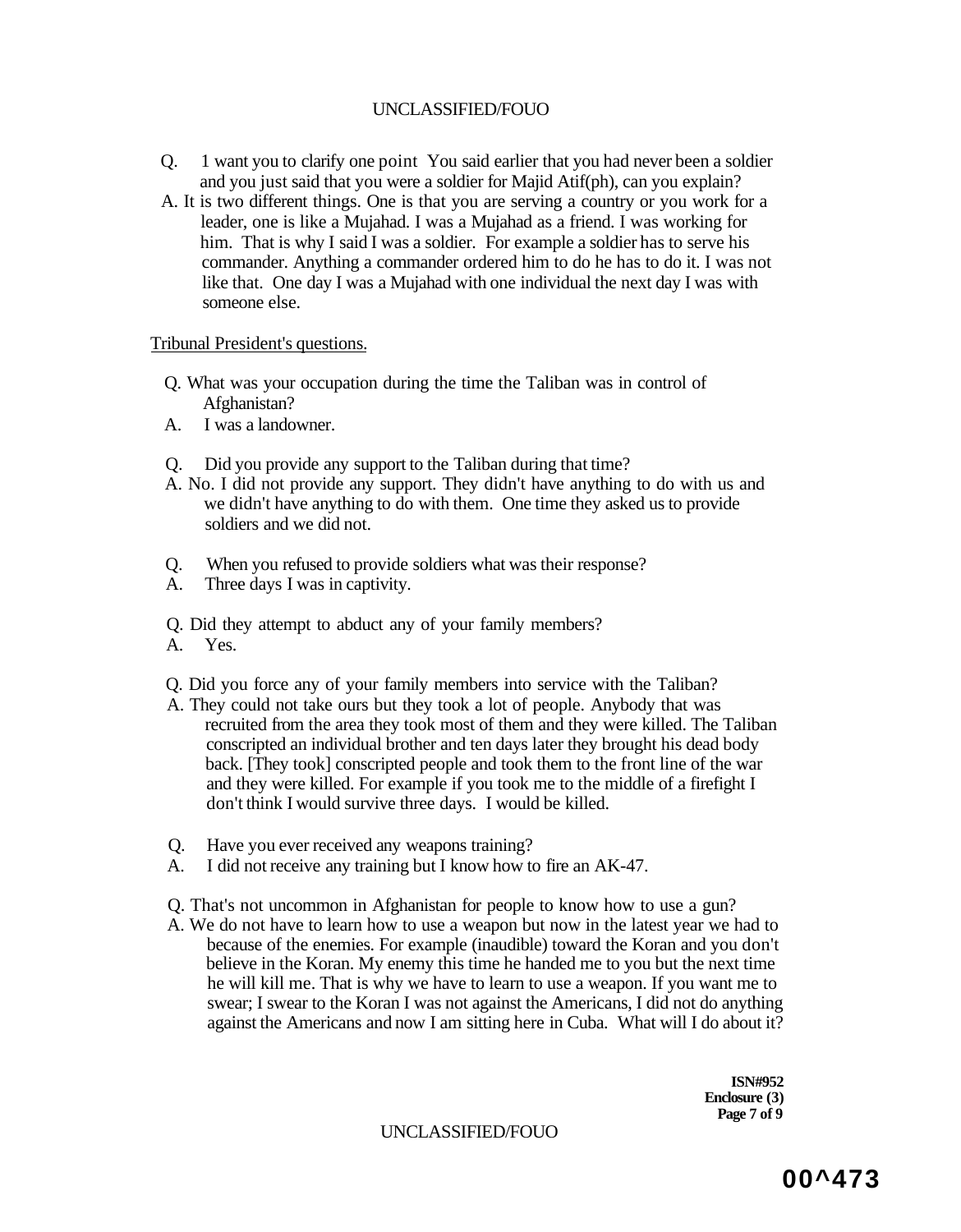- Q. Is there anything else that you feel that we need to be aware of that is important as we make our determination of your status?
- A. No sir,-1 don't have anything important to tell you. Any decision you make I will honor. I have spent two years of my life and I don't care if I spend another two or I don't care if I die here. Over there my enemy became my enemy and right now you want to be my enemy here. I want to die here. I want to be here.

### *The Tribunal President accepts the witness statement o/Nasrullah. Personal Representative presents into evidence as exhibit D-b.*

#### *The Tribunal President explains the remainder of the Tribunal process to the detainee.*

Detainee: God bless you but I have a question for you. You told me to contact my family to gather information in a review board. If I send a letter I cannot receive any answer from my house. How could I gather such information?

Tribunal President: Through the normal means available. Through the joint detention operations group they have provided to you and they will assist you in that effort as well the assigned military officer that will be assigned to assist in that effort.

Detainee: One thing I have learned about you: That anything you say verbally is not meant from your heart. I'm hurt. You are my enemy here the same that I have an enemy back home. On one hand it looks like you have a Koran and in the other hand you have a knife to kill me. I do not know your justice. For example the questions that you ask me today and the accusations that you read me today, [TJ never asked [you] are you prophet, did you God send you to know about Abdullah Khan that you are telling me that he was a spy. How did you know that?

Tribunal President: We don't know yet. I'm sure the classified information mat we will see here shortly, without you being present, I'm sure that will give us additional information.

Detainee: The same thing for the past two years the interrogators told me also.

Tribunal President: All I can do is tell you from what we know and we have sworn to uphold today.

Detainee: Very good. 1 will find out how strong are you on your oath.

#### *Tribunal President adjourns the Tribunal*

**ISN#952 Enclosure (3) Page 8 of9**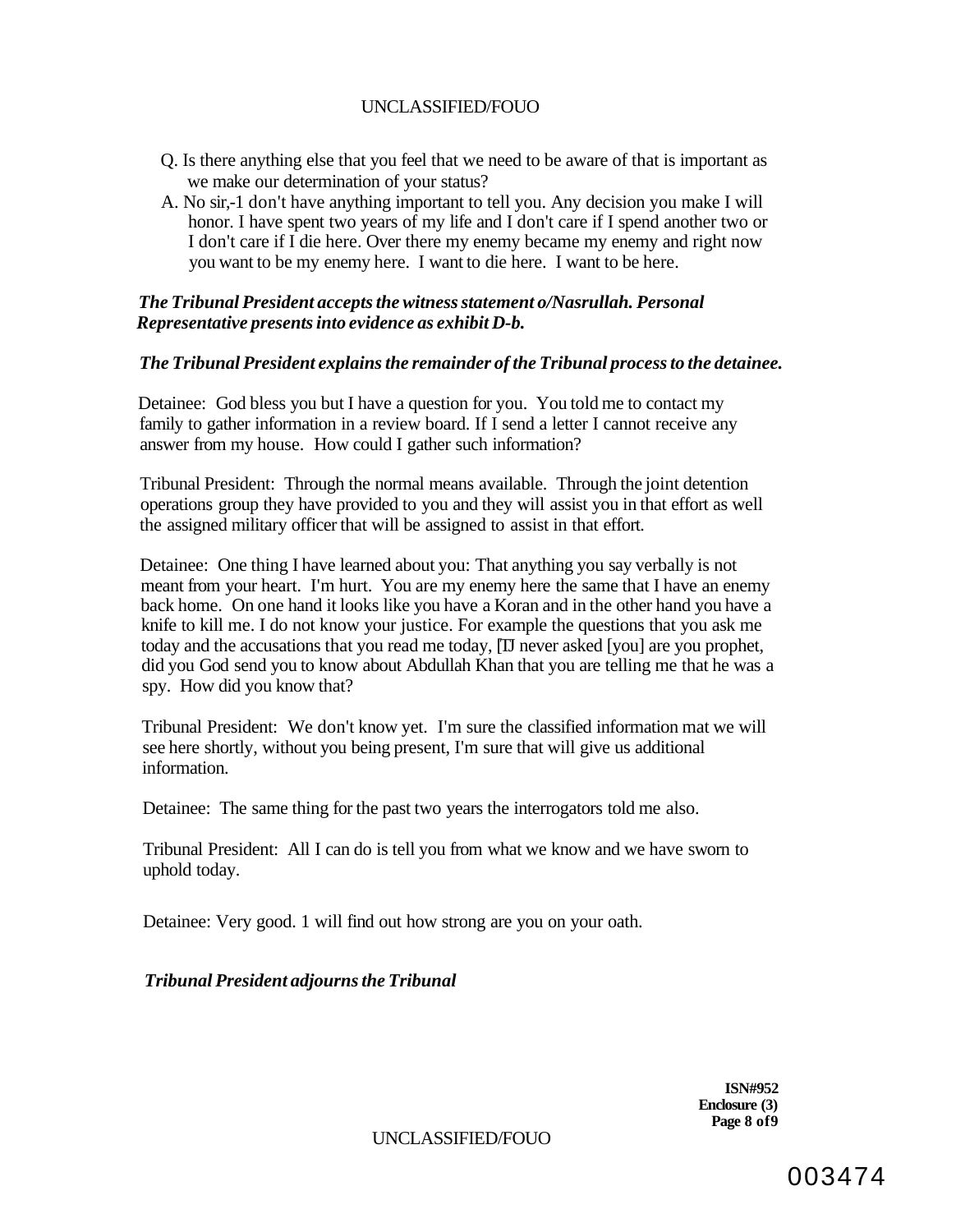# **AUTHENTICATION**

I certify the material contained in this transcript is a true and accurate summary of the testimony given during the proceedings.



Tribunal President

ISN#952 Enclosure (3) Page 9 of 9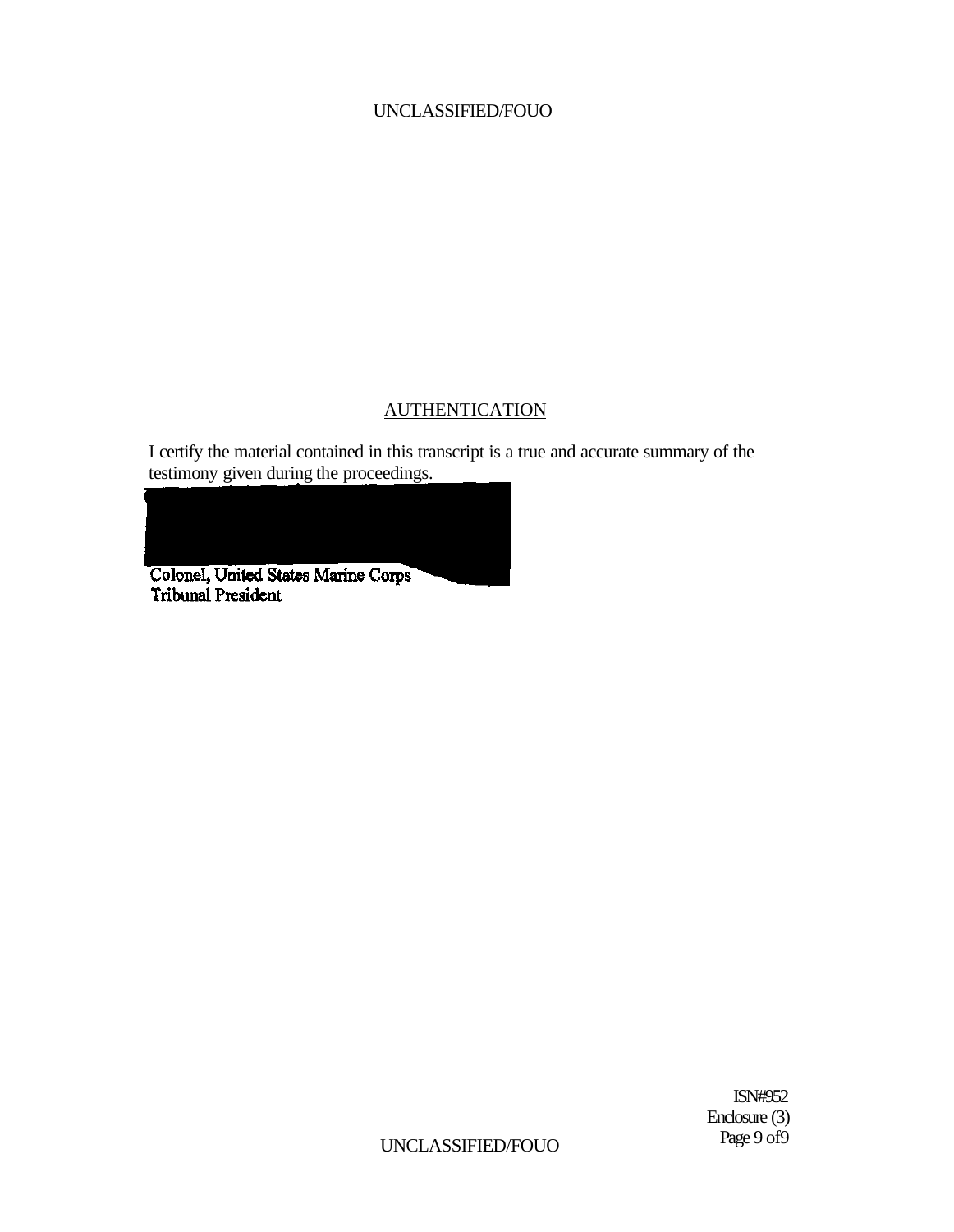## UNCLASSIFIED

## **Summarized Unsworn Detainee Statement** .

When asked by the Tribunal President the detainee stated he understands the process and he did not have any questions.

When asked by the Tribunal President if he wanted to make a statement the detainee stated that he did not have anything to say.

### **Summarized Answers in Response to Questions bv the Tribunal Members**

- Q. Aziz, what was your job when you went into Kashmir?
- A. I was helping my Muslim brothers.
- Q. How were you doing that?
- A. What do you mean by that, sir?
- Q. You were injured disarming a mine?
- A. Yes.
- Q. Did you plant mines as well?
- A. No.
- Q. Did you do any other actions besides disarming the mines?
- A. Because I was being tortured here, I had to say I was planting mines. I had no experience planting mines. I stayed in Kashmir for four and a half months, which was not enough time to be well trained; I spent most of my time playing sports. I was tired of sitting in Harim for more than a year, that's why I went to Kashmir to do some P.T. If I had training from one of the experienced guys this would not have happened to me. 1 have come across injuries before but nothing like this. That is all I have for you.
- Q. Where you a member Lashkar-e-Tayyiba?
- A. No. Because of my experience with the Algerian Army, it was hard for myself and other officers to join. A person must be a Sunni to join that group. They must have full trust before they can get in. It was difficult for me to get in.
- Q. Do you have any other evidence or statements you would like to present to this tribunal?

### UNCLASSIFIED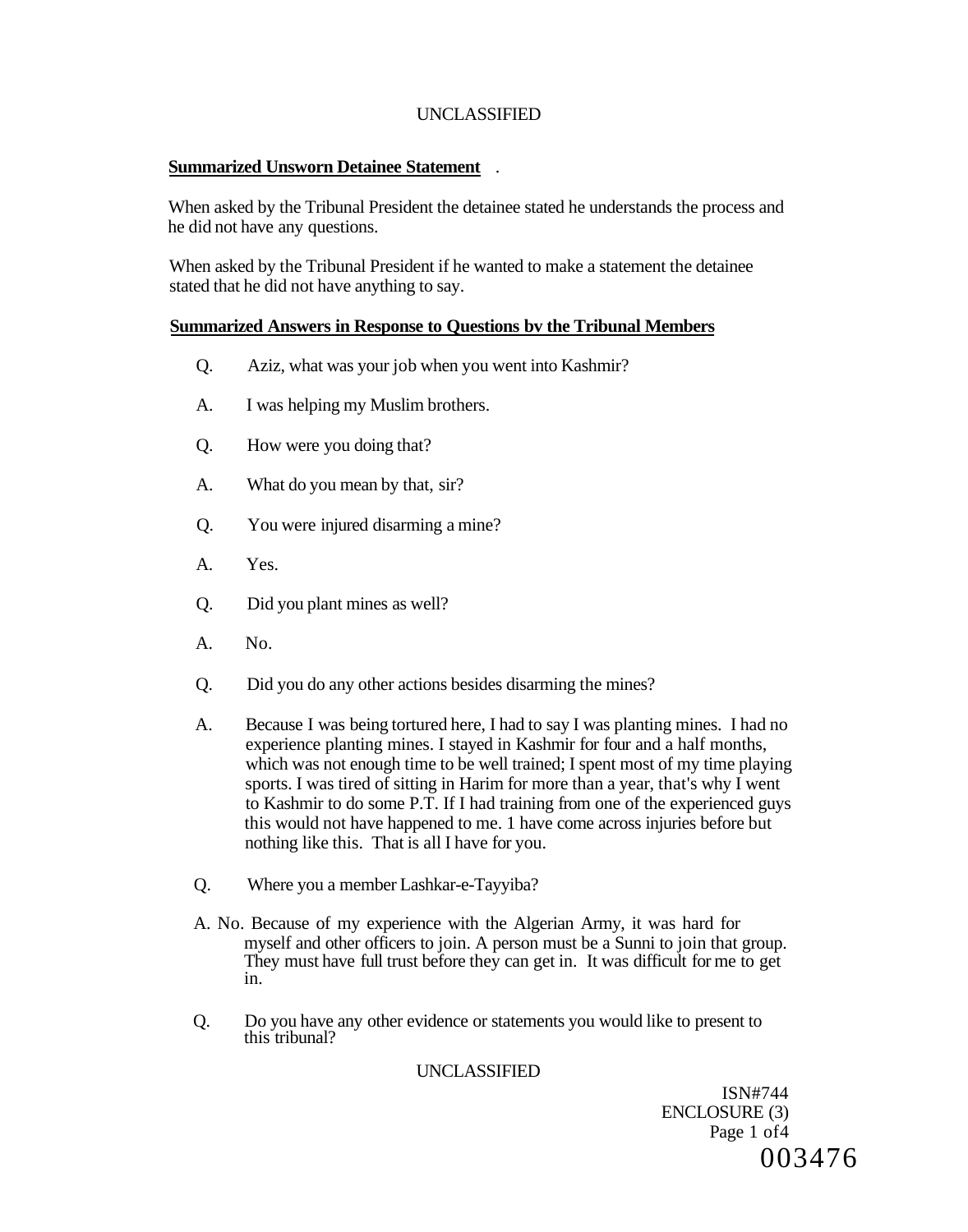## UNCLASSIFIED

- A. I was accused of planting mines that day. I had a difficult time when I first got here to Cuba. I prefer to speak here because it is ruled by procedures. I was tortured and made to say things against myself. When transferred by a truck, my brothers and I were beaten to death and I don't know why. Because of the treatment, I couldn't speak with the interrogators about the mines issue. I have waited until now to tell you I had nothing to do with the mines or planting mines.
- Q. Who beat him?
- A. Our faces were covered. I was injured and couldn't endure all the torture. The interrogators forced me to say these things, because I was scared to be punished. It is impossible for a person like me to get involved in the minefields. It may take two years to get experience in that field, I was there for four months.

# **AUTHENTICATION**

I certify the material contained in this transcript is a true and accurate summary of the testimony given during the proceedings.

Tribunal President

UNCLASSIFIED *M^* CU-S5 / *t=i* C£ ISN #744 ENCLOSURE (3) Page 2 of4 **003477**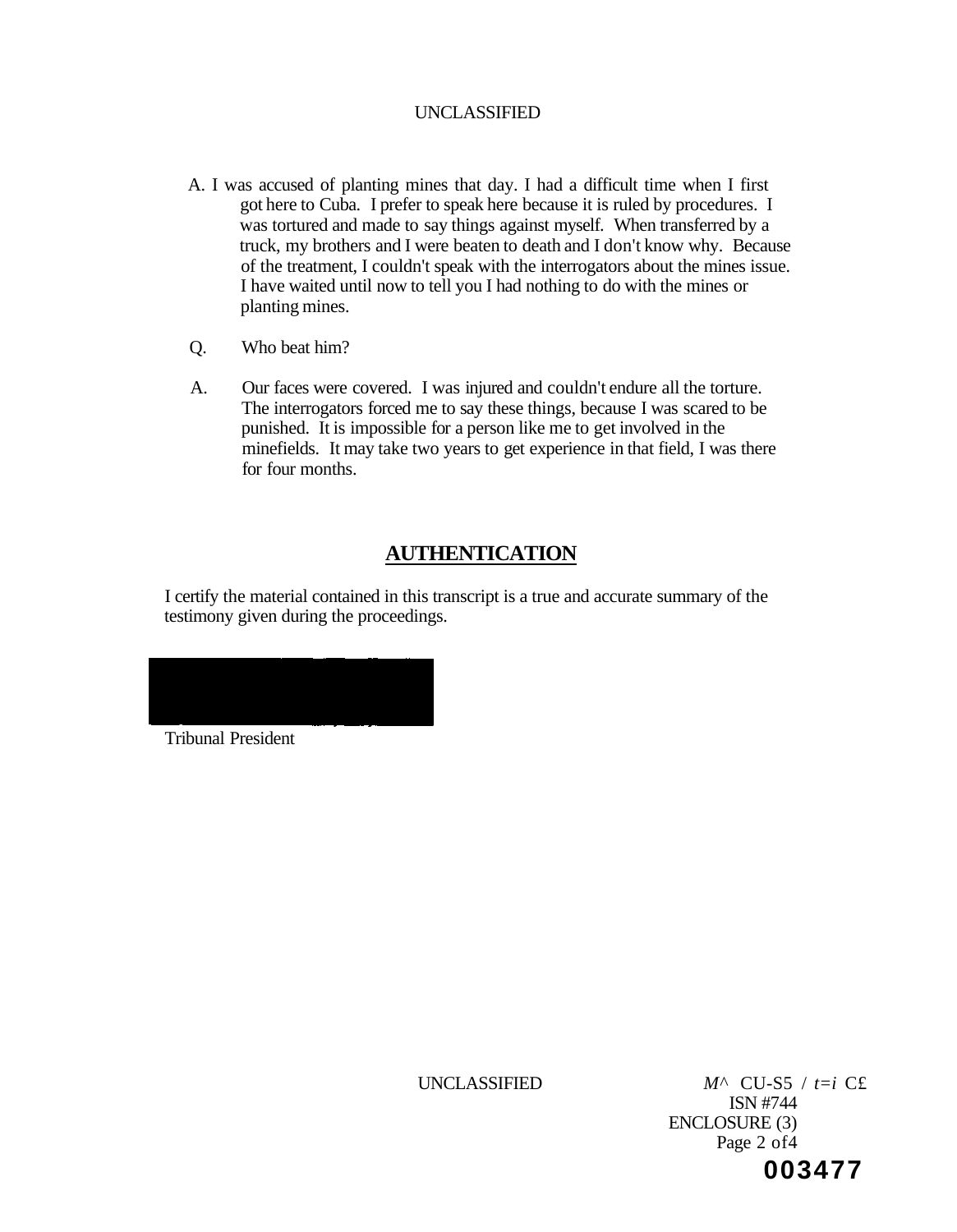Statements made by Detainee as Recorder was reading Unclassified Summary

When asked by the Tribunal President the detainee stated he understood the process and he did not have any questions.

The detainee stated the last time he was interrogated they wrote something about him that he never mentioned or admitted to [detainee did not specify to what information he was referring].

[Recorder then began announcing the general nature of the evidence, reading from Exhibit R-l. Detainee began.spontaneously responding to each point]:

Recorder: "The detainee is a member of the Taliban."

Detainee: "I am not a member of the Taliban."

Recorder: "The detainee joined the Taliban in 1998, where he received training on the Kalashnikov rifle in Kandahar Afghanistan. Over a year later he stayed in a Taliban guesthouse where he worked for the Taliban military."

Detainee: "I never mentioned those and I was never a member, I was conscripted into the Army."

[At this point, the Tribunal President informed the detainee that he would have an opportunity to respond and make any statements he desired later in the proceedings. The detainee agreed to hold his comments until the appropriate time.]

#### Summarized Sworn Detainee Statement

When asked by the Tribunal President if he wanted to make a statement the detainee stated yes and provided his statement after being sworn:

You mentioned that being forced and not being forced are the same. How can a person that is forced or not forced to do something be equal? In Afghanistan everyone is required to serve in the military, if you don't you are punished. So, if I was taken by force by the Taliban, how can I be a member? If I'm not willing to do something, but forced by a soldier to do it, how can the two have the same meaning?

I totally disagree with your statement that I joined and was a member of the Taliban. I never mentioned this or admitted to this.

[Referring to Exhibit R-l]: The statements about them giving me a Kalashnikov rifle is true. They were transporting us from Kondus to Kandahar. You can check the past history of my country, when they are at war they take people by force. I own land and a house; if I didn't obey them they would have taken my house and farm from me. If you

> **ISN #108 Enclosure (3) Page 1 of 3**

# **UNCLASSIFIED / FOUO**

**00:2478**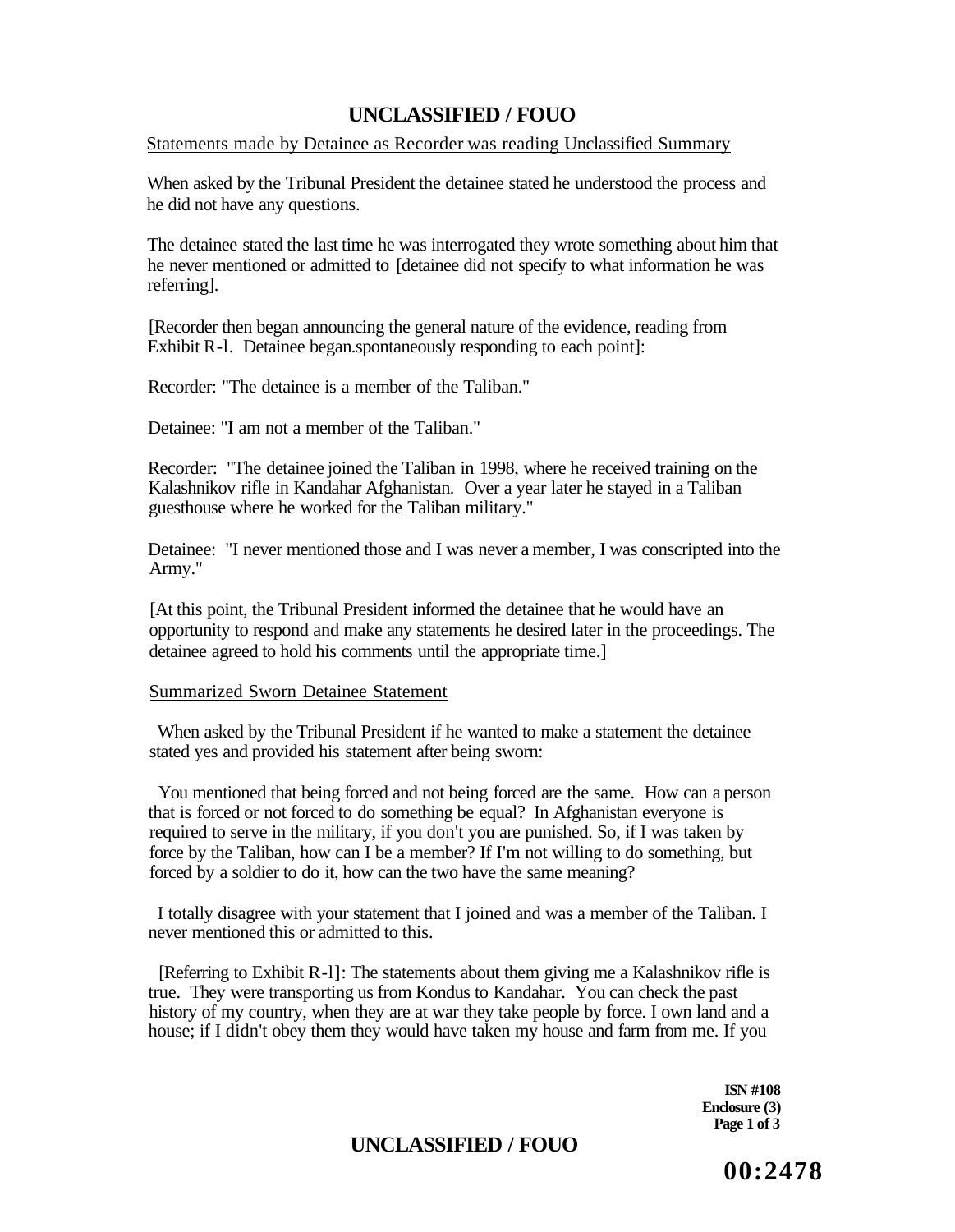don't agree with them they will beat and torture you and then throw you in prison. I was compelled to be with them, not a member.

### **Summarized Answers in Response to Questions bv the Tribunal Members**

Q. When were you forced to join the Taliban?

A. Because of how long I have been here I don't remember and our calendars in Afghanistan are different.

Q. Was it before the bombing from the United States?

- A. Yes.
- Q. Where did you receive military training?
- A. I never received training. 1 was taken to Kondus where I served food.
- Q. Are you a member of a tribe or clan in Afghanistan and if so, which one?
- A. I am from the Helmund providence, Ali-za clan, Pashtun.
- Q. Is this tribe or clan associated with the Taliban?
- A. I am a Pashtun and the Taliban are naturally Pashtun.

Q. The Northern Alliance is also Pashtun, why did you not side with or join them?

A. I have no affiliation with the Northern Alliance or Taliban. At the time I didn't side with either of them. I was working my land, they came and told me I had to join the military.

Q. Did you fight against the Northern Alliance, Massoud's forces, or any United States forces?

A. I have never fought I was forcefully taken.

Q. What did you do while in captivity or while you were with the Taliban?

- A. I served them food.
- Q. How did you lose your leg?
- A. I stepped on a leftover Russian mine.
- Q. Was this before or after you were forced to join the Taliban?

ISN #108 Enclosure (3) Page 2 of 3

# **UNCLASSIFIED / FOUO**

**003479**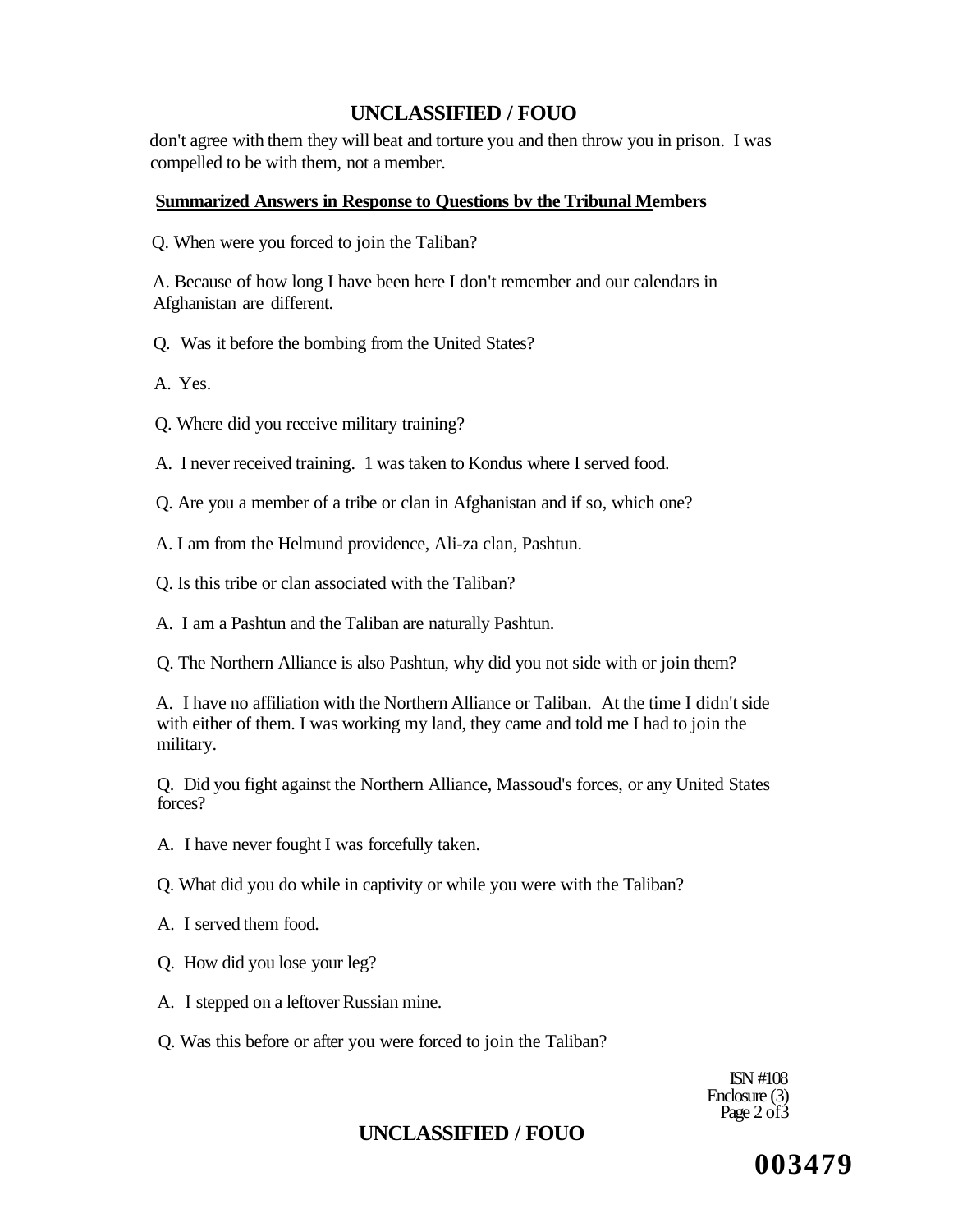A. It was while I was with the Taliban. I was going to a family member's home and stepped on the mine.

Q. How did the Taliban force you to join them? Did they come to your land and take you or did you go somewhere to sign up?

- A. They came to my home and took me.
- Q. How long did you serve with the Taliban?

A. I have been taken three times and served a total of about five months. The first time was for three days, the second was two months, and the last time was about two and a half months.

- Q. Do you have any other evidence to present to this Tribunal?
- A. I wanted my witnesses to present my evidence.
- Q. Personal Representative do you have any other evidence to present to this Tribunal?
- A. Yes, I have exhibit D-B.

# **AUTHENTICATION**

I certify the material contained in this transcript is a true and accurate summary of the testimony given during the proceedings.

Tribunal President

**ISM #108 Enclosure (3) Page 3 of3** 

UNCLASSIFIED / FOUO

*0034SQ*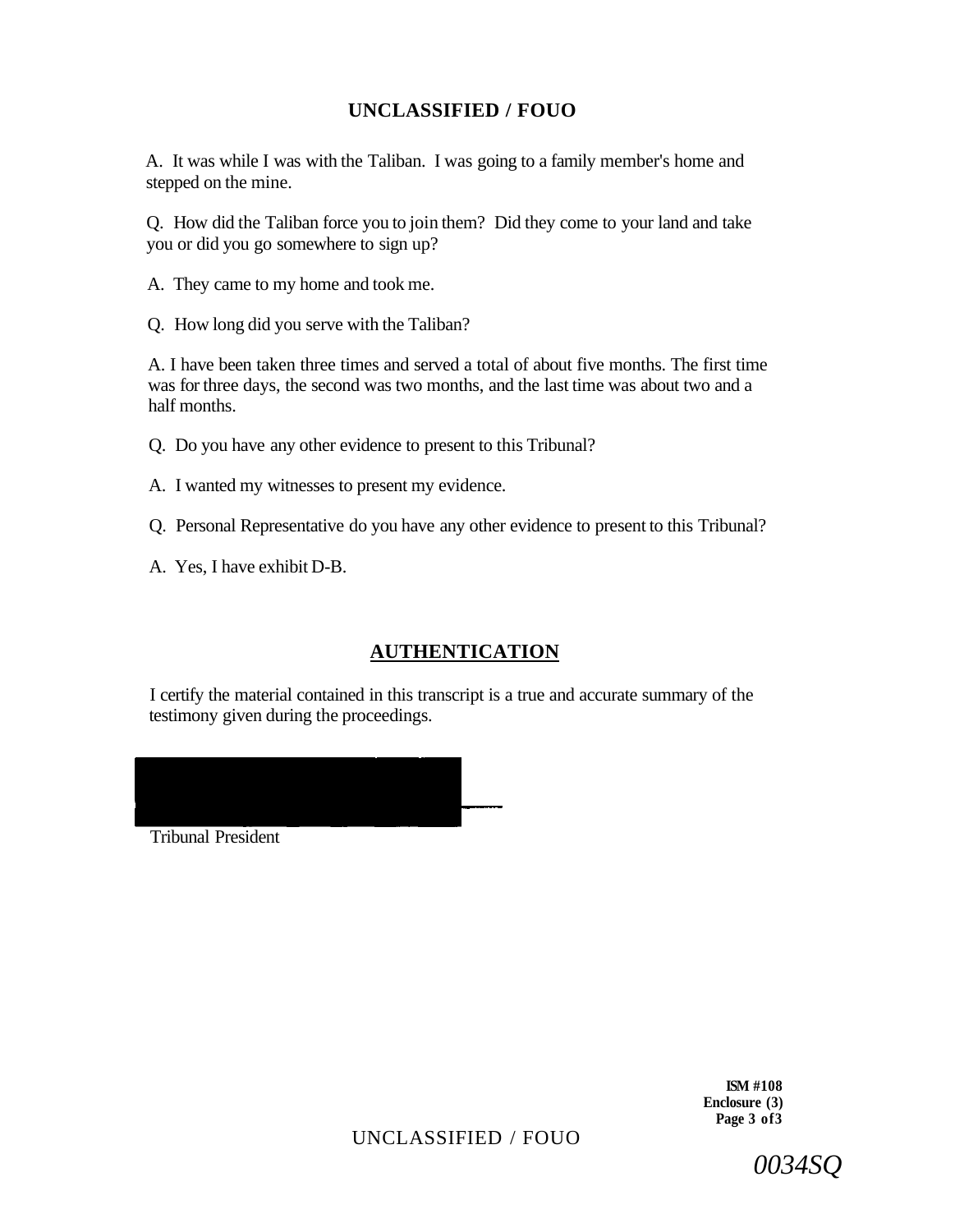### **Summarized Sworn Detainee Statement**

*The Tribunal President read the Hearing Instructions to the Detainee, and asked if he understood the Tribunal process. The Detainee indicated he understood the process, and when asked if he had any questions regarding the process, stated the following:* 

Detainee: Yes, I'm ready, but the only thing I have to tell you is that I've noticed in the interviews that there are discrepancies regarding the dates and the nature of the accusations translated in a different way; hopefully it will come up during this hearing.

Tribunal President: That's one of the reasons we're here today, is for you to provide an oral statement, and please, bring up those issues when we're at that point.

Detainee: Yes, I'm sorry that my case is known to be complicated. Hopefully, if it takes a bit longer to clarify, I am sorry. I have been translated by two or three different languages; Pashtu, Farsi and Urdu, and people took my evidence in different languages, so it has become a little bit complicated.

*The Personal Representative presented the Detainee Election Form (Exhibit D-A).* 

*The Unclassified Summary of Evidence (Exhibit R-l), and Exhibit R-2 was presented by the Recorder to the Tribunal* 

*The Recorder then read in full the Unclassified Summary of Evidence to the Tribunal* 

*The Tribunal President informed the Detainee he would have the opportunity to respond to the allegations, and could make his statement under oath. The Detainee was administered the Muslim oath by the Recorder.* 

*The Tribunal President then addressed the Detainee Election Form, indicating the Detainee's request for three Witnesses. The Tribunal President determined that the Witnesses were relevant, but were not reasonably available after numerous attempts were made by the State Department to reach mem. One Witness was present and detained on-island, and a statement was presented by this Witness (Exhibit D-B) on the Detainee's behalf.* 

#### *The Personal Representative would read each allegation individually to allow the Detainee the opportunity to respond, but first the Tribunal President permitted the Detainee to make a statement*

Detainee: First of all, I have a little introduction, in the name of God. My name is Wali Mohammad; son of Yar Mohammad, a resident of the province of Baghlan, Afghanistan in the district of Pul-e-Khomri in the village of Pozay, Wazirabad. I was born on the  $6<sup>th</sup>$ day of the 2<sup>nd</sup> month in Pul-e-Khomri. My mother language is Pashtu, and I studied until the 9 grade in Bagh-e-Shamal school in Pul-e-Khomri. The dates are approximate; I

> ISN# 560 Enclosure (3) Page lofll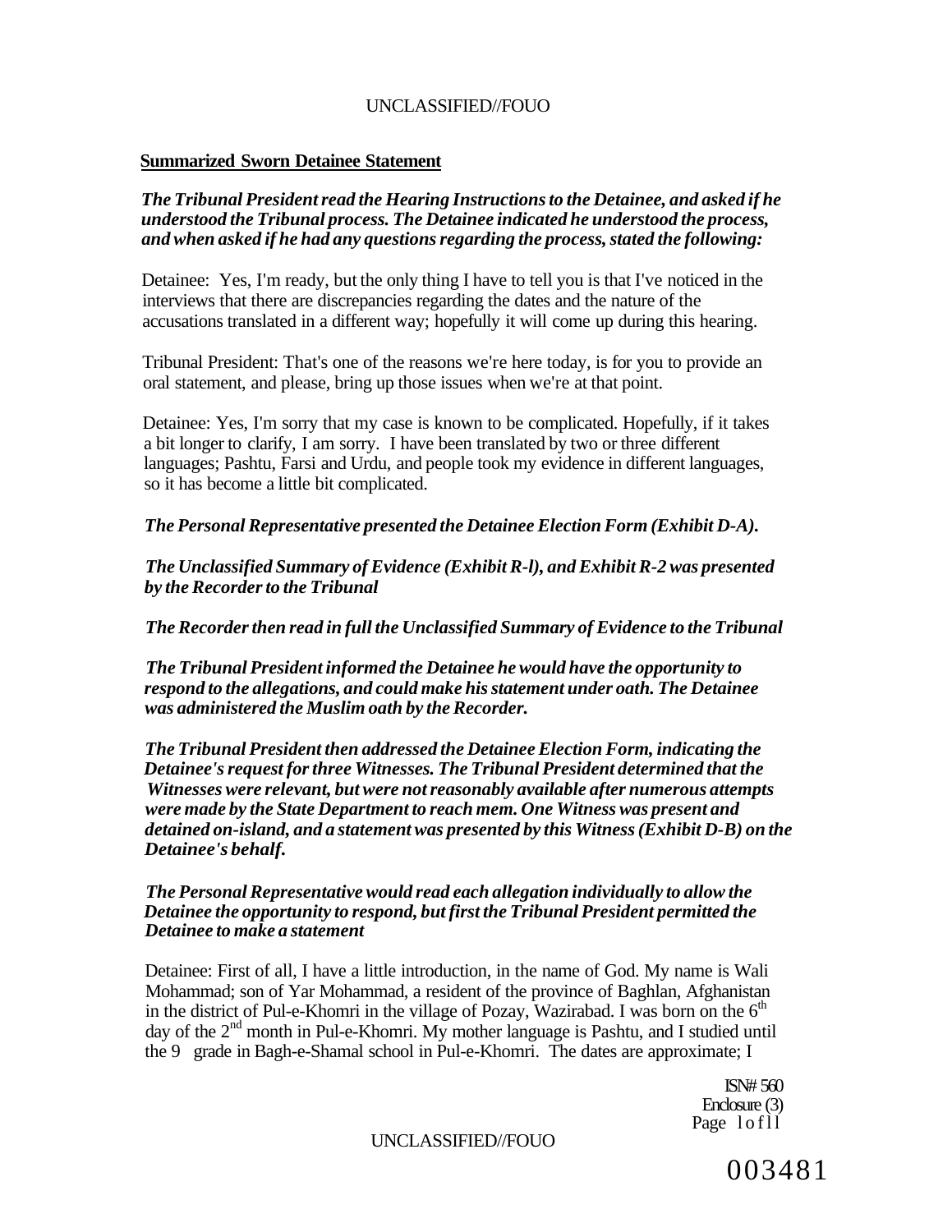hope that doesn't qualify as a lie. We went from Baghlan to Pakistan during the year of 1978 or 1979. I still hadn't shaved at that time; I was a young kid. We chose a residence in Char-sa-dah, Pakistan. I lived with my parents, 6 brothers and 7 sisters and two mothers, and the kids of my oldest brothers. Starting on that date, we got involved in the clothing business. One of the allegations is that I started a business right after the Taliban came to power, and that is a misunderstanding. We were in Pakistan, and hopefully, we can talk about this later. I think ISL or the intelligence agency, in Pakistan was asking for money, and I didn't give it to them, and that's when my problems started. I was a very popular merchant, and they said give us some money or we'll sell you out They sold me to them. It's an amazing story, and I'll tell you guys later at the end when we get there. We did this clothing business for five years in Char-sa-dah. Then from that residence we moved, in 1984, to a camp called Barakhi, which was provided for refugees of Afghanistan. While we had our clothing business at the corner shop, we put a cage for jewelry, and we had a glass cage for exchanging money. We had rupees and Afghanis. It was an exchange spot. All the money we gathered and took to the main money market exchange. We got rupees instead of Afghanis and came back. Chaok-e-Yadgar was the name of this place. My money exchange business initiated right there on that corner, and it was small at that time. Then in 1988,1 expanded my business and merged with another businessman, Mohammad Eekbal from the Chaok-e-Yadgar. I became a popular money exchanger after that; everybody knew me as a big guy in this business, so I transferred my whole family to Peshawar from the refugee camp. My brothers were a part of this business as well. In 1990,1 terminated this partnership and made it a family business with my brothers only. I further expanded my business to Quetta. I engaged a partnership with two different people; one a Pashtun by the name of Abdul Malik, and another Punjabi Pakistani by the name of Raja Amjad. That happened in 1993. They were already partners and I joined them as a third partner. When the value of Afghanis would go up in Quetta, we would take advantage of it and did a lot of transactions. Wherever there were benefits, we would consider that location. Dates are approximate between 1992 and 1993. My brothers did not like the idea of me opening another partnership, so they separated and started their own business as well. I asked a couple of my cousins, Lai Mohammed and Habibullah, which were at the same time imprisoned by the Taliban later on. Two years later, that partnership in Quetta finished as well. I did the Haaj in 1991, and that is why they call me Haji Wali Mohammad. Before that, my nickname was Saraf, meaning money exchanger. I lost a lot of money in 1995 in Afghanis. I still had my shop, but I was way behind. In 1996,1 opened a money exchange store with Mohammad Rafi in Sarai-Shazda, a marketplace. Between 1996 and 1998,1 borrowed a million and a half dollars; it was not necessarily borrowing, but I initiated a transaction with a bank with that money. I was on the 25% end, and the bank was at 75%. I made this transaction possible through Abdul Mohammad Zahed, and he is part of these allegations as well.

Tribunal President: Did you buy in to this business, or was it a loan?

Detainee: No; it was not a loan, it was a partnership. I knew him before the Taliban came into power. I did not get the money from the Taliban, but this agency or bank. A

> ISN# 560 Enclosure (3) Page 2 ofU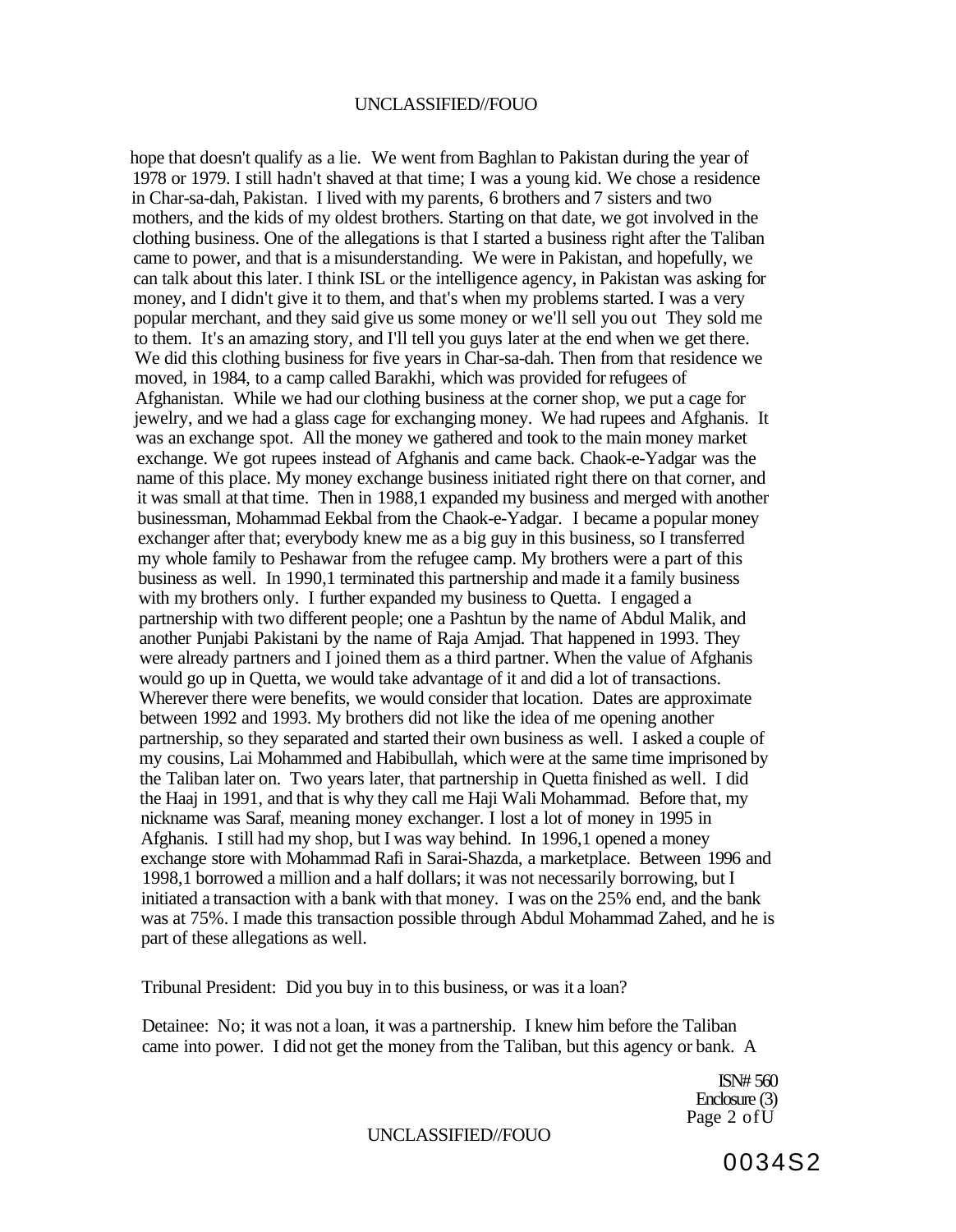lot of people were borrowing during Rabboni and Najib's time. They were sending Pakistani rupees when Ariana Airlines began flights to Dubai. Since the airway was open, they were sending rupees to Dubai for exchanging purposes, and they were buying back gold and bringing it back to Afghanistan, and some to Pakistan. When I got the money, I exchanged it into rupees, and 42.2 rupees equaled a dollar. Right at that time, Nawaz-Sharif had a dropped the price of rupees against dollars, and just like that, one dollar you could get 53 instead of 42 rupees. It kept dropping. I still didn't have my visa at that time to go to Dubai for business, but right away, I lost a lot of business right there. My passport is a part of the evidence here, and 20 minutes after this, you could look at it. If there's any discrepancy on dates, it could be clarified by looking at my passport papers. I lost \$250,000 during this situation. At the same time, it took time to buy the gold, and they paid 4,211 Dubai durhams; I bought gold which weighed about 116 grams or a quarter of a pound. Right away, it went down to 3,850 durhams for that much gold, so I took another loss. I didn't have a lot of experience at that time, so I didn't know what I was doing. As it says on my passport, I lost so much money so my partnership with Habibullah fell apart in Dubai. I was then \$500,000 behind with the bank, and they took the rest of the money back, which was a million dollars. I was in Dubai for three months and this partnership collapsed; the rest of the money was taken away from me. The money in the Bank of Kandahar was seized. When I was in Dubai, the Taliban put my cousin in jail in Kabul. Finally, when they caught him, I was almost put in jail in the same manner. I was only in detention by the Taliban for eight hours. They said I was responsible for this loss, and I would have to officially accept it; by doing this we will release your cousin. The bank president lost his job as well for making business with me. That association with the bank only lasted three months. When I accepted the responsibility for this business failure, they let my cousin go. It's all in the record. I came back and started another business with Mohammad Rafi, who I had business with before. I was still involved in some business in Dubai, Pakistan and Kabul still. After a year with Rafi, the business went bad again, and I found a new partner by the name of Shair Khan. He had an exchange business in Dubai named Shaeen Exchange. My brother-in-law became a partner with me as well in 1999. The same year I lost everyone else as well as partners. They were done, and I separated from them. I initiated another business between 2000 and 2001 with Haji Obaidullah. He was in the business of honey. Rafi then opened a brand new clothing business in Dubai. I knew him for 15 years, and he had a wholesale honey business in Saudi Arabia. In the middle of 2001, the clothing business was shut down as well. Putting all these facts together up to today until I was caught, I owe \$1.1 million from about 40 different individuals. They would all testify to that. I had become popular for opening and closing businesses, going here and there. Between the Taliban and others, I had built up a controversial reputation. When the Ariana flights stopped and up until I was caught, I was bringing jewelry from Dubai to Pakistan. I had people putting money together so I could do the work for them, and that's how I continued my living. I was bringing gold for people, and they were paying me for labor. For each kilo, I was getting 15-20,000 rupees. I still have the ticket where I was supposed to go to Dubai again in 2002 for those people. That ticket belongs to you guys now. Twenty days after that, I was supposed to meet with ISI to talk about this money I owed. Somehow, in the middle of all that, I was captured. At 10:00 on 24 January 2002,

> **ISN# 560 Enclosure (3)**  Page 3 of 11

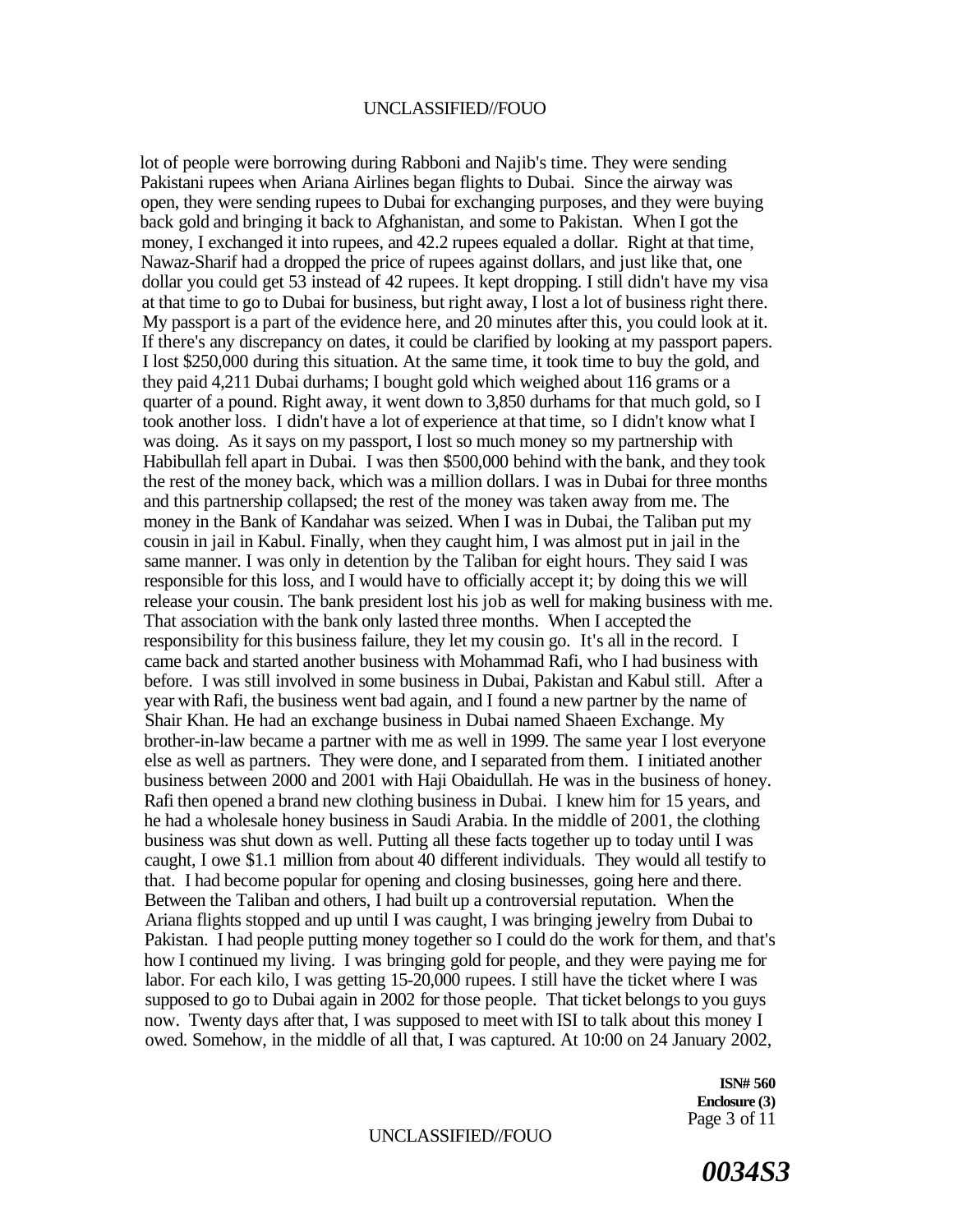a lot of people were at my house captured me. They blindfolded me, bind my hands and detained me. Two months prior to that they had taken my car away, too. For three days they interrogated me, and said I was accused of smuggling powder and hashish. They said either pay us for these crimes now, or you'll have a very bad future. On the fourth day, they told me the only chance to get out of here was to sell my house for about \$100,000, and give the money for them. I became very upset, and started cussing at these guys that they were bad people and I told them off. I told them very bad things. The next day, they called the American forces. What they told the Americans, I do not know, and here 1 am. I'm really, really sorry this took a long time, and it was important. I told you all the dates, and specifics, and I'm sorry. 1 am now ready for specific answers to the allegations. I am adding a couple things just to clarify, I'm sorry about that.

### *3.a. The Detamee is associated with the Taliban and/or al Qaida.*

Detainee: I have no relationships or associations with the Taliban and al Qaida. They're all accusations and lies. If you have any proof or witnesses, please bring them on.

#### *3-1. The Detainee admitted he was in business with the Taliban.*

Detainee: I didn't know one Taliban before the Taliban government came into power. A man by the name of Zahed was the president of the Taliban bank. Because I knew him because of this situation, I got into business with the bank, which I told you about earlier. When I lost the money, senior Taliban told me this is your personal deal between the two of you, so they told me I was responsible for that loan. That's why they put my cousin in jail. For that particular reason, they were so mad, they even fired the president of the bank. They told me to accept this loss all by myself, or I'd be imprisoned for it. I didn't have a choice but to accept the loss. The Taliban treated me so unfairly, and I had to accept all of it. Finally, I was put in jail as well.

#### *3-2. The Detainee is associated with senior members of the Taliban.*

Detainee: My relationship was with the president of the bank, and I knew him before the Taliban came into power. Due to this situation with the bank, he was fired. Other than that, I don't know anybody else.

### *3-3. The Detainee started his business in Afghanistan only after the Taliban took control of Afghanistan.*

Detainee: As I said earlier, 1 started the business before the Taliban came. This is not very appropriate to say I started it right after the Taliban came; it's a lie.

*3-4. The Detainee served as intermediary for funds passed through the al-Rasheed Trust.* 

Detainee: I don't know al-Rasheed, but I know Sheik al Rashid; he was the charge' d'affairs of the embassy in Dubai. He was aiding people going to haaj, and he had a

> **ISN# 560 Enclosure (3)**  Page 4 of 11<br>O  $0'$  ^S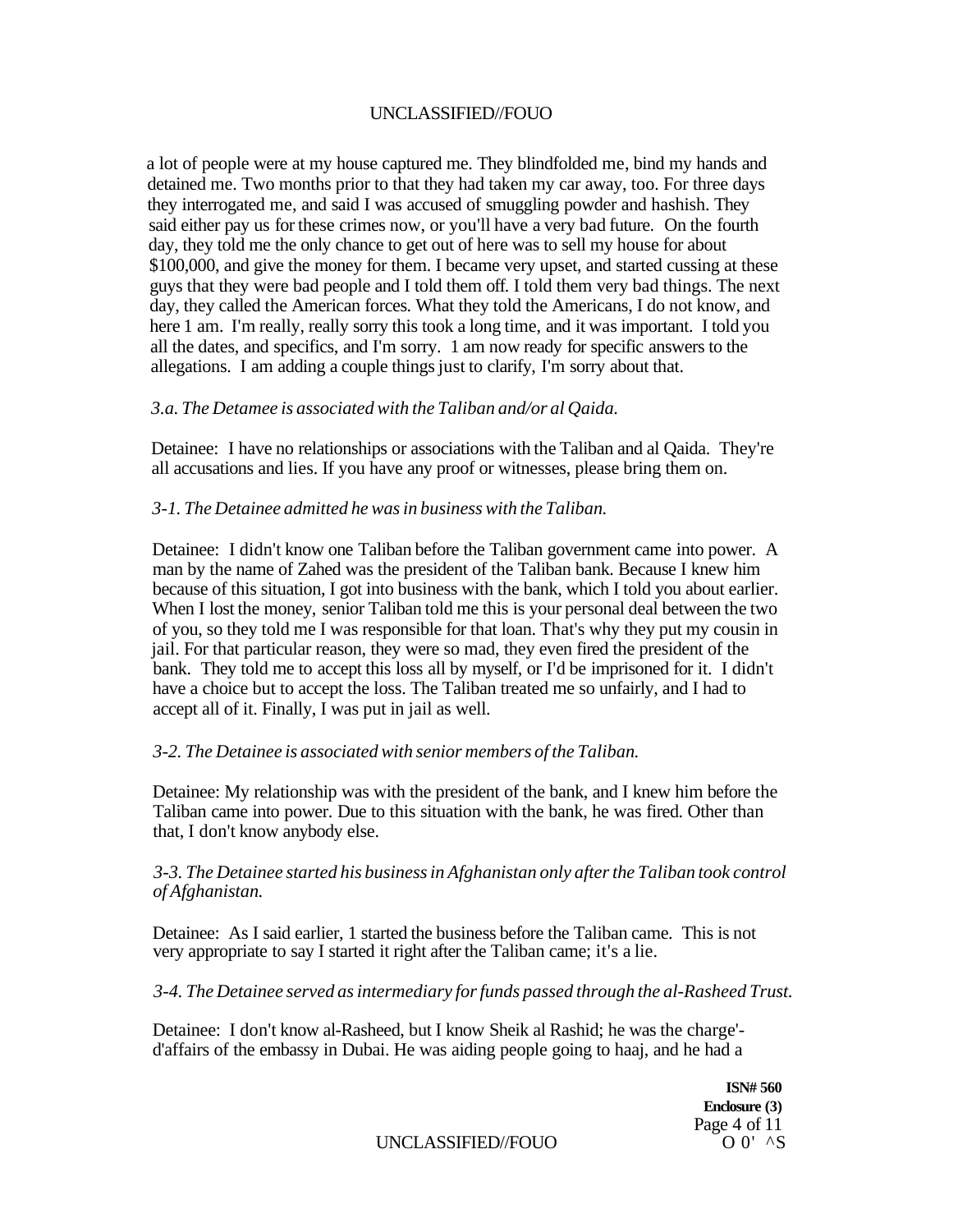license for that. He gave Sharef a check for 250,000 durhams to give to me to build a mosque. The mosque was built in Kandahar with that money.

*3-5. The al-Rasheed Trust served as a conduit for funds going to extremist organizations and has provided financial and logistic assistance to al Qaida, Kashmiri extremist organizations, and Pakistani sectarian groups.* 

Detainee: Again, I don't know al-Rasheed Trust. Somehow, Sheik al Rashid was mistranslated to this; is this a mistake of a translator, or someone else?

#### 5-6'. *The Detainee is allegedly involved in smuggling gold for al Qaida.*

Detainee: 1 took some Pakistani rupees in 1998 to Dubai from Kabul. I was bringing back to Kabul and Peshawar red jewelry, or gold. I was also being different kinds of jewelry and distributing it as well. That was my business all the time, up to today. 1 don't know what's going on with the business right now since I'm in prison. A lot of people are doing this, going to Dubai and getting gold.

### *3-7. The Detainee paid for a senior member of the Taliban to travel*

Detainee: I was buried in losses; I'd lost lots of money. Should I pay for my losses, or pay for the Taliban's tickets? This accusation is not logical.

## *3-8. The Detainee purchased vehicles for the Taliban.*

Detainee: I still had my own problems and bills to pay; I wasn't in shape to buy vehicles for the Taliban. Should I pay my loan, or should I buy cars for the Taliban who had treated me brutally? This is not correct; you guys just think about it.

### *3-9. The Detainee facilitated transfers and exchanges of funds from Usama Bin Laden controlled accounts for the purchase of surface-to-air missiles for al Qaida.*

Detainee: I only heard the name of Usama Bin Laden; this doesn't make sense, and has no reasoning behind it at all.

#### *3-10. The Detainee is an associate of Usama Bin Laden.*

Detainee: The name you're mentioning, I have no relationship with. These are reasonless accusations. All of these accusations have been orchestrated by the ISI of Pakistan, and they are my enemies. There is no truth behind it. I'm not afraid to say anything; I'm a businessman, and I have not lied to you at all. I will answer all of the accusations you have against me. I'm so worried about my kids, and they are doing amazingly hard labor. I don't know their future since I'm here. This is very unfortunate that three times I was treated so brutally; once by the ISI, then the Taliban, and now you guys.

> **ISN# 560 Enclosure (3)**  Page 5 of 11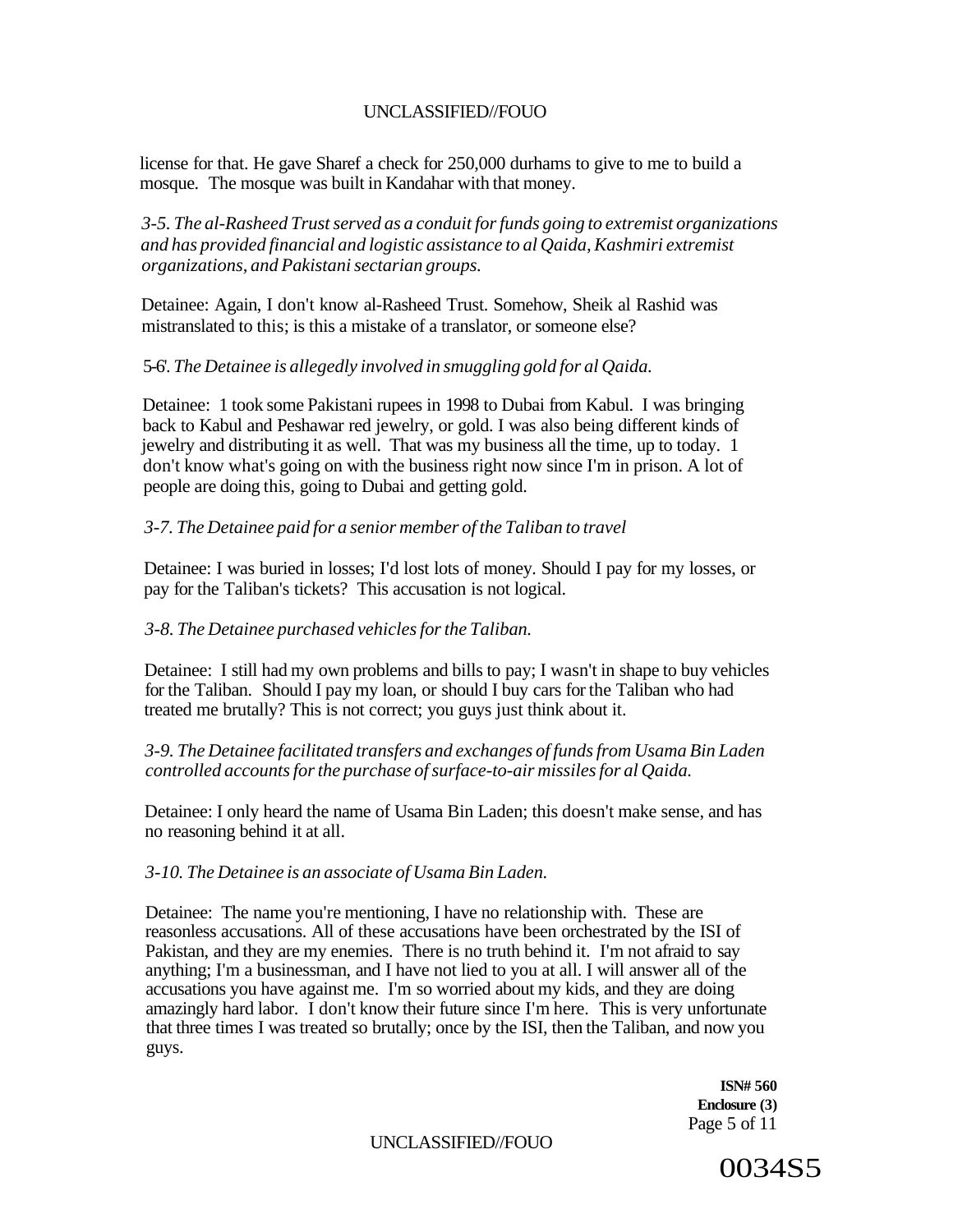Tribunal President: At this time, we may have some questions for you; would you be willing to answer some questions we may have?

Detainee: If I have the answers, I'll give them to you.

Trihunal Member Questions to Detainee

Q: I agree it doesn't make sense that you would buy cars with money you didn't have; what I wanted to ask you was did the Taliban ever ask you to buy a car with money the Taliban gave you?

A: I was accused of getting their money that I lost and never paid, how could I get money from them again to do something else for them? You think about it; if someone owes you money, are you going to give them more money to go buy something else for you?

Q: In your exchange business, did you deal with any other currencies other than rupees, Afghanis or durhams?

A: It was mainly Afghanis and rupees until 1998. I then dealt with dollars and durhams when I went to Dubai. I was the money guy, so I took the rupees and exchanged them in Dubai to get durhams and returned. It was an amazingly common business a lot of people do. A lot of people in Pakistan do this because the dollar is cheaper in Dubai, and when you bring it to Afghanistan it is more valuable. You have to know where the business is to make money. If I was released tomorrow, I'd do the same thing.

Q: You mentioned a specific exchange of 4,211 rupees into durhams; what is the largest transaction you've had in dollars?

A: My biggest exchange I already told you was a million and a half. Turning it into rupees went from 38 up to 53; I took those rupees to Dubai and changed them into durhams, and then I bought gold with that; about a quarter of a pound. When 1 took the gold back to Kabul and Pakistan, it just depended on what was hot at the time.

Q: So there were times when you had over a hundred dollars on you?

A: I got the million and a half in dollars in bags from the bank. I took it to the markets where the money was just right in front of you.

Q: What was the size of your security force you would have?

A: Even though I was against the Taliban, I'll tell you one thing, when they were in power, you could not take someone else's money; there was no stealing. Even though I was put in jail, this was a fact there. There was a lot of security. I'll give you one

> **ISN# 560 Enclosure (3)**  Page 6 of 11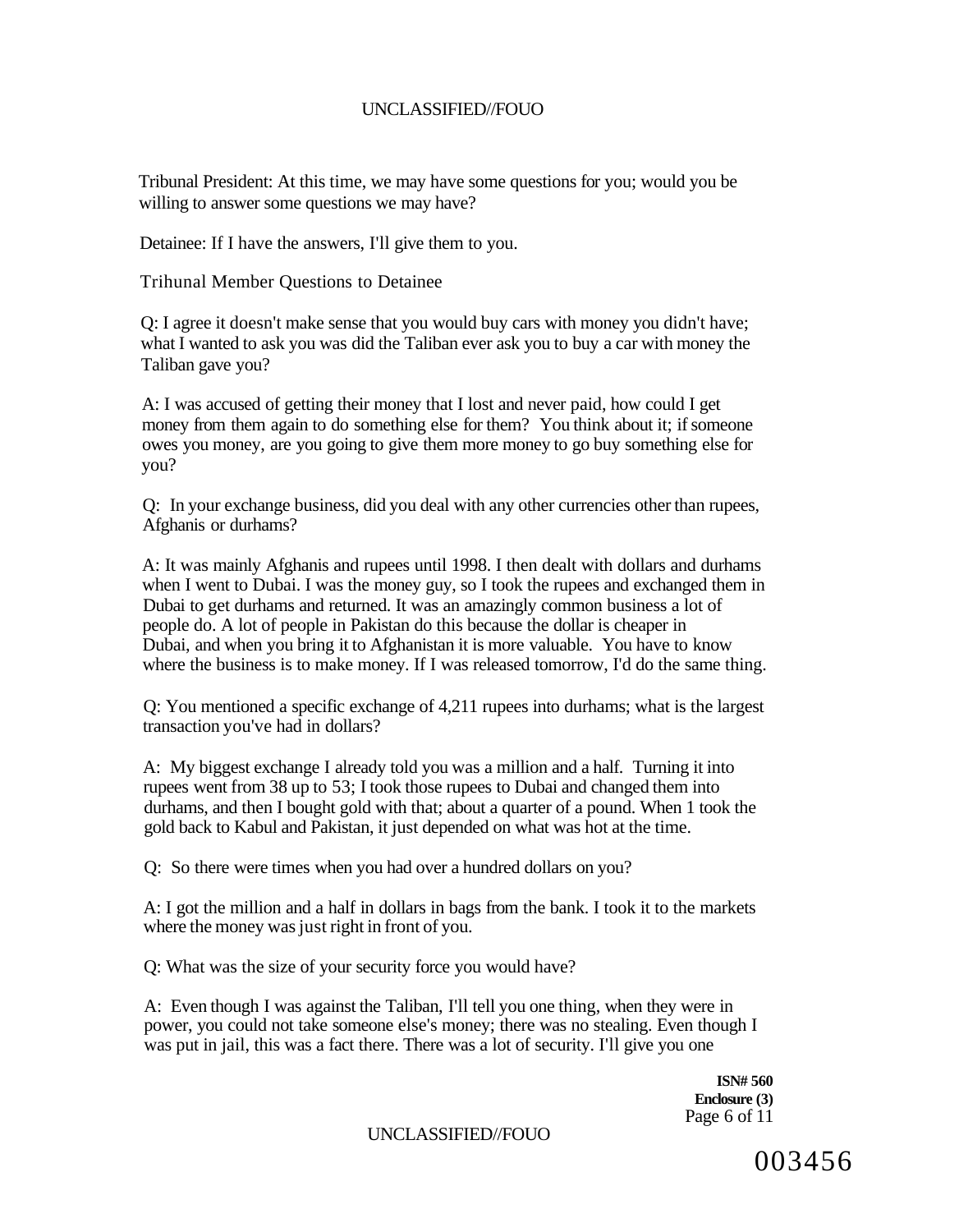example. I ended up, through a trip from Dubai with a lot of gold, where I couldn't land in Kabul, so I had to go to Kandahar. I had all the gold with me and no one bothered me, and I didn't need security. When I took the money from the bank to the market, I could just walk to where the money exchange place is.

Q: It doesn't make sense to me to have a million dollars in cash not gathering interest somewhere; how long would it take to convert that money?

A: Because we are Muslim, we do not charge interest. It is against Islam. I already told you all that I did with the money, and this could be verified. Even the detainee here in the camp I had an encounter with confirmed who I was, that he knew me, and about the money with the bank. Even he confirmed that I took the money from the bank, and they couldn't decide what to do with me and had to consider it a personal issue with the president of the bank. I told you what happened to me when I borrowed the money; I told you how I lost money there in three different categories. If you want more witnesses, 1 can provide them. I owe about 40 people money, and this relates me to all these situations that I was a money merchant. Three of those are in Dubai, and the other 37 are back home; unfortunately I owe money from these businesses. I have no reason to lie to you guys.

Q: Are you having any problem with the translator today; is everything being translated OK?

A: It is very, very good.

Q: It appears you understand a little bit of English; do you know English as well?

A: I know how to say one, two; I listen to people in the camps here. English is penetrated by Urdu, and I picked up a few English words from the Urdu speaking people in Pakistan. All the financial calculations in Pakistan are done in English.

Q: Why did your family leave Afghanistan in 1978?

A: At that time, the Russians were involved there and looking for the head of every family. We had to flee to Pakistan. They captured a lot of people and whether they are alive or not is not known up until this day. For example, the father-in-law of my fatherin-law was taken away, and we never saw him again.

Q: Did you ever have any military training or fight the Russians?

A: I don't even know how to fire a gun; I was a businessman. My mother and father wouldn't even suggest I would do something else.

Q: When you traveled from Afghanistan to Pakistan to Dubai, did you fly or drive? How did you travel?

> 1SN# 560 Enclosure (3) Page 7 of 11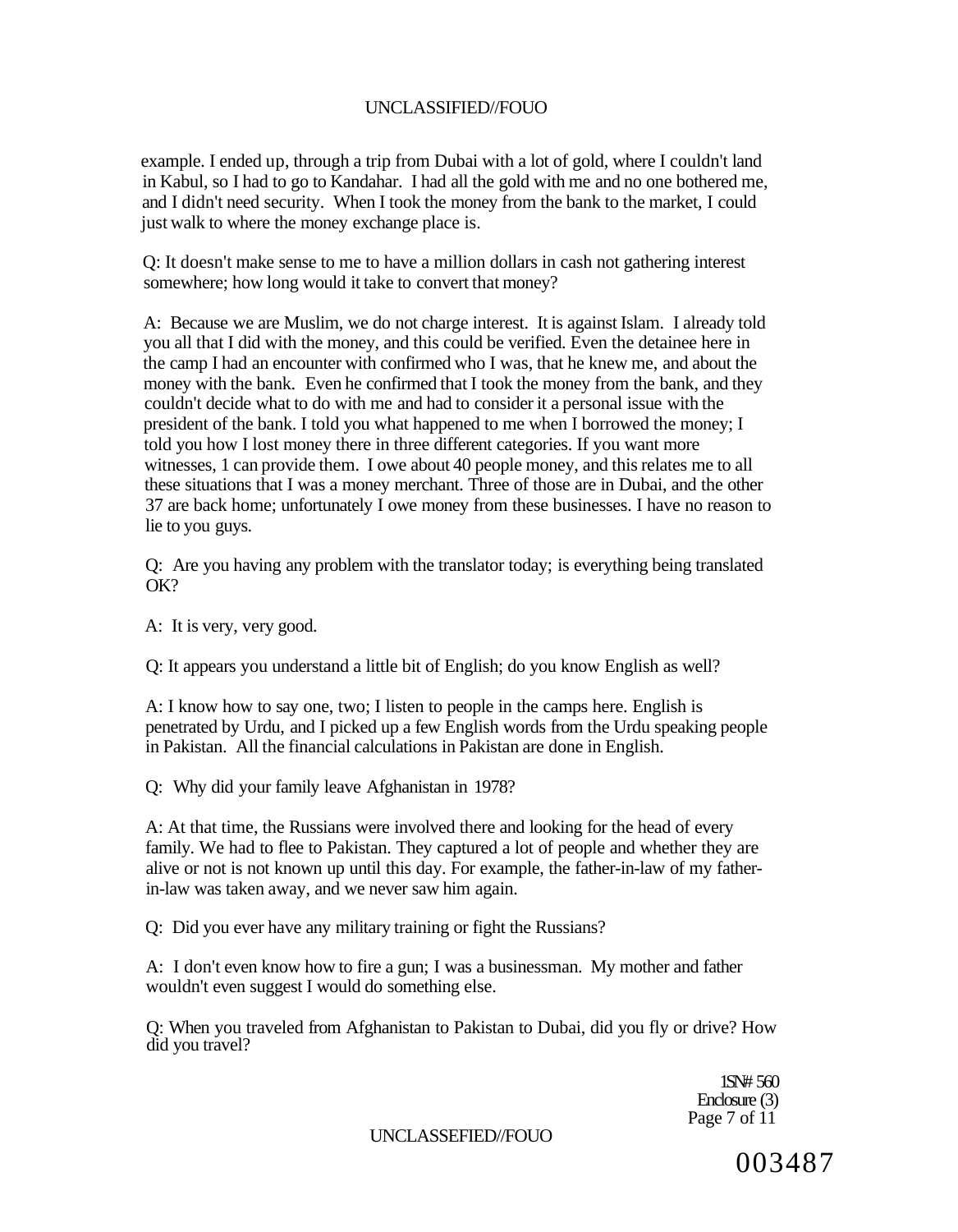## UNCLASSIFIED//FOUO

A: When Ariana flights were open, I used to fly to Dubai. When the Taliban came, they stopped the flights to Dubai; I then used PIA (Pakistan International Airlines) to go. I sometimes used PIA even though Ariana was flying there from Pakistan.

Q: Would you consider yourself from all your businesses to be wealthy or rich?

A: I had a great life up until 1995. From there on, I really got hurt in the business, and 1 stretched a hand to everybody to get involved in the business. When the Taliban came, I lost money. Mainly between 96-on, every business I acquired I lost money. I got hurt in business more so conducted verbally by a company by the name of Sata. They would say I would give you this house if you would do this for me. It is written on this paper that I gave these services, but I lost a lot of money because I gave up my assets. It's almost like shares in the stock market, but it's not done through a system; it's done personally. I lost a lot of money. I had a great deal until 1995, and I was very, very popular.

Q: One final question; regarding the large sums of money; did you take that when you flew from Pakistan or Afghanistan into Dubai? Were you ever worried someone would confiscate that from you at the border or at customs?

A: I had the money with me on the plane on Ariana Air or PIA; people have their suitcases with money or whatever their business. They have full briefcases when they go, and there's no law against it. Finally when the Taliban came, they applied a tax on that. I don't care how much money you took; no one said anything. From Pakistan, you could take up to \$10,000 by plane. There was no rule between Kabul and Dubai. Things were fine going through Kabul, but after this 1% tax, it became a lesser profit for us. It's a common thing up to today that people take money.

## **Tribunal President Questions tv Detainee,**

Q: You said you had to accept the loss when your cousin was in jail; did you have to sign any paperwork?

A: The way it went was that I was in Dubai when he was put in prison. Nine hundred thousand dollars of the million was taken and confiscated by the Taliban. They called me in Dubai to say my cousin was in prison. I flew to Peshawar from Dubai. They told me it was better not to go to Kabul, because they might be waiting for you. I had a gathering with my cousins in Peshawar to talk about this. They said the Taliban would put you in jail; they're very stupid, so don't go. I said it doesn't matter, that they'd catch me anyway, and my cousin was in jail because of me. I thought they were Muslim, and I'd explain how things went and I trusted them. You cannot run away from a government, and my shop is there as well. The final decision was that I had to go and deal with the situation, I went straight to the president of the bank and asked why my cousin was in prison. He said not to worry about my cousin; you and I are even in trouble. They called us up to Kandahar. Me, him and another friend and a driver drove a day and a half on a

> ISN# 560 Enclosure (3) Page 8 of 11

UNCLASSIFIED//FOUO